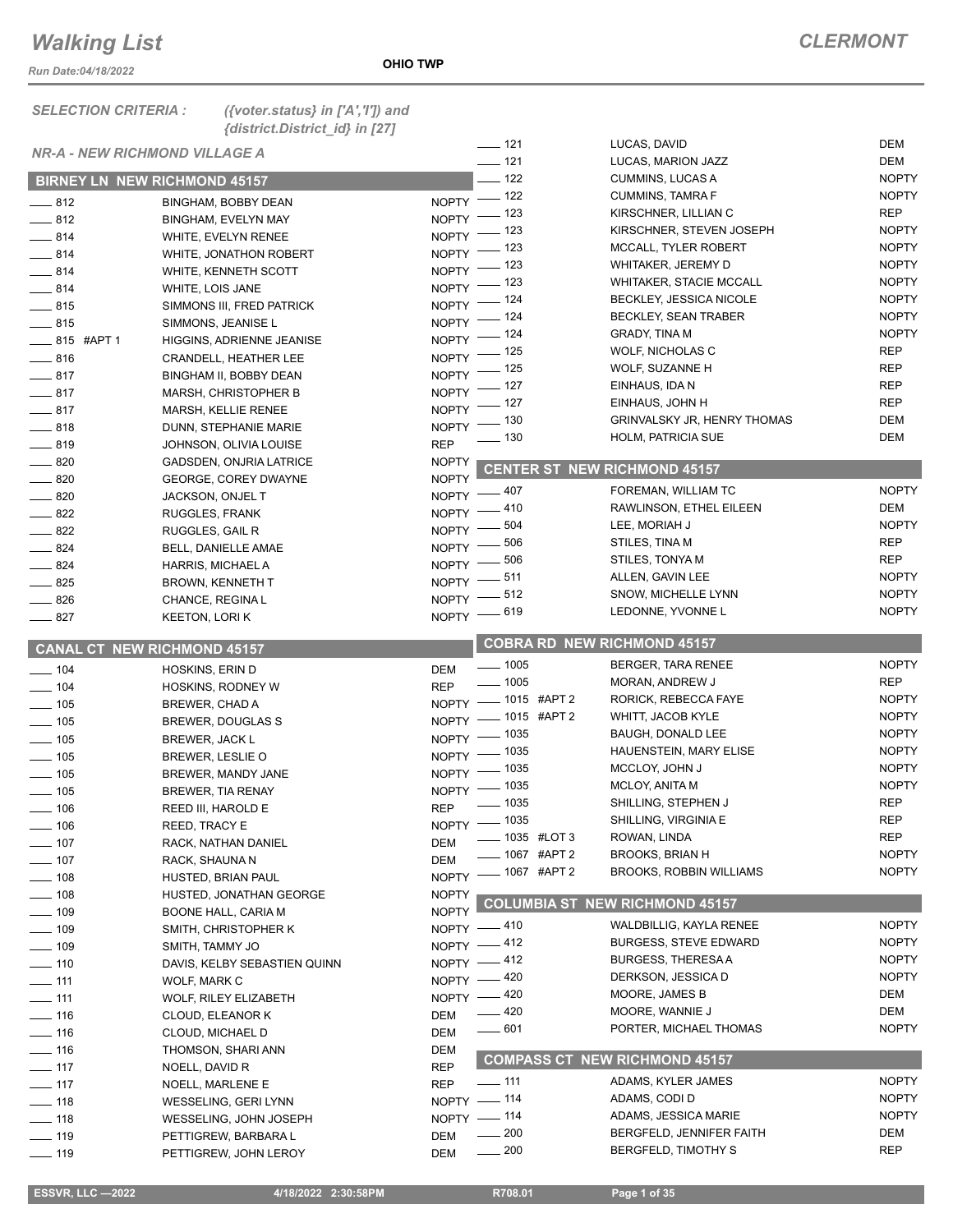#### *Run Date:04/18/2022*

**OHIO TWP**

| <b>NR-A - NEW RICHMOND VILLAGE A</b> |                                      |              | $- 121$                | SCHAROLD, JUSTIN T                | <b>NOPTY</b>        |
|--------------------------------------|--------------------------------------|--------------|------------------------|-----------------------------------|---------------------|
|                                      |                                      |              | $- 121$                | WHITE, JANET SHIRLEY              | <b>NOPTY</b>        |
|                                      | <b>COMPASS CT NEW RICHMOND 45157</b> |              | $-123$                 | <b>GREGORY, BRANDY LYNN</b>       | <b>NOPTY</b>        |
| $\frac{1}{201}$                      | ELAM, STEVE A                        |              | NOPTY __ 123           | GREGORY, TAMMY A                  | <b>NOPTY</b>        |
| $\frac{1}{202}$                      | CLINE, CLAIRE ANNE JEANE             |              | NOPTY __ 125           | COATES III, THOMAS VICTOR         | <b>NOPTY</b>        |
| $\frac{1}{202}$                      | CLINE, TYLER MATTHEW                 |              | NOPTY __ 125           | HUFF, KEENAN ANDREW               | <b>NOPTY</b>        |
| $\sim$ 203                           | WILSON, MONICA DEDE                  |              | NOPTY __ 155           | ROGERS, JESSE S                   | <b>NOPTY</b>        |
| $\frac{1}{203}$                      | WILSON, STEVEN D                     |              | NOPTY __ 157           | <b>COATES, ROBERT BROCK</b>       | <b>NOPTY</b>        |
| $\frac{1}{204}$                      | MILLER, CHRISTINA M                  | <b>NOPTY</b> |                        |                                   |                     |
| $\frac{1}{204}$                      | MILLER, KRISTOPHER DENNIS            |              |                        | NOPTY FRONT ST NEW RICHMOND 45157 |                     |
| $\frac{1}{205}$                      | FIEHRER, AMANDA LEIGH                |              | NOPTY __ 400 #APT 1    | WORKMAN, KAREN LEE                | <b>REP</b>          |
| $\frac{1}{205}$                      | JOHNSON II, VAUGHN GARY              |              | NOPTY ____ 400 #APT 1  | <b>WORKMAN, ROBERT ALLEN</b>      | <b>REP</b>          |
| $- 206$                              | DUNSMORE, BROOKE MARIAH              |              | NOPTY 410 #RM4         | SCEARSE, VIRGINIA ANN             | <b>NOPTY</b>        |
| $\sim$ 206                           | DUNSMORE JR, RONALD LEE              |              | NOPTY __ 410 #APT 7    | RILEY, PHYLLIS NEVILYN            | <b>NOPTY</b>        |
| $\frac{1}{206}$                      | DUNSMORE, STACEY MICHELLE DAWS       |              | NOPTY __ 410 #APT C    | PORTER, STEVEN SILAS              | <b>NOPTY</b>        |
| $-211$                               | DUTCHER, DREAM MONICA                |              | NOPTY 424              | LEIGH, THERESA A                  | <b>DEM</b>          |
| $-211$                               | TERRELL, AMANDA JEAN                 |              | NOPTY 424              | PORTER, STEVEN W                  | <b>REP</b>          |
| $\frac{1}{212}$                      | FEIN, GARRETT                        |              | NOPTY __ 502           | STEVENS, SHARON L                 | DEM                 |
| $-212$                               | <b>FRIES, ERICA MARIE</b>            |              | NOPTY ____ 502         | STEVENS, WILLIAM J                | DEM                 |
| $-213$                               | COULTER, CHRISTOPHER P               |              | NOPTY __ 506           | COOK, MICHAEL T                   | <b>REP</b>          |
| $\frac{1}{213}$                      | COULTER, MIRANDA RENAE               |              | NOPTY __ 509           | DALTON, DENNIS                    | <b>NOPTY</b>        |
| $\frac{1}{214}$                      | ROMBOLD, DAMIEN W                    |              | NOPTY __ 509           | MULHOLLAND, JENNIFER CALLAHAN     | <b>NOPTY</b>        |
| $-214$                               | ROMBOLD, DANIELLE M                  |              | NOPTY __ 510           | KIDD, BRANDON SCOTT               | <b>NOPTY</b>        |
| $\frac{1}{215}$                      | DICKERSON, JASON T                   | REP          | $\frac{1}{2}$ 510      | KIDD, LISA                        | <b>NOPTY</b>        |
| $-215$                               | REID PENNINGTON, DIANA MARIE         | REP          | $\frac{1}{2}$ 600      | ELLISON, HAZEL LOUISE             | <b>NOPTY</b>        |
| $\frac{1}{216}$                      | <b>KERR, NICHOLAS MICHAEL</b>        | REP          | $\frac{1}{2}$ 600      | MOYER, SHANE M                    | <b>NOPTY</b>        |
| $-216$                               | SICKLES, ZACHARY MICHAEL             |              | NOPTY _____ 600 #APT 2 | REU, KEVIN L                      | <b>NOPTY</b>        |
| $-217$                               | <b>BUNDUS, BARBARA E</b>             | <b>REP</b>   | $-602$ #APT 2          | AYERS, DANIEL ALLEN               | <b>NOPTY</b>        |
| $-217$                               | BUNDUS, TIMOTHY PAUL                 | REP          | $-602$ #APT 2          | MEDER, DANIEL J                   | <b>NOPTY</b>        |
| $-218$                               | BEINEKE, ELISSA MARIE                |              | NOPTY __ 602 #APT 2    | WOOTEN, KARA FAITH                | <b>NOPTY</b>        |
| $\frac{1}{218}$                      | BEINEKE, ELIZABETH M                 | REP          | $- 604$                | <b>MAROIS, ROBERT GREGORY</b>     | <b>NOPTY</b>        |
| $\frac{1}{218}$                      | BEINEKE, JOHN MICHAEL                | <b>REP</b>   | $\sim$ 701             | DOBBINS, DIANNE M                 | <b>NOPTY</b>        |
| $-219$                               | REED, CANDACE LEE                    |              | NOPTY __ 701           | DOBBINS SR, MICHAEL G             | REP                 |
| $-219$                               | REED, MICHAEL LOUIS                  |              | NOPTY __ 706           | EDMISTEN, VICTORIA RAECHEL        | <b>NOPTY</b>        |
| $-220$                               | MANN, LISA D                         |              | NOPTY __ 706           | LYONS, ANGEL M                    | <b>NOPTY</b>        |
| $\frac{1}{220}$                      | MANN, SHANNON D                      | <b>REP</b>   | $- 710$                | MOORE, CARL E                     | <b>REP</b>          |
| $-221$                               | RICKETTS, JASON ALLEN                |              | NOPTY __ 710           | MOORE, CONNIE FRANCES             | <b>REP</b>          |
| $\frac{1}{222}$                      | CARR, MICHAEL R                      | <b>REP</b>   | $- 716$ #APT 2         | CLARK, REBEKAH S                  | <b>NOPTY</b>        |
| $-224$                               | SEYMORE, ANTHONY WAYNE               | REP          | ___ 716 #APT 2         | <b>CLARK, RODNEY</b>              | <b>NOPTY</b>        |
| $-224$                               | SEYMORE, DANIELLE NICOLE             | <b>REP</b>   | $- 720$                | <b>WOOTEN, TERRY LYNN</b>         | <b>NOPTY</b>        |
| 225                                  | KLUG, DONNA M                        | <b>REP</b>   | $- 722$                | JOHNSON, SUSAN A                  | <b>NOPTY</b>        |
| $-225$                               | KLUG, JAMES A                        | <b>REP</b>   | $-722$                 | SMITH, RHETT EVAN                 | <b>NOPTY</b>        |
| $\sim$ 226                           | <b>SELLS, ETHAN ISAIAH</b>           |              | NOPTY __ 722 #APT 1    | SWAFFORD, JESSICA G               | <b>NOPTY</b>        |
| 226                                  | <b>SELLS, GLENICE M</b>              |              | NOPTY ___ 722 #APT 2   | WALKER, DEBRA A                   | <b>REP</b>          |
| $-228$                               | SWINDERMAN, MEGAN ELIZABETH          | REP          | $\frac{1}{2}$ 723      | <b>CORRILL, KATHLEEN B</b>        | DEM                 |
| $-230$                               | MYERS, ZACHARY C                     |              | NOPTY __ 807           | <b>BRAMLAGE, JENNIFER M</b>       | <b>REP</b>          |
| _ 231                                | SHULA, CRYSTAL SUSAN                 |              | NOPTY __ 811           |                                   | <b>NOPTY</b>        |
| $\equiv$ 231                         | SHULA, JONATHAN E                    |              | NOPTY __ 812           | FREDERICK, DEBRA JOAN             |                     |
| $\frac{1}{2}$ 231                    | TUCKER, EMILIE KATHRYN               | REP          | $-812$                 | DONOHOO, BARBARA A                | REP<br><b>NOPTY</b> |
| $-231$                               | TUCKER, RICHARD A                    | REP          | $-814$                 | LOWENSTEIN, JESSICA LYNN          |                     |
| $\frac{232}{2}$                      | BERRY, CARRIE JEAN                   | REP          |                        | RICHARDSON MANKER, GRACE A        | <b>NOPTY</b>        |
| $\sim$ 232                           | BERRY, THEODORE PIERPONT             |              | $-814$                 | WAY, NICHOLAS A                   | <b>REP</b>          |
|                                      |                                      | REP          | $-817$                 | SALLEY, NEAL S                    | <b>NOPTY</b>        |
| $\sim$ 233<br>$\sim$ 233             | SCHULTE, JOYCE A                     | DEM          | $-817$                 | <b>SALLEY, SHARON MARIE</b>       | <b>NOPTY</b>        |
|                                      | SCHULTE, RICHARD C                   | DEM          | $-819$<br>NOPTY __ 819 | CRAIG, KAREN K                    | DEM                 |
| $\sim$ 233                           | SCHULTE III, RICHARD CHARLES         |              | NOPTY __ 905           | MACE, ERIC W                      | <b>DEM</b>          |
| $-234$                               | MERIDA, KRISTA M                     |              |                        | KING, BARBARA ANN                 | <b>NOPTY</b>        |
| $\sim$ 234                           | MERIDA, LOYD BARTLEY                 | REP          | $\frac{1}{2}$ 905      | LAWRENCE, CLARK B                 | <b>NOPTY</b>        |
| $\frac{1}{2}$ 235                    | SCHULTE, JEREMY K                    |              | NOPTY __ 905           | LAWRENCE, VIRGINIA CHAPLIN        | <b>NOPTY</b>        |
| $\sim$ 235                           | SCHULTE, RANESSA ANN                 |              | NOPTY __ 905           | LEWIS, JENNIFER A                 | <b>NOPTY</b>        |
|                                      | DICKINSON AVE NEW RICHMOND 45157     |              | 906                    | FOSTER, LYDIA EDEN                | <b>NOPTY</b>        |
|                                      |                                      |              | 906                    | <b>GRISWOLD, GEORGE ALLEN</b>     | <b>NOPTY</b>        |
| $-$ 121                              | HALEY, CYNTHIA RUTH                  |              | NOPTY __ 906           | <b>GRISWOLD, KAREN JOY</b>        | <b>NOPTY</b>        |
| $- 121$                              | ROBERTS, FLOYD A                     | DEM          | $- 907$                | COLWELL, PAMELA R                 | <b>NOPTY</b>        |
| <b>ESSVR, LLC -2022</b>              | 4/18/2022 2:30:58PM                  |              | R708.01                | Page 2 of 35                      |                     |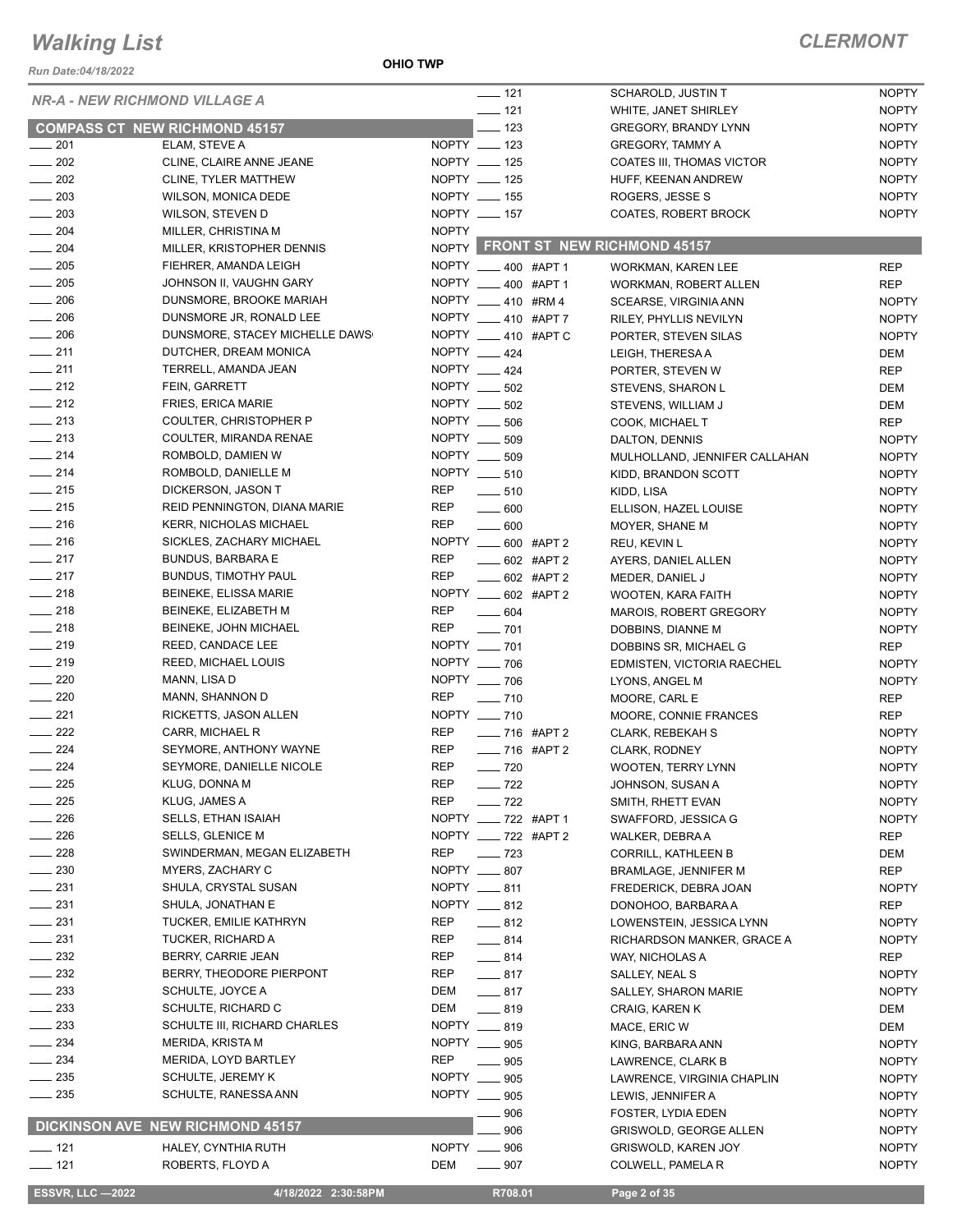#### *Run Date:04/18/2022*

**OHIO TWP**

### *CLERMONT*

|                      |             | <b>NR-A - NEW RICHMOND VILLAGE A</b>               |                              | $- 925$                                |               | FORSEE II, RAYMOND L                    | <b>NOPTY</b>                 |
|----------------------|-------------|----------------------------------------------------|------------------------------|----------------------------------------|---------------|-----------------------------------------|------------------------------|
|                      |             |                                                    |                              | 929                                    |               | PAVELY, ANNE L                          | <b>NOPTY</b>                 |
|                      |             | <b>FRONT ST NEW RICHMOND 45157</b>                 |                              | 929                                    |               | PAVELY, DONALD CHARLES                  | <b>NOPTY</b>                 |
| $- 907$              |             | COLWELL, TIMOTHY DANIEL                            |                              | NOPTY __ 947                           |               | NORT, CHAD S                            | <b>NOPTY</b>                 |
| 920                  |             | FOX, WILLIAM HOWARD                                | <b>NOPTY</b>                 |                                        |               | NOPTY HIGH ST NEW RICHMOND 45157        |                              |
| $-1000$              |             | LANNING, RICHARD C                                 |                              |                                        |               |                                         |                              |
| 1000                 |             | TREMPER, MARC ANTHONY                              |                              | NOPTY 416                              |               | HAMILTON, JENNIFER L                    | <b>REP</b>                   |
| $=$ 1016             |             | HALE, MARIA JOAN                                   |                              | NOPTY __ 416                           |               | HAMILTON, MICHAEL EDWARD                | <b>REP</b>                   |
| $-1018$              |             | <b>BAILEY, ANTHONY JOSEPH</b>                      | <b>NOPTY</b>                 |                                        |               | NOPTY JACOB LIGHT CT NEW RICHMOND 45157 |                              |
| $- 1018$             |             | <b>BAILEY, CANDY S</b>                             |                              |                                        |               |                                         |                              |
| $- 1018$<br>$- 1018$ |             | BAILEY, COY H<br><b>BAILEY, KIRSTIAN ELIZABETH</b> | <b>NOPTY</b><br><b>NOPTY</b> | $-850$                                 |               | VISE, TIFFANY FAITH                     | <b>NOPTY</b>                 |
| $- 1022$             |             | <b>EWING, AUSTIN T</b>                             | <b>NOPTY</b>                 | $-851$                                 |               | PERKINS, SALLY ANN                      | <b>NOPTY</b>                 |
| $-1022$              |             | EWING, BONNIE M                                    | <b>REP</b>                   | $-852$                                 |               | KIRTLEY, NATHAN JEREMY                  | <b>NOPTY</b>                 |
| $- 1022$             |             | <b>EWING, BRITTANY SUE</b>                         | <b>NOPTY</b>                 | 853                                    |               | LEIST, JUDITH ANN                       | <b>NOPTY</b>                 |
| $- 1022$             |             | EWING, GLENN A                                     | <b>REP</b>                   | $-854$                                 |               | MCCANE, KENNETH W                       | <b>NOPTY</b>                 |
| $\frac{1029}{2}$     |             | <b>CLARK, HEATHER NICOLE</b>                       | <b>REP</b>                   | $\equiv$ 855                           |               | RIDDLE, THERESA RENEE                   | <b>NOPTY</b>                 |
| $-1029$              |             | CLARK, MICHAEL WILLIAM                             | <b>REP</b>                   | $- 856$                                |               | HERNANDEZ, SHAUNA ANN                   | <b>NOPTY</b>                 |
| $-1030$              |             | BOWMAN, MATTHEW W                                  | <b>NOPTY</b>                 | $\frac{1}{2}$ 856<br>$\frac{1}{2}$ 856 |               | MC COY FARNSWORTH, KYLIE RAE            | <b>NOPTY</b><br><b>NOPTY</b> |
| 1030                 |             | MORRIS, CAMMIE LEE                                 | <b>REP</b>                   |                                        |               | MCCOY, MATTHEW DAMON                    |                              |
| $-1030$              |             | MORRIS, DANIEL G                                   | <b>REP</b>                   | $-856$                                 |               | MCCOY, ROBERT LEE                       | <b>NOPTY</b>                 |
| $-1030$              |             | MORRIS JR, DANIEL GLEN                             | <b>NOPTY</b>                 |                                        |               | <b>LIGHT ST NEW RICHMOND 45157</b>      |                              |
| $\frac{1}{2}$ 1030   |             | MORRIS, HEIDI NOELLE                               | <b>REP</b>                   |                                        |               |                                         |                              |
|                      |             |                                                    |                              | $- 311$                                |               | PRICE, JAMES C                          | <b>NOPTY</b>                 |
|                      |             | <b>GRAYS LN NEW RICHMOND 45157</b>                 |                              |                                        |               | <b>MARKET ST NEW RICHMOND 45157</b>     |                              |
| 859                  |             | <b>BEIHLE, CAITLIN ROSE</b>                        | <b>NOPTY</b>                 |                                        | 409 #APT 1    | SWEENEY, NIA M                          | <b>NOPTY</b>                 |
| $-859$               |             | BIEHLE, GARY ALLAN                                 | <b>NOPTY</b>                 |                                        | 409 #APT 2    | PARRITT, ALEXANDRA M                    | <b>NOPTY</b>                 |
| $-859$               |             | <b>WYNETT, CRAIG B</b>                             | <b>NOPTY</b>                 |                                        | 414 #APT 1    | CRAWFORD, EDDIE A                       | <b>NOPTY</b>                 |
| $-859$               |             | WYNETT, DENISE M                                   | <b>NOPTY</b>                 |                                        | 414 #APT 1    | CRAWFORD, MATTHEW A                     | <b>NOPTY</b>                 |
| $\_\_\_\$ 859 #APTC  |             | BIEHLE, JOAN M                                     | <b>DEM</b>                   |                                        | 414 #APT 1    | CRAWFORD, VICKI D                       | <b>NOPTY</b>                 |
| $-867$               |             | REDMOND, ANITA ANN                                 | <b>NOPTY</b>                 |                                        | 414 #APT 2    | BEHYMER II, ROGER                       | <b>NOPTY</b>                 |
| 867                  |             | <b>REDMOND, GARY N</b>                             | <b>NOPTY</b>                 | $-419$                                 |               | LUMPKINS, BRIAN K                       | <b>NOPTY</b>                 |
| 876                  |             | HENSON, JESSICA LYNN                               | <b>REP</b>                   | $-420$                                 |               | CLIFT, RUTH A                           | DEM                          |
| $-876$               |             | HENSON, MICHAEL ADAM                               | <b>REP</b>                   | $\equiv$ 420                           |               | KLEI, ADAM                              | <b>NOPTY</b>                 |
| $-876$               |             | SCHEPPMANN, ALIYA RAE                              | <b>NOPTY</b>                 | $-420$                                 |               | KLEI, VALERIE JO                        | <b>NOPTY</b>                 |
| 876                  |             | SCHEPPMANN, ANGELA LYNN                            | <b>NOPTY</b>                 | $-512$                                 |               | MATTINGLY, RICK AARON                   | <b>NOPTY</b>                 |
| $-876$               |             | SCHEPPMANN, CORY BEN                               | <b>NOPTY</b>                 | $-512$                                 |               | MINEER, SHAYLA JOYCE                    | <b>NOPTY</b>                 |
| $-878$               |             | HAWKINS, DONALD L                                  | <b>REP</b>                   | $-512$                                 |               | REED, CAROL ANN                         | <b>NOPTY</b>                 |
| $- 878$              |             | HAWKINS, SOON SHIN                                 | <b>REP</b>                   | ___ 515 #APT 2                         |               | <b>MORTON, ROGER</b>                    | <b>NOPTY</b>                 |
| $-878$               |             | HAWKINS, SOPHIA SUK                                | <b>REP</b>                   |                                        | 515 #APT 2    | PHILLIPS, MCARTHUR D                    | <b>NOPTY</b>                 |
| 881                  |             | KNOEPFEL, BEN F                                    | <b>NOPTY</b>                 | $-610$                                 |               | HANNAH, BARBARA J                       | <b>REP</b>                   |
| 881                  |             | <b>KNOEPFEL, MARY T</b>                            | <b>NOPTY</b>                 | 610                                    |               | HANNAH, JASON EDWARD                    | <b>REP</b>                   |
|                      | 885 #APT A  | SPENCER JR, RICHARD F                              | <b>NOPTY</b>                 | 610                                    |               | MARCK, ANNA MARIA                       | <b>NOPTY</b>                 |
|                      | _885 #APTA  | SPENCER, SHARON K                                  | <b>NOPTY</b>                 | $-610$                                 |               | MARCK, TYLER ANDREW                     | <b>NOPTY</b>                 |
|                      | 885 #UNIT C | DRUMMOND, JAMIE L                                  | <b>NOPTY</b>                 | $-613$                                 |               | MOODY, JOSHUA RANDALL                   | <b>NOPTY</b>                 |
|                      | 885 #UNIT C | ROTH, GREGORY R                                    | <b>NOPTY</b>                 | _ 615                                  |               | FROST JR, JAMES RILEY                   | <b>NOPTY</b>                 |
| $-886$               |             | POTTS, CAMILLE SUZANNE                             | <b>NOPTY</b>                 | $-615$                                 |               | FROST, LOUISE CECILIA                   | <b>REP</b>                   |
| $-886$               |             | POTTS, THOMAS M                                    | <b>NOPTY</b>                 | $-615$                                 |               | <b>GRAY, BRADLEY H</b>                  | <b>NOPTY</b>                 |
| _ 888                |             | SHIPLEY, NANCY L                                   | <b>NOPTY</b>                 |                                        | 619 #APT 1    | MARSHALL, BROOKLYN ELIZABETH            | <b>NOPTY</b>                 |
| 888                  |             | SHIPLEY, PAUL L                                    | <b>NOPTY</b>                 |                                        | 619 #APT 2    | HAVENS, SAVANNAH MAE                    | <b>NOPTY</b>                 |
| 889                  |             | ERVICK, DANE A                                     | <b>NOPTY</b>                 | $-710$                                 |               | MILLHOUSE, ANNE ELEANOR                 | DEM                          |
| 889                  |             | ERVICK, MELISSA JEAN                               | <b>NOPTY</b>                 | $-710$                                 |               | MILLHOUSE, JONATHAN DAVID               | DEM                          |
| 891                  |             | DAVIS KILPATRICK, DEVICA THANH                     | <b>NOPTY</b>                 | $-710$                                 |               | SHIELDS, BENJAMIN DAVID                 | <b>NOPTY</b>                 |
| 891                  |             | REYNOLDS, CHLOE ELIZABETH                          | <b>NOPTY</b>                 | $-714$                                 |               | HARTNESS, TAMARA DOREEN                 | <b>NOPTY</b>                 |
| 891                  |             | REYNOLDS, CYNTHIA K                                | <b>NOPTY</b>                 |                                        | $-714$ #APT 3 | MATTINGLY, SKYLAR MARIE T               | <b>NOPTY</b>                 |
| 891                  |             | REYNOLDS, DANIELLE NICOLE                          | <b>NOPTY</b>                 |                                        | _ 714 #LOT 2  | HARTNESS, JEFFERY W                     | <b>NOPTY</b>                 |
| 891                  |             | REYNOLDS, OLIVIA ANNE                              | <b>NOPTY</b>                 | $-718$                                 |               | ALLSTATTER, JEFFREY KEVIN               | <b>NOPTY</b>                 |
| $-891$               |             | REYNOLDS JR, WALTER D                              | <b>NOPTY</b>                 | $-718$                                 |               | MINEER, BRANDIE KAY                     | <b>NOPTY</b>                 |
| __ 919               |             | HULLEY, ROBERT G                                   | <b>NOPTY</b>                 | $-718$                                 |               | MINEER, MACKENZIE DIAN                  | <b>NOPTY</b>                 |
| $-921$               |             | RICHARDSON, LINDA ANN                              | <b>NOPTY</b>                 | 921                                    |               | COMPTON, JAVON JORDAN                   | <b>NOPTY</b>                 |
| $-925$               |             | FORSEE, ALEXIS NICOLE                              | <b>NOPTY</b>                 |                                        | 921 #APT 5    | <b>BURRESS, JAMES ROGER</b>             | <b>NOPTY</b>                 |
| $- 925$              |             | FORSEE, LESLIE BENJAMIN                            | <b>NOPTY</b>                 |                                        |               |                                         |                              |
| $- 925$              |             | FORSEE, MARSHA E                                   | <b>NOPTY</b>                 |                                        |               |                                         |                              |

 **ESSVR, LLC —2022 4/18/2022 2:30:58PM R708.01 Page 3 of 35**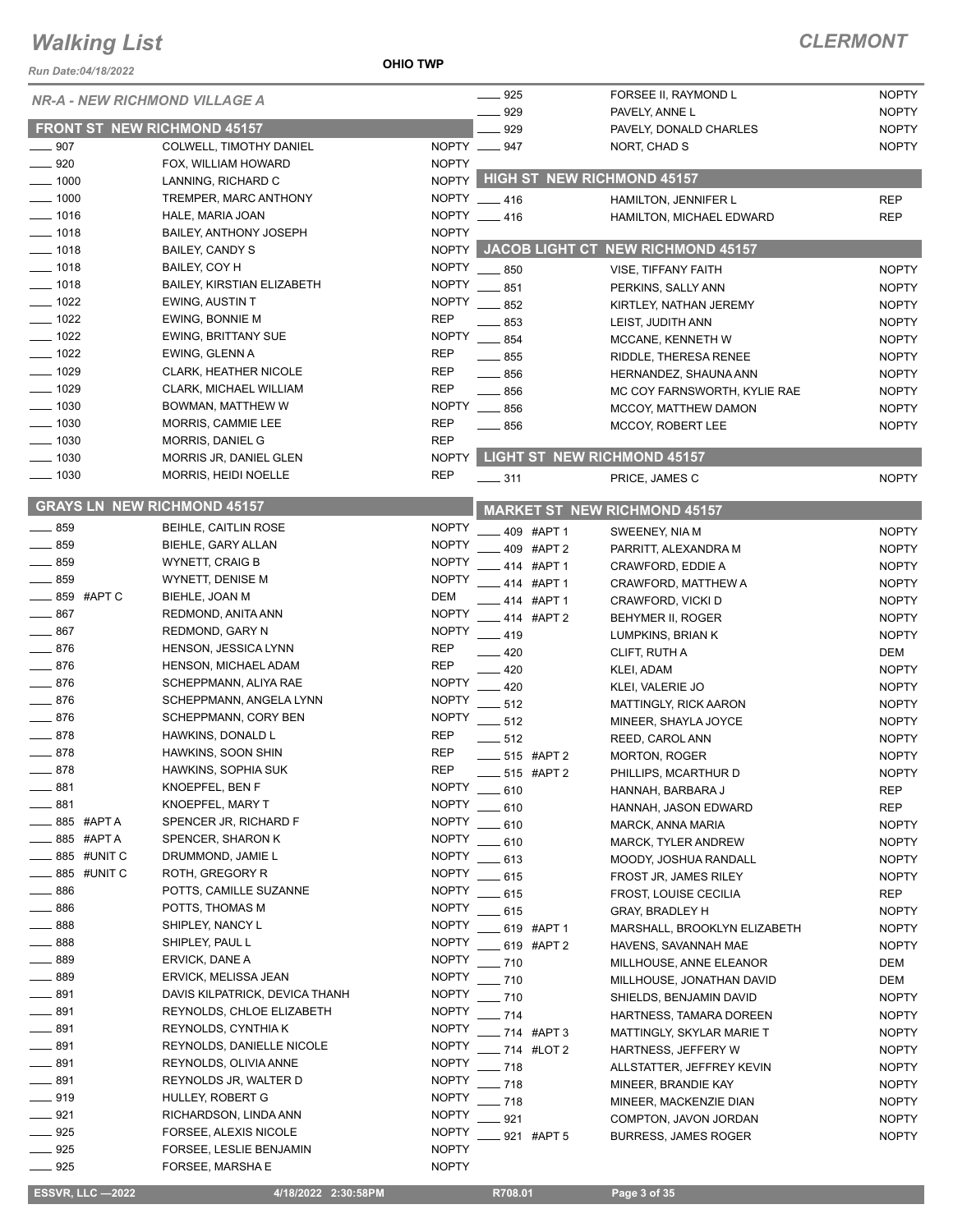**OHIO TWP**

| Run Date:04/18/2022 |                                          |                              |               |                                            |
|---------------------|------------------------------------------|------------------------------|---------------|--------------------------------------------|
|                     | <b>NR-A - NEW RICHMOND VILLAGE A</b>     |                              | 864           | VALTINSON, JASON                           |
|                     |                                          |                              | 864<br>870    | <b>VALTINSON, KERRI</b><br>BELMONT, ANN MA |
|                     | MILL ST NEW RICHMOND 45157               |                              | 870           | <b>BELMONT, EMILY K</b>                    |
| 300                 | ALSIP, CREELANA LYNN                     | <b>NOPTY</b>                 | 870           | <b>BELMONT, THOMA:</b>                     |
| $\frac{1}{2}$ 300   | WILLHOFF, LYNDA K                        | <b>NOPTY</b>                 | 872           | COMBS, DEBORAH                             |
| $-302$              | PILCHER, DIEDRA LYNN                     | <b>NOPTY</b>                 | 872           | POLSTER JR, CHAI                           |
| $\sim$ 302          | THACKER, JAMES DAVID LUKE                | <b>NOPTY</b>                 | 906           | GREVER, LISA M                             |
| $\sim$ 302          | THACKER, JESSICA RENA                    | <b>NOPTY</b>                 | 906           | <b>GREVER, MICHAEL</b>                     |
| $\frac{1}{2}$ 302   | THACKER, JOHN S                          | <b>REP</b>                   | 906           | <b>JACKSON, EDWAR</b>                      |
|                     | <b>MOORAGE CT NEW RICHMOND 45157</b>     |                              | 906           | <b>JACKSON, LORETT</b>                     |
|                     |                                          |                              | 908           | PEACE, FRANCES                             |
| $- 103$             | MCGILL, TIMOTHY MARK                     | <b>NOPTY</b>                 | 908           | PEACE, MICHAEL O                           |
| $- 104$             | CORNELIUS, BRUCE ANTHONY                 | <b>NOPTY</b>                 | 912           | STEVENS, TINA M                            |
| $- 105$             | <b>ENNIS, PARRIS A</b>                   | <b>NOPTY</b>                 | 912           | STEVENS, WESLEY                            |
| $\frac{1}{2}$ 106   | HIATT, KELLY JANE                        | <b>NOPTY</b>                 | 916           | <b>GOLLER, JENNIFER</b>                    |
| $- 107$             | FROMAN, ADAM LEE                         | <b>NOPTY</b>                 | 916           | MEINEKE, JOEL G                            |
| $- 107$<br>$- 107$  | FROMAN, DANIEL LEE                       | <b>NOPTY</b>                 | 920           | EDMONDS, SEAN F                            |
| $- 108$             | FROMAN, NINA                             | <b>NOPTY</b>                 | 921           | BERRY, DANIELLE                            |
| $\frac{1}{2}$ 108   | HUMPHRIES, ALEXANDER L                   | <b>NOPTY</b><br><b>REP</b>   | 921           | EARL, AMY ALICIA                           |
| $- 109$             | HUMPHRIES JR, WILLIAM                    | <b>NOPTY</b>                 | 924           | <b>FARRELL, HEATHE</b>                     |
| $- 109$             | FOX, JAY WILLIAM                         |                              | 924           | <b>FARRELL JR, WILLI</b>                   |
| $- 109$             | FOX, JENNIFER DESIREE                    | <b>NOPTY</b>                 | 927           | <b>KENNON, HOLLY N</b>                     |
| $- 110$             | POWERS, KIMBERLY KAY                     | <b>NOPTY</b>                 | 927           | RATLIFF, STEVE KE                          |
| $- 110$             | ABBOTT, ALICIA LEE<br>ABBOTT, RODNEY LEE | <b>NOPTY</b><br><b>NOPTY</b> | 928           | <b>JUSTICE, JAMES B</b>                    |
| $\frac{1}{111}$     | SCOTT, BRADEN GREGORY                    | <b>NOPTY</b>                 | 929           | <b>WEEMS JOHNSON</b>                       |
| $- 113$             | MATHEWS, RICHARD P                       | REP                          | 931           | GIBSON, JAMIE R                            |
| $\frac{1}{2}$ 113   | MATHEWS, SANDRA KAY                      | <b>REP</b>                   | 932           | MITCHELL, SARA A                           |
| $\frac{1}{2}$ 114   | GOODE, DENISE L                          | <b>NOPTY</b>                 | 935           | <b>HAMILTON, JESSIC</b>                    |
| $\frac{1}{2}$ 114   | GOODE, MICHAEL J                         | <b>NOPTY</b>                 | 937           | <b>RISER, SARA LYNN</b>                    |
|                     |                                          |                              | 937           | STEVENS, TERRI L                           |
|                     | NICKS PL NEW RICHMOND 45157              |                              | 938           | SLAYBACK, KEITH.                           |
| $- 1426$            | BREWER, STEVEN DALE                      | <b>NOPTY</b>                 | 940           | <b>COLSTON JR, JACK</b>                    |
| $\frac{1}{2}$       | ROUTION, KELLY RENEE                     | <b>NOPTY</b>                 | 940<br>#APT B | DICKERSON, BROO                            |
| $- 1428$            | DIGIOVANNI, GAIL M                       | <b>NOPTY</b>                 | 940 #APT B    | <b>DICKERSON, GRAE</b>                     |
| $- 1429$            | AST, DIXIE J                             | <b>REP</b>                   | 940 #APT B    | DICKERSON, GRIFI                           |
| $-1429$             | AST, JAMES R                             | REP                          | 940 #APT B    | DICKERSON, KATH                            |
| $- 1430$            | KARETH, ARTHUR H                         | REP                          | 942           | FINDLAN, J MICHAI                          |
| _ 1430              | KARETH, PAULINE R                        | <b>NOPTY</b>                 | 943           | <b>KIRSCHNER, CARC</b>                     |
| $-1431$             | LOVELACE, CANDY JANE                     | <b>NOPTY</b>                 | 944           | ALLEN, KYLIE MAR                           |
| _ 1431              | PELZEL, CAMERON MICHAEL                  | <b>NOPTY</b>                 | 944           | <b>ALLEN, TINA MARIE</b>                   |
| - 1431              | SHANK JR, ANTHONY MICHAEL                | <b>NOPTY</b>                 | 944           | CAUDILL, CHARLES                           |
|                     |                                          |                              | 946           | COOPER, DAVID M                            |
|                     | OLD U S 52 NEW RICHMOND 45157            |                              | 946           | COOPER, PATRICIA                           |
| - 840               | HENRY, AMBER NICOLE                      | REP                          | 948           | KOHLER, KATHERI                            |
| _ 840               | HENRY, RODNEY ALAN                       | REP                          | 949           | HOOBLER, DEBRA                             |
| $-844$              | RUMP, CHARLES G                          | <b>NOPTY</b>                 | 950           | WISE, SHANNON L                            |
| _ 844               | SISKA, ALEXANDER MICHELLE STEFFE         | <b>NOPTY</b>                 | 952           | LONG, JEANNA MA                            |
| $-844$              | WIGGINS, DEBORAH A                       | <b>NOPTY</b>                 | 954           | <b>BRUSMAN, TAMMY</b>                      |
| $-844$              | WIGGINS, JENNIFER N                      | <b>NOPTY</b>                 | 954           | HOUCK, GABRIEL A                           |
| ___ 844             | WIGGINS, MICHAEL R                       | <b>NOPTY</b>                 | 956           | KIERNAN, CONNIE                            |
| $-848$              | SANDERS, JERI L                          | REP                          | 956           | OKEEFE, LAUREN                             |
| _ 848               | SANDERS, ROGER L                         | REP                          | 956           | OKEEFE, RUSSELL                            |
| —— 852              | HENZE, EDRICK D                          | <b>NOPTY</b>                 | 958           | WILSON, JULIE ANI                          |
| - 853               | WOLIVER, JOHN D                          | DEM                          | 958           | WILSON, WILLIAM                            |
| _ 853               | WOLIVER, MICHAEL B                       | <b>NOPTY</b>                 | 959           | BROCK, BAILEY AN                           |
| - 853               | <b>WOLIVER, THERESAL</b>                 | REP                          | 959           | <b>BROCK, TONY ALLI</b>                    |
| $-854$              | LEHN, DOMINIQUE STEPHANE                 | <b>NOPTY</b>                 | 959           | HADLEY, NICHOLA                            |
| $-854$              | SETZER, LISA MELINDA                     | <b>NOPTY</b>                 | 959           | RAPIER, AMBER M                            |
| - 854               | SPIVAK, ALEXANDER JORDAN                 | <b>NOPTY</b>                 | 960           | BAIRD, JOHN RAYM                           |
| $=$ 860             | PASTORS, RICHARD                         | <b>NOPTY</b>                 | 960           | BAIRD, LINDA C                             |
| 862                 | FISHER, BRANDON R                        | <b>NOPTY</b>                 | 961<br>0.64   | DALE, LAURA C<br>DALE DODEDT IAN           |
|                     |                                          |                              |               |                                            |

| $-864$           |               | VALTINSON, JASON NEAL           | <b>NOPTY</b> |
|------------------|---------------|---------------------------------|--------------|
| $-864$           |               | VALTINSON, KERRIANN WRIGHT      | <b>NOPTY</b> |
| $-870$           |               | BELMONT, ANN MARIE              | <b>NOPTY</b> |
| $-870$           |               | <b>BELMONT, EMILY KATHERINE</b> | <b>NOPTY</b> |
| $-870$           |               | <b>BELMONT, THOMAS C</b>        | REP          |
| $-872$           |               | COMBS, DEBORAH LEE              | <b>NOPTY</b> |
| $-872$           |               | POLSTER JR, CHARLES RAY         | <b>REP</b>   |
| $-906$           |               | GREVER, LISA M                  | <b>NOPTY</b> |
| _ 906            |               | <b>GREVER, MICHAEL P</b>        | <b>NOPTY</b> |
| _ 906            |               | <b>JACKSON, EDWARD GABRIEL</b>  | <b>NOPTY</b> |
| $-906$           |               | <b>JACKSON, LORETTA</b>         | <b>NOPTY</b> |
| $-908$           |               | PEACE, FRANCESCA H              | <b>NOPTY</b> |
| $-908$           |               | PEACE, MICHAEL G                | <b>NOPTY</b> |
| _ 912            |               | STEVENS, TINA M                 | NOPTY        |
| $-912$           |               | STEVENS, WESLEY SHANE           | <b>NOPTY</b> |
| $-916$           |               | GOLLER, JENNIFER ADRIANNE       | <b>NOPTY</b> |
|                  |               |                                 |              |
| $-916$<br>$-920$ |               | MEINEKE, JOEL G                 | <b>NOPTY</b> |
|                  |               | EDMONDS, SEAN P                 | <b>NOPTY</b> |
| $-921$           |               | BERRY, DANIELLE MARIE           | <b>NOPTY</b> |
| $-921$           |               | EARL, AMY ALICIA                | DEM          |
| _ 924            |               | FARRELL, HEATHER MARIE          | <b>NOPTY</b> |
| $-924$           |               | FARRELL JR, WILLIAM JOSEPH      | <b>NOPTY</b> |
| $-927$           |               | <b>KENNON, HOLLY N</b>          | <b>NOPTY</b> |
| $-927$           |               | RATLIFF, STEVE KENDAL           | <b>NOPTY</b> |
| $-928$           |               | <b>JUSTICE, JAMES B</b>         | <b>NOPTY</b> |
| $-929$           |               | WEEMS JOHNSON, ALVIA LENETTE    | <b>NOPTY</b> |
| $-931$           |               | GIBSON, JAMIE R                 | NOPTY        |
| $-932$           |               | MITCHELL, SARA AMBERLY          | <b>NOPTY</b> |
| $-935$           |               | HAMILTON, JESSICA NICHOLE       | <b>NOPTY</b> |
| _ 937            |               | RISER, SARA LYNN                | <b>NOPTY</b> |
| $-937$           |               | STEVENS, TERRI L                | <b>NOPTY</b> |
| $-938$           |               | SLAYBACK, KEITH ALAN            | REP          |
| $-940$           |               | COLSTON JR, JACK LEE            | <b>NOPTY</b> |
|                  | _ 940 #APT B  | DICKERSON, BROCK A              | <b>NOPTY</b> |
|                  | _940 #APT B   | DICKERSON, GRAEME MICHAEL       | <b>NOPTY</b> |
|                  | _ 940 #APT B  | DICKERSON, GRIFFIN A            | <b>NOPTY</b> |
|                  | $-940$ #APT B | DICKERSON, KATHLEEN G           | <b>NOPTY</b> |
| $-942$           |               | FINDLAN, J MICHAEL LEO          | REP          |
| $-943$           |               | KIRSCHNER, CAROL L              | DEM          |
| $-944$           |               | ALLEN, KYLIE MARIE              | <b>NOPTY</b> |
| _ 944            |               | ALLEN, TINA MARIE               | NOPTY        |
| _ 944            |               | CAUDILL, CHARLES J              | NOPTY        |
| $-946$           |               | COOPER, DAVID M                 | REP          |
| $-946$           |               | COOPER, PATRICIA A              | REP          |
| $-948$           |               | KOHLER, KATHERINE ANN           | NOPTY        |
| $-949$           |               | HOOBLER, DEBRA ANN              | <b>NOPTY</b> |
| $-950$           |               | WISE, SHANNON LEE               | <b>NOPTY</b> |
| _ 952            |               | LONG, JEANNA MARIE              | <b>NOPTY</b> |
| $-954$           |               | <b>BRUSMAN, TAMMY S</b>         | <b>NOPTY</b> |
| $-954$           |               |                                 | <b>NOPTY</b> |
| $-956$           |               | HOUCK, GABRIEL ALEXANDER        |              |
|                  |               | KIERNAN, CONNIE                 | DEM          |
| $-956$           |               | OKEEFE, LAUREN NICOLE           | <b>NOPTY</b> |
| $-956$           |               | OKEEFE, RUSSELL JUSTIN          | <b>NOPTY</b> |
| _ 958            |               | WILSON, JULIE ANNE              | <b>NOPTY</b> |
| $-958$           |               | WILSON, WILLIAM KAMERON         | <b>NOPTY</b> |
| $-959$           |               | <b>BROCK, BAILEY ANN</b>        | NOPTY        |
| $-959$           |               | <b>BROCK, TONY ALLEN</b>        | NOPTY        |
| $-959$           |               | HADLEY, NICHOLAS D T            | <b>NOPTY</b> |
| $-959$           |               | RAPIER, AMBER M                 | <b>NOPTY</b> |
| $-960$           |               | BAIRD, JOHN RAYMOND             | DEM          |
| _ 960            |               | BAIRD, LINDA C                  | <b>REP</b>   |
| _ 961            |               | DALE, LAURA C                   | <b>NOPTY</b> |
| _ 961            |               | DALE, ROBERT JAMES              | NOPTY        |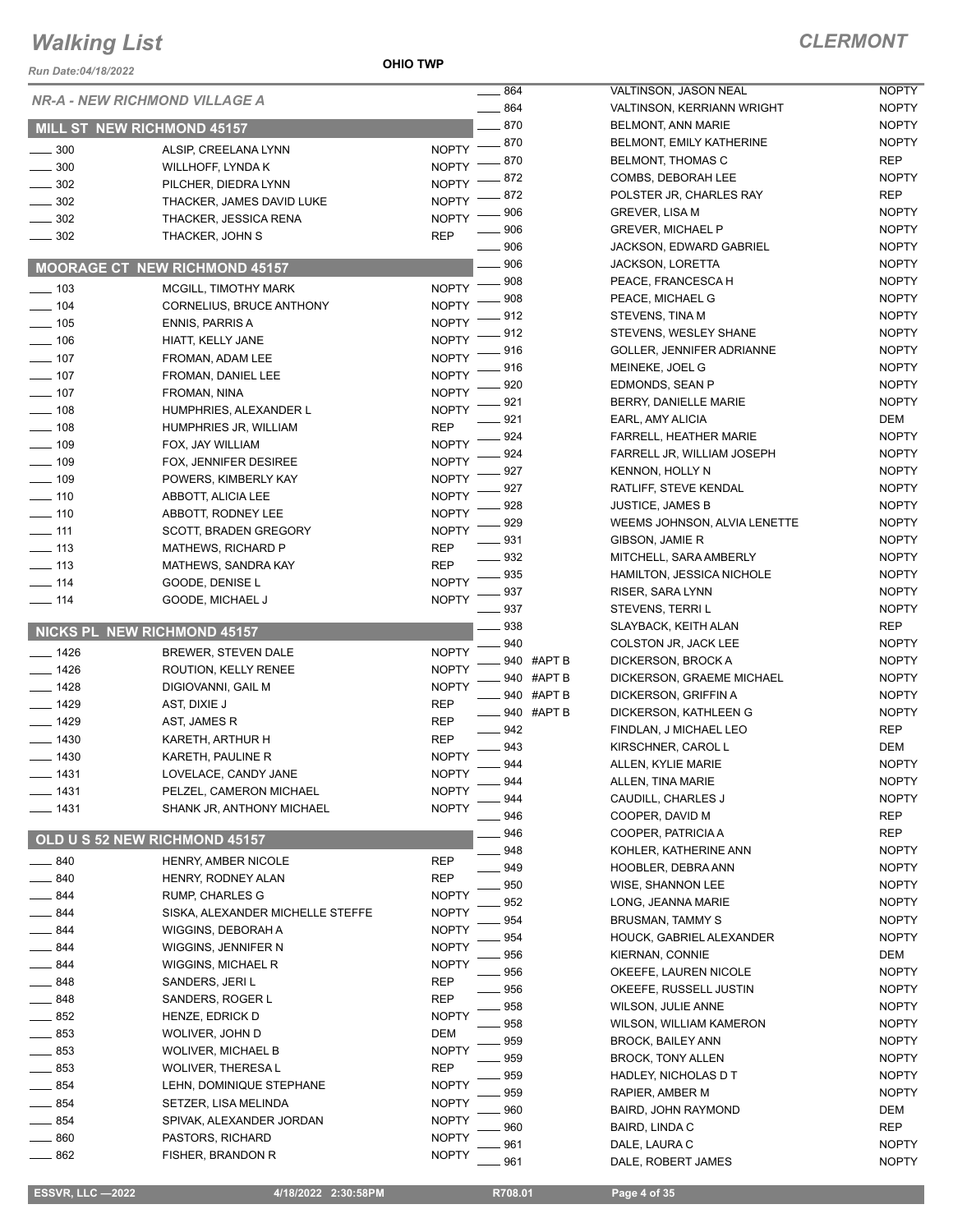*Run Date:04/18/2022*

**OHIO TWP**

| <b>NR-A - NEW RICHMOND VILLAGE A</b> |                                    |              | $\frac{1}{15}$    | ROWE, CRISTINA A                    | <b>NOPTY</b> |
|--------------------------------------|------------------------------------|--------------|-------------------|-------------------------------------|--------------|
|                                      |                                    |              | $\frac{1}{2}$ 116 | ACKERMANN, JOSEPH EDWARD            | <b>NOPTY</b> |
| OLD U S 52 NEW RICHMOND 45157        |                                    |              | $- 116$           | ACKERMANN, LISA ANN                 | <b>NOPTY</b> |
| $- 961$                              | DALE, VICKY L                      | DEM          | $\frac{1}{2}$ 117 | MARTINEZ, CYDNEY R                  | <b>NOPTY</b> |
| $\equiv$ 962                         | GOECKE, JANE C                     | DEM          | $\frac{1}{2}$ 117 | MARTINEZ JR, DOMINGO M              | <b>NOPTY</b> |
| $\frac{1}{2}$ 962                    | KAUTH, ELIZABETH ANN               | DEM          | $\frac{1}{2}$ 118 | PATCHELL, CARRIE A                  | <b>NOPTY</b> |
| $\frac{1}{2}$ 965                    | SMITH, DANA A                      |              | NOPTY __ 118      | PATCHELL, JEFFERY DALE              | <b>NOPTY</b> |
| $- 965$                              | SMITH, STEPHANIE A                 |              | NOPTY __ 118      | PINDELL, SCOTT W                    | <b>NOPTY</b> |
| $\frac{1}{2}$ 966                    | WATERS, JOSEPH V                   |              | NOPTY __ 120      | BECKY JR, LUCKY LEVALE              | <b>NOPTY</b> |
| $- 966$                              | <b>WATERS, SHERRIL</b>             |              | NOPTY __ 120      | TROXELL, JEFFERY SCOTT              | <b>NOPTY</b> |
| $-967$                               | GILLIAM SR, MICHAEL BRYAN          |              | NOPTY __ 120      | TROXELL, JESSICA LYNN               | <b>NOPTY</b> |
| $- 967$                              | <b>WOLF, STEVEN KYLE</b>           |              | NOPTY __ 120      | TROXELL, JONI C                     | <b>NOPTY</b> |
| $- 967$                              | WOODALL, JAMES WILLIAM             |              | REP __ 120        | TROXELL, MARY A                     | <b>NOPTY</b> |
| $- 967$                              | WOODALL, SANDRA K                  |              | NOPTY __ 121      | <b>GREVER, JANE K</b>               | <b>NOPTY</b> |
| $\frac{1}{2}$ 969                    | WRIGHT, SUANNA C                   |              | NOPTY __ 121      | <b>GREVER, JOSEPH R</b>             | <b>NOPTY</b> |
| $-972$                               | KIDWELL, RANDALL BRUCE             |              | NOPTY _____ 122   | RABE, TARA NICOLE                   | <b>NOPTY</b> |
| $- 973$                              |                                    |              | NOPTY __ 122      |                                     | <b>NOPTY</b> |
|                                      | <b>CURTIS, KRISTEN LYNN</b>        |              | NOPTY __ 122      | ROSS, MICHAEL BRYAN                 |              |
| $- 974$                              | PARKER, ANN L                      |              |                   | ROSS, REBA JEAN                     | <b>NOPTY</b> |
| $-974$                               | PARKER, DAVID S                    |              | NOPTY __ 123      | SEARS, ERIC JAMES                   | <b>REP</b>   |
| $- 974$                              | PARKER, TYLER J                    |              | NOPTY __ 123      | SEARS, YANCI MARIE                  | <b>NOPTY</b> |
| $- 975$                              | HATFIELD, CHARLES DAVID            |              | NOPTY __ 124      | EDWARDS JR, JERRY                   | REP          |
| $- 975$                              | HATFIELD, SANDRA L                 |              | NOPTY __ 124      | GIBBS, CATHY SUE                    | <b>NOPTY</b> |
| $- 977$                              | FAULHABER, DAWN R                  |              | NOPTY __ 124      | GIBSON, CLAUDIA L                   | DEM          |
| $-977$                               | RUSK, ELLIOT MATTHEW               |              | NOPTY __ 125      | BALL, AMANDA M                      | <b>NOPTY</b> |
| $- 978$                              | DOUGHERTY, ANGELA J                |              | NOPTY __ 125      | <b>BALL, ERIC R</b>                 | <b>NOPTY</b> |
| $-978$                               | MULLEN, AMANDA KAE                 |              | NOPTY __ 125      | MALAS, MORGAN F                     | <b>NOPTY</b> |
| $\frac{1}{2}$ 980                    | COLYER, BUDDY N                    |              | NOPTY __ 126      | HURLEY, MICHAEL T                   | <b>NOPTY</b> |
| $- 980$                              | COLYER, DONNA E                    |              | NOPTY __ 127      | MORGAN, JEREMY T                    | <b>NOPTY</b> |
| $- 981$                              | CREECH, JULIE ANN                  |              | DEM _____ 127     | MORGAN, JILL MARIE                  | <b>NOPTY</b> |
| $\frac{1}{2}$ 1020                   | RUBY, MILES IAN                    |              | NOPTY __ 127      | STRUNK, LINDSAY R                   | <b>NOPTY</b> |
| $- 1042$                             | HINSON, MARGIE A                   | REP          | $\frac{1}{2}$ 128 | OBERSCHLAKE, CANDICE SUSANNE        | <b>NOPTY</b> |
| $- 1042$                             | HINSON, RICKIE L                   | REP          | $- 128$           | WAITZ, EVELYN W                     | <b>NOPTY</b> |
| $- 1044$                             | GILPIN, DEBORAH A                  | REP          | $\frac{1}{2}$ 128 | WAITZ, LANCE W                      | <b>NOPTY</b> |
| $- 1044$                             | GILPIN, WILLIAM R                  | REP          | $\frac{1}{2}$ 129 | CARR, BROOKE MICHELLE               | REP          |
| $\frac{1}{2}$ 1050                   | <b>CRISS, MATTHEW B</b>            |              | NOPTY __ 129      | CARR JR, DENNIS MICHAEL             | REP          |
| $\frac{1}{2}$ 1050                   | FISCHER, JAMIE LEE                 |              | NOPTY __ 129      | HIRSHEY, RITA                       | REP          |
| $\frac{1}{2}$ 1050                   | HOFFMAN, DUSTIN M                  |              | NOPTY __ 130      |                                     | <b>NOPTY</b> |
|                                      |                                    |              | NOPTY __ 132      | NYE, AMBER NICOLE                   |              |
| $- 1056$                             | SEXTON, CHRISTOPHER LEE            |              | NOPTY __ 132      | SMITH, JEFFREY BRADFORD             | <b>NOPTY</b> |
| $- 1056$                             | SEXTON, LAURA ELIZABETH            |              |                   | SMITH, MICHELLE JEANNE              | <b>NOPTY</b> |
|                                      | PADDLE WHEEL DR NEW RICHMOND 45157 |              | $\equiv$ 133      | ARMBRUSTER, JASON M                 | <b>NOPTY</b> |
|                                      |                                    |              | _ 134             | ROSE, MELISSA J                     | <b>NOPTY</b> |
| $\frac{1}{2}$ 100                    | PLOUCHA, MICHAEL D                 | <b>DEM</b>   | $\frac{1}{2}$ 134 | ROSE JR, WILLIAM E                  | <b>NOPTY</b> |
| $\frac{1}{2}$ 100                    | PLOUCHA, RACHEL K                  |              | NOPTY - 134       | ROSE, WILLIAM ROBERT                | <b>NOPTY</b> |
| $\frac{1}{2}$ 100                    | PLOUCHA, REBECCA L                 | DEM          | $\frac{1}{2}$ 134 | TALLON, JENNA E                     | <b>NOPTY</b> |
| $\frac{1}{2}$ 100                    | PLOUCHA, SAMUEL J                  |              | NOPTY __ 135      | HODGE, HEATHER ANN                  | <b>NOPTY</b> |
| $- 102$                              | <b>URMSTON, KRISTEN KERR</b>       |              | NOPTY __ 135      | HODGE, TONY D                       | <b>NOPTY</b> |
| $\frac{1}{2}$ 102                    | URMSTON, MICHAEL WILLIAM           |              | NOPTY - 136       | BATEMAN JR, LARRY                   | <b>NOPTY</b> |
| $\equiv$ 103                         | NELSON, REBECCA E                  |              | NOPTY - 136       | BATEMAN, SAVANNAH TAYLOR            | <b>NOPTY</b> |
| $- 104$                              | BRIGHTWELL, ELOISE PAULINE         | <b>REP</b>   | $\frac{1}{2}$ 136 | RANDOLPH, KELLY J                   | <b>NOPTY</b> |
| $\frac{1}{2}$ 104                    | BRIGHTWELL, WILLIAM DAVID          | <b>REP</b>   | $\equiv$ 136      | REINHART, MICHAEL ANTHONY           | <b>NOPTY</b> |
| $- 106$                              | BOHL, JASON ALLEN                  |              | NOPTY __ 137      | DAVIDSON, KATHI A                   | <b>NOPTY</b> |
| $- 106$                              | WUNSCH, TIFFINEY R                 |              | NOPTY __ 138      | DWELLY, STEPHANIE M                 | <b>NOPTY</b> |
| $- 108$                              | LOGAN, CHRISTIAN RYAN              |              | NOPTY __ 138      | GAMMON, PHILIP DAVID                | <b>NOPTY</b> |
| $\frac{1}{2}$ 108                    |                                    | <b>REP</b>   | $- 141$           | WALKER, ANDREW M                    | <b>NOPTY</b> |
|                                      | LOGAN, CYNTHIA L                   |              |                   |                                     |              |
| $- 108$                              | LOGAN, LOUIS W                     |              | NOPTY - 141       | WALKER, KRISTA JO                   | <b>NOPTY</b> |
| $- 110$                              | KINNARD, MICHAEL PHILIP            | <b>NOPTY</b> |                   | <b>QUARRY ST NEW RICHMOND 45157</b> |              |
| $- 112$                              | TRAYLOR, BOBBY G                   | NOPTY        |                   |                                     |              |
| $\equiv$ 112                         | TRAYLOR, JUDY K                    |              | NOPTY __ 215      | <b>ISAAC, CONSUELO NICOLE</b>       | <b>NOPTY</b> |
| $\equiv$ 113                         | BOLAND, SUSAN MAUREEN              | <b>DEM</b>   |                   |                                     |              |
| $- 113$                              | KIMBELTON, WILLIAM L               |              |                   | NOPTY RACE ST NEW RICHMOND 45157    |              |
| $- 114$                              | WALKER, JEREMY SCOTT               |              | NOPTY __ 191      | LOCKARD, CHRISTIAN THOMAS BLAKE     | <b>NOPTY</b> |
| $- 114$                              | WALKER, JUSTINE NICOLE             |              | NOPTY __ 191      | SANDUSKY, BENJAMIN LEE              | <b>NOPTY</b> |
| $\frac{1}{2}$ 115                    | ROWE, APRIL DAWN                   |              | NOPTY __ 191      | SANDUSKY, BROOKLYN MARIE            | <b>NOPTY</b> |
|                                      |                                    |              |                   |                                     |              |
| <b>ESSVR, LLC -2022</b>              | 4/18/2022 2:30:58PM                |              | R708.01           | Page 5 of 35                        |              |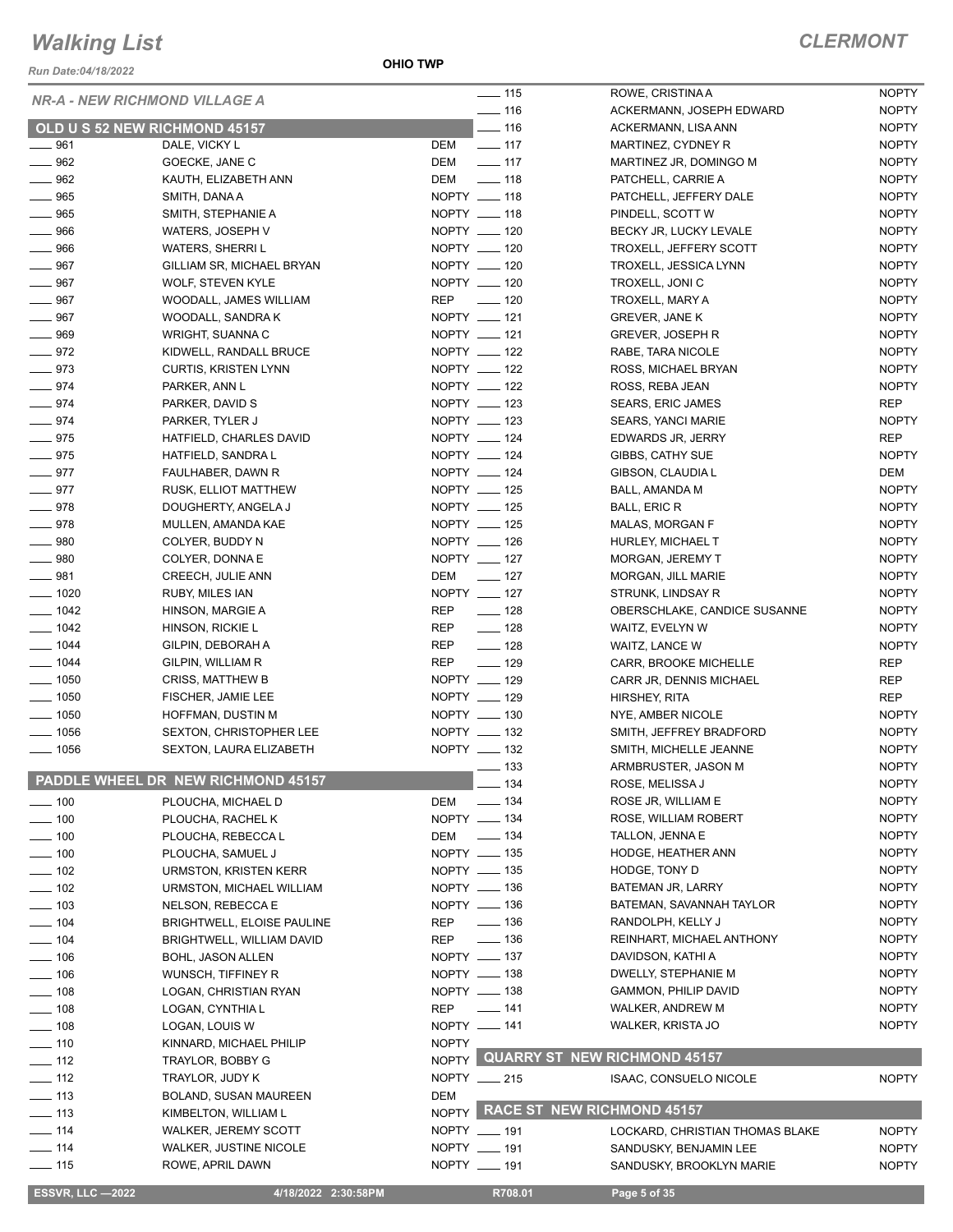*Run Date:04/18/2022*

**OHIO TWP**

|                              | <b>NR-A - NEW RICHMOND VILLAGE A</b>        | $\sim$ 205                      | ADAMS, DUSTIN D                  | <b>NOPTY</b> |
|------------------------------|---------------------------------------------|---------------------------------|----------------------------------|--------------|
|                              |                                             | $-205$                          | ADAMS, ELIZABETH D               | <b>NOPTY</b> |
|                              | <b>RACE ST NEW RICHMOND 45157</b>           | 207                             | CRIM, CARRIE ANN                 | <b>NOPTY</b> |
| $\overline{\phantom{0}}$ 191 | SANDUSKY, DALTON MICHAEL                    | NOPTY -207                      | MARTIN, ADAM J                   | <b>NOPTY</b> |
| 191                          | SANDUSKY, SHARON M                          | 208<br>NOPTY -                  | VANDERBOSCH, DONNA W             | <b>REP</b>   |
| $-198$                       | MCKELVEY, CHRISTINA LEE                     | 208<br><b>NOPTY</b>             | VANDERBOSCH, ELIZABETH S         | <b>NOPTY</b> |
|                              |                                             | 208                             | VANDERBOSCH, PAUL F              | REP          |
|                              | RACHEL DR NEW RICHMOND 45157                | 209                             | KLEIN, JEFFREY ROY               | DEM          |
| $\frac{1}{2}$ 102            | TYNES, JOHN DAVID                           | $\frac{1}{209}$<br><b>DEM</b>   | KLEIN, JEFFREY TYLER             | <b>NOPTY</b> |
| $- 102$                      | TYNES, SHERI LYNN                           | $\frac{1}{209}$<br>DEM          | <b>KLEIN, PAMELA S</b>           | DEM          |
| $\frac{1}{2}$ 103            | REEDER, ANDREW NATHAN                       | $-211$<br><b>REP</b>            | EASTER II, DOUGLAS RAY           | <b>REP</b>   |
| $\equiv$ 103                 | REEDER, HANNAH STEFANIA                     | NOPTY -211                      | <b>EASTER, STACEY LEIGH</b>      | REP          |
| $\frac{1}{2}$ 105            | MCMILLIN, BARBARA A                         | $-212$<br><b>REP</b>            | SMITH, DAVID SCOTT               | <b>NOPTY</b> |
| $\frac{1}{2}$ 105            | <b>MCMILLIN, LARRY H</b>                    | $=212$<br><b>REP</b>            | SMITH, HOLLY R                   | <b>NOPTY</b> |
| $- 106$                      | HUDGINS, EARL THOMAS                        | $-212$<br><b>NOPTY</b>          | WECHSLER, COURTNEY SMITH         | <b>NOPTY</b> |
| $\frac{1}{2}$ 106            | LIPPS, VALARIE J                            | $=$ 213<br>NOPTY -              | <b>BENTON, GABRIELLE M</b>       | <b>NOPTY</b> |
| $\frac{1}{2}$ 107            | GUNDLER, CHRISTOPHER M                      | $-213$<br><b>REP</b>            | <b>BENTON, LAURA S</b>           | <b>NOPTY</b> |
| $- 107$                      | GUNDLER, LAURA C                            | $\frac{1}{213}$<br>REP          | BENTON, RACHEL PAULINE           | <b>NOPTY</b> |
| $- 110$                      | SMITH BENEDIKT, DANIEL Q                    | $-215$<br><b>REP</b>            | KNAPP, AMANDA MARIE              | <b>NOPTY</b> |
| $- 110$                      | SMITH BENEDIKT, KIMBERLY SUE                | NOPTY -215                      | KNAPP, DALE W                    | <b>NOPTY</b> |
| $\frac{1}{2}$ 111            | MCCABE, JOSEPH P                            | _ 215<br><b>REP</b>             | KNAPP, LEISA MARIE               | <b>NOPTY</b> |
| $\frac{1}{2}$ 111            | MCCABE, MORGAN LYNN                         | _ 217<br><b>NOPTY</b>           | BALBYSHEV, NIKOLAY FEDOROVICH    | <b>NOPTY</b> |
| $\frac{1}{2}$ 112            | BAXTER, JEFFREY ALLEN                       | _ 217<br>NOPTY -                | BALBYSHEVA, GALINA ALEXANDROVIN, | <b>NOPTY</b> |
| $\frac{1}{2}$ 113            | CARLIN, JASON M                             | NOPTY -217                      | DONISI, CHRISTINA F              | <b>NOPTY</b> |
| $\frac{1}{2}$ 113            | CARLIN, STEPHANIE JANE                      | NOPTY -217                      | GORKOVETS, YEKATERINA Y          | <b>NOPTY</b> |
|                              |                                             | $-218$                          | FUNK, CHRISTINA MICHELLE         | <b>NOPTY</b> |
|                              | <b>RIVER VALLEY BLVD NEW RICHMOND 45157</b> | $-218$                          | FUNK, JOHN EDWARD                | <b>NOPTY</b> |
| $\frac{1}{2}$ 106 #APT 2     | BYRD, LEEORA W                              | 218<br><b>NOPTY</b>             | WILFERT, LILLIAN ELIZABETH       | <b>NOPTY</b> |
| $- 106$ #APT 4               | GORRA, LINDA DIANE                          | 219<br><b>DEM</b>               | TAKROURI, RANIA A                | <b>NOPTY</b> |
| $- 106$ #APT 5               | MCGOWAN, SANDRA L                           | 220<br><b>NOPTY</b>             | <b>BAUDENDISTEL, CINDY L</b>     | <b>REP</b>   |
| $- 106$ #APT 6               | REDMOND SR, MICHAEL C                       | 220<br><b>NOPTY</b>             | BAUDENDISTEL, WILLIAM JOSEPH     | DEM          |
| $- 106$ #APT 6               | REDMOND, VALERIE JEAN                       | 222<br><b>NOPTY</b>             | <b>WILSON, CHERIE S</b>          | REP          |
| $-108$ #APT 1                | ROBINSON, MARGARET M                        | 222<br><b>NOPTY</b>             | WILSON, DAVID E                  | REP          |
| $-$ 108 #APT 2               | OCONNOR, BEVERLY J                          | 302<br><b>NOPTY</b>             | <b>HEATH, ASHLEY LYNN</b>        | <b>NOPTY</b> |
| $-108$ #APT 2                | TROUT, KIM R                                | 302<br><b>NOPTY</b>             | NOTT, WILLIAM WARREN             | <b>NOPTY</b> |
| $- 108$ #APT 4               | CARR, CAMERON J                             | 304<br><b>NOPTY</b>             | LYNCH, MARY ANNE                 | <b>NOPTY</b> |
| $- 108$ #APT 4               | WALRIVEN, LINDA LOU                         | 308<br><b>NOPTY</b>             | LEONARD, ANDREW TOD              | REP          |
| $\frac{1}{2}$ 108 #APT 5     | FULLER, CAROL JEAN                          | 309<br><b>NOPTY</b>             | SIZEMORE, JESSE LEE              | <b>REP</b>   |
| <b>___ 110 #APT 2</b>        | LOGAN, SUSAN L                              | 309<br><b>REP</b>               | SIZEMORE, JOCELYN MAE            | <b>REP</b>   |
| $-110$ #APT 3                | HORN, VIRGINIA ANN                          | $-310$<br><b>NOPTY</b>          | ERDMANN, JESSICA LYNN            | <b>REP</b>   |
| $-$ 110 #APT 4               | POWER, DAVID WAYNE                          | NOPTY $-$ 311                   | GROMOSKY, ERIKA ELAINE           | <b>NOPTY</b> |
| $-$ 110 #APT 5               | DAMRON, ROGER NEAL                          | _ 311<br><b>NOPTY</b>           | <b>HENSON, BRITNEY DANIELE</b>   | <b>NOPTY</b> |
| $- 110$ #APT 6               | LAWS, LINDA CHERYL                          | _ 311<br><b>NOPTY</b>           | HENSON JR, JOHN THOMAS           | <b>NOPTY</b> |
| $-$ 112 #APT 1               | <b>GUENTHER, RHONDA S</b>                   | $=$ 311<br>NOPTY <sup>-</sup>   | KUDERER, BRANDON MICHAEL         | <b>NOPTY</b> |
| $-$ 112 #APT 2               | WHITT, DIANA L                              | $=$ 311<br>DEM                  | MITCHELL, MICHAEL LEE            | <b>NOPTY</b> |
| $-$ 112 #APT 4               | <b>BREEZE, LARRY H</b>                      | $\frac{1}{2}$ 312<br><b>REP</b> | <b>BUSHONG, BRENDA E</b>         | DEM          |
| $- 112$ #APT 4               | BREEZE, MARJORIE ANN                        | $- 312$<br><b>REP</b>           | VANKALKER, RON E                 | <b>NOPTY</b> |
| $- 112$ #APT 5               | KILGORE, VIRGINIA A                         | $-313$<br><b>NOPTY</b>          | <b>GIESELER, GRANT P</b>         | <b>NOPTY</b> |
| $- 112$ #APT 6               | ALKIRE, DEBORAH D                           | $-313$<br><b>NOPTY</b>          | WILLIS, CHRISTOPHER BRADLEY      | <b>NOPTY</b> |
| __ 114 #APT 1                | LAWSON, LAURA JANE                          | 313<br><b>NOPTY</b>             | <b>WILLIS, ERICA SHARON</b>      | <b>NOPTY</b> |
| $-$ 114 #APT 2               | RILEY, ELAINE C                             | $-315$<br><b>NOPTY</b>          | LEWTON, DEBORAH J                | <b>NOPTY</b> |
| $-$ 114 #APT 4               | FULTON, VERA M                              | - 315<br><b>NOPTY</b>           | LEWTON, JENNIFER L               | <b>NOPTY</b> |
| __ 114 #APT 6                | SHUMAN, CANI IRIS                           | 316<br><b>NOPTY</b>             | ELLIS, ASHLEE D                  | <b>NOPTY</b> |
| $-$ 116 #APT 2               | <b>JENKINS, PATRICIA ANN</b>                | $=$ 316<br><b>REP</b>           | ELLIS, NATHAN SHAWN              | <b>NOPTY</b> |
| $=$ 116 #APT 3               | <b>BLACK, NANCY CAROL</b>                   | _ 316<br><b>NOPTY</b>           | WENKER, BENJAMIN A               | <b>NOPTY</b> |
| $- 116$ #APT 3               | SCHROER, YVONNE ANGELA                      | 317<br><b>NOPTY</b>             | <b>HEDRICK, RICHARD LEE</b>      | REP          |
|                              |                                             |                                 |                                  |              |
| $- 116$ #APT 5               | LOVING, SHARON M                            | <b>NOPTY</b>                    | ROBIN HILL DR NEW RICHMOND 45157 |              |
| $-$ 116 #APT 6               | HAAS, SHERRY LYNN                           | DEM<br>$-901$<br>NOPTY -        | MAXEY, BEVERLY A                 | <b>NOPTY</b> |
| $\frac{1}{201}$              | GUILLIAMS, GWENDOLYN LEE                    | _ 901<br>NOPTY -                | MAXEY, GREGORY A                 | <b>NOPTY</b> |
| $-201$                       | GUILLIAMS, KIMBERLY A                       | 902<br><b>NOPTY</b>             | <b>BAKER, TRAVIS CHRISTOPHER</b> | <b>NOPTY</b> |
| $\frac{1}{201}$              | SWEITZER, ASHLEY NOEL                       | _ 902                           | <b>ENGLISH, CORY SCOTT</b>       | <b>NOPTY</b> |
| $-203$                       | LANCASTER, JERRY LEE                        | <b>NOPTY</b><br>- 902           | <b>GLENN, TAYLOR EDWIN</b>       | REP          |
|                              |                                             |                                 |                                  |              |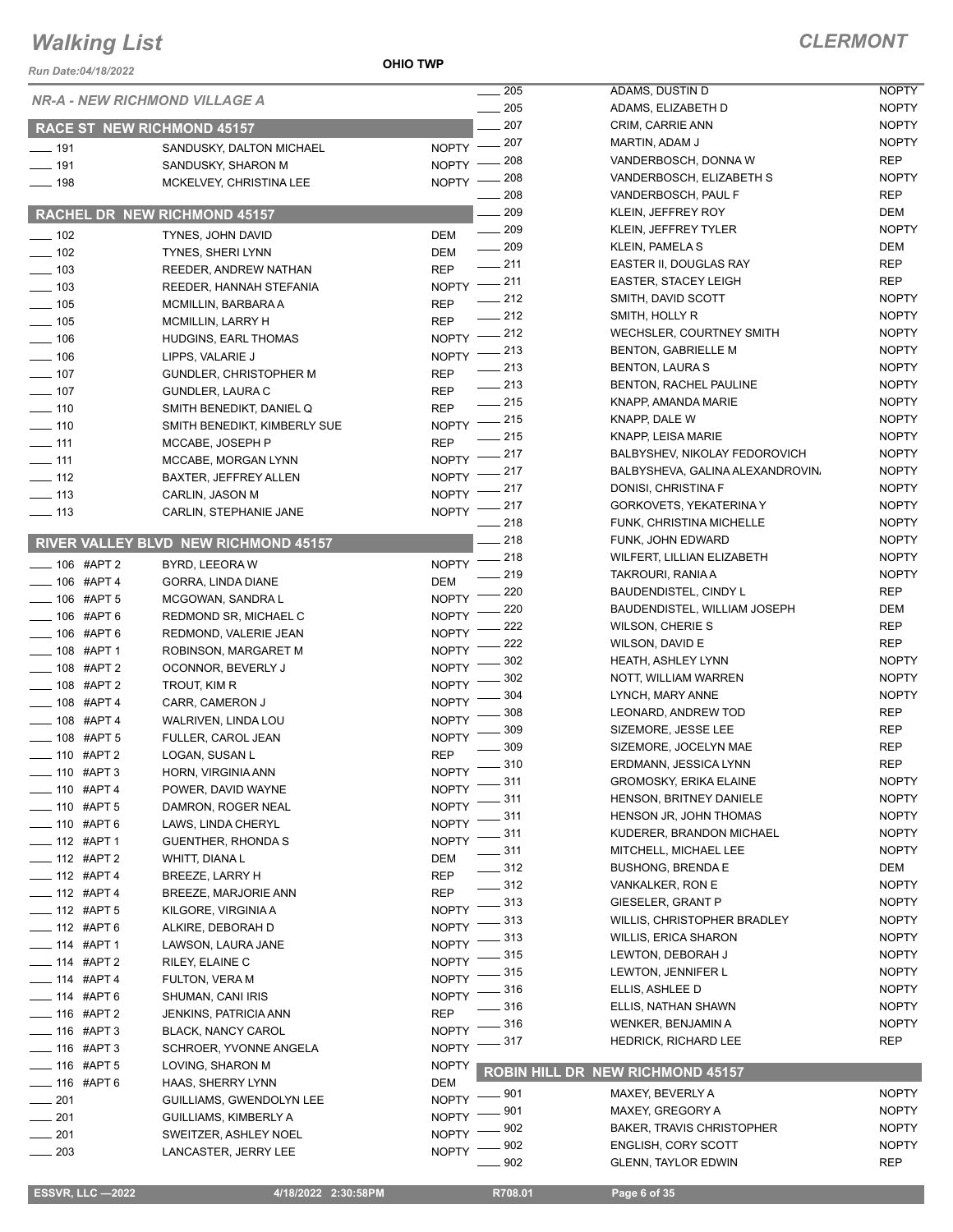#### **OHIO TWP**

| <b>Run Date:04/18/2022</b> |                                                        | <b>OHIO TWP</b>              |                   |                                                |                              |
|----------------------------|--------------------------------------------------------|------------------------------|-------------------|------------------------------------------------|------------------------------|
|                            | <b>NR-A - NEW RICHMOND VILLAGE A</b>                   |                              | $- 969$           | WRIGHT, KYLE D                                 | <b>NOPTY</b>                 |
|                            |                                                        |                              | 969               | WRIGHT, SUZANNA C                              | DEM                          |
|                            | <b>ROBIN HILL DR NEW RICHMOND 45157</b>                |                              | 970               | MITCHELL, THOMAS A                             | <b>NOPTY</b>                 |
| $-902$                     | KIRKENDOL, ALEXANDRA MAE                               | <b>NOPTY</b>                 | .974              | PARKER, SHELBY MORGAN                          | <b>NOPTY</b>                 |
| $-917$                     | MILLER, CONLEY C                                       | <b>REP</b>                   | $-977$            | <b>WEBB, MICHAEL D</b>                         | <b>NOPTY</b>                 |
| $-917$                     | MILLER, MOLLIE RAYETTE                                 | <b>REP</b>                   |                   |                                                |                              |
| 933                        | CARMACK, JAMES R                                       | <b>NOPTY</b>                 |                   | <b>VINE ST NEW RICHMOND 45157</b>              |                              |
| $-937$                     | CHAPMAN, DEBRA L                                       | <b>REP</b>                   | $-301$            | HUTH, DANIEL T                                 | <b>NOPTY</b>                 |
| 937                        | CHAPMAN, LOUIS                                         | <b>REP</b>                   | 303               | <b>WILLIS, RICKY</b>                           | <b>NOPTY</b>                 |
| 945                        | LANCASTER, EMMA CAROLINE                               | <b>NOPTY</b>                 |                   |                                                |                              |
| 948                        | GILPIN, MELBA G                                        | <b>NOPTY</b><br><b>NOPTY</b> |                   | <b>WILLOW ST NEW RICHMOND 45157</b>            |                              |
| $-948$                     | GOLDBACH, AMANDA FAYE                                  |                              | 409               | BUCK, DAVID WILLIAM                            | <b>NOPTY</b>                 |
| $-948$<br>960              | STATON, JAY EDWARD<br>MCMILLIN, LORRAINE M             | <b>NOPTY</b><br><b>NOPTY</b> | 409               | KIRTLEY, JULIE K                               | <b>NOPTY</b>                 |
| 960                        | MCMILLIN, MARK D                                       | <b>NOPTY</b>                 | 622               | <b>BIDDLE, TORI NICOLE</b>                     | <b>NOPTY</b>                 |
| 969                        | CARMACK, KATIE MARIE                                   | <b>NOPTY</b>                 | 622               | SCOTT, CHARLES WAYNE                           | <b>NOPTY</b>                 |
| 979                        | HAUKE, ELAINE                                          | <b>NOPTY</b>                 | 622               | <b>SCOTT, RENEE LYNN</b>                       | <b>NOPTY</b>                 |
| 979                        | HAUKE, PHILIP D                                        | <b>NOPTY</b>                 | 624               | <b>WILLIAMS III, ALVIS F</b>                   | <b>REP</b>                   |
| 997                        | <b>BAILEY, BRIAN REECE</b>                             | <b>REP</b>                   | 624               | <b>WILLIAMS, RHONDA KATHLEEN</b>               | <b>REP</b>                   |
| 997                        | <b>BAILEY, CHRISTINA M</b>                             | <b>NOPTY</b>                 | 630               | STEIGER, HUNTER A                              | <b>NOPTY</b>                 |
| $-1005$                    | BURSON, ALEXANDRA KAY                                  | <b>REP</b>                   | 631               | <b>BILLOW, ERIN MICHELLE</b>                   | <b>NOPTY</b>                 |
| $-1005$                    | <b>BURSON, ZACHERY</b>                                 | <b>NOPTY</b>                 | - 709             | <b>GREEN, ABIGAIL MARIE LEE</b>                | <b>NOPTY</b>                 |
| 1006                       | KAYLOR, JACOB RONALD                                   | <b>NOPTY</b>                 | 709<br>709        | LEE, LINDA J                                   | <b>NOPTY</b><br><b>NOPTY</b> |
| 1006                       | KAYLOR, LORA NICHOLE                                   | <b>NOPTY</b>                 | - 711             | LEE, RACHAEL ELIZABETH<br>DE LEON, ROSE ANETTE | <b>NOPTY</b>                 |
|                            |                                                        |                              | $-711$            | DELEON, DANIELLE R                             | <b>NOPTY</b>                 |
|                            | STATE ROUTE 132 NEW RICHMOND 45157                     |                              | 711               | GIL MANZANAREZ, LAURA MARIE                    | <b>NOPTY</b>                 |
| 2378 #APT 1                | RAPP JR, FRANCIS A                                     | <b>NOPTY</b>                 | 803               | ELLIS, JAMES A                                 | <b>NOPTY</b>                 |
| _2378 #APT 2               | COLON, GILBERTO                                        | <b>NOPTY</b>                 | 803               | ELLIS, SHIRLEY M                               | <b>NOPTY</b>                 |
| 2378 #APT 2                | EVANS, HEATHER N                                       | <b>NOPTY</b>                 | 803               | ELLIS, TYLER M                                 | <b>NOPTY</b>                 |
| 2378 #2                    | FOOZER, BARBARA A                                      | <b>NOPTY</b>                 | 803               | EVERSOLE, BRIAN K                              | <b>NOPTY</b>                 |
| 2380 #APT B                | MEADOWS, TIFFANY JANE                                  | <b>NOPTY</b>                 |                   |                                                |                              |
| 2384                       | COLLINS, MICHAEL A                                     | <b>NOPTY</b>                 |                   |                                                |                              |
| 2386                       | <b>BAIREFOOT, CHRISTOPHER M</b>                        | <b>NOPTY</b>                 | <b>TOTAL: 764</b> |                                                |                              |
| 2390                       | KAISER, ANGELA K                                       | <b>NOPTY</b>                 |                   |                                                |                              |
| 2394 #APT A                | <b>SCHMIDT, CHERIE L</b>                               | <b>REP</b>                   |                   |                                                |                              |
| 2394 #APT B                | HENSLEY, JOANN                                         | <b>NOPTY</b>                 |                   |                                                |                              |
| 2396                       | <b>BOUCHER, ROGER K</b>                                | <b>NOPTY</b>                 |                   |                                                |                              |
| 2402                       | COCHRAN, CHEYENNE R                                    | <b>REP</b>                   |                   |                                                |                              |
| 2402                       | JONES, JILL M                                          | <b>REP</b>                   |                   |                                                |                              |
| 2404                       | RIESENBERG, BRIDGET MARIE                              | <b>NOPTY</b>                 |                   |                                                |                              |
| 2404                       | RIESENBERG, GRANT ZANE                                 | <b>NOPTY</b>                 |                   |                                                |                              |
| 2406                       | RACHFORD, CHRISTOPHER LYNN                             | <b>NOPTY</b>                 |                   |                                                |                              |
| 2406                       | SMITH, RACHEL A                                        | <b>NOPTY</b>                 |                   |                                                |                              |
| 2414<br>$-2414$            | HAMMEL, MELISSA MICHELLE<br>HAMMEL JR, ROBERT FRANKLIN | <b>NOPTY</b><br><b>NOPTY</b> |                   |                                                |                              |
| _ 2414                     | SHANER, BRANDON WAYNE                                  | <b>NOPTY</b>                 |                   |                                                |                              |
| __ 2420                    | DENTON, RIAN S                                         | <b>NOPTY</b>                 |                   |                                                |                              |
|                            |                                                        |                              |                   |                                                |                              |
|                            | <b>SYCAMORE ST NEW RICHMOND 45157</b>                  |                              |                   |                                                |                              |
| $- 101$                    | DICKERSON, CHRISTIAN DAVID                             | <b>NOPTY</b>                 |                   |                                                |                              |
| $- 101$                    | DICKERSON, PRESTON DALTON                              | <b>NOPTY</b>                 |                   |                                                |                              |
| $- 101$                    | DURHAM, CYNTHIA DEAN                                   | <b>NOPTY</b>                 |                   |                                                |                              |
| $=$ 101                    | PRICE, JACOB R                                         | <b>NOPTY</b>                 |                   |                                                |                              |
| $-208$                     | COFFEY, BETTY J                                        | <b>NOPTY</b>                 |                   |                                                |                              |
| $=$ 316                    | ROMBACH, ANDREW XAVIER                                 | <b>NOPTY</b>                 |                   |                                                |                              |
| $-316$                     | ROMBACH, BRANDI ROSE                                   | <b>NOPTY</b>                 |                   |                                                |                              |
| $\frac{1}{2}$ 318          | COCHRAN, MATTHEW DAVID                                 | <b>NOPTY</b>                 |                   |                                                |                              |
| $\frac{1}{2}$ 318          | JONES, CHARLES E                                       | REP                          |                   |                                                |                              |
| $\frac{1}{2}$ 318          | JONES, IDA K                                           | <b>REP</b>                   |                   |                                                |                              |
| $-321$                     | MOLER, ELIZABETH A                                     | <b>NOPTY</b>                 |                   |                                                |                              |
| $- 321$                    | NIETERS, BRIAN T                                       | <b>NOPTY</b>                 |                   |                                                |                              |
|                            |                                                        |                              |                   |                                                |                              |
| U S 52 NEW RICHMOND 45157  |                                                        |                              |                   |                                                |                              |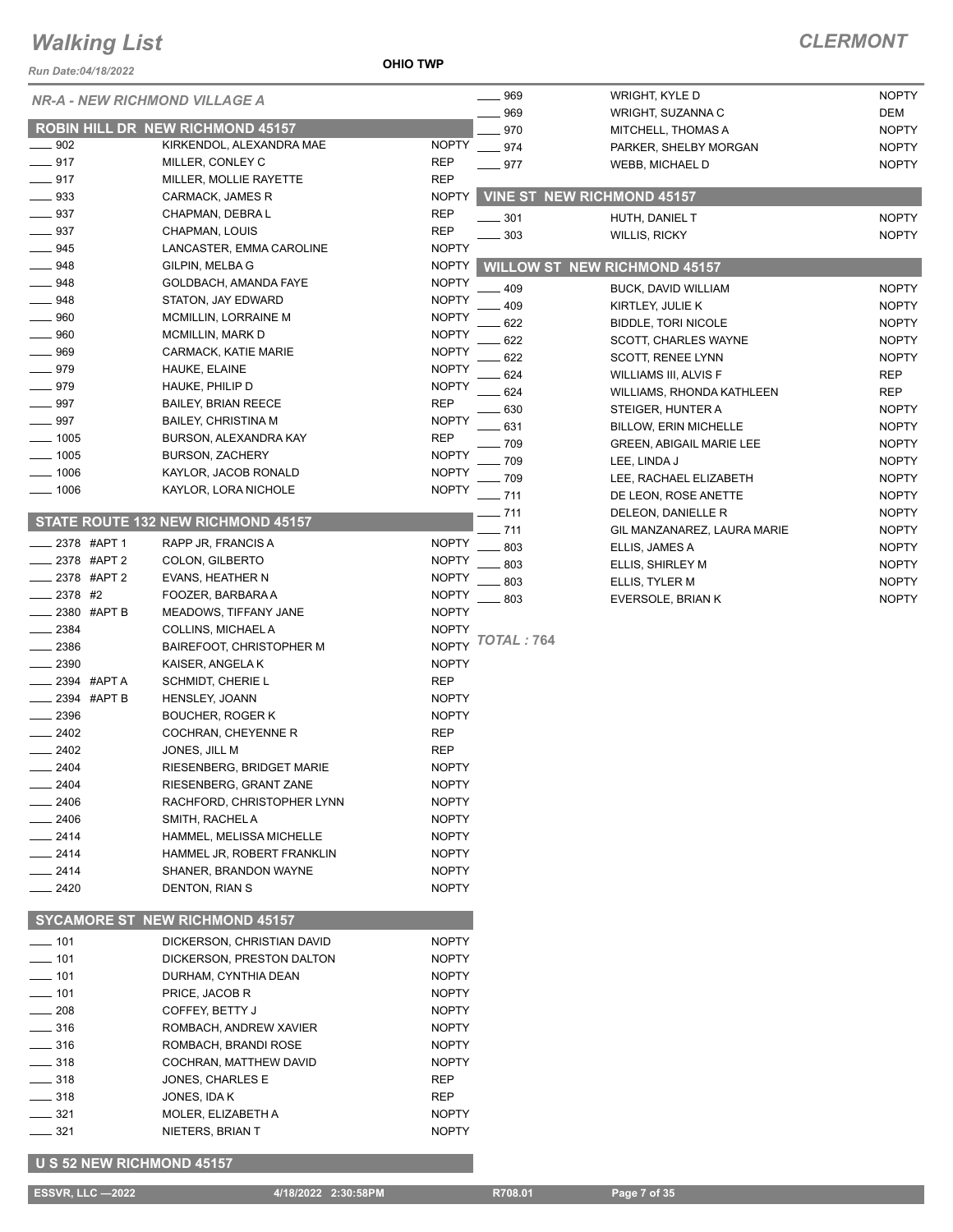*Run Date:04/18/2022*

**OHIO TWP**

### *CLERMONT*

|                                             | Run Date:04/18/2022 |                                           |                       | $- 1070$ |                              | MACK SR, JAI        |
|---------------------------------------------|---------------------|-------------------------------------------|-----------------------|----------|------------------------------|---------------------|
|                                             |                     | <b>NR-B - NEW RICHMOND VILLAGE B</b>      |                       | $- 1070$ |                              | <b>ORTIZ VELAZ</b>  |
|                                             |                     | <b>AUGUSTA ST NEW RICHMOND 45157</b>      |                       | $-1070$  |                              | STEVENS, LO         |
| $-220$                                      |                     | KILGORE, CHARLES O                        | $NOPTY$ –             |          | _ 1070 #APT 1                | <b>INMAN, HOWA</b>  |
| 220                                         |                     | KILGORE, DEBRA L                          | <b>NOPTY</b>          |          | <sub>–</sub> 1070 #APT 10    | STREETER, J         |
| $\rule{1em}{0.15mm} \nightharpoonup 220$    |                     | KILGORE, MEGAN B                          | $NOPTY =$             |          | _ 1070 #APT 12               | SEBASTIAN, \        |
| $\sim$ 225                                  |                     | GALEA III, ARTHUR H                       | DEM                   |          | __ 1070 #APT 15              | <b>HOLBROOK, 0</b>  |
| $\rule{1em}{0.15mm} \vrule{0.13mm}{0.15mm}$ |                     | GALEA, DANA RAE                           | DEM                   |          | ____ 1070 #APT 18            | BROWN, CALI         |
| $\sim$ 226                                  |                     | LAVELY, SARA ELIZABETH                    | <b>NOPTY</b>          |          | -070 #APT 18                 | BROWN, ROG          |
| $\frac{228}{2}$                             |                     | BLAIR, DAVID WILLIAM                      | <b>NOPTY</b>          |          | - 1070 #APT 20               | RHODEN, KIN         |
| $\equiv$ 228                                |                     | BLAIR, SAMANTHA JANE                      | $NOPTY =$             |          | _ 1070 #APT 20               | TILTON, TALLI       |
| $\frac{1}{228}$                             |                     | BLAIR, WENDY ANN                          | NOPTY <sup>-</sup>    |          | <sub>–</sub> 1070 #APT 20    | <b>TURNER, CHE</b>  |
| $\equiv$ 230                                |                     | BEAHR, LORI ANN                           | NOPTY <sup>-</sup>    |          | _ 1070  #APT 21              | <b>WARTHEN, CI</b>  |
| $-230$                                      |                     | SMITH, MARY E                             | NOPTY - 1070 #APT 23  |          |                              | GILREATH, TF        |
| $-230$                                      |                     | WELCH, CHARLES WILLIAM                    | NOPTY -               |          | <sub>____</sub> 1070 #APT 23 | STEWART, TA         |
| $\frac{1}{230}$                             |                     | WELCH, THOMAS CHARLES                     | NOPTY - 1070 #APT 27  |          |                              | ACHE, AMBEF         |
| $\frac{231}{2}$                             |                     | LAMMERS, JESSICA L                        | NOPTY <sup>-</sup>    |          | _ 1070 #APT 27               | ACHE, DAVID         |
| $\frac{1}{231}$ #APT 5                      |                     | STRUNK, ANGELA SUE                        | $N$ OPTY $-$          |          | _ 1070 #LOT 16               | <b>KRAUS, ERYN</b>  |
| _____ 231 #APT A                            |                     | STRUNK, HANNAH GRACE                      | $N$ OPTY $-$          |          | _ 1070 #LOT 27               | NIMMO, ALES         |
| ____ 231 #APT B                             |                     | BREWER, ANDREW J                          | NOPTY <sup>-</sup>    |          | _ 1070 #LOT 29               | FOSTER, VIR         |
|                                             | $=$ 231 #APT B      | IGO, BETHANIE FLORENCE                    |                       |          | NOPTY - 1070 #APT 222        | <b>HOLLEN, AME</b>  |
| $\frac{1}{231}$ #APTC                       |                     | APPLEGATE, CHAD V                         | NOPTY $-$ 1073        |          |                              | BARRETT, JA         |
| ____ 231 #APT C                             |                     | SKAGGS, ALYSON MICHELLE                   | NOPTY - 1073          |          |                              | COURTIER, V.        |
|                                             | ____ 231 #APT 6A    | AKINS, RYAN D                             | NOPTY <sup>-</sup>    | $-1073$  |                              | MCALPIN, VIC        |
| $-232$ #APT 2                               |                     | LINDSAY, BRIAN MICHAEL                    | NOPTY <sup>-</sup>    | $-1086$  |                              | <b>KELCH, DANII</b> |
| _____ 233 #APT B                            |                     | MESSER JR, HAROLD                         | $N$ OPTY $-$          | $-1086$  |                              | KIRBY, MELOI        |
| ____ 233 #APT C                             |                     | EDMONDSON, EDWARD MAYLON                  | REP                   | $-1087$  |                              | BUTLER, DAV         |
|                                             | _ 233 #APT 4D       | <b>BYRNE, MICAH R</b>                     | NOPTY - 1087          |          |                              | TORREY, JAM         |
| $-234$                                      |                     | HEAD, DANIEL M                            | NOPTY - 1095          |          |                              | <b>VOGEL, BRIT</b>  |
| $\sim$ 234                                  |                     | HEAD, MADZ YEAH KRISTINA                  | NOPTY <sup>-</sup>    | $-1095$  |                              | VOGEL, CHAF         |
| $\frac{1}{2}$ 234                           |                     | HEAD, TIMOTHY A                           | NOPTY - 1095          |          |                              | VOGEL, TAMN         |
| $\frac{1}{236}$                             |                     | HOUNSHELL, BILLY RAY                      | NOPTY <sup>-</sup>    | _ 1099   |                              | BOGGESS, D          |
| ____ 236                                    |                     | HOUNSHELL, SKYLER RAYE                    | $N$ OPTY $-$          | $-1119$  |                              | SMITH, LORI /       |
| $-236$                                      |                     | HOUNSHELL, SUSAN ANN                      | NOPTY $-$ 1144        |          |                              | WALRIVEN, K         |
| $-236$                                      |                     | MCCANE, BARBARA                           | NOPTY $-$ 1144        |          |                              | WALRIVEN, R         |
| $\sim$ 236                                  |                     | WINNINGHAM, JAMES E                       | NOPTY - 1152          |          |                              | MANESS, AAF         |
| $\frac{1}{2}$ 326                           |                     | KINCADE, CRAIG LEE                        | NOPTY -               | $-1152$  |                              | MANESS, ABI         |
| $\frac{1}{2}$ 326                           |                     | KINCADE, NATHAN G                         | $N$ OPTY $-$          | $-1152$  |                              | MANESS, COI         |
| $-330$                                      |                     | KINCADE, GARY                             | $N$ OPTY $-$          | $-1152$  |                              | MANESS, CRY         |
| — 330                                       |                     | KINCADE, ROSEMARY I                       | NOPTY <sup>-</sup>    | 1153     |                              | RICHMOND, K         |
| 400                                         |                     | CAVAGNETTO, DONNA L                       | NOPTY - 1153          |          |                              | RICHMOND, V         |
|                                             |                     |                                           |                       | 1155     |                              | WILLIS JR, RU       |
|                                             |                     | BETHEL NEW RICHMOND RD NEW RICHMOND 45157 |                       | _ 1156   |                              | <b>BURNS, BILLI</b> |
| $=$ 1027                                    |                     | HOH, CHARLES FRANCIS                      | DEM                   | 1156     |                              | <b>BURNS, ROBI</b>  |
| $- 1027$                                    |                     | KALLAS, KELLIE L                          | <b>REP</b>            |          | <sub>-</sub> 1156 #APT A     | <b>BURNS, ROBI</b>  |
| $-1052$                                     |                     | <b>CUMMINGS, DAVID</b>                    | <b>NOPTY</b>          | . 1157   |                              | HOLDER, KAT         |
| $-1053$                                     |                     | ELKINS, DAVID LEE                         |                       | 1160     |                              | HACKNEY, JA         |
| - 1053                                      |                     | HARNEY, GARY JAMES                        | NOPTY<br><b>NOPTY</b> | 1160     |                              | SWEET, CHES         |
| . 1054                                      |                     | DOTSON, CONNIE M                          |                       | 1160     |                              | SWEET, JULIA        |
| $-1054$                                     |                     |                                           | NOPTY                 | 1161     |                              | <b>BARGER, ROI</b>  |
| $-1054$                                     |                     | DOTSON, LARRY T                           | NOPTY<br><b>NOPTY</b> | 1167     |                              | SHELDON, CH         |
| $-1056$                                     |                     | GIBBS, JAMES BENJAMIN                     | <b>NOPTY</b>          | 1167     |                              | SHELDON, TA         |
| $- 1059$                                    |                     | RANDOLPH, BRITTANY RACHELLE               | <b>NOPTY</b>          | . 1170   |                              | <b>BOSHEARS, H</b>  |
|                                             |                     | KOLLER, DANIELLE STAR                     |                       | - 1170   |                              | <b>BOSHEARS, J</b>  |
| _ 1059                                      |                     | PRUES, DONNA G                            | REP                   | 1175     |                              | LOOSE, WILL         |
| $-1059$                                     |                     | PRUES, JACOB LAWRENCE                     | NOPTY                 | . 1179   |                              | PARTIN, CHRI        |
| . 1059                                      |                     | PRUES, LAWRENCE R                         | REP                   | 1181     |                              | THEE, EMILY         |
| $-1070$                                     |                     | AKERS, EMILY ANN                          | <b>NOPTY</b>          | . 1189   |                              | DORAN, WEN          |
| $-1070$                                     |                     | BOWYER, ANDREW TYLER                      | <b>NOPTY</b>          | . 1192   |                              | REUTTER, JA         |
| 1070                                        |                     | DAMRON, ROBY FRANKLIN                     | <b>NOPTY</b>          | . 1208   |                              | FELDKAMP, A         |
| $-1070$                                     |                     | JAMES, DANIEL                             | <b>NOPTY</b>          | 1208     |                              | FELDKAMP, G         |
| 1070                                        |                     | <b>JULICK, ERIC TRUMAN</b>                | NOPTY                 | 1208     |                              | FELDKAMP, J         |
| 1070                                        |                     | KIDD, MIRANDA SUE                         | <b>NOPTY</b>          |          |                              |                     |

| 1070         |               | MACK SR, JAMES M                           | <b>NOPTY</b> |
|--------------|---------------|--------------------------------------------|--------------|
| 1070         |               | ORTIZ VELAZQUEZ, SHAKIRA NICOLE            | <b>NOPTY</b> |
| 1070         |               | STEVENS, LORI ANN                          | <b>NOPTY</b> |
|              | 1070 #APT 1   | INMAN, HOWARD                              | <b>NOPTY</b> |
|              | 1070 #APT 10  | STREETER. JESSE ELIZABETH                  | <b>NOPTY</b> |
|              | 1070 #APT 12  | SEBASTIAN, VICKIE M                        | <b>NOPTY</b> |
|              | 1070 #APT 15  | HOLBROOK, CHRISTIN DANELLE                 | <b>NOPTY</b> |
|              | 1070 #APT 18  | <b>BROWN, CALEB THOMAS</b>                 | <b>NOPTY</b> |
|              | 1070 #APT 18  | BROWN, ROGER L                             | <b>NOPTY</b> |
|              | 1070 #APT 20  | RHODEN, KIMBERLIN A                        | <b>NOPTY</b> |
|              | 1070 #APT 20  | TILTON, TALLIE RAE                         | <b>NOPTY</b> |
|              | 1070 #APT 20  | TURNER, CHERYL ANN                         | <b>NOPTY</b> |
|              | 1070 #APT 21  | WARTHEN, CHRISTOPHER J                     | <b>NOPTY</b> |
|              | 1070 #APT 23  | GILREATH, TRAVIS DON                       | <b>NOPTY</b> |
|              | 1070 #APT 23  | STEWART, TAYLOR MACKENZIE                  | <b>NOPTY</b> |
|              | 1070 #APT 27  | ACHE, AMBER BROOKE                         | REP          |
|              | 1070 #APT 27  | ACHE, DAVID ANDREW                         | REP          |
|              | 1070 #LOT 16  | <b>KRAUS, ERYN NICHOLLE</b>                | <b>NOPTY</b> |
|              | 1070 #LOT 27  | NIMMO, ALESA J                             | <b>NOPTY</b> |
|              | 1070 #LOT 29  | FOSTER, VIRGIL DEWEY                       | <b>NOPTY</b> |
|              | 1070 #APT 222 | <b>HOLLEN, AMBER NICOLE</b>                | <b>NOPTY</b> |
| 1073         |               | <b>BARRETT, JASON L</b>                    | <b>NOPTY</b> |
| 1073         |               | COURTIER, VANESSA M                        | <b>NOPTY</b> |
| 1073         |               | MCALPIN, VICTORIA DANIELLE                 | <b>NOPTY</b> |
| 1086         |               | <b>KELCH. DANIEL D</b>                     | <b>NOPTY</b> |
| 1086         |               | KIRBY, MELODY C                            | <b>NOPTY</b> |
| 1087         |               | BUTLER, DAWN ELIZABEH                      | DEM          |
| 1087         |               | TORREY, JAMES CHRISTOPHER                  | DEM          |
| 1095         |               | VOGEL, BRITTANY M L                        | DEM          |
| 1095         |               | VOGEL, CHARLES D                           | DEM          |
| 1095         |               | VOGEL, TAMMY S                             | DEM          |
| 1099         |               | BOGGESS, DAN W                             | <b>NOPTY</b> |
| 1119         |               | SMITH, LORI ANN                            | <b>NOPTY</b> |
| 1144         |               | <b>WALRIVEN, KEVIN T</b>                   | <b>REP</b>   |
| 1144         |               | WALRIVEN, REBECCA J                        | REP          |
| 1152         |               | MANESS, AARON C                            | <b>NOPTY</b> |
| 1152         |               | MANESS, ABIGAIL CHRISTINE                  | <b>NOPTY</b> |
| 1152         |               | MANESS, COREY ALEXANDER                    | <b>NOPTY</b> |
| 1152         |               | MANESS, CRYSTAL D                          | NOPTY        |
| 1153         |               | RICHMOND, KELLY S                          | REP          |
| 1153         |               | RICHMOND, WILLIAM W                        | <b>REP</b>   |
| 1155         |               | WILLIS JR, RUBEN F                         | DEM          |
| 1156         |               | <b>BURNS, BILLIE J</b>                     | REP          |
| 1156         |               | <b>BURNS, ROBERT W</b>                     | REP          |
|              | 1156 #APT A   | <b>BURNS, ROBERT DAVID</b>                 | <b>REP</b>   |
| 1157         |               | HOLDER, KATHRYN ANNAH                      | <b>NOPTY</b> |
| 1160         |               | <b>HACKNEY, JAMES B</b>                    | REP          |
| 1160         |               | SWEET, CHESTER E                           | REP          |
| 1160         |               | SWEET, JULIA A                             | <b>REP</b>   |
| 1161         |               | <b>BARGER, ROBERT FRANK</b>                | <b>NOPTY</b> |
| 1167         |               | SHELDON, CHRISTOPHER P                     | <b>NOPTY</b> |
| 1167         |               | SHELDON, TAMMY LISA                        | NOPTY        |
| 1170         |               | <b>BOSHEARS, HOPE RENEE</b>                | <b>NOPTY</b> |
| 1170         |               | <b>BOSHEARS, JOSEPH E</b>                  | <b>NOPTY</b> |
| 1175         |               | LOOSE, WILLIAM CHRIS                       | <b>NOPTY</b> |
| 1179         |               | PARTIN, CHRISTOPHER                        | <b>NOPTY</b> |
| 1181         |               | THEE, EMILY KAREN                          | <b>NOPTY</b> |
| 1189         |               | DORAN, WENDY LYNN                          | NOPTY        |
| 1192         |               | <b>REUTTER, JAMES G</b><br>FELDKAMP, ANN M | NOPTY<br>REP |
| 1208<br>1208 |               | FELDKAMP, GREGORY J                        | REP          |
| 1208         |               | FELDKAMP, JAMES J                          | <b>REP</b>   |
| 1209         |               | REID, MARY C                               | REP          |
|              |               |                                            |              |

 $\overline{a}$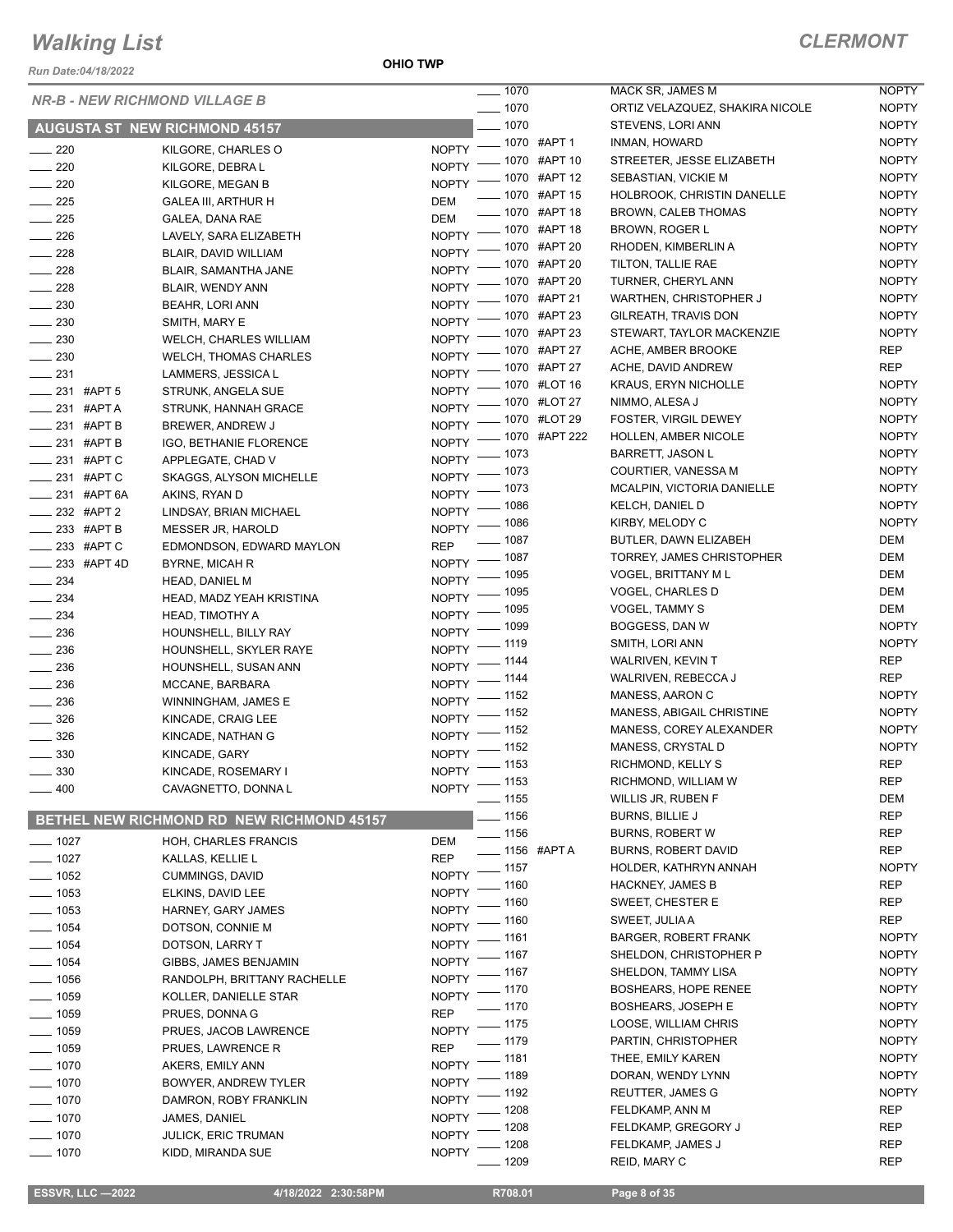#### *Run Date:04/18/2022*

**OHIO TWP**

| <b>NR-B - NEW RICHMOND VILLAGE B</b> |                                                  | $-210$                          | <b>CUMMINS, KENNETH L</b>                 | <b>NOPTY</b> |
|--------------------------------------|--------------------------------------------------|---------------------------------|-------------------------------------------|--------------|
|                                      |                                                  | $-210$                          | CUMMINS JR, KENNETH L                     | <b>NOPTY</b> |
|                                      | <b>BETHEL NEW RICHMOND RD NEW RICHMOND 45157</b> | 210                             | CUMMINS, LOIS A                           | <b>NOPTY</b> |
| $- 1221$                             | BYRD, LINDA L                                    | NOPTY __ 210                    | KLEIN, BROOKLYN NICOLE                    | <b>NOPTY</b> |
| $- 1221$                             | POLSTON, RONALD R                                | NOPTY __ 296                    | DAVIS, JUSTIN L                           | <b>NOPTY</b> |
| $- 1221$ #217                        | ARCHIBALD, STEPHEN L                             | <b>REP</b><br>$\frac{1}{296}$   | STREZESKI, LORI JEAN                      | <b>NOPTY</b> |
| $\frac{1}{2}$ 1221 #APT 1            | MOORE, JOSEPHINE I                               | NOPTY __ 302                    | SMITH JR, GEORGE E                        | <b>NOPTY</b> |
| <b>____ 1221 #APT 103</b>            | HEARN, MARY JO                                   | NOPTY __ 330                    | <b>HEDRICK, TRACY R</b>                   | <b>NOPTY</b> |
| ____ 1221 #APT 109                   | LONG, DORIS JEAN                                 | REP<br>$\frac{1}{2}$ 340        | <b>HEDRICK, RONALD SCOTT</b>              | <b>NOPTY</b> |
| $\frac{1}{2}$ 1221 #APT 111          | PRZYSIECKI, BEVERLY MAE                          | REP<br>$\frac{1}{2}$ 350        | SMITH, ERNEST E                           | <b>NOPTY</b> |
| $\frac{1}{2}$ 1221 #APT 117          | SONGER, EUGENE L                                 | NOPTY __ 360                    | ADAMS, GEORGE JUNIOR                      | <b>NOPTY</b> |
| <b>____ 1221 #APT 117</b>            | SONGER, JUNE ELLEN                               | NOPTY __ 360                    | ADAMS, PATRICIA ANN                       | <b>NOPTY</b> |
| <b>_____ 1221 #APT 201</b>           | DARNELL, SANDRA B                                | NOPTY __ 380                    | <b>HEDRICK, MARY A</b>                    | DEM          |
| $\frac{1}{2}$ 1221 #APT 201          | HURT, MELVA D                                    | NOPTY __ 380                    | HEDRICK, MICHAEL LARS                     | DEM          |
| ____ 1221 #APT 202                   | FELDKAMP, ROSEMARY                               | NOPTY __ 380                    | <b>HEDRICK, MICHAEL M</b>                 | DEM          |
| ____ 1221 #APT 204                   | DOWNS, DIANE R                                   | NOPTY __ 380                    | <b>HEDRICK, MOLLY KAYLEIGH</b>            | DEM          |
| ____ 1221 #APT 207                   | RADA, PAMELA ROSE                                | REP __ 402                      | HORNSCHEMEIER, KENNETH W                  | <b>NOPTY</b> |
| <b>______ 1221 #APT 208</b>          | <b>BLYSHAK, LILA A</b>                           | NOPTY __ 402                    | HORNSCHEMEIER, PATRICIA A                 | <b>NOPTY</b> |
| ____ 1221 #APT 210                   | SMITH, CAROLINE S                                | NOPTY __ 406                    | COLLINS, ASHLEY E                         | <b>REP</b>   |
| -1221 #APT 211                       | SANDERS, PAMELA S                                | REP<br>$\sim$ 406               | STEEL, DAVID WILLIAM                      | <b>NOPTY</b> |
| ___ 1221 #APT 219                    | ROOT, SHELBY JEAN                                | NOPTY __ 504                    | <b>BURNETT, TERESA L</b>                  | <b>NOPTY</b> |
| $- 1237$                             | FRASURE, KEITH RICHARD                           | NOPTY __ 504                    | <b>SULT, KRISTY LYNN</b>                  | <b>NOPTY</b> |
| $- 1237$                             | FRASURE SR, KENNETH R                            | NOPTY __ 506                    | LANG, NICKI LYNN                          | DEM          |
| $- 1249$                             | SEBASTIAN, MELISSA KAYE                          | REP<br>$\frac{1}{2}$ 506        | LANG, STEVEN T                            | <b>NOPTY</b> |
| $- 1249$                             | SEBASTIAN JR, MELVIN                             | NOPTY __ 508                    | JOHNSON, BILLIE JEAN                      | <b>REP</b>   |
| $\frac{1}{2}$ 1253                   | BARNETT, MARK ALEXANDER TODD                     | NOPTY __ 512                    | HARTLEY, DAVID LEE                        | <b>NOPTY</b> |
| $- 1253$                             | THARPE, CORBIN NATHANIEL                         | NOPTY __ 512                    | MEADOWS, DILLARD D                        | DEM          |
| $\frac{1}{2}$ 1253                   | THARPE, JONI K                                   | REP<br>$\frac{1}{2}$ 512        | MEADOWS, PAMELA J                         | DEM          |
| $- 1253$                             | THARPE, LISA M                                   | REP<br>$-518$                   | MANNING, BOBBY GENE                       | DEM          |
| $- 1261$                             | WEBB, JAMES T                                    | NOPTY __ 520                    | PRESTON, BAILEY JILL                      | <b>NOPTY</b> |
| $- 1261$                             | WEBB, SHERRY K                                   | NOPTY __ 520                    | <b>WORKMAN, BERGEN SHAY</b>               | <b>NOPTY</b> |
| $- 1265$                             | SONS, BRIANNA NICOLE                             | NOPTY __ 520                    | WORKMAN, LISA K                           | <b>REP</b>   |
| $\frac{1}{2}$ 1269                   | ALTMAN, VICTORIA MARIE                           | <b>NOPTY</b>                    |                                           |              |
| $- 1273$                             | FENDER, JEFFREY B                                |                                 | NOPTY CENTER ST NEW RICHMOND 45157        |              |
| $- 1273$                             | FENDER, KAREN M                                  | NOPTY __ 103                    | ERDMAN, RONDALL E                         | <b>NOPTY</b> |
| $- 1277$                             | ANDRIOT, OLIVIA MARIE                            | NOPTY __ 105                    | STATON, STEPHEN JEFFREY                   | <b>NOPTY</b> |
| $- 1277$                             | KNECHT, CAMERON M                                | NOPTY __ 105                    | STATON, TINA M                            | DEM          |
| $- 1281$                             | SCRIBNER, DEBRA A                                |                                 | LUMPKINS, JOSHUA T                        |              |
|                                      |                                                  |                                 |                                           | <b>NOPTY</b> |
|                                      | SCRIBNER II, RONALD R                            | NOPTY __ 107                    |                                           |              |
| $- 1281$                             | SANDLIN, JAMES E                                 | NOPTY __ 108<br><b>REP</b>      | CATRON, TANYA M<br>ABERCROMBIE, BILLIE JO | <b>REP</b>   |
| $- 1285$<br>____ 1289                | REDMOND, DAVID A                                 | $\frac{1}{208}$                 |                                           | <b>REP</b>   |
| $- 1289$                             | REDMOND, LINDA MICHELE                           | $NOPTY$ __ 208<br>NOPTY __      | ABERCROMBIE, MATTHEW H                    | <b>REP</b>   |
|                                      |                                                  | 208                             | ABERCROMBIE, MORGAN LYNN                  | <b>REP</b>   |
| $- 1293$                             | <b>CORNELL, JAMES W</b>                          | <b>REP</b><br>$-210$            | FOREMAN, CARRISA MARIE                    | <b>NOPTY</b> |
| $- 1293$                             | CORNELL, LISA A                                  | REP<br>300                      | JOHNSTON, KAYRINA D                       | <b>NOPTY</b> |
| $- 1305$                             | COOK, ALEXIS CARA                                | <b>REP</b><br>$\frac{1}{2}$ 300 | RAINES, ALLEN DUANE                       | REP          |
| $\frac{1}{2}$ 1305                   | COOK, DUSTY LEE                                  | REP<br>$\frac{1}{2}$ 300        | RAINES, CJANCE TANNER                     | <b>NOPTY</b> |
| $- 1305$                             | COOK, TAMMY LEE                                  | REP<br>$\frac{1}{2}$ 300        | RAINES, ERLENE M                          | <b>NOPTY</b> |
| $- 1305$                             | WOLF, SCOTT ALAN                                 | <b>REP</b><br>$\frac{1}{2}$ 306 | UNTHANK, DWIGHT ISOM                      | <b>REP</b>   |
|                                      |                                                  | 308                             | COUCH, SAVANNA R                          | <b>NOPTY</b> |
|                                      | <b>CAROLINE ST NEW RICHMOND 45157</b>            | 309                             | <b>BURNS, ANGEL</b>                       | <b>NOPTY</b> |
| $- 105$                              | LEWIS, CANDYANN M                                | NOPTY __ 309                    | LOVETT, JEREMY ADAM                       | <b>NOPTY</b> |
| $- 105$                              | LEWIS, JOHN E                                    | NOPTY __ 312 #APT 2             | ABERCROMBIE, ANNA M                       | <b>NOPTY</b> |
| $- 196$                              | SINGLETON, DANNA M                               | NOPTY __ 312 #APT A             | FARRIS, JUANITA RUTH                      | <b>NOPTY</b> |
| $- 196$                              | SINGLETON, KATHLEEN ELIZABETH                    | NOPTY ____ 312 #APT C           | PERKINS, ROBERT WILLIAM                   | <b>NOPTY</b> |
| $\frac{1}{2}$ 196                    | SINGLETON, PAUL E                                | NOPTY __ 313                    | FREEMAN, BRANDON M                        | <b>NOPTY</b> |
| $\frac{1}{200}$                      | SEARS, DAVID J                                   | NOPTY __ 313                    | TAYLOR, SHERYL J                          | <b>NOPTY</b> |
| ___ 201 #APT B                       | ADAMS, BETTY DARLENE                             | NOPTY __ 315                    | MATTINGLY, PATRICIA ANN                   | <b>NOPTY</b> |
| $\frac{1}{201}$ #APT B1              | ADAMS, CLIFFORD RAY                              | NOPTY __ 318                    | ABERCROMBIE, MARK L                       | <b>NOPTY</b> |
| $\sim$ 203                           | BARTLEY, DARA A                                  | NOPTY __ 318                    | BOLTON, CHRISTINA N                       | <b>NOPTY</b> |
| $\sim$ 203                           | <b>BARTLEY, JAMES M</b>                          | NOPTY __ 320                    | ALLEN, ESTHER J                           | <b>REP</b>   |
| $- 204$                              | CARDOZA, JUDY LYNN                               | <b>NOPTY</b>                    |                                           |              |
| $\frac{1}{204}$                      | JEWELL, CANDACE L                                | <b>NOPTY</b>                    | <b>COLUMBIA ST NEW RICHMOND 45157</b>     |              |
| $\frac{1}{205}$                      | SMOCK, SUSAN ELIZABETH                           | DEM<br>$\frac{1}{2}$ 100        | GALLEGOS, VERONICA S                      | <b>NOPTY</b> |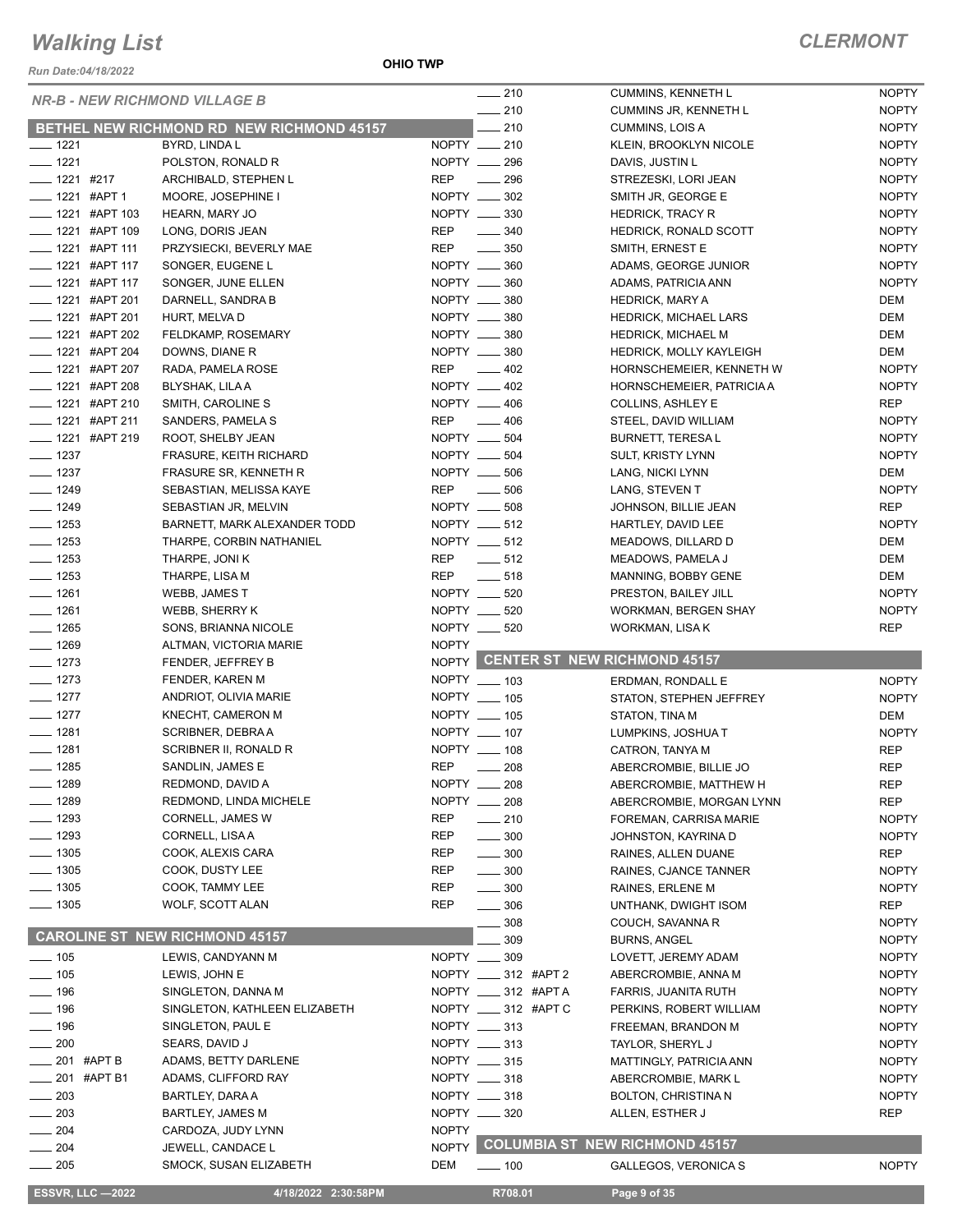*Run Date:04/18/2022*

**OHIO TWP**

| <b>NR-B - NEW RICHMOND VILLAGE B</b><br>$-2448$<br><b>NOPTY</b><br><b>MESSNER, ANDREW D</b><br>2448<br><b>DEM</b><br><b>MESSNER, LAURIE A</b><br><b>COLUMBIA ST NEW RICHMOND 45157</b><br>NOPTY -2448<br><b>DEM</b><br>MESSNER, SARAH A<br>$- 100$<br>HURLEY, MATT DAVID<br><b>DEM</b><br>NOPTY -2453<br>ADAMS, JAMES R<br>$\frac{1}{2}$ 102<br>CAPURRO, LORRAINE C<br><b>DEM</b><br>2453<br>ADAMS, LEAH S<br>NOPTY $-$<br>$-102$<br>SPENCER, CHRISTOPHER D<br><b>NOPTY</b><br>- 2462<br><b>BUEHLER, EMILY L</b><br>NOPTY -<br>$- 104$<br>BENE, ADAM M<br><b>REP</b><br>_ 2462<br><b>BUEHLER, LINDA A</b><br>$NOPTY =$<br>$- 104$<br>BENE, CHRYSTINA PAIGE<br><b>REP</b><br>2467<br><b>BUEHLER, ROGER P</b><br>$NOPTY =$<br>$\frac{1}{2}$ 109<br>RORICK, WILLIAM H<br><b>REP</b><br>NOPTY -2470<br><b>REID, KATHLEEN J</b><br>$\frac{1}{2}$ 120<br>EVANS II, DENNIS RAY<br>REID, KEVIN CHRISTOPHER<br><b>NOPTY</b><br>NOPTY -2470<br>$\frac{1}{2}$ 120<br>MCDANIEL, MOLLIE GWEN<br><b>REP</b><br>$-2470$<br>REID, KEVIN P<br><b>REP</b><br>$\frac{1}{2}$ 120<br>PRATHER JR, CHARLES R<br><b>NOPTY</b><br>$- 2470$<br>REID, KRISTA ANN<br><b>REP</b><br>$- 120$<br>PRATHER, JENNIFER LORRAINE<br><b>NOPTY</b><br>NOPTY -2476<br><b>BLASKY, AARON E</b><br>$- 121$<br>CHILDERS, BETH A<br><b>NOPTY</b><br>$=2477$<br>KINNE, MICHAEL SCOT<br>$NOPTY -$<br>$\frac{1}{2}$ 123<br>GILBERT, MARK R<br><b>NOPTY</b><br>2477<br>MEDINA-KINNE, PERLA L<br>NOPTY $-$<br>$\frac{1}{2}$ 123<br>GILBERT, MICHAEL ANTHONY<br><b>REP</b><br>_ 2478<br>HILLGROVE, LINDA C<br>$NOPTY =$<br>____ 205 #APT 2<br>SOLIS JR, ALBERT<br><b>REP</b><br>NOPTY -2478<br>HILLGROVE, RAYMOND V<br>$-207$<br>MCKINLEY, SARAH NICOLE<br><b>NOPTY</b><br>2483<br>PRINGLE, DEAN EDWARD<br><b>REP</b><br>$\frac{1}{2}$ 303<br><b>HERRIN, KAREY M</b><br>$-2483$<br><b>NOPTY</b><br>PRINGLE, SHEILA RAE<br><b>REP</b><br>$\frac{1}{2}$ 303<br>HERRIN, KOHLE M<br>NOPTY -2486<br><b>REP</b><br><b>KERN, HAROLD K</b><br>$- 310$<br>FAWBUSH, BECKY M<br><b>DEM</b><br>NOPTY -2496<br>CUNNINGHAM, ANTHONY<br>$-310$<br><b>MOSS, COREY DOUGLAS</b><br><b>NOPTY</b><br>$\frac{1}{2}$ 310<br>WOOTEN, JOHN ROBERT<br><b>CROSSING CIRCLE CT NEW RICHMOND 45157</b><br><b>NOPTY</b><br>$- 311$<br><b>WILLIS, TIMOTHY</b><br><b>NOPTY</b><br>SHRYOCK, NATE P<br>NOPTY - 100<br>$\frac{312}{2}$<br>PERKINS, WILLIAM EDWARD<br><b>NOPTY</b><br>HAUKE, EMILY KATHERINE<br>NOPTY - 101<br>$\frac{1}{2}$ 312<br>PRICE, AMY D<br><b>NOPTY</b><br>MANNING, NICHOLAS MICHAEL<br>$NOPTY$ - 102<br>$\frac{1}{2}$ 315<br>HARDIN, MAZLIA J S<br><b>NOPTY</b><br>NOPTY - 103<br>HEINTZ, MICHELE L<br>$\frac{1}{2}$ 315<br>JONES, MICHAEL L<br><b>NOPTY</b><br>NOPTY - 105<br>EYLES, JACK H<br>$- 320$<br>JIVIDEN, JOSHUA OSHEL<br><b>NOPTY</b><br>NOPTY - 106<br>WEBER, JAMES D<br>$- 320$<br>NELSON, DUSTIN SCOTT<br><b>NOPTY</b><br>NOPTY - 107<br>ARTHUR, JASMINE RAYE<br>$\frac{1}{2}$ 320<br><b>WALRIVEN, PAMELA S</b><br>NOPTY - 108<br><b>BLAINE, LYNN R</b><br><b>NOPTY</b><br>$\frac{1}{2}$ 320<br>WALRIVEN JR, RAYMOND ALLEN<br><b>NOPTY</b><br>$- 108$<br>BLAINE, RANDY LEE<br>$-108$<br><b>NOPTY</b><br><b>CONGRESS ST NEW RICHMOND 45157</b><br>MOORE, LINDSAY RAMMA<br>NOPTY - 110<br><b>NOPTY</b><br>CLEVIDENCE, MORGAN NICOLLE<br>$\frac{1}{213}$<br>RICHARDS, CHERYLE FAYE<br><b>NOPTY</b><br>NOPTY -112<br>BRINKLEY, WILLIAM STEPHEN<br>$\frac{213}{2}$<br>WITHAM, ANGELA D<br><b>NOPTY</b><br>NOPTY - 113<br>KING, WILLIAM MATTHEW<br>$-213$<br>WITHAM, KAYLA MARIE<br>NOPTY -113<br><b>NOPTY</b><br>KING, YVONNE LYNN<br>$\frac{1}{213}$<br>WITHAM, STEVE J<br><b>NOPTY</b><br>NOPTY -115<br>HOKLET, VIVIANE BEDA<br>$\frac{1}{215}$<br>HAAS, MICHAEL W<br><b>NOPTY</b><br>FALIK, JAMIE MICHELLE<br>NOPTY - 116<br>$\frac{1}{215}$<br>YOUNG, MARY MAXINE<br><b>NOPTY</b><br><b>BARKER, ERIKA LYNN</b><br>NOPTY - 117<br>$-216$<br>HEMBREE, WANDA<br><b>NOPTY</b><br>PELFREY, ASHLEY KAY<br>$NOPTY$ - 118<br>220<br>YOUNG, RUTH<br>REP - 118<br><b>NOPTY</b><br>PELFREY, STEPHEN GUTHRIE<br>$-220$<br>YOUNG, TIMMY W<br><b>NOPTY</b><br>NOPTY - 119<br><b>MORGAN, SPENCER BRUCE</b><br>$-221$<br>JETTER, ANGELA D<br>NOPTY - 120<br><b>NOPTY</b><br>YEAGER, ASHLEY MARIE<br>$-221$<br>REAVES, PAUL CHRISTOPHER<br><b>NOPTY</b><br>YEAGER, WILLIAM W<br>NOPTY - 120<br>$\sim$ 222<br>BOELLEKE II, WILLIAM JOSEPH<br>DEM<br>NOPTY - 121<br>MALE, JUSTIN T<br>$-223$<br>BRUMBAUGH, ANGELA MARIE<br><b>NOPTY</b><br>MALE, PHOEBE I B<br>$NOPTY$ - 121<br>$\sim$ 223<br>BRUMBAUGH, MICHAEL JOSEPH<br>$- 122$<br><b>REP</b><br>CRAIG, JEFFERY WAYNE<br>$-122$<br><b>REP</b><br><b>CRAIG, KRISTEN MICHELLE</b><br><b>COUNTRY PL NEW RICHMOND 45157</b><br>NOPTY - 123<br><b>NOPTY</b><br>SMITH, CALEB JEFFREY<br>2399<br>OPOKA, AMY M<br>NOPTY - 124<br><b>REP</b><br><b>BRICKER, JACQUELINE R</b><br>- 2399<br>OPOKA, ROBERT J<br><b>NOPTY</b><br>_ 124<br>SLONE, JEREMY LYNN<br>$NOPTY =$<br>2400<br>AMMERMAN, JESSIE NICOLE<br><b>NOPTY</b><br>___ 126<br>ATKERSON, ROBERT C<br><b>REP</b><br>$-2410$<br>DUNCAN, EDGAR C<br>$-128$<br><b>NOPTY</b><br>WATERWORTH, BRANDON LEIGH<br><b>REP</b><br>$-2410$<br>DUNCAN, MELANIE R<br>$- 130$<br><b>NOPTY</b><br>SIPOS, ELAINE B<br>$-2411$<br><b>DEM</b><br>MIDDELER, JUDY A<br>$-2419$<br><b>REP</b><br><b>WILSON, LAURA MARIE</b><br><b>FRANK WILLIS MEMORIAL RD NEW RICHMOND 45157</b><br>$-2419$<br><b>REP</b><br>WILSON, MARY ANN<br>$- 1324$<br><b>NOPTY</b><br>DOHERTY, JAMES F<br>$-2419$<br><b>REP</b><br><b>WILSON, PAUL STUART</b><br><b>NOPTY</b><br>$- 1324$<br>HAWKINS, LYLE P<br>$-2423$<br><b>DEM</b><br>MARSH, MARGARET CHRISTINE<br>___ 1326 #APT B<br><b>NOPTY</b><br>BIRCHALL, MICHAEL J<br>$-2423$<br><b>DEM</b><br>MARSH, WILLIAM R<br>$- 1330$<br><b>JUDD, BRENDA G</b><br>REP<br>$-2426$<br><b>REP</b><br>ADAMS, RYAN P<br>$\frac{1}{2}$ 1330<br><b>REP</b><br>JUDD II, WILLIAM M<br><b>ESSVR, LLC -2022</b><br>4/18/2022 2:30:58PM<br>R708.01<br>Page 10 of 35 |  | $-2426$ | ADAMS, SARAH E | <b>REP</b> |
|------------------------------------------------------------------------------------------------------------------------------------------------------------------------------------------------------------------------------------------------------------------------------------------------------------------------------------------------------------------------------------------------------------------------------------------------------------------------------------------------------------------------------------------------------------------------------------------------------------------------------------------------------------------------------------------------------------------------------------------------------------------------------------------------------------------------------------------------------------------------------------------------------------------------------------------------------------------------------------------------------------------------------------------------------------------------------------------------------------------------------------------------------------------------------------------------------------------------------------------------------------------------------------------------------------------------------------------------------------------------------------------------------------------------------------------------------------------------------------------------------------------------------------------------------------------------------------------------------------------------------------------------------------------------------------------------------------------------------------------------------------------------------------------------------------------------------------------------------------------------------------------------------------------------------------------------------------------------------------------------------------------------------------------------------------------------------------------------------------------------------------------------------------------------------------------------------------------------------------------------------------------------------------------------------------------------------------------------------------------------------------------------------------------------------------------------------------------------------------------------------------------------------------------------------------------------------------------------------------------------------------------------------------------------------------------------------------------------------------------------------------------------------------------------------------------------------------------------------------------------------------------------------------------------------------------------------------------------------------------------------------------------------------------------------------------------------------------------------------------------------------------------------------------------------------------------------------------------------------------------------------------------------------------------------------------------------------------------------------------------------------------------------------------------------------------------------------------------------------------------------------------------------------------------------------------------------------------------------------------------------------------------------------------------------------------------------------------------------------------------------------------------------------------------------------------------------------------------------------------------------------------------------------------------------------------------------------------------------------------------------------------------------------------------------------------------------------------------------------------------------------------------------------------------------------------------------------------------------------------------------------------------------------------------------------------------------------------------------------------------------------------------------------------------------------------------------------------------------------------------------------------------------------------------------------------------------------------------------------------------------------------------------------------------------------------------------------------------------------------------------------------------------------------------------------------------------------------------------------------------------------------------------------------------------------------------------------------------------------------------------------------------------------------------------------------------------------------------------------------------------------------------------------------------------------------------------------------------------------------------------------------------------------------------------------------------------------------------------------------------------------------------------------------------------------------------------------------------------------------------------------------------------------------------------------------------------------------------------------------------------------------------------------------------------------------------------------------------------------------------------------------------------------------------------------------------------------------------------------------------------------------------------------------------------------------------------------------------------------------|--|---------|----------------|------------|
|                                                                                                                                                                                                                                                                                                                                                                                                                                                                                                                                                                                                                                                                                                                                                                                                                                                                                                                                                                                                                                                                                                                                                                                                                                                                                                                                                                                                                                                                                                                                                                                                                                                                                                                                                                                                                                                                                                                                                                                                                                                                                                                                                                                                                                                                                                                                                                                                                                                                                                                                                                                                                                                                                                                                                                                                                                                                                                                                                                                                                                                                                                                                                                                                                                                                                                                                                                                                                                                                                                                                                                                                                                                                                                                                                                                                                                                                                                                                                                                                                                                                                                                                                                                                                                                                                                                                                                                                                                                                                                                                                                                                                                                                                                                                                                                                                                                                                                                                                                                                                                                                                                                                                                                                                                                                                                                                                                                                                                                                                                                                                                                                                                                                                                                                                                                                                                                                                                                                                                                          |  |         |                |            |
|                                                                                                                                                                                                                                                                                                                                                                                                                                                                                                                                                                                                                                                                                                                                                                                                                                                                                                                                                                                                                                                                                                                                                                                                                                                                                                                                                                                                                                                                                                                                                                                                                                                                                                                                                                                                                                                                                                                                                                                                                                                                                                                                                                                                                                                                                                                                                                                                                                                                                                                                                                                                                                                                                                                                                                                                                                                                                                                                                                                                                                                                                                                                                                                                                                                                                                                                                                                                                                                                                                                                                                                                                                                                                                                                                                                                                                                                                                                                                                                                                                                                                                                                                                                                                                                                                                                                                                                                                                                                                                                                                                                                                                                                                                                                                                                                                                                                                                                                                                                                                                                                                                                                                                                                                                                                                                                                                                                                                                                                                                                                                                                                                                                                                                                                                                                                                                                                                                                                                                                          |  |         |                |            |
|                                                                                                                                                                                                                                                                                                                                                                                                                                                                                                                                                                                                                                                                                                                                                                                                                                                                                                                                                                                                                                                                                                                                                                                                                                                                                                                                                                                                                                                                                                                                                                                                                                                                                                                                                                                                                                                                                                                                                                                                                                                                                                                                                                                                                                                                                                                                                                                                                                                                                                                                                                                                                                                                                                                                                                                                                                                                                                                                                                                                                                                                                                                                                                                                                                                                                                                                                                                                                                                                                                                                                                                                                                                                                                                                                                                                                                                                                                                                                                                                                                                                                                                                                                                                                                                                                                                                                                                                                                                                                                                                                                                                                                                                                                                                                                                                                                                                                                                                                                                                                                                                                                                                                                                                                                                                                                                                                                                                                                                                                                                                                                                                                                                                                                                                                                                                                                                                                                                                                                                          |  |         |                |            |
|                                                                                                                                                                                                                                                                                                                                                                                                                                                                                                                                                                                                                                                                                                                                                                                                                                                                                                                                                                                                                                                                                                                                                                                                                                                                                                                                                                                                                                                                                                                                                                                                                                                                                                                                                                                                                                                                                                                                                                                                                                                                                                                                                                                                                                                                                                                                                                                                                                                                                                                                                                                                                                                                                                                                                                                                                                                                                                                                                                                                                                                                                                                                                                                                                                                                                                                                                                                                                                                                                                                                                                                                                                                                                                                                                                                                                                                                                                                                                                                                                                                                                                                                                                                                                                                                                                                                                                                                                                                                                                                                                                                                                                                                                                                                                                                                                                                                                                                                                                                                                                                                                                                                                                                                                                                                                                                                                                                                                                                                                                                                                                                                                                                                                                                                                                                                                                                                                                                                                                                          |  |         |                |            |
|                                                                                                                                                                                                                                                                                                                                                                                                                                                                                                                                                                                                                                                                                                                                                                                                                                                                                                                                                                                                                                                                                                                                                                                                                                                                                                                                                                                                                                                                                                                                                                                                                                                                                                                                                                                                                                                                                                                                                                                                                                                                                                                                                                                                                                                                                                                                                                                                                                                                                                                                                                                                                                                                                                                                                                                                                                                                                                                                                                                                                                                                                                                                                                                                                                                                                                                                                                                                                                                                                                                                                                                                                                                                                                                                                                                                                                                                                                                                                                                                                                                                                                                                                                                                                                                                                                                                                                                                                                                                                                                                                                                                                                                                                                                                                                                                                                                                                                                                                                                                                                                                                                                                                                                                                                                                                                                                                                                                                                                                                                                                                                                                                                                                                                                                                                                                                                                                                                                                                                                          |  |         |                |            |
|                                                                                                                                                                                                                                                                                                                                                                                                                                                                                                                                                                                                                                                                                                                                                                                                                                                                                                                                                                                                                                                                                                                                                                                                                                                                                                                                                                                                                                                                                                                                                                                                                                                                                                                                                                                                                                                                                                                                                                                                                                                                                                                                                                                                                                                                                                                                                                                                                                                                                                                                                                                                                                                                                                                                                                                                                                                                                                                                                                                                                                                                                                                                                                                                                                                                                                                                                                                                                                                                                                                                                                                                                                                                                                                                                                                                                                                                                                                                                                                                                                                                                                                                                                                                                                                                                                                                                                                                                                                                                                                                                                                                                                                                                                                                                                                                                                                                                                                                                                                                                                                                                                                                                                                                                                                                                                                                                                                                                                                                                                                                                                                                                                                                                                                                                                                                                                                                                                                                                                                          |  |         |                |            |
|                                                                                                                                                                                                                                                                                                                                                                                                                                                                                                                                                                                                                                                                                                                                                                                                                                                                                                                                                                                                                                                                                                                                                                                                                                                                                                                                                                                                                                                                                                                                                                                                                                                                                                                                                                                                                                                                                                                                                                                                                                                                                                                                                                                                                                                                                                                                                                                                                                                                                                                                                                                                                                                                                                                                                                                                                                                                                                                                                                                                                                                                                                                                                                                                                                                                                                                                                                                                                                                                                                                                                                                                                                                                                                                                                                                                                                                                                                                                                                                                                                                                                                                                                                                                                                                                                                                                                                                                                                                                                                                                                                                                                                                                                                                                                                                                                                                                                                                                                                                                                                                                                                                                                                                                                                                                                                                                                                                                                                                                                                                                                                                                                                                                                                                                                                                                                                                                                                                                                                                          |  |         |                |            |
|                                                                                                                                                                                                                                                                                                                                                                                                                                                                                                                                                                                                                                                                                                                                                                                                                                                                                                                                                                                                                                                                                                                                                                                                                                                                                                                                                                                                                                                                                                                                                                                                                                                                                                                                                                                                                                                                                                                                                                                                                                                                                                                                                                                                                                                                                                                                                                                                                                                                                                                                                                                                                                                                                                                                                                                                                                                                                                                                                                                                                                                                                                                                                                                                                                                                                                                                                                                                                                                                                                                                                                                                                                                                                                                                                                                                                                                                                                                                                                                                                                                                                                                                                                                                                                                                                                                                                                                                                                                                                                                                                                                                                                                                                                                                                                                                                                                                                                                                                                                                                                                                                                                                                                                                                                                                                                                                                                                                                                                                                                                                                                                                                                                                                                                                                                                                                                                                                                                                                                                          |  |         |                |            |
|                                                                                                                                                                                                                                                                                                                                                                                                                                                                                                                                                                                                                                                                                                                                                                                                                                                                                                                                                                                                                                                                                                                                                                                                                                                                                                                                                                                                                                                                                                                                                                                                                                                                                                                                                                                                                                                                                                                                                                                                                                                                                                                                                                                                                                                                                                                                                                                                                                                                                                                                                                                                                                                                                                                                                                                                                                                                                                                                                                                                                                                                                                                                                                                                                                                                                                                                                                                                                                                                                                                                                                                                                                                                                                                                                                                                                                                                                                                                                                                                                                                                                                                                                                                                                                                                                                                                                                                                                                                                                                                                                                                                                                                                                                                                                                                                                                                                                                                                                                                                                                                                                                                                                                                                                                                                                                                                                                                                                                                                                                                                                                                                                                                                                                                                                                                                                                                                                                                                                                                          |  |         |                |            |
|                                                                                                                                                                                                                                                                                                                                                                                                                                                                                                                                                                                                                                                                                                                                                                                                                                                                                                                                                                                                                                                                                                                                                                                                                                                                                                                                                                                                                                                                                                                                                                                                                                                                                                                                                                                                                                                                                                                                                                                                                                                                                                                                                                                                                                                                                                                                                                                                                                                                                                                                                                                                                                                                                                                                                                                                                                                                                                                                                                                                                                                                                                                                                                                                                                                                                                                                                                                                                                                                                                                                                                                                                                                                                                                                                                                                                                                                                                                                                                                                                                                                                                                                                                                                                                                                                                                                                                                                                                                                                                                                                                                                                                                                                                                                                                                                                                                                                                                                                                                                                                                                                                                                                                                                                                                                                                                                                                                                                                                                                                                                                                                                                                                                                                                                                                                                                                                                                                                                                                                          |  |         |                |            |
|                                                                                                                                                                                                                                                                                                                                                                                                                                                                                                                                                                                                                                                                                                                                                                                                                                                                                                                                                                                                                                                                                                                                                                                                                                                                                                                                                                                                                                                                                                                                                                                                                                                                                                                                                                                                                                                                                                                                                                                                                                                                                                                                                                                                                                                                                                                                                                                                                                                                                                                                                                                                                                                                                                                                                                                                                                                                                                                                                                                                                                                                                                                                                                                                                                                                                                                                                                                                                                                                                                                                                                                                                                                                                                                                                                                                                                                                                                                                                                                                                                                                                                                                                                                                                                                                                                                                                                                                                                                                                                                                                                                                                                                                                                                                                                                                                                                                                                                                                                                                                                                                                                                                                                                                                                                                                                                                                                                                                                                                                                                                                                                                                                                                                                                                                                                                                                                                                                                                                                                          |  |         |                |            |
|                                                                                                                                                                                                                                                                                                                                                                                                                                                                                                                                                                                                                                                                                                                                                                                                                                                                                                                                                                                                                                                                                                                                                                                                                                                                                                                                                                                                                                                                                                                                                                                                                                                                                                                                                                                                                                                                                                                                                                                                                                                                                                                                                                                                                                                                                                                                                                                                                                                                                                                                                                                                                                                                                                                                                                                                                                                                                                                                                                                                                                                                                                                                                                                                                                                                                                                                                                                                                                                                                                                                                                                                                                                                                                                                                                                                                                                                                                                                                                                                                                                                                                                                                                                                                                                                                                                                                                                                                                                                                                                                                                                                                                                                                                                                                                                                                                                                                                                                                                                                                                                                                                                                                                                                                                                                                                                                                                                                                                                                                                                                                                                                                                                                                                                                                                                                                                                                                                                                                                                          |  |         |                |            |
|                                                                                                                                                                                                                                                                                                                                                                                                                                                                                                                                                                                                                                                                                                                                                                                                                                                                                                                                                                                                                                                                                                                                                                                                                                                                                                                                                                                                                                                                                                                                                                                                                                                                                                                                                                                                                                                                                                                                                                                                                                                                                                                                                                                                                                                                                                                                                                                                                                                                                                                                                                                                                                                                                                                                                                                                                                                                                                                                                                                                                                                                                                                                                                                                                                                                                                                                                                                                                                                                                                                                                                                                                                                                                                                                                                                                                                                                                                                                                                                                                                                                                                                                                                                                                                                                                                                                                                                                                                                                                                                                                                                                                                                                                                                                                                                                                                                                                                                                                                                                                                                                                                                                                                                                                                                                                                                                                                                                                                                                                                                                                                                                                                                                                                                                                                                                                                                                                                                                                                                          |  |         |                |            |
|                                                                                                                                                                                                                                                                                                                                                                                                                                                                                                                                                                                                                                                                                                                                                                                                                                                                                                                                                                                                                                                                                                                                                                                                                                                                                                                                                                                                                                                                                                                                                                                                                                                                                                                                                                                                                                                                                                                                                                                                                                                                                                                                                                                                                                                                                                                                                                                                                                                                                                                                                                                                                                                                                                                                                                                                                                                                                                                                                                                                                                                                                                                                                                                                                                                                                                                                                                                                                                                                                                                                                                                                                                                                                                                                                                                                                                                                                                                                                                                                                                                                                                                                                                                                                                                                                                                                                                                                                                                                                                                                                                                                                                                                                                                                                                                                                                                                                                                                                                                                                                                                                                                                                                                                                                                                                                                                                                                                                                                                                                                                                                                                                                                                                                                                                                                                                                                                                                                                                                                          |  |         |                |            |
|                                                                                                                                                                                                                                                                                                                                                                                                                                                                                                                                                                                                                                                                                                                                                                                                                                                                                                                                                                                                                                                                                                                                                                                                                                                                                                                                                                                                                                                                                                                                                                                                                                                                                                                                                                                                                                                                                                                                                                                                                                                                                                                                                                                                                                                                                                                                                                                                                                                                                                                                                                                                                                                                                                                                                                                                                                                                                                                                                                                                                                                                                                                                                                                                                                                                                                                                                                                                                                                                                                                                                                                                                                                                                                                                                                                                                                                                                                                                                                                                                                                                                                                                                                                                                                                                                                                                                                                                                                                                                                                                                                                                                                                                                                                                                                                                                                                                                                                                                                                                                                                                                                                                                                                                                                                                                                                                                                                                                                                                                                                                                                                                                                                                                                                                                                                                                                                                                                                                                                                          |  |         |                |            |
|                                                                                                                                                                                                                                                                                                                                                                                                                                                                                                                                                                                                                                                                                                                                                                                                                                                                                                                                                                                                                                                                                                                                                                                                                                                                                                                                                                                                                                                                                                                                                                                                                                                                                                                                                                                                                                                                                                                                                                                                                                                                                                                                                                                                                                                                                                                                                                                                                                                                                                                                                                                                                                                                                                                                                                                                                                                                                                                                                                                                                                                                                                                                                                                                                                                                                                                                                                                                                                                                                                                                                                                                                                                                                                                                                                                                                                                                                                                                                                                                                                                                                                                                                                                                                                                                                                                                                                                                                                                                                                                                                                                                                                                                                                                                                                                                                                                                                                                                                                                                                                                                                                                                                                                                                                                                                                                                                                                                                                                                                                                                                                                                                                                                                                                                                                                                                                                                                                                                                                                          |  |         |                |            |
|                                                                                                                                                                                                                                                                                                                                                                                                                                                                                                                                                                                                                                                                                                                                                                                                                                                                                                                                                                                                                                                                                                                                                                                                                                                                                                                                                                                                                                                                                                                                                                                                                                                                                                                                                                                                                                                                                                                                                                                                                                                                                                                                                                                                                                                                                                                                                                                                                                                                                                                                                                                                                                                                                                                                                                                                                                                                                                                                                                                                                                                                                                                                                                                                                                                                                                                                                                                                                                                                                                                                                                                                                                                                                                                                                                                                                                                                                                                                                                                                                                                                                                                                                                                                                                                                                                                                                                                                                                                                                                                                                                                                                                                                                                                                                                                                                                                                                                                                                                                                                                                                                                                                                                                                                                                                                                                                                                                                                                                                                                                                                                                                                                                                                                                                                                                                                                                                                                                                                                                          |  |         |                |            |
|                                                                                                                                                                                                                                                                                                                                                                                                                                                                                                                                                                                                                                                                                                                                                                                                                                                                                                                                                                                                                                                                                                                                                                                                                                                                                                                                                                                                                                                                                                                                                                                                                                                                                                                                                                                                                                                                                                                                                                                                                                                                                                                                                                                                                                                                                                                                                                                                                                                                                                                                                                                                                                                                                                                                                                                                                                                                                                                                                                                                                                                                                                                                                                                                                                                                                                                                                                                                                                                                                                                                                                                                                                                                                                                                                                                                                                                                                                                                                                                                                                                                                                                                                                                                                                                                                                                                                                                                                                                                                                                                                                                                                                                                                                                                                                                                                                                                                                                                                                                                                                                                                                                                                                                                                                                                                                                                                                                                                                                                                                                                                                                                                                                                                                                                                                                                                                                                                                                                                                                          |  |         |                |            |
|                                                                                                                                                                                                                                                                                                                                                                                                                                                                                                                                                                                                                                                                                                                                                                                                                                                                                                                                                                                                                                                                                                                                                                                                                                                                                                                                                                                                                                                                                                                                                                                                                                                                                                                                                                                                                                                                                                                                                                                                                                                                                                                                                                                                                                                                                                                                                                                                                                                                                                                                                                                                                                                                                                                                                                                                                                                                                                                                                                                                                                                                                                                                                                                                                                                                                                                                                                                                                                                                                                                                                                                                                                                                                                                                                                                                                                                                                                                                                                                                                                                                                                                                                                                                                                                                                                                                                                                                                                                                                                                                                                                                                                                                                                                                                                                                                                                                                                                                                                                                                                                                                                                                                                                                                                                                                                                                                                                                                                                                                                                                                                                                                                                                                                                                                                                                                                                                                                                                                                                          |  |         |                |            |
|                                                                                                                                                                                                                                                                                                                                                                                                                                                                                                                                                                                                                                                                                                                                                                                                                                                                                                                                                                                                                                                                                                                                                                                                                                                                                                                                                                                                                                                                                                                                                                                                                                                                                                                                                                                                                                                                                                                                                                                                                                                                                                                                                                                                                                                                                                                                                                                                                                                                                                                                                                                                                                                                                                                                                                                                                                                                                                                                                                                                                                                                                                                                                                                                                                                                                                                                                                                                                                                                                                                                                                                                                                                                                                                                                                                                                                                                                                                                                                                                                                                                                                                                                                                                                                                                                                                                                                                                                                                                                                                                                                                                                                                                                                                                                                                                                                                                                                                                                                                                                                                                                                                                                                                                                                                                                                                                                                                                                                                                                                                                                                                                                                                                                                                                                                                                                                                                                                                                                                                          |  |         |                |            |
|                                                                                                                                                                                                                                                                                                                                                                                                                                                                                                                                                                                                                                                                                                                                                                                                                                                                                                                                                                                                                                                                                                                                                                                                                                                                                                                                                                                                                                                                                                                                                                                                                                                                                                                                                                                                                                                                                                                                                                                                                                                                                                                                                                                                                                                                                                                                                                                                                                                                                                                                                                                                                                                                                                                                                                                                                                                                                                                                                                                                                                                                                                                                                                                                                                                                                                                                                                                                                                                                                                                                                                                                                                                                                                                                                                                                                                                                                                                                                                                                                                                                                                                                                                                                                                                                                                                                                                                                                                                                                                                                                                                                                                                                                                                                                                                                                                                                                                                                                                                                                                                                                                                                                                                                                                                                                                                                                                                                                                                                                                                                                                                                                                                                                                                                                                                                                                                                                                                                                                                          |  |         |                |            |
|                                                                                                                                                                                                                                                                                                                                                                                                                                                                                                                                                                                                                                                                                                                                                                                                                                                                                                                                                                                                                                                                                                                                                                                                                                                                                                                                                                                                                                                                                                                                                                                                                                                                                                                                                                                                                                                                                                                                                                                                                                                                                                                                                                                                                                                                                                                                                                                                                                                                                                                                                                                                                                                                                                                                                                                                                                                                                                                                                                                                                                                                                                                                                                                                                                                                                                                                                                                                                                                                                                                                                                                                                                                                                                                                                                                                                                                                                                                                                                                                                                                                                                                                                                                                                                                                                                                                                                                                                                                                                                                                                                                                                                                                                                                                                                                                                                                                                                                                                                                                                                                                                                                                                                                                                                                                                                                                                                                                                                                                                                                                                                                                                                                                                                                                                                                                                                                                                                                                                                                          |  |         |                |            |
|                                                                                                                                                                                                                                                                                                                                                                                                                                                                                                                                                                                                                                                                                                                                                                                                                                                                                                                                                                                                                                                                                                                                                                                                                                                                                                                                                                                                                                                                                                                                                                                                                                                                                                                                                                                                                                                                                                                                                                                                                                                                                                                                                                                                                                                                                                                                                                                                                                                                                                                                                                                                                                                                                                                                                                                                                                                                                                                                                                                                                                                                                                                                                                                                                                                                                                                                                                                                                                                                                                                                                                                                                                                                                                                                                                                                                                                                                                                                                                                                                                                                                                                                                                                                                                                                                                                                                                                                                                                                                                                                                                                                                                                                                                                                                                                                                                                                                                                                                                                                                                                                                                                                                                                                                                                                                                                                                                                                                                                                                                                                                                                                                                                                                                                                                                                                                                                                                                                                                                                          |  |         |                |            |
|                                                                                                                                                                                                                                                                                                                                                                                                                                                                                                                                                                                                                                                                                                                                                                                                                                                                                                                                                                                                                                                                                                                                                                                                                                                                                                                                                                                                                                                                                                                                                                                                                                                                                                                                                                                                                                                                                                                                                                                                                                                                                                                                                                                                                                                                                                                                                                                                                                                                                                                                                                                                                                                                                                                                                                                                                                                                                                                                                                                                                                                                                                                                                                                                                                                                                                                                                                                                                                                                                                                                                                                                                                                                                                                                                                                                                                                                                                                                                                                                                                                                                                                                                                                                                                                                                                                                                                                                                                                                                                                                                                                                                                                                                                                                                                                                                                                                                                                                                                                                                                                                                                                                                                                                                                                                                                                                                                                                                                                                                                                                                                                                                                                                                                                                                                                                                                                                                                                                                                                          |  |         |                |            |
|                                                                                                                                                                                                                                                                                                                                                                                                                                                                                                                                                                                                                                                                                                                                                                                                                                                                                                                                                                                                                                                                                                                                                                                                                                                                                                                                                                                                                                                                                                                                                                                                                                                                                                                                                                                                                                                                                                                                                                                                                                                                                                                                                                                                                                                                                                                                                                                                                                                                                                                                                                                                                                                                                                                                                                                                                                                                                                                                                                                                                                                                                                                                                                                                                                                                                                                                                                                                                                                                                                                                                                                                                                                                                                                                                                                                                                                                                                                                                                                                                                                                                                                                                                                                                                                                                                                                                                                                                                                                                                                                                                                                                                                                                                                                                                                                                                                                                                                                                                                                                                                                                                                                                                                                                                                                                                                                                                                                                                                                                                                                                                                                                                                                                                                                                                                                                                                                                                                                                                                          |  |         |                |            |
|                                                                                                                                                                                                                                                                                                                                                                                                                                                                                                                                                                                                                                                                                                                                                                                                                                                                                                                                                                                                                                                                                                                                                                                                                                                                                                                                                                                                                                                                                                                                                                                                                                                                                                                                                                                                                                                                                                                                                                                                                                                                                                                                                                                                                                                                                                                                                                                                                                                                                                                                                                                                                                                                                                                                                                                                                                                                                                                                                                                                                                                                                                                                                                                                                                                                                                                                                                                                                                                                                                                                                                                                                                                                                                                                                                                                                                                                                                                                                                                                                                                                                                                                                                                                                                                                                                                                                                                                                                                                                                                                                                                                                                                                                                                                                                                                                                                                                                                                                                                                                                                                                                                                                                                                                                                                                                                                                                                                                                                                                                                                                                                                                                                                                                                                                                                                                                                                                                                                                                                          |  |         |                |            |
|                                                                                                                                                                                                                                                                                                                                                                                                                                                                                                                                                                                                                                                                                                                                                                                                                                                                                                                                                                                                                                                                                                                                                                                                                                                                                                                                                                                                                                                                                                                                                                                                                                                                                                                                                                                                                                                                                                                                                                                                                                                                                                                                                                                                                                                                                                                                                                                                                                                                                                                                                                                                                                                                                                                                                                                                                                                                                                                                                                                                                                                                                                                                                                                                                                                                                                                                                                                                                                                                                                                                                                                                                                                                                                                                                                                                                                                                                                                                                                                                                                                                                                                                                                                                                                                                                                                                                                                                                                                                                                                                                                                                                                                                                                                                                                                                                                                                                                                                                                                                                                                                                                                                                                                                                                                                                                                                                                                                                                                                                                                                                                                                                                                                                                                                                                                                                                                                                                                                                                                          |  |         |                |            |
|                                                                                                                                                                                                                                                                                                                                                                                                                                                                                                                                                                                                                                                                                                                                                                                                                                                                                                                                                                                                                                                                                                                                                                                                                                                                                                                                                                                                                                                                                                                                                                                                                                                                                                                                                                                                                                                                                                                                                                                                                                                                                                                                                                                                                                                                                                                                                                                                                                                                                                                                                                                                                                                                                                                                                                                                                                                                                                                                                                                                                                                                                                                                                                                                                                                                                                                                                                                                                                                                                                                                                                                                                                                                                                                                                                                                                                                                                                                                                                                                                                                                                                                                                                                                                                                                                                                                                                                                                                                                                                                                                                                                                                                                                                                                                                                                                                                                                                                                                                                                                                                                                                                                                                                                                                                                                                                                                                                                                                                                                                                                                                                                                                                                                                                                                                                                                                                                                                                                                                                          |  |         |                |            |
|                                                                                                                                                                                                                                                                                                                                                                                                                                                                                                                                                                                                                                                                                                                                                                                                                                                                                                                                                                                                                                                                                                                                                                                                                                                                                                                                                                                                                                                                                                                                                                                                                                                                                                                                                                                                                                                                                                                                                                                                                                                                                                                                                                                                                                                                                                                                                                                                                                                                                                                                                                                                                                                                                                                                                                                                                                                                                                                                                                                                                                                                                                                                                                                                                                                                                                                                                                                                                                                                                                                                                                                                                                                                                                                                                                                                                                                                                                                                                                                                                                                                                                                                                                                                                                                                                                                                                                                                                                                                                                                                                                                                                                                                                                                                                                                                                                                                                                                                                                                                                                                                                                                                                                                                                                                                                                                                                                                                                                                                                                                                                                                                                                                                                                                                                                                                                                                                                                                                                                                          |  |         |                |            |
|                                                                                                                                                                                                                                                                                                                                                                                                                                                                                                                                                                                                                                                                                                                                                                                                                                                                                                                                                                                                                                                                                                                                                                                                                                                                                                                                                                                                                                                                                                                                                                                                                                                                                                                                                                                                                                                                                                                                                                                                                                                                                                                                                                                                                                                                                                                                                                                                                                                                                                                                                                                                                                                                                                                                                                                                                                                                                                                                                                                                                                                                                                                                                                                                                                                                                                                                                                                                                                                                                                                                                                                                                                                                                                                                                                                                                                                                                                                                                                                                                                                                                                                                                                                                                                                                                                                                                                                                                                                                                                                                                                                                                                                                                                                                                                                                                                                                                                                                                                                                                                                                                                                                                                                                                                                                                                                                                                                                                                                                                                                                                                                                                                                                                                                                                                                                                                                                                                                                                                                          |  |         |                |            |
|                                                                                                                                                                                                                                                                                                                                                                                                                                                                                                                                                                                                                                                                                                                                                                                                                                                                                                                                                                                                                                                                                                                                                                                                                                                                                                                                                                                                                                                                                                                                                                                                                                                                                                                                                                                                                                                                                                                                                                                                                                                                                                                                                                                                                                                                                                                                                                                                                                                                                                                                                                                                                                                                                                                                                                                                                                                                                                                                                                                                                                                                                                                                                                                                                                                                                                                                                                                                                                                                                                                                                                                                                                                                                                                                                                                                                                                                                                                                                                                                                                                                                                                                                                                                                                                                                                                                                                                                                                                                                                                                                                                                                                                                                                                                                                                                                                                                                                                                                                                                                                                                                                                                                                                                                                                                                                                                                                                                                                                                                                                                                                                                                                                                                                                                                                                                                                                                                                                                                                                          |  |         |                |            |
|                                                                                                                                                                                                                                                                                                                                                                                                                                                                                                                                                                                                                                                                                                                                                                                                                                                                                                                                                                                                                                                                                                                                                                                                                                                                                                                                                                                                                                                                                                                                                                                                                                                                                                                                                                                                                                                                                                                                                                                                                                                                                                                                                                                                                                                                                                                                                                                                                                                                                                                                                                                                                                                                                                                                                                                                                                                                                                                                                                                                                                                                                                                                                                                                                                                                                                                                                                                                                                                                                                                                                                                                                                                                                                                                                                                                                                                                                                                                                                                                                                                                                                                                                                                                                                                                                                                                                                                                                                                                                                                                                                                                                                                                                                                                                                                                                                                                                                                                                                                                                                                                                                                                                                                                                                                                                                                                                                                                                                                                                                                                                                                                                                                                                                                                                                                                                                                                                                                                                                                          |  |         |                |            |
|                                                                                                                                                                                                                                                                                                                                                                                                                                                                                                                                                                                                                                                                                                                                                                                                                                                                                                                                                                                                                                                                                                                                                                                                                                                                                                                                                                                                                                                                                                                                                                                                                                                                                                                                                                                                                                                                                                                                                                                                                                                                                                                                                                                                                                                                                                                                                                                                                                                                                                                                                                                                                                                                                                                                                                                                                                                                                                                                                                                                                                                                                                                                                                                                                                                                                                                                                                                                                                                                                                                                                                                                                                                                                                                                                                                                                                                                                                                                                                                                                                                                                                                                                                                                                                                                                                                                                                                                                                                                                                                                                                                                                                                                                                                                                                                                                                                                                                                                                                                                                                                                                                                                                                                                                                                                                                                                                                                                                                                                                                                                                                                                                                                                                                                                                                                                                                                                                                                                                                                          |  |         |                |            |
|                                                                                                                                                                                                                                                                                                                                                                                                                                                                                                                                                                                                                                                                                                                                                                                                                                                                                                                                                                                                                                                                                                                                                                                                                                                                                                                                                                                                                                                                                                                                                                                                                                                                                                                                                                                                                                                                                                                                                                                                                                                                                                                                                                                                                                                                                                                                                                                                                                                                                                                                                                                                                                                                                                                                                                                                                                                                                                                                                                                                                                                                                                                                                                                                                                                                                                                                                                                                                                                                                                                                                                                                                                                                                                                                                                                                                                                                                                                                                                                                                                                                                                                                                                                                                                                                                                                                                                                                                                                                                                                                                                                                                                                                                                                                                                                                                                                                                                                                                                                                                                                                                                                                                                                                                                                                                                                                                                                                                                                                                                                                                                                                                                                                                                                                                                                                                                                                                                                                                                                          |  |         |                |            |
|                                                                                                                                                                                                                                                                                                                                                                                                                                                                                                                                                                                                                                                                                                                                                                                                                                                                                                                                                                                                                                                                                                                                                                                                                                                                                                                                                                                                                                                                                                                                                                                                                                                                                                                                                                                                                                                                                                                                                                                                                                                                                                                                                                                                                                                                                                                                                                                                                                                                                                                                                                                                                                                                                                                                                                                                                                                                                                                                                                                                                                                                                                                                                                                                                                                                                                                                                                                                                                                                                                                                                                                                                                                                                                                                                                                                                                                                                                                                                                                                                                                                                                                                                                                                                                                                                                                                                                                                                                                                                                                                                                                                                                                                                                                                                                                                                                                                                                                                                                                                                                                                                                                                                                                                                                                                                                                                                                                                                                                                                                                                                                                                                                                                                                                                                                                                                                                                                                                                                                                          |  |         |                |            |
|                                                                                                                                                                                                                                                                                                                                                                                                                                                                                                                                                                                                                                                                                                                                                                                                                                                                                                                                                                                                                                                                                                                                                                                                                                                                                                                                                                                                                                                                                                                                                                                                                                                                                                                                                                                                                                                                                                                                                                                                                                                                                                                                                                                                                                                                                                                                                                                                                                                                                                                                                                                                                                                                                                                                                                                                                                                                                                                                                                                                                                                                                                                                                                                                                                                                                                                                                                                                                                                                                                                                                                                                                                                                                                                                                                                                                                                                                                                                                                                                                                                                                                                                                                                                                                                                                                                                                                                                                                                                                                                                                                                                                                                                                                                                                                                                                                                                                                                                                                                                                                                                                                                                                                                                                                                                                                                                                                                                                                                                                                                                                                                                                                                                                                                                                                                                                                                                                                                                                                                          |  |         |                |            |
|                                                                                                                                                                                                                                                                                                                                                                                                                                                                                                                                                                                                                                                                                                                                                                                                                                                                                                                                                                                                                                                                                                                                                                                                                                                                                                                                                                                                                                                                                                                                                                                                                                                                                                                                                                                                                                                                                                                                                                                                                                                                                                                                                                                                                                                                                                                                                                                                                                                                                                                                                                                                                                                                                                                                                                                                                                                                                                                                                                                                                                                                                                                                                                                                                                                                                                                                                                                                                                                                                                                                                                                                                                                                                                                                                                                                                                                                                                                                                                                                                                                                                                                                                                                                                                                                                                                                                                                                                                                                                                                                                                                                                                                                                                                                                                                                                                                                                                                                                                                                                                                                                                                                                                                                                                                                                                                                                                                                                                                                                                                                                                                                                                                                                                                                                                                                                                                                                                                                                                                          |  |         |                |            |
|                                                                                                                                                                                                                                                                                                                                                                                                                                                                                                                                                                                                                                                                                                                                                                                                                                                                                                                                                                                                                                                                                                                                                                                                                                                                                                                                                                                                                                                                                                                                                                                                                                                                                                                                                                                                                                                                                                                                                                                                                                                                                                                                                                                                                                                                                                                                                                                                                                                                                                                                                                                                                                                                                                                                                                                                                                                                                                                                                                                                                                                                                                                                                                                                                                                                                                                                                                                                                                                                                                                                                                                                                                                                                                                                                                                                                                                                                                                                                                                                                                                                                                                                                                                                                                                                                                                                                                                                                                                                                                                                                                                                                                                                                                                                                                                                                                                                                                                                                                                                                                                                                                                                                                                                                                                                                                                                                                                                                                                                                                                                                                                                                                                                                                                                                                                                                                                                                                                                                                                          |  |         |                |            |
|                                                                                                                                                                                                                                                                                                                                                                                                                                                                                                                                                                                                                                                                                                                                                                                                                                                                                                                                                                                                                                                                                                                                                                                                                                                                                                                                                                                                                                                                                                                                                                                                                                                                                                                                                                                                                                                                                                                                                                                                                                                                                                                                                                                                                                                                                                                                                                                                                                                                                                                                                                                                                                                                                                                                                                                                                                                                                                                                                                                                                                                                                                                                                                                                                                                                                                                                                                                                                                                                                                                                                                                                                                                                                                                                                                                                                                                                                                                                                                                                                                                                                                                                                                                                                                                                                                                                                                                                                                                                                                                                                                                                                                                                                                                                                                                                                                                                                                                                                                                                                                                                                                                                                                                                                                                                                                                                                                                                                                                                                                                                                                                                                                                                                                                                                                                                                                                                                                                                                                                          |  |         |                |            |
|                                                                                                                                                                                                                                                                                                                                                                                                                                                                                                                                                                                                                                                                                                                                                                                                                                                                                                                                                                                                                                                                                                                                                                                                                                                                                                                                                                                                                                                                                                                                                                                                                                                                                                                                                                                                                                                                                                                                                                                                                                                                                                                                                                                                                                                                                                                                                                                                                                                                                                                                                                                                                                                                                                                                                                                                                                                                                                                                                                                                                                                                                                                                                                                                                                                                                                                                                                                                                                                                                                                                                                                                                                                                                                                                                                                                                                                                                                                                                                                                                                                                                                                                                                                                                                                                                                                                                                                                                                                                                                                                                                                                                                                                                                                                                                                                                                                                                                                                                                                                                                                                                                                                                                                                                                                                                                                                                                                                                                                                                                                                                                                                                                                                                                                                                                                                                                                                                                                                                                                          |  |         |                |            |
|                                                                                                                                                                                                                                                                                                                                                                                                                                                                                                                                                                                                                                                                                                                                                                                                                                                                                                                                                                                                                                                                                                                                                                                                                                                                                                                                                                                                                                                                                                                                                                                                                                                                                                                                                                                                                                                                                                                                                                                                                                                                                                                                                                                                                                                                                                                                                                                                                                                                                                                                                                                                                                                                                                                                                                                                                                                                                                                                                                                                                                                                                                                                                                                                                                                                                                                                                                                                                                                                                                                                                                                                                                                                                                                                                                                                                                                                                                                                                                                                                                                                                                                                                                                                                                                                                                                                                                                                                                                                                                                                                                                                                                                                                                                                                                                                                                                                                                                                                                                                                                                                                                                                                                                                                                                                                                                                                                                                                                                                                                                                                                                                                                                                                                                                                                                                                                                                                                                                                                                          |  |         |                |            |
|                                                                                                                                                                                                                                                                                                                                                                                                                                                                                                                                                                                                                                                                                                                                                                                                                                                                                                                                                                                                                                                                                                                                                                                                                                                                                                                                                                                                                                                                                                                                                                                                                                                                                                                                                                                                                                                                                                                                                                                                                                                                                                                                                                                                                                                                                                                                                                                                                                                                                                                                                                                                                                                                                                                                                                                                                                                                                                                                                                                                                                                                                                                                                                                                                                                                                                                                                                                                                                                                                                                                                                                                                                                                                                                                                                                                                                                                                                                                                                                                                                                                                                                                                                                                                                                                                                                                                                                                                                                                                                                                                                                                                                                                                                                                                                                                                                                                                                                                                                                                                                                                                                                                                                                                                                                                                                                                                                                                                                                                                                                                                                                                                                                                                                                                                                                                                                                                                                                                                                                          |  |         |                |            |
|                                                                                                                                                                                                                                                                                                                                                                                                                                                                                                                                                                                                                                                                                                                                                                                                                                                                                                                                                                                                                                                                                                                                                                                                                                                                                                                                                                                                                                                                                                                                                                                                                                                                                                                                                                                                                                                                                                                                                                                                                                                                                                                                                                                                                                                                                                                                                                                                                                                                                                                                                                                                                                                                                                                                                                                                                                                                                                                                                                                                                                                                                                                                                                                                                                                                                                                                                                                                                                                                                                                                                                                                                                                                                                                                                                                                                                                                                                                                                                                                                                                                                                                                                                                                                                                                                                                                                                                                                                                                                                                                                                                                                                                                                                                                                                                                                                                                                                                                                                                                                                                                                                                                                                                                                                                                                                                                                                                                                                                                                                                                                                                                                                                                                                                                                                                                                                                                                                                                                                                          |  |         |                |            |
|                                                                                                                                                                                                                                                                                                                                                                                                                                                                                                                                                                                                                                                                                                                                                                                                                                                                                                                                                                                                                                                                                                                                                                                                                                                                                                                                                                                                                                                                                                                                                                                                                                                                                                                                                                                                                                                                                                                                                                                                                                                                                                                                                                                                                                                                                                                                                                                                                                                                                                                                                                                                                                                                                                                                                                                                                                                                                                                                                                                                                                                                                                                                                                                                                                                                                                                                                                                                                                                                                                                                                                                                                                                                                                                                                                                                                                                                                                                                                                                                                                                                                                                                                                                                                                                                                                                                                                                                                                                                                                                                                                                                                                                                                                                                                                                                                                                                                                                                                                                                                                                                                                                                                                                                                                                                                                                                                                                                                                                                                                                                                                                                                                                                                                                                                                                                                                                                                                                                                                                          |  |         |                |            |
|                                                                                                                                                                                                                                                                                                                                                                                                                                                                                                                                                                                                                                                                                                                                                                                                                                                                                                                                                                                                                                                                                                                                                                                                                                                                                                                                                                                                                                                                                                                                                                                                                                                                                                                                                                                                                                                                                                                                                                                                                                                                                                                                                                                                                                                                                                                                                                                                                                                                                                                                                                                                                                                                                                                                                                                                                                                                                                                                                                                                                                                                                                                                                                                                                                                                                                                                                                                                                                                                                                                                                                                                                                                                                                                                                                                                                                                                                                                                                                                                                                                                                                                                                                                                                                                                                                                                                                                                                                                                                                                                                                                                                                                                                                                                                                                                                                                                                                                                                                                                                                                                                                                                                                                                                                                                                                                                                                                                                                                                                                                                                                                                                                                                                                                                                                                                                                                                                                                                                                                          |  |         |                |            |
|                                                                                                                                                                                                                                                                                                                                                                                                                                                                                                                                                                                                                                                                                                                                                                                                                                                                                                                                                                                                                                                                                                                                                                                                                                                                                                                                                                                                                                                                                                                                                                                                                                                                                                                                                                                                                                                                                                                                                                                                                                                                                                                                                                                                                                                                                                                                                                                                                                                                                                                                                                                                                                                                                                                                                                                                                                                                                                                                                                                                                                                                                                                                                                                                                                                                                                                                                                                                                                                                                                                                                                                                                                                                                                                                                                                                                                                                                                                                                                                                                                                                                                                                                                                                                                                                                                                                                                                                                                                                                                                                                                                                                                                                                                                                                                                                                                                                                                                                                                                                                                                                                                                                                                                                                                                                                                                                                                                                                                                                                                                                                                                                                                                                                                                                                                                                                                                                                                                                                                                          |  |         |                |            |
|                                                                                                                                                                                                                                                                                                                                                                                                                                                                                                                                                                                                                                                                                                                                                                                                                                                                                                                                                                                                                                                                                                                                                                                                                                                                                                                                                                                                                                                                                                                                                                                                                                                                                                                                                                                                                                                                                                                                                                                                                                                                                                                                                                                                                                                                                                                                                                                                                                                                                                                                                                                                                                                                                                                                                                                                                                                                                                                                                                                                                                                                                                                                                                                                                                                                                                                                                                                                                                                                                                                                                                                                                                                                                                                                                                                                                                                                                                                                                                                                                                                                                                                                                                                                                                                                                                                                                                                                                                                                                                                                                                                                                                                                                                                                                                                                                                                                                                                                                                                                                                                                                                                                                                                                                                                                                                                                                                                                                                                                                                                                                                                                                                                                                                                                                                                                                                                                                                                                                                                          |  |         |                |            |
|                                                                                                                                                                                                                                                                                                                                                                                                                                                                                                                                                                                                                                                                                                                                                                                                                                                                                                                                                                                                                                                                                                                                                                                                                                                                                                                                                                                                                                                                                                                                                                                                                                                                                                                                                                                                                                                                                                                                                                                                                                                                                                                                                                                                                                                                                                                                                                                                                                                                                                                                                                                                                                                                                                                                                                                                                                                                                                                                                                                                                                                                                                                                                                                                                                                                                                                                                                                                                                                                                                                                                                                                                                                                                                                                                                                                                                                                                                                                                                                                                                                                                                                                                                                                                                                                                                                                                                                                                                                                                                                                                                                                                                                                                                                                                                                                                                                                                                                                                                                                                                                                                                                                                                                                                                                                                                                                                                                                                                                                                                                                                                                                                                                                                                                                                                                                                                                                                                                                                                                          |  |         |                |            |
|                                                                                                                                                                                                                                                                                                                                                                                                                                                                                                                                                                                                                                                                                                                                                                                                                                                                                                                                                                                                                                                                                                                                                                                                                                                                                                                                                                                                                                                                                                                                                                                                                                                                                                                                                                                                                                                                                                                                                                                                                                                                                                                                                                                                                                                                                                                                                                                                                                                                                                                                                                                                                                                                                                                                                                                                                                                                                                                                                                                                                                                                                                                                                                                                                                                                                                                                                                                                                                                                                                                                                                                                                                                                                                                                                                                                                                                                                                                                                                                                                                                                                                                                                                                                                                                                                                                                                                                                                                                                                                                                                                                                                                                                                                                                                                                                                                                                                                                                                                                                                                                                                                                                                                                                                                                                                                                                                                                                                                                                                                                                                                                                                                                                                                                                                                                                                                                                                                                                                                                          |  |         |                |            |
|                                                                                                                                                                                                                                                                                                                                                                                                                                                                                                                                                                                                                                                                                                                                                                                                                                                                                                                                                                                                                                                                                                                                                                                                                                                                                                                                                                                                                                                                                                                                                                                                                                                                                                                                                                                                                                                                                                                                                                                                                                                                                                                                                                                                                                                                                                                                                                                                                                                                                                                                                                                                                                                                                                                                                                                                                                                                                                                                                                                                                                                                                                                                                                                                                                                                                                                                                                                                                                                                                                                                                                                                                                                                                                                                                                                                                                                                                                                                                                                                                                                                                                                                                                                                                                                                                                                                                                                                                                                                                                                                                                                                                                                                                                                                                                                                                                                                                                                                                                                                                                                                                                                                                                                                                                                                                                                                                                                                                                                                                                                                                                                                                                                                                                                                                                                                                                                                                                                                                                                          |  |         |                |            |
|                                                                                                                                                                                                                                                                                                                                                                                                                                                                                                                                                                                                                                                                                                                                                                                                                                                                                                                                                                                                                                                                                                                                                                                                                                                                                                                                                                                                                                                                                                                                                                                                                                                                                                                                                                                                                                                                                                                                                                                                                                                                                                                                                                                                                                                                                                                                                                                                                                                                                                                                                                                                                                                                                                                                                                                                                                                                                                                                                                                                                                                                                                                                                                                                                                                                                                                                                                                                                                                                                                                                                                                                                                                                                                                                                                                                                                                                                                                                                                                                                                                                                                                                                                                                                                                                                                                                                                                                                                                                                                                                                                                                                                                                                                                                                                                                                                                                                                                                                                                                                                                                                                                                                                                                                                                                                                                                                                                                                                                                                                                                                                                                                                                                                                                                                                                                                                                                                                                                                                                          |  |         |                |            |
|                                                                                                                                                                                                                                                                                                                                                                                                                                                                                                                                                                                                                                                                                                                                                                                                                                                                                                                                                                                                                                                                                                                                                                                                                                                                                                                                                                                                                                                                                                                                                                                                                                                                                                                                                                                                                                                                                                                                                                                                                                                                                                                                                                                                                                                                                                                                                                                                                                                                                                                                                                                                                                                                                                                                                                                                                                                                                                                                                                                                                                                                                                                                                                                                                                                                                                                                                                                                                                                                                                                                                                                                                                                                                                                                                                                                                                                                                                                                                                                                                                                                                                                                                                                                                                                                                                                                                                                                                                                                                                                                                                                                                                                                                                                                                                                                                                                                                                                                                                                                                                                                                                                                                                                                                                                                                                                                                                                                                                                                                                                                                                                                                                                                                                                                                                                                                                                                                                                                                                                          |  |         |                |            |
|                                                                                                                                                                                                                                                                                                                                                                                                                                                                                                                                                                                                                                                                                                                                                                                                                                                                                                                                                                                                                                                                                                                                                                                                                                                                                                                                                                                                                                                                                                                                                                                                                                                                                                                                                                                                                                                                                                                                                                                                                                                                                                                                                                                                                                                                                                                                                                                                                                                                                                                                                                                                                                                                                                                                                                                                                                                                                                                                                                                                                                                                                                                                                                                                                                                                                                                                                                                                                                                                                                                                                                                                                                                                                                                                                                                                                                                                                                                                                                                                                                                                                                                                                                                                                                                                                                                                                                                                                                                                                                                                                                                                                                                                                                                                                                                                                                                                                                                                                                                                                                                                                                                                                                                                                                                                                                                                                                                                                                                                                                                                                                                                                                                                                                                                                                                                                                                                                                                                                                                          |  |         |                |            |
|                                                                                                                                                                                                                                                                                                                                                                                                                                                                                                                                                                                                                                                                                                                                                                                                                                                                                                                                                                                                                                                                                                                                                                                                                                                                                                                                                                                                                                                                                                                                                                                                                                                                                                                                                                                                                                                                                                                                                                                                                                                                                                                                                                                                                                                                                                                                                                                                                                                                                                                                                                                                                                                                                                                                                                                                                                                                                                                                                                                                                                                                                                                                                                                                                                                                                                                                                                                                                                                                                                                                                                                                                                                                                                                                                                                                                                                                                                                                                                                                                                                                                                                                                                                                                                                                                                                                                                                                                                                                                                                                                                                                                                                                                                                                                                                                                                                                                                                                                                                                                                                                                                                                                                                                                                                                                                                                                                                                                                                                                                                                                                                                                                                                                                                                                                                                                                                                                                                                                                                          |  |         |                |            |
|                                                                                                                                                                                                                                                                                                                                                                                                                                                                                                                                                                                                                                                                                                                                                                                                                                                                                                                                                                                                                                                                                                                                                                                                                                                                                                                                                                                                                                                                                                                                                                                                                                                                                                                                                                                                                                                                                                                                                                                                                                                                                                                                                                                                                                                                                                                                                                                                                                                                                                                                                                                                                                                                                                                                                                                                                                                                                                                                                                                                                                                                                                                                                                                                                                                                                                                                                                                                                                                                                                                                                                                                                                                                                                                                                                                                                                                                                                                                                                                                                                                                                                                                                                                                                                                                                                                                                                                                                                                                                                                                                                                                                                                                                                                                                                                                                                                                                                                                                                                                                                                                                                                                                                                                                                                                                                                                                                                                                                                                                                                                                                                                                                                                                                                                                                                                                                                                                                                                                                                          |  |         |                |            |
|                                                                                                                                                                                                                                                                                                                                                                                                                                                                                                                                                                                                                                                                                                                                                                                                                                                                                                                                                                                                                                                                                                                                                                                                                                                                                                                                                                                                                                                                                                                                                                                                                                                                                                                                                                                                                                                                                                                                                                                                                                                                                                                                                                                                                                                                                                                                                                                                                                                                                                                                                                                                                                                                                                                                                                                                                                                                                                                                                                                                                                                                                                                                                                                                                                                                                                                                                                                                                                                                                                                                                                                                                                                                                                                                                                                                                                                                                                                                                                                                                                                                                                                                                                                                                                                                                                                                                                                                                                                                                                                                                                                                                                                                                                                                                                                                                                                                                                                                                                                                                                                                                                                                                                                                                                                                                                                                                                                                                                                                                                                                                                                                                                                                                                                                                                                                                                                                                                                                                                                          |  |         |                |            |
|                                                                                                                                                                                                                                                                                                                                                                                                                                                                                                                                                                                                                                                                                                                                                                                                                                                                                                                                                                                                                                                                                                                                                                                                                                                                                                                                                                                                                                                                                                                                                                                                                                                                                                                                                                                                                                                                                                                                                                                                                                                                                                                                                                                                                                                                                                                                                                                                                                                                                                                                                                                                                                                                                                                                                                                                                                                                                                                                                                                                                                                                                                                                                                                                                                                                                                                                                                                                                                                                                                                                                                                                                                                                                                                                                                                                                                                                                                                                                                                                                                                                                                                                                                                                                                                                                                                                                                                                                                                                                                                                                                                                                                                                                                                                                                                                                                                                                                                                                                                                                                                                                                                                                                                                                                                                                                                                                                                                                                                                                                                                                                                                                                                                                                                                                                                                                                                                                                                                                                                          |  |         |                |            |
|                                                                                                                                                                                                                                                                                                                                                                                                                                                                                                                                                                                                                                                                                                                                                                                                                                                                                                                                                                                                                                                                                                                                                                                                                                                                                                                                                                                                                                                                                                                                                                                                                                                                                                                                                                                                                                                                                                                                                                                                                                                                                                                                                                                                                                                                                                                                                                                                                                                                                                                                                                                                                                                                                                                                                                                                                                                                                                                                                                                                                                                                                                                                                                                                                                                                                                                                                                                                                                                                                                                                                                                                                                                                                                                                                                                                                                                                                                                                                                                                                                                                                                                                                                                                                                                                                                                                                                                                                                                                                                                                                                                                                                                                                                                                                                                                                                                                                                                                                                                                                                                                                                                                                                                                                                                                                                                                                                                                                                                                                                                                                                                                                                                                                                                                                                                                                                                                                                                                                                                          |  |         |                |            |
|                                                                                                                                                                                                                                                                                                                                                                                                                                                                                                                                                                                                                                                                                                                                                                                                                                                                                                                                                                                                                                                                                                                                                                                                                                                                                                                                                                                                                                                                                                                                                                                                                                                                                                                                                                                                                                                                                                                                                                                                                                                                                                                                                                                                                                                                                                                                                                                                                                                                                                                                                                                                                                                                                                                                                                                                                                                                                                                                                                                                                                                                                                                                                                                                                                                                                                                                                                                                                                                                                                                                                                                                                                                                                                                                                                                                                                                                                                                                                                                                                                                                                                                                                                                                                                                                                                                                                                                                                                                                                                                                                                                                                                                                                                                                                                                                                                                                                                                                                                                                                                                                                                                                                                                                                                                                                                                                                                                                                                                                                                                                                                                                                                                                                                                                                                                                                                                                                                                                                                                          |  |         |                |            |
|                                                                                                                                                                                                                                                                                                                                                                                                                                                                                                                                                                                                                                                                                                                                                                                                                                                                                                                                                                                                                                                                                                                                                                                                                                                                                                                                                                                                                                                                                                                                                                                                                                                                                                                                                                                                                                                                                                                                                                                                                                                                                                                                                                                                                                                                                                                                                                                                                                                                                                                                                                                                                                                                                                                                                                                                                                                                                                                                                                                                                                                                                                                                                                                                                                                                                                                                                                                                                                                                                                                                                                                                                                                                                                                                                                                                                                                                                                                                                                                                                                                                                                                                                                                                                                                                                                                                                                                                                                                                                                                                                                                                                                                                                                                                                                                                                                                                                                                                                                                                                                                                                                                                                                                                                                                                                                                                                                                                                                                                                                                                                                                                                                                                                                                                                                                                                                                                                                                                                                                          |  |         |                |            |
|                                                                                                                                                                                                                                                                                                                                                                                                                                                                                                                                                                                                                                                                                                                                                                                                                                                                                                                                                                                                                                                                                                                                                                                                                                                                                                                                                                                                                                                                                                                                                                                                                                                                                                                                                                                                                                                                                                                                                                                                                                                                                                                                                                                                                                                                                                                                                                                                                                                                                                                                                                                                                                                                                                                                                                                                                                                                                                                                                                                                                                                                                                                                                                                                                                                                                                                                                                                                                                                                                                                                                                                                                                                                                                                                                                                                                                                                                                                                                                                                                                                                                                                                                                                                                                                                                                                                                                                                                                                                                                                                                                                                                                                                                                                                                                                                                                                                                                                                                                                                                                                                                                                                                                                                                                                                                                                                                                                                                                                                                                                                                                                                                                                                                                                                                                                                                                                                                                                                                                                          |  |         |                |            |
|                                                                                                                                                                                                                                                                                                                                                                                                                                                                                                                                                                                                                                                                                                                                                                                                                                                                                                                                                                                                                                                                                                                                                                                                                                                                                                                                                                                                                                                                                                                                                                                                                                                                                                                                                                                                                                                                                                                                                                                                                                                                                                                                                                                                                                                                                                                                                                                                                                                                                                                                                                                                                                                                                                                                                                                                                                                                                                                                                                                                                                                                                                                                                                                                                                                                                                                                                                                                                                                                                                                                                                                                                                                                                                                                                                                                                                                                                                                                                                                                                                                                                                                                                                                                                                                                                                                                                                                                                                                                                                                                                                                                                                                                                                                                                                                                                                                                                                                                                                                                                                                                                                                                                                                                                                                                                                                                                                                                                                                                                                                                                                                                                                                                                                                                                                                                                                                                                                                                                                                          |  |         |                |            |
|                                                                                                                                                                                                                                                                                                                                                                                                                                                                                                                                                                                                                                                                                                                                                                                                                                                                                                                                                                                                                                                                                                                                                                                                                                                                                                                                                                                                                                                                                                                                                                                                                                                                                                                                                                                                                                                                                                                                                                                                                                                                                                                                                                                                                                                                                                                                                                                                                                                                                                                                                                                                                                                                                                                                                                                                                                                                                                                                                                                                                                                                                                                                                                                                                                                                                                                                                                                                                                                                                                                                                                                                                                                                                                                                                                                                                                                                                                                                                                                                                                                                                                                                                                                                                                                                                                                                                                                                                                                                                                                                                                                                                                                                                                                                                                                                                                                                                                                                                                                                                                                                                                                                                                                                                                                                                                                                                                                                                                                                                                                                                                                                                                                                                                                                                                                                                                                                                                                                                                                          |  |         |                |            |
|                                                                                                                                                                                                                                                                                                                                                                                                                                                                                                                                                                                                                                                                                                                                                                                                                                                                                                                                                                                                                                                                                                                                                                                                                                                                                                                                                                                                                                                                                                                                                                                                                                                                                                                                                                                                                                                                                                                                                                                                                                                                                                                                                                                                                                                                                                                                                                                                                                                                                                                                                                                                                                                                                                                                                                                                                                                                                                                                                                                                                                                                                                                                                                                                                                                                                                                                                                                                                                                                                                                                                                                                                                                                                                                                                                                                                                                                                                                                                                                                                                                                                                                                                                                                                                                                                                                                                                                                                                                                                                                                                                                                                                                                                                                                                                                                                                                                                                                                                                                                                                                                                                                                                                                                                                                                                                                                                                                                                                                                                                                                                                                                                                                                                                                                                                                                                                                                                                                                                                                          |  |         |                |            |
|                                                                                                                                                                                                                                                                                                                                                                                                                                                                                                                                                                                                                                                                                                                                                                                                                                                                                                                                                                                                                                                                                                                                                                                                                                                                                                                                                                                                                                                                                                                                                                                                                                                                                                                                                                                                                                                                                                                                                                                                                                                                                                                                                                                                                                                                                                                                                                                                                                                                                                                                                                                                                                                                                                                                                                                                                                                                                                                                                                                                                                                                                                                                                                                                                                                                                                                                                                                                                                                                                                                                                                                                                                                                                                                                                                                                                                                                                                                                                                                                                                                                                                                                                                                                                                                                                                                                                                                                                                                                                                                                                                                                                                                                                                                                                                                                                                                                                                                                                                                                                                                                                                                                                                                                                                                                                                                                                                                                                                                                                                                                                                                                                                                                                                                                                                                                                                                                                                                                                                                          |  |         |                |            |
|                                                                                                                                                                                                                                                                                                                                                                                                                                                                                                                                                                                                                                                                                                                                                                                                                                                                                                                                                                                                                                                                                                                                                                                                                                                                                                                                                                                                                                                                                                                                                                                                                                                                                                                                                                                                                                                                                                                                                                                                                                                                                                                                                                                                                                                                                                                                                                                                                                                                                                                                                                                                                                                                                                                                                                                                                                                                                                                                                                                                                                                                                                                                                                                                                                                                                                                                                                                                                                                                                                                                                                                                                                                                                                                                                                                                                                                                                                                                                                                                                                                                                                                                                                                                                                                                                                                                                                                                                                                                                                                                                                                                                                                                                                                                                                                                                                                                                                                                                                                                                                                                                                                                                                                                                                                                                                                                                                                                                                                                                                                                                                                                                                                                                                                                                                                                                                                                                                                                                                                          |  |         |                |            |
|                                                                                                                                                                                                                                                                                                                                                                                                                                                                                                                                                                                                                                                                                                                                                                                                                                                                                                                                                                                                                                                                                                                                                                                                                                                                                                                                                                                                                                                                                                                                                                                                                                                                                                                                                                                                                                                                                                                                                                                                                                                                                                                                                                                                                                                                                                                                                                                                                                                                                                                                                                                                                                                                                                                                                                                                                                                                                                                                                                                                                                                                                                                                                                                                                                                                                                                                                                                                                                                                                                                                                                                                                                                                                                                                                                                                                                                                                                                                                                                                                                                                                                                                                                                                                                                                                                                                                                                                                                                                                                                                                                                                                                                                                                                                                                                                                                                                                                                                                                                                                                                                                                                                                                                                                                                                                                                                                                                                                                                                                                                                                                                                                                                                                                                                                                                                                                                                                                                                                                                          |  |         |                |            |
|                                                                                                                                                                                                                                                                                                                                                                                                                                                                                                                                                                                                                                                                                                                                                                                                                                                                                                                                                                                                                                                                                                                                                                                                                                                                                                                                                                                                                                                                                                                                                                                                                                                                                                                                                                                                                                                                                                                                                                                                                                                                                                                                                                                                                                                                                                                                                                                                                                                                                                                                                                                                                                                                                                                                                                                                                                                                                                                                                                                                                                                                                                                                                                                                                                                                                                                                                                                                                                                                                                                                                                                                                                                                                                                                                                                                                                                                                                                                                                                                                                                                                                                                                                                                                                                                                                                                                                                                                                                                                                                                                                                                                                                                                                                                                                                                                                                                                                                                                                                                                                                                                                                                                                                                                                                                                                                                                                                                                                                                                                                                                                                                                                                                                                                                                                                                                                                                                                                                                                                          |  |         |                |            |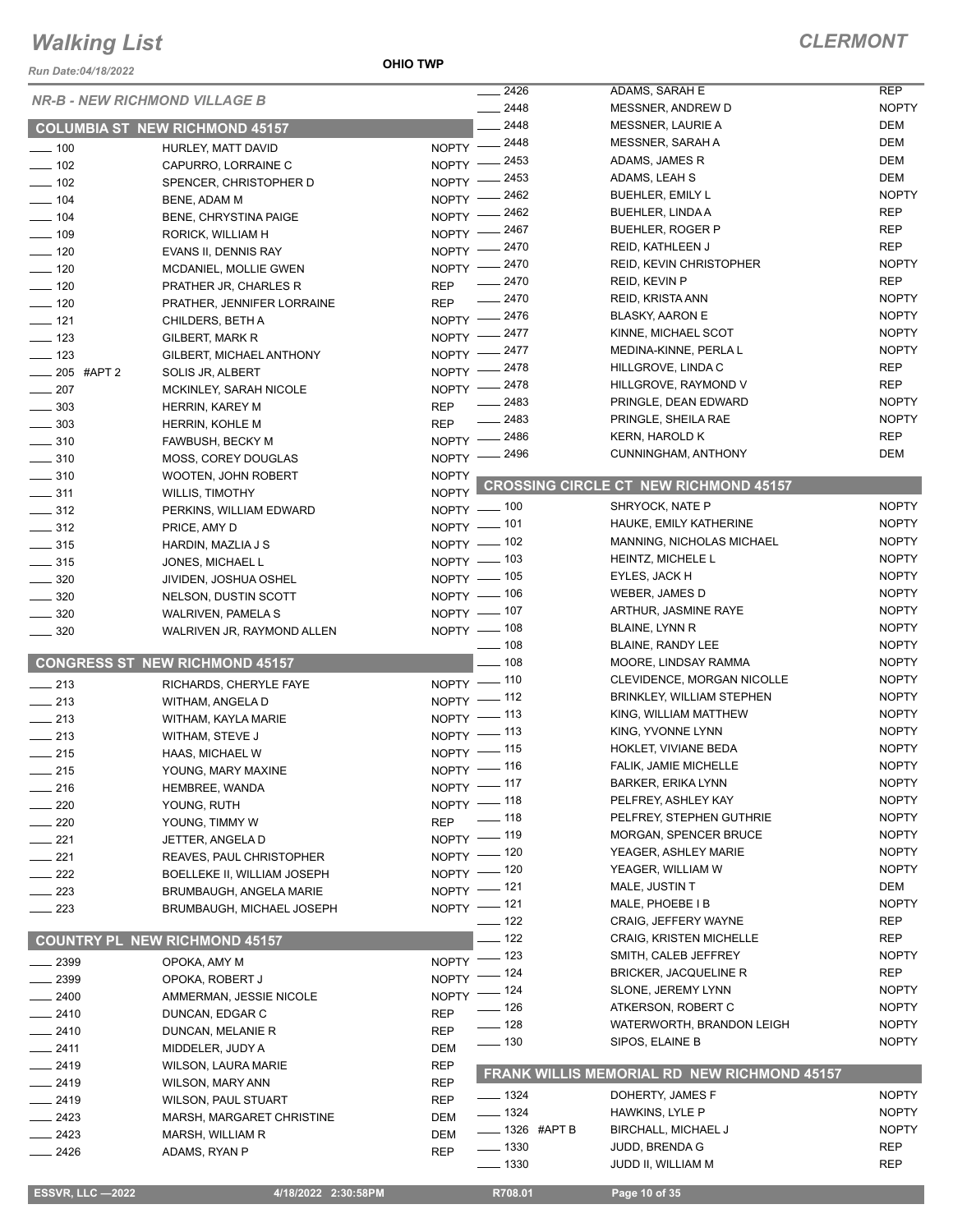#### *Run Date:04/18/2022*

#### *NR-B - NEW RICHMOND VILLAGE B*

#### **FRONT ST NEW RICHMOND 45157**

|                          | <b>NR-B - NEW RICHMOND VILLAGE B</b> |              | 224 #APT 2             | HOWARD, ALLEN LOUIS                     | <b>NOPTY</b> |
|--------------------------|--------------------------------------|--------------|------------------------|-----------------------------------------|--------------|
|                          |                                      |              | $\frac{1}{224}$ #APT 3 | ROBERTSON, JUSTIN M                     | <b>NOPTY</b> |
|                          |                                      |              | $\frac{1}{225}$        | ANDERSON, ERIK C                        | <b>NOPTY</b> |
|                          | <b>FRONT ST NEW RICHMOND 45157</b>   |              | $-225$                 | WHARFF, KAYLA JADE                      | <b>NOPTY</b> |
| $- 100$ #APT 1           | LINDER, ROBERT ALAN                  | <b>REP</b>   |                        | <b>GREENMOUND RD NEW RICHMOND 45157</b> |              |
| ____ 120 #APT 1          | LINDSEY, EMMA LENORE                 | <b>DEM</b>   |                        |                                         |              |
| $\frac{1}{20}$ #APT 1    | LINDSEY, MEREDITH GRACE              |              | NOPTY - 694            | PARKER, JOSHUA M                        | <b>REP</b>   |
| -120 #APT 2              | COCHRAN, CHANDLER LOGAN              |              | NOPTY - 694            | PARKER, RANDI DAWN                      | <b>NOPTY</b> |
| $- 126$                  | HAHAJ, KIMBERLY ELLEN                |              | NOPTY - 699            | SLADE, ADAM M                           | <b>NOPTY</b> |
| - 126 #APT B             | HILL, ELIZABETH A                    |              | NOPTY - 699            | SLADE, MELANIE L                        | <b>NOPTY</b> |
| -128 #APT 1              | <b>BENDGEN, NATALIE L</b>            | DEM          | $- 699$                | SLADE, MICHAEL R                        | <b>NOPTY</b> |
| - 128 #APT 2             | DIETZ, DUANE GORDON                  | DEM          | $\frac{1}{2}$ 703      | DIERS, PAIGE NICOLE                     | <b>NOPTY</b> |
| $- 128$ #APT 2           | <b>GROOMS, MATTHEW DANIEL</b>        |              | NOPTY - 703            | ERDMAN, JOEL AUSTIN                     | <b>NOPTY</b> |
| $- 128$ #APT 4           | MORARITY, JAMES J                    | <b>REP</b>   | $- 706$                | ESHAM, ROGER J                          | <b>NOPTY</b> |
| $- 128$ #APT 4           | MORARITY, MICHAEL JAMES              |              | NOPTY - 710            | AMMERMAN, BARBARA M                     | <b>NOPTY</b> |
| -128 #APT 4              | MORARITY, SHANNA CALICO              | <b>REP</b>   | $- 710$                | CORWIN, ANTHONY SHANE                   | <b>NOPTY</b> |
| -128 #APT 6              | DEATON, REBECCA                      |              | NOPTY -711             | PARKER, CAROLYN SUE                     | <b>REP</b>   |
| ___ 206 #APT 212         | FOX, BRANDON D                       |              | NOPTY - 711            | PARKER, RICHARD A                       | <b>REP</b>   |
| $-214$ #APT 6            | MURPHY, KELLY ANNE                   |              | NOPTY - 715            | KLINGLER, CINDY LOU                     | <b>NOPTY</b> |
| $214$ #APT 7             | KANATZER, WANDA SUE                  |              | NOPTY - 717            | <b>BYUS, MARGARET L</b>                 | <b>NOPTY</b> |
| $-216$ #APT 2            | WHITFORD, EMMA K                     |              | NOPTY - 717            | BYUS, SAMANTHA MARIE                    | <b>NOPTY</b> |
| -216 #APT 5              | MACFARLAND JR, LESTER E              |              | REP - 723              | THOMPSON, DAVID W                       | <b>NOPTY</b> |
| -216 #APT 6              | MURPHY, THOMAS J                     |              | NOPTY - 724            | DAUGHERTY, SARAH R                      | <b>REP</b>   |
| ___ 220 #APT 2           | STAMPER, KERRY LYNN                  |              | NOPTY - 729            | <b>JENKINS, BRADY AARON</b>             | <b>REP</b>   |
| -222 #APT 1              | HUMPHRIES, JACOB AARON               |              | NOPTY - 729            | JENKINS, JAMES JEFF                     | <b>REP</b>   |
| $-223$                   | FULTZ, TIM EDWARD                    |              | NOPTY - 729            | JENKINS, LISA ANN                       | <b>REP</b>   |
| $\sim$ 223               | OBERMEYER, JILL M                    |              | NOPTY - 730            | WARD, CARMEN C                          | <b>NOPTY</b> |
| $\sim$ 223               | PADGETT, LONNY CLAY                  |              | NOPTY - 730 #5         | WARD, JACOB C                           | <b>NOPTY</b> |
| ____ 223 #APT 3          | WALLS, JESSIE ADAM JAMES             |              | NOPTY -730 #5          | WARD, JAMES C                           | <b>NOPTY</b> |
| -223 #APT 4              |                                      |              | NOPTY - 733            | HONAKER, MICHELLE R                     | <b>NOPTY</b> |
| -223 #APT 6              | FRANZMAN, DEBORAH L                  |              | NOPTY - 739            | OVERBEY, ALLISON PAIGE                  | <b>NOPTY</b> |
|                          | BEMAN, SUSSANNAH KATHLEEN            |              | NOPTY - 739            | OVERBEY, DAWN Y                         | <b>NOPTY</b> |
| $223$ #APT 8             | MCDANIEL, STEPHEN RUSSELL            |              | NOPTY - 739            | OVERBEY II, EDWARD DEAN                 | <b>REP</b>   |
| $\frac{1}{226}$          | BONNER, CHANDRA ROSE                 |              | NOPTY -751             | DELISLE, DOUGLAS B                      | <b>NOPTY</b> |
| $\frac{1}{226}$          | MELLEBRINK, AMBER N                  |              | NOPTY -751             | DELISLE, GRIFFIN DOUGLAS                | <b>NOPTY</b> |
| $-226$                   | PREBBLE, RYAN D                      |              | NOPTY -751             | DELISLE, KATHERINE R                    | <b>NOPTY</b> |
| $-236$                   | ANDERSON, DERIK MICHAEL              |              | NOPTY - 761            | FRITZ, JEFFREY MARTIN                   | <b>NOPTY</b> |
| __ 236 #APT 1            | <b>HOOD, ROBERT B</b>                |              | NOPTY - 761            | SCARBOROUGH, KAREN LYNN                 | <b>NOPTY</b> |
| ____ 236 #APT 2          | <b>HOOD, BEVERLEY N</b>              |              | NOPTY - 764            | ANDERSON, JEFFREY L                     | <b>REP</b>   |
| $\frac{1}{2}$ 312 #APT B | EASTHAM, LAUREN RAE                  |              |                        | ANDERSON, RUTH NAOMI                    | <b>NOPTY</b> |
| $-314$ #APTA             | MACFARLAND, KENNETH EDWARD           |              | REP - 764              | HUMPHRIES, AARON R                      | <b>NOPTY</b> |
| ____ 314 #APT C          | BOVARD JR, FRANK L                   |              | NOPTY - 765            | HUMPHRIES, TANYA D                      | <b>NOPTY</b> |
| ____ 314 #APT C          | FEY, ASHLEY MORGAN                   |              | NOPTY - 765            | FREDERICK, BRANDY N                     |              |
| $- 320$ #APT 3           | MILLER, RICHARD B                    |              | NOPTY - 784            |                                         | <b>NOPTY</b> |
| $\frac{324}{ }$          | FARRELL, PAMELA ELIZABETH            |              | NOPTY - 784            | FREDERICK, THADIUS WOLFGANG             | <b>NOPTY</b> |
| $- 324$                  | MILTON, LAUREN ASHLEY                |              | NOPTY - 785            | <b>GREEN, CHARLES A</b>                 | DEM          |
| $\frac{1}{2}$ 326        | FARRELL, ARDELLA                     |              | NOPTY - 785            | LIGHTHALL, CONSTANCE J                  | DEM          |
| $\frac{1}{2}$ 326        | FARRELL, CHRISTINA LEIGH             |              | NOPTY - 796            | BUNN, SUSAN R                           | <b>NOPTY</b> |
| $\frac{1}{2}$ 326        | FARRELL, JAMES M                     |              | NOPTY - 797            | <b>CLENDENIN, AUDREY S</b>              | <b>REP</b>   |
| $\frac{1}{2}$ 326        | FARRELL III, JAMES MURRAY            |              | NOPTY - 797            | <b>CLENDENIN, CHARLES E</b>             | <b>REP</b>   |
|                          |                                      |              | $\frac{1}{2}$ 801      | <b>GARRISON, DEBORAH M</b>              | <b>NOPTY</b> |
|                          | <b>GEORGE ST NEW RICHMOND 45157</b>  |              | 801                    | <b>GARRISON, TERRY L</b>                | <b>NOPTY</b> |
| $- 125$                  | HIGHLEY, ROBIN                       | $NOPTY$ ––   | 804                    | LAYPOOL, KIMBERLY JANE                  | <b>NOPTY</b> |
| $- 150$                  | SMITH, DANIEL C                      | NOPTY -      | 804                    | LAYPOOL JR, TERRY WAYNE                 | <b>NOPTY</b> |
| $\frac{1}{2}$ 150        | SMITH, MOLLY ELIZABETH               | <b>REP</b>   | 805                    | HINSON, TERRY DEAN                      | <b>NOPTY</b> |
| $-215$                   | BEMAN, JAMES F                       | <b>NOPTY</b> | 805                    | WHITE, MICHELLE LORRAINE                | <b>NOPTY</b> |
| $-215$                   | BEMAN, LAURA ANN                     | <b>NOPTY</b> | 825                    | BLACK, BARBARA JANE                     | <b>NOPTY</b> |
| $-219$                   | ERDMAN, DARRELL L                    | <b>NOPTY</b> | 825                    | MIKLES, DEBORAH M                       | DEM          |
| $\sim$ 220               | CHAPMAN, BRIAN E                     | <b>REP</b>   | 825                    | MIKLES, STEVEN R                        | DEM          |
| $\sim$ 220               | CHAPMAN, JASON JOEL                  | <b>NOPTY</b> |                        |                                         |              |
| $\sim$ 220               | CHAPMAN, VICTORIA E                  | <b>NOPTY</b> |                        | HAMILTON ST NEW RICHMOND 45157          |              |
| $\frac{1}{224}$          | DETZEL, DONALD J                     | DEM          | $\frac{1}{2}$ 100      | PHELPS, APRIL DAWN                      | <b>NOPTY</b> |
| $\frac{1}{224}$ #APT 2   | ELAM, JODIE L                        | <b>REP</b>   | $- 104$                | <b>WRIGHT, NATHANIEL LEE</b>            | <b>NOPTY</b> |
|                          |                                      |              | $-$ 114                | LAWSON, AUSTIN MATTHEW                  | DEM          |
|                          |                                      |              |                        |                                         |              |
| <b>ESSVR, LLC -2022</b>  | 4/18/2022 2:30:58PM                  |              | R708.01                | Page 11 of 35                           |              |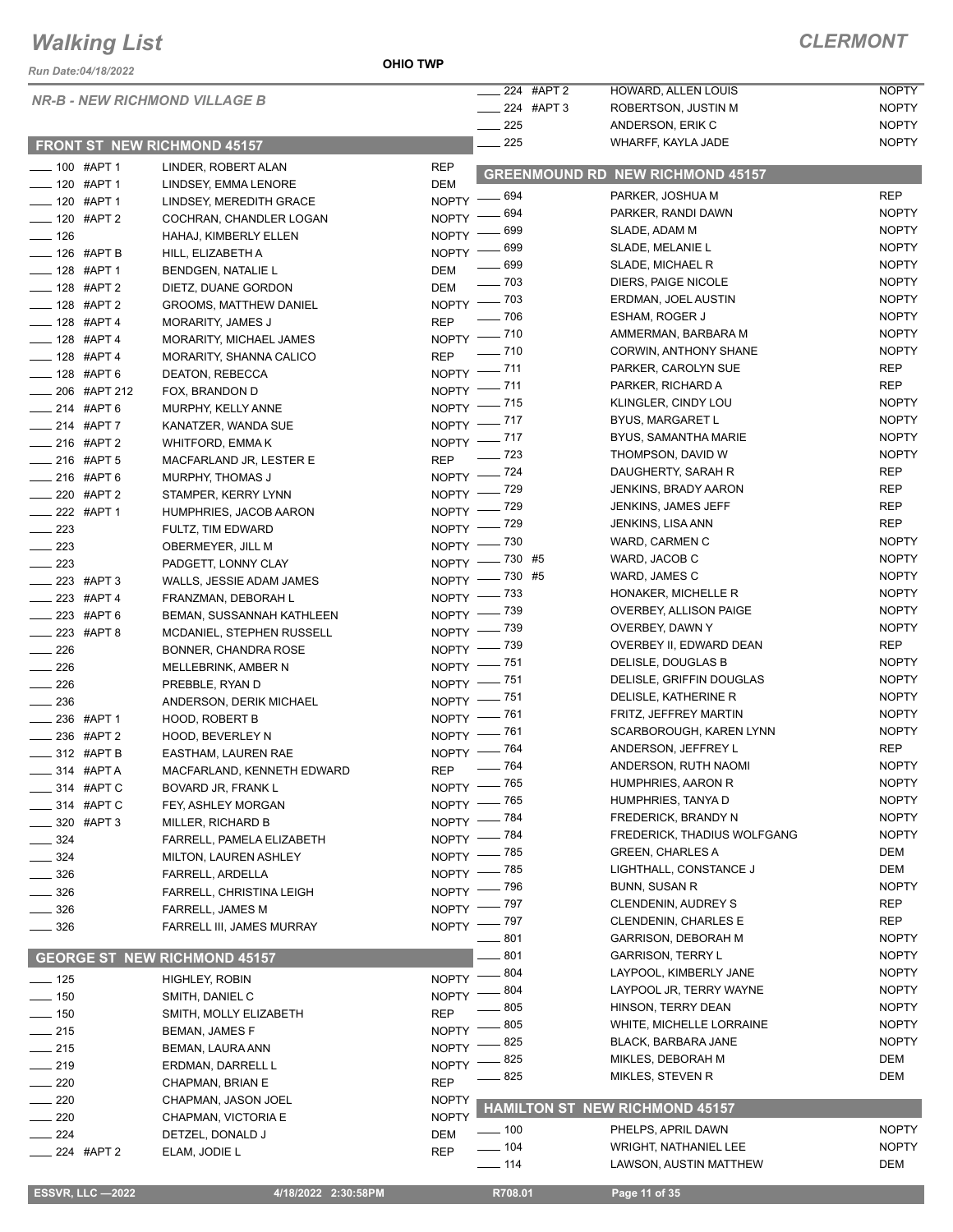*Run Date:04/18/2022*

**OHIO TWP**

*CLERMONT*

|                    | <b>NR-B - NEW RICHMOND VILLAGE B</b>       | $- 1301$                           | JUSTICE, JONATHAN G             | <b>DEM</b>   |
|--------------------|--------------------------------------------|------------------------------------|---------------------------------|--------------|
|                    |                                            | $\frac{1}{2}$ 1301                 | <b>JUSTICE, STACEY PETERSON</b> | DEM          |
|                    | <b>HAMILTON ST NEW RICHMOND 45157</b>      | $\frac{1}{2}$ 1301                 | STATON, CARMEN E                | <b>NOPTY</b> |
| $- 114$            | LAWSON, DAVID                              | NOPTY - 1301                       | STATON, MICHAEL J               | <b>NOPTY</b> |
| $- 114$            | LAWSON, LORNA M                            | NOPTY - 1301                       | STATON, PAULA E                 | <b>NOPTY</b> |
| $\frac{1}{2}$ 120  | HOWE, EDITH VERDINA                        | NOPTY - 1301                       | STATON, ROBERT D                | <b>NOPTY</b> |
| $- 120$            | HOWE, STEPHEN TODD                         | NOPTY - 1301                       | STATON II, ROBERT DOUGLAS       | <b>NOPTY</b> |
| $- 120$            | HULL, CHEYENNE L                           | NOPTY - 1329                       | <b>REED, EMILY RYAN</b>         | REP          |
| $- 120$            | TEBELMAN, COURTNEY R                       | NOPTY - 1329                       | REED, PHILLIP GEORGE            | REP          |
| $\frac{1}{2}$ 121  | MCKENZIE, GARY W                           | NOPTY - 1331                       | WOLF, CHRISTINA R               | <b>NOPTY</b> |
| $\frac{1}{2}$ 121  | MCKENZIE, SUSAN E                          | $\frac{1}{2}$ 1331<br>DEM          | WOLF, KELLY KELLY               | <b>NOPTY</b> |
| $-201$             | ELAM, DAVID L                              | REP - 1331                         | <b>WOLF, SHELDEN ALAN</b>       | <b>NOPTY</b> |
| $\frac{1}{201}$    | ELAM, SHARON K                             | REP - 1332                         | BYRD, CAROLYN JANE              | <b>NOPTY</b> |
| $\frac{1}{205}$    | CMEHIL, MICHAEL W                          | NOPTY - 1332                       | BYRD, CLARE D                   | <b>NOPTY</b> |
| $\frac{1}{214}$    | THARPE, ANTHONY NICHOLAS                   | NOPTY - 1332                       | BYRD, COLLEEN D                 | <b>NOPTY</b> |
| $\frac{1}{214}$    | TOMPKINS, JESSICA L                        | NOPTY - 1332                       | BYRD, DAVID ANDREW              | <b>REP</b>   |
| $\frac{1}{227}$    | NICHOLAS, JENNIFER ANNE                    | NOPTY - 1333                       | STOCK, ERICA NICOLE             | <b>REP</b>   |
| $\frac{1}{2}$ 354  | WOODRUFF, MILDRED SOPHIA                   | REP - 1333                         | STOCK, ZACHARY MICHAEL          | <b>REP</b>   |
| $\frac{1}{2}$ 354  | WOODRUFF, RYAN MICHAEL                     | REP - 1340                         | WYLIE, DAVID E                  | <b>REP</b>   |
| $\frac{1}{2}$ 358  | HUFF, DWAYNE                               | NOPTY - 1340                       | WYLIE, SALLY E                  | <b>REP</b>   |
| $\frac{1}{2}$ 358  |                                            | DEM - 1357                         | WERNER, JOSEPH F                | <b>DEM</b>   |
| $\frac{1}{2}$ 360  | SPICKER, CHARLIE PAUL<br>DUNCAN, TANNER B  | NOPTY - 1357                       | <b>WERNER, MARY J</b>           | <b>DEM</b>   |
|                    |                                            | $- 1360$                           | <b>BURNS, ALISSA CLAIRE</b>     | <b>REP</b>   |
|                    | <b>HIGH ST NEW RICHMOND 45157</b>          | $- 1360$                           | <b>BURNS, JENNA ROSE</b>        | REP          |
|                    |                                            |                                    | BURNS JR, JOHN THOMAS           | <b>REP</b>   |
| $\frac{1}{2}$ 100  | CROOKS JR, ROBERT L                        | NOPTY - 1360                       | <b>BURNS, LINDA ELLERT</b>      | <b>REP</b>   |
| $\frac{1}{2}$ 100  | <b>WHITAKER, JODIE A</b>                   | NOPTY - 1360                       |                                 | <b>REP</b>   |
| $- 102$            | TILLEY, DOUGLAS WILLIAM                    | NOPTY - 1379                       | LILLY, LORETTA LYNN             | <b>NOPTY</b> |
| $- 106$            | AYERS, DERRICK B                           | DEM - 1379                         | MOLLOY, MATTHEW J               |              |
| $\frac{1}{2}$ 106  | <b>BURROUGHS, LYNN C</b>                   | NOPTY - 1399                       | SCHWAB, MICHAEL C               | <b>NOPTY</b> |
| $\frac{1}{2}$ 106  | MALLIET, ZACHARY TYLER                     | NOPTY - 1403                       | ODOHERTY, MAUREEN               | DEM          |
| $- 205$            | FOX, AMY L                                 | NOPTY - 1408                       | MCKINLEY, JAMES R               | <b>REP</b>   |
| $\frac{1}{205}$    | FOX, JOHN DAVID                            | NOPTY - 1408                       | MCKINLEY, RUBY J                | <b>REP</b>   |
| $\frac{1}{206}$    | MORGAN, THERESA LYNN                       | REP - 1412                         | OGRADY, CRYSTAL RENEE           | <b>REP</b>   |
| $\frac{1}{207}$    | MCCORD, DAKOTA JUSTICE                     | NOPTY -1412                        | OGRADY, JUSTIN A                | <b>REP</b>   |
| $\sim$ 300         | <b>WILLIS, LUCILE</b>                      | $\frac{1}{2}$ 1415<br>DEM          | JACOB, DEBORAH K                | <b>REP</b>   |
| $\frac{1}{2}$ 300  | <b>WILLIS, RUBEN F</b>                     | DEM - 1415                         | JACOB, RALPH H                  | <b>REP</b>   |
| $\frac{1}{2}$ 302  | HALE, JOHN STANLEY                         | NOPTY -1416                        | FEILER, BARBARA L               | <b>DEM</b>   |
| $\frac{1}{2}$ 304  | HALE JR, JOHN L                            | $\frac{1}{2}$ 1416<br><b>REP</b>   | FEILER, JOHN A                  | <b>DEM</b>   |
| $\frac{1}{2}$ 304  | HALE, VICKIE RUTH                          | $- 1424$<br><b>REP</b>             | <b>GRAHAM, JENNIFER LACY</b>    | DEM          |
|                    |                                            | $- 1424$                           | <b>GRAHAM, PHILIP STEPH</b>     | <b>DEM</b>   |
|                    | <b>HOTEL ST NEW RICHMOND 45157</b>         | $-1424$                            | <b>MARTIN, DEBRAT</b>           | <b>NOPTY</b> |
| $\frac{1}{150}$    | <b>GROOMS, JANELLE</b>                     | NOPTY - 1425                       | HILLARD, JAN W                  | <b>NOPTY</b> |
| $- 150$            | <b>GROOMS, JERRY SCOTT</b>                 | NOPTY - 1425                       | MALEK, JOYCE E                  | <b>NOPTY</b> |
| $- 150$            | GROOMS, JORDAN SCOTT                       | NOPTY - 1432                       | PARDINI, KATHLEEN A             | <b>NOPTY</b> |
| $- 150$            | WALLS JR, ANTHONY WAYNE                    | NOPTY - 1432                       | PARDINI JR, RICHARD A           | REP          |
| $- 209$            | CATRON, CHRISTOPHER M                      | NOPTY - 1466                       | <b>ESSLINGER, PATRICIA L</b>    | REP          |
| $- 209$            | CATRON, CIARRA MORGAN                      | NOPTY - 1468                       | PHILLIPS, PATRICIA ANN          | <b>NOPTY</b> |
| $-210$             | HALL III, JOHN P                           | NOPTY - 1468                       | PHILLIPS, WILLIAM ALLEN         | <b>NOPTY</b> |
| $-210$             | HOLLIFIELD, MICHELLE PAULETTE              | NOPTY - 1476                       | ECKHART, ANN                    | <b>NOPTY</b> |
| $-211$             | PHILLIPS, BOBBI J                          | $- 1476$<br><b>REP</b>             | ECKHART, RONALD LEROY           | <b>NOPTY</b> |
|                    |                                            | NOPTY - 1476                       | HATFIELD, KATHARINA N           | <b>NOPTY</b> |
| $-212$             | <b>CLARK, BRIAN SHANE</b>                  | NOPTY - 1477                       | GANTZER, ELIZABETH WORMAN       | <b>NOPTY</b> |
| $-218$             | SMITH, COREY EVELYN                        | NOPTY - 1477                       | HILL, AUTUMN ECKART             | REP          |
| $\sim$ 220         | LOWER, KIMBERLY L                          | NOPTY - 1480                       | <b>BALLARD, BRIAN S</b>         | <b>NOPTY</b> |
| $\sim$ 224         | <b>MAROIS, KERI L</b>                      | NOPTY - 1482                       | FELTS, ALLEN R                  | DEM          |
| $\sim$ 224         | SMITH, DIANE KATHERINE                     |                                    | FELTS, REGINA L                 | DEM          |
| $-225$             | RHOADS, WILLIAM CODY                       | NOPTY - 1482                       | <b>BROSNAN, KATIE</b>           | REP          |
| $-241$             | GABBARD, LEATHA FERN                       | NOPTY - 1484                       | FULLER, ZACHARY GEE             | <b>REP</b>   |
| $-241$             | GABBARD, MICHAEL J                         | NOPTY - 1484<br>$\frac{1}{2}$ 1500 | JOHNSTON, EUGENE CLIFFORD       | REP          |
|                    |                                            | $-1500$                            | JOHNSTON, TERESA A              | <b>REP</b>   |
|                    | <b>INDIAN RIDGE TRL NEW RICHMOND 45157</b> |                                    |                                 |              |
| $\frac{1}{2}$ 1300 | LINDENSCHMIDT, DAVID JOEL                  | NOPTY - 1501                       | EVERHARD, JANET S               | DEM          |
| $\frac{1}{2}$ 1300 | LINDENSCHMIDT, LAUREN MICHAEL              | NOPTY - 1501                       | SCHEETZ, JOHN HOWARD            | DEM          |
|                    |                                            | $\frac{1}{2}$ 1501                 | SCHULZ, CARL EDWARD             | <b>REP</b>   |
|                    |                                            |                                    |                                 |              |

**ESSVR, LLC -2022 4/18/2022 2:30:58PM** R708.01 **Page 12 of 35**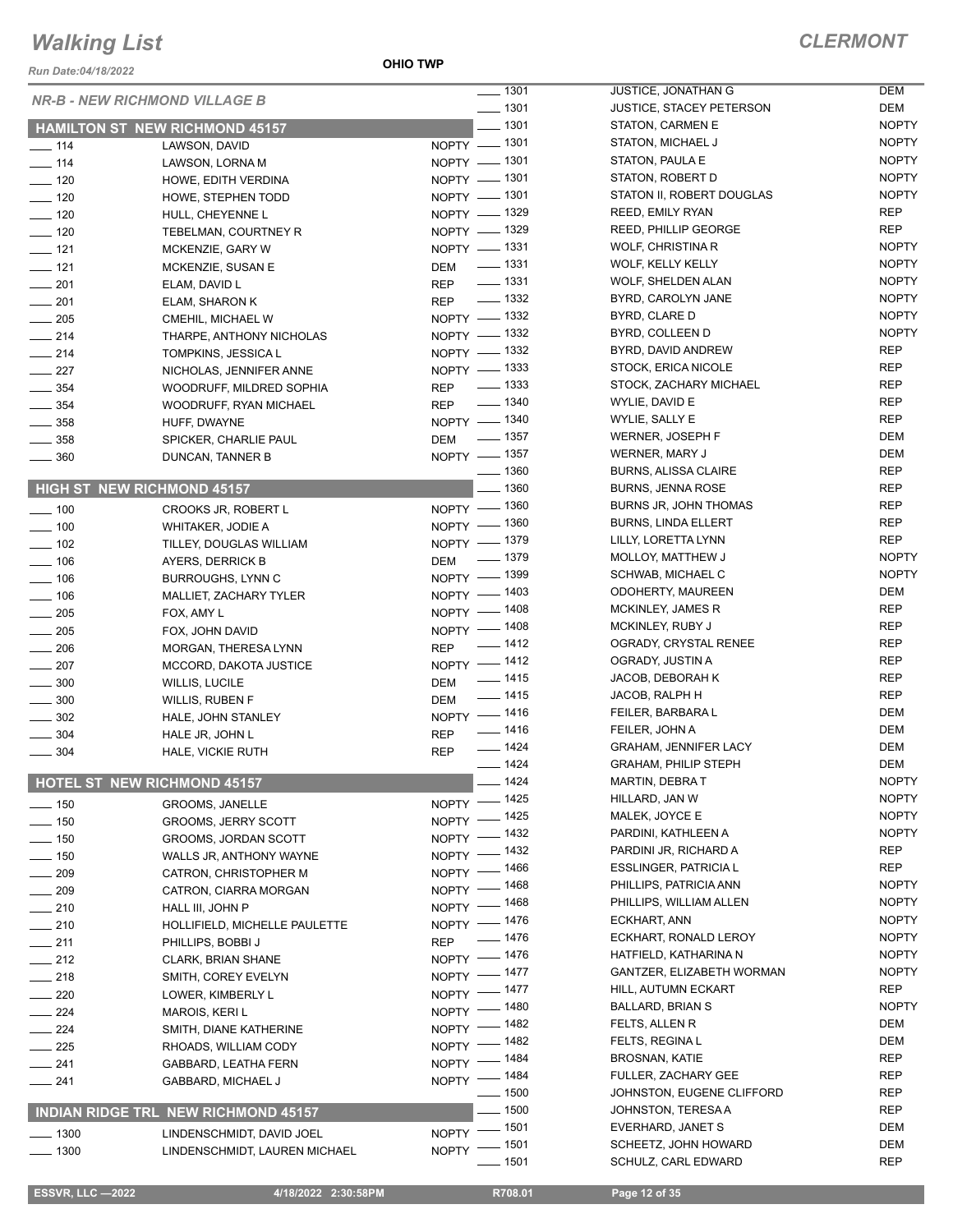*Run Date:04/18/2022*

**OHIO TWP**

|                            | <b>NR-B - NEW RICHMOND VILLAGE B</b> | $- 102$                         | HOWARD, MILDRED T               | <b>REP</b> |
|----------------------------|--------------------------------------|---------------------------------|---------------------------------|------------|
|                            |                                      | $\frac{1}{2}$ 103               | OLSON, ALEXANDRA NICOLE         | <b>NOF</b> |
|                            | INDIAN RIDGE TRL NEW RICHMOND 45157  | $=$ 103                         | OLSON, STEPHANIE LORRAINE YUDE  | <b>NOF</b> |
| $- 1515$                   | LEES, ROBERT G                       | <b>REP</b><br>$\frac{1}{2}$ 103 | OLSON, SUZETTE                  | <b>NOF</b> |
| $- 1515$                   | LEES, SEAN                           | NOPTY __ 103                    | OLSON, TIM L                    | <b>NOF</b> |
| $- 1515$                   | LEES, YUKO                           | <b>REP</b><br>$\frac{1}{2}$ 105 | LONG, SANDRA L                  | <b>NOF</b> |
|                            |                                      | $\frac{1}{2}$ 106               | WISEMAN, CHAD EVERETT           | <b>REP</b> |
|                            | JUNCTION POINT NEW RICHMOND 45157    | $-106$                          | WISEMAN, LAUREN ELIZABETH       | <b>REP</b> |
| $- 100$                    | HAMMONDS, AVERI LEA                  | NOPTY __ 107                    | WALRIVEN, RYAN T                | <b>NOF</b> |
| $\frac{1}{2}$ 100          | <b>HAMMONDS, DENISE</b>              | NOPTY __ 108                    | ADAMS, KRISTEENA E              | <b>NOF</b> |
| $\frac{1}{2}$ 102          | HOUSTON, DANIELLE RENEE              | DEM<br>$\frac{1}{2}$ 108        | ADAMS, SCOTT RAY                | <b>NOF</b> |
| $\frac{1}{2}$ 102          | HOUSTON, MICHAEL PAUL                | DEM<br>$\frac{1}{2}$ 109        | STAMPER, AMY L                  | <b>NOF</b> |
| $\sim$ 102                 | INMAN, JULIANA D                     | NOPTY __ 109                    | STAMPER, JADE MACKENZIE         | <b>NOF</b> |
| $\frac{1}{2}$ 103          | HOLBROOK, MATTHEW R                  | <b>REP</b><br>$\frac{1}{2}$ 109 | STAMPER, JAIRA FAITH            | <b>NOF</b> |
| $- 104$                    | MALONEY, RYAN DARRELL                | <b>REP</b><br>$\frac{1}{2}$ 109 | STAMPER, JASMINE F              | <b>NOF</b> |
| $\frac{1}{2}$ 104          | MALONEY, TIFFANY DAWN                | <b>REP</b><br>$\frac{1}{2}$ 109 | STAMPER, STEVEN T               | <b>NOF</b> |
| $- 104$                    | WEAVER, LEAH JOY                     | NOPTY __ 110                    | SKAGGS, TAMMY M                 | <b>NOF</b> |
| $\frac{1}{2}$ 105          | SCHULTZ, ALEXANDRA ELIZABETH         | <b>REP</b><br>$-111$            | MANNING, MARTHA L               | <b>DEN</b> |
| $\frac{1}{2}$ 105          | SCHULTZ, ANDREA L                    | <b>REP</b><br>$-111$            | MANNING, MICHAEL B              | <b>NOF</b> |
| $\frac{1}{2}$ 105          | SCHULTZ, HANNAH R                    | NOPTY __ 111                    | MANNING, ZACHARY G              | <b>NOF</b> |
| $- 106$                    | DURST, DAVID L                       | $\frac{1}{2}$ 112<br><b>REP</b> | STAMMEN, APRIL H                | <b>NOF</b> |
| $\frac{1}{2}$ 106          | DURST, JILL RENEE                    | NOPTY __ 113                    | MAUPIN, MICHAEL JAMES           | <b>NOF</b> |
| $\frac{1}{2}$ 107          | MALEY, LORRAINE GABRIEL              | NOPTY __ 113                    | ROSEMAN, SAMANTHA J             | <b>NOF</b> |
| $\frac{1}{2}$ 107          | MALEY, STEVEN JOHN                   | NOPTY __ 114                    | DELANEY, MARSHA ANN             | <b>REP</b> |
| $\frac{1}{2}$ 108          | GILPIN, JANICE S                     | <b>REP</b><br>$\frac{1}{15}$    | DERKSON, MAY MARGRET            | <b>NOF</b> |
| $\frac{1}{2}$ 108          | GILPIN, JOEL M                       | <b>REP</b><br>$\frac{1}{15}$    | DERKSON, MILES H                | <b>NOF</b> |
| $\frac{1}{2}$ 109          | WHITE, CARL L                        | NOPTY __ 117                    | <b>BUCKINGHAM, CHARLES E</b>    | <b>REP</b> |
| $- 110$                    | KLUMP, CHRISTINE L                   | NOPTY __ 119                    | <b>BENE, KARA L</b>             | <b>REP</b> |
| $- 110$                    | KLUMP, ROBERT AARON                  | NOPTY __ 119                    | BENE, TIMOTHY M                 | <b>REP</b> |
| $- 110$                    | OILER, ISABELLE GRACE                | NOPTY __ 119                    | MOORE, MARY KATHERINE           | <b>NOF</b> |
| $-111$                     | BEE, CARLA J                         | <b>REP</b><br>$\frac{1}{200}$   | DUCKWORTH, SAMANTHA MICHELLE    | <b>NOF</b> |
| $- 111$                    | BEE, VINCENT R                       | <b>REP</b><br>$\sim$ 200        | MILLER, JACOB AUSTIN MICHAEL    | <b>NOF</b> |
| $\frac{1}{2}$ 112          | <b>GRAHAM, JAMES MICHAEL</b>         | NOPTY __ 201                    | LAUB, MATTHEW OWEN              | <b>REP</b> |
| $\frac{1}{2}$ 114          | RUTLEDGE, TANISHA N                  | NOPTY __ 201                    | LAUB, NICHOLAS M                | <b>NOF</b> |
| $\frac{1}{2}$ 115          | STRANGE, BROOKE KALEI                | NOPTY __ 201                    | LAUB, NICOLE P                  | <b>REP</b> |
| $- 116$                    | LENT, CHRISTOPHER JOHN               | NOPTY __ 202                    | JONES, LUCIANA MARIE            | <b>NOF</b> |
| $\frac{1}{2}$ 117          | DISMUKE, ERICA NICOLE                | NOPTY __ 203                    | LASKEY, NICOLE ADARE            | <b>NOF</b> |
| $- 117$                    | PATTEN, COLTON WILLIAM               | NOPTY __ 203                    | LASKEY, SHAUN GREGORY           | <b>NOF</b> |
| $- 119$                    | CHASE, DAVID WILLIAM                 | NOPTY __ 204                    | DAVIDSON, AMANDA M              | <b>DEN</b> |
| $-121$                     | CHRISTOFF, BRADLEY S                 | NOPTY __ 204                    | DAVIDSON, TIM C                 | <b>NOF</b> |
| $- 122$                    | STULZAFT CORDELL, LAUREN DEANNA      | NOPTY __ 205                    | LINDENBERGER, REBECCA B         | <b>NOF</b> |
| $\frac{1}{2}$ 124          | JOKOTOYE, IFEOLUWA OLAJUMOKE         | NOPTY __ 205                    | LINDENBERGER, RYAN JUDE         | <b>REP</b> |
| $\frac{1}{2}$ 124          | OYEWOBI, OYEWALE O                   | NOPTY __ 206                    | RODGERS, ERICA SUE              | <b>REP</b> |
| $\frac{1}{2}$ 125          | DAVIS, BRANDON GLEN                  | NOPTY __ 206                    | RODGERS, GARY W                 | <b>REP</b> |
| $\frac{1}{2}$ 126          | <b>ILES, BRIAN ROBERT</b>            | NOPTY __ 207                    | SHEARER, ANDREW NATHAN          | <b>NOF</b> |
| $- 126$                    | ILES, SHARLENE ANN                   | NOPTY __ 207                    | SHEARER, STEPHANIE MARIA        | <b>NOF</b> |
| $- 127$                    | HUDSON, ERIN E                       | NOPTY __ 208                    | <b>BOGLI, ROBERT HERBERT</b>    | <b>NOF</b> |
| $\frac{1}{2}$ 128          | MALE, JAIME CHRISTOPHER              | NOPTY __ 210                    | DAVIS, MICHAEL A                | <b>NOF</b> |
| $\frac{1}{2}$ 129          | BOGGS, JON HOWARD KUR                | NOPTY __ 210                    | DAVIS, SAMANTHA NICOLE          | <b>NOF</b> |
| $\frac{1}{2}$ 131          | DURST, STEPHANIE ANN                 | NOPTY __ 212                    | VANDERPOOL, AMY LEE             | <b>NOF</b> |
| $- 131$                    | DURST, ZACHARY D                     | NOPTY __ 213                    | RAMEY, CAININ DAVID             | <b>NOF</b> |
| $\frac{1}{2}$ 132          | FEHL, BENJAMIN DOUGLAS               | NOPTY __ 214                    | HEARN, ANDREW TAYLOR            | <b>NOF</b> |
| $\frac{1}{2}$ 132          | FEHL, BROOKE TAYLOR                  | NOPTY __ 214                    | HURLEY, ASHLEY R                | <b>NOF</b> |
| $\frac{1}{2}$ 132          | LAY, KRISTINA ASHLEY                 | NOPTY __ 214                    | PAYNE, CHRISTOPHER THOMAS       | <b>NOF</b> |
| $\frac{1}{2}$ 133          | COOK, SETH DANIEL                    | <b>REP</b><br>$\frac{1}{215}$   | ARCHBOLD, GEORGE R              | <b>REP</b> |
|                            |                                      | $-215$                          | <b>BINION, AIDAN N</b>          | <b>NOF</b> |
|                            | LIGHTS POINTE CT NEW RICHMOND 45157  | $-215$                          | <b>BINION, AMY A</b>            | DEM        |
| $\frac{1}{2}$ 100          | LANG JR, GREG TODD                   | NOPTY -215                      | <b>BINION, BRIAN M</b>          | <b>DEN</b> |
| $\frac{100}{2}$            | LANG, RYAN KRISTEN                   | NOPTY __ 215                    | <b>BINION, ETHAN M</b>          | <b>DEN</b> |
| $\rule{1.5ex}{0.15ex}$ 101 | <b>BLAIR, JENNIFER ANN</b>           | NOPTY -216                      | KLAYER, KATELYN NICOLE          | <b>NOF</b> |
| $\frac{1}{2}$ 101          | <b>BLAIR, PATRICK</b>                | NOPTY -217                      | ROBINSON, ALICIA R              | <b>NOF</b> |
| $\frac{1}{2}$ 101          | <b>BLAIR, PATRICK R</b>              | NOPTY __ 217                    | ROBINSON, MATTHEW I             | <b>NOF</b> |
| —— 101                     | <b>HEDGES, ROBERT DANIEL</b>         | NOPTY - 218                     | <b>ENGLAND, DOUGLAS RICHARD</b> | <b>NOF</b> |
|                            |                                      |                                 |                                 |            |

| 103 | OLSON, ALEXANDRA NICOLE               | NOPTY        |
|-----|---------------------------------------|--------------|
| 103 | <b>OLSON. STEPHANIE LORRAINE YUDE</b> | <b>NOPTY</b> |
| 103 | OLSON, SUZETTE                        | NOPTY        |
| 103 | OLSON, TIM L                          | <b>NOPTY</b> |
| 105 | LONG, SANDRA L                        | <b>NOPTY</b> |
| 106 | WISEMAN, CHAD EVERETT                 | REP          |
| 106 | WISEMAN, LAUREN ELIZABETH             | REP          |
| 107 | WALRIVEN, RYAN T                      | <b>NOPTY</b> |
| 108 | ADAMS, KRISTEENA E                    | NOPTY        |
| 108 | ADAMS, SCOTT RAY                      | NOPTY        |
| 109 | STAMPER, AMY L                        | NOPTY        |
| 109 | STAMPER, JADE MACKENZIE               | <b>NOPTY</b> |
| 109 | STAMPER, JAIRA FAITH                  | <b>NOPTY</b> |
| 109 | STAMPER, JASMINE F                    | <b>NOPTY</b> |
| 109 | STAMPER, STEVEN T                     | <b>NOPTY</b> |
| 110 | SKAGGS, TAMMY M                       | <b>NOPTY</b> |
| 111 | MANNING, MARTHA L                     | DEM          |
| 111 | MANNING, MICHAEL B                    | <b>NOPTY</b> |
| 111 | MANNING, ZACHARY G                    | <b>NOPTY</b> |
| 112 | STAMMEN, APRIL H                      | <b>NOPTY</b> |
| 113 | MAUPIN, MICHAEL JAMES                 | <b>NOPTY</b> |
| 113 | ROSEMAN, SAMANTHA J                   | <b>NOPTY</b> |
| 114 | DELANEY, MARSHA ANN                   | REP          |
| 115 | DERKSON, MAY MARGRET                  | NOPTY        |
| 115 | DERKSON, MILES H                      | <b>NOPTY</b> |
| 117 | <b>BUCKINGHAM, CHARLES E</b>          | REP          |
| 119 | <b>BENE, KARA L</b>                   | REP          |
| 119 | BENE, TIMOTHY M                       | REP          |
| 119 | MOORE, MARY KATHERINE                 | <b>NOPTY</b> |
| 200 | DUCKWORTH, SAMANTHA MICHELLE          | <b>NOPTY</b> |
| 200 | MILLER, JACOB AUSTIN MICHAEL          | <b>NOPTY</b> |
| 201 | LAUB, MATTHEW OWEN                    | REP          |
| 201 | LAUB, NICHOLAS M                      | <b>NOPTY</b> |
| 201 | LAUB, NICOLE P                        | REP          |
| 202 | JONES, LUCIANA MARIE                  | NOPTY        |
| 203 | LASKEY, NICOLE ADARE                  | NOPTY        |
| 203 | LASKEY, SHAUN GREGORY                 | <b>NOPTY</b> |
| 204 | DAVIDSON, AMANDA M                    | DEM          |
| 204 | DAVIDSON, TIM C                       | NOPTY        |
| 205 | LINDENBERGER, REBECCA B               | <b>NOPTY</b> |
| 205 | LINDENBERGER, RYAN JUDE               | REP          |
| 206 | RODGERS, ERICA SUE                    | <b>REP</b>   |
| 206 | RODGERS, GARY W                       | REP          |
| 207 | SHEARER, ANDREW NATHAN                | <b>NOPTY</b> |
| 207 | SHEARER, STEPHANIE MARIA              | NOPTY        |
| 208 | <b>BOGLI, ROBERT HERBERT</b>          | NOPTY        |
| 210 | DAVIS, MICHAEL A                      | NOPTY        |
| 210 | DAVIS, SAMANTHA NICOLE                | NOPTY        |
| 212 | VANDERPOOL, AMY LEE                   | <b>NOPTY</b> |
| 213 | RAMEY, CAININ DAVID                   | <b>NOPTY</b> |
| 214 | <b>HEARN, ANDREW TAYLOR</b>           | NOPTY        |
| 214 | <b>HURLEY, ASHLEY R</b>               | <b>NOPTY</b> |
| 214 | PAYNE, CHRISTOPHER THOMAS             | NOPTY        |
| 215 | ARCHBOLD, GEORGE R                    | REP          |
| 215 | <b>BINION, AIDAN N</b>                | <b>NOPTY</b> |
| 215 | <b>BINION, AMY A</b>                  | DEM          |
| 215 | <b>BINION, BRIAN M</b>                | DEM          |
| 215 | <b>BINION, ETHAN M</b>                | DEM          |
| 216 | KLAYER, KATELYN NICOLE                | NOPTY        |
| 217 | ROBINSON, ALICIA R                    | NOPTY        |
| 217 | ROBINSON, MATTHEW I                   | NOPTY        |
| 218 | ENGLAND, DOUGLAS RICHARD              | NOPTY        |

 **ESSVR, LLC —2022 4/18/2022 2:30:58PM R708.01 Page 13 of 35**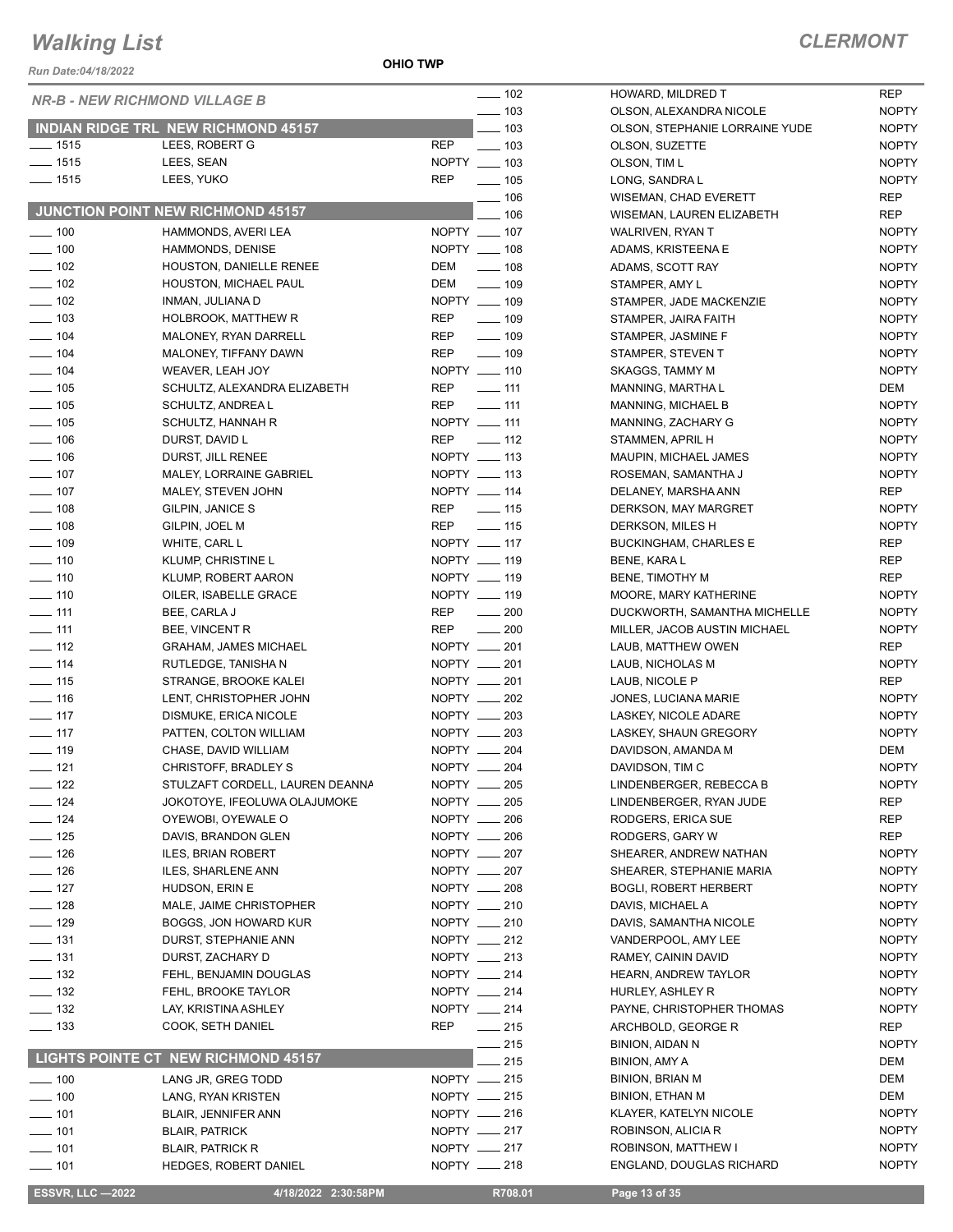#### **OHIO TWP**

| Run Date:04/18/2022                |                                               |                            |                   |                                                   |                              |
|------------------------------------|-----------------------------------------------|----------------------------|-------------------|---------------------------------------------------|------------------------------|
|                                    | <b>NR-B - NEW RICHMOND VILLAGE B</b>          |                            | . 303             | COLLINS, ANDREW WAYNE                             | <b>NOPTY</b>                 |
|                                    |                                               |                            | $\frac{1}{2}$ 303 | COLLINS, TINA A                                   | <b>NOPTY</b>                 |
|                                    | LIGHTS POINTE CT NEW RICHMOND 45157           |                            | $-310$            | MILLER, KATHRYN ELIZABETH                         | <b>NOPTY</b>                 |
| $\frac{1}{218}$                    | ENGLAND, ERIN E                               | NOPTY -810                 |                   | SMITH, CHRISTOPHER ALAN                           | <b>NOPTY</b>                 |
| $\frac{1}{218}$                    | ENGLAND, LISA G                               | NOPTY -815                 |                   | HURST, NATHAN WES                                 | <b>NOPTY</b>                 |
| $-218$                             | LAJOYE, DOMINIC JOHN                          | NOPTY -815                 |                   | MCKIBBEN, PAMELA S                                | <b>NOPTY</b>                 |
| $\frac{1}{219}$                    | LAKE, NATALLIA                                | NOPTY -816                 |                   | HAGLUND, DUANE E                                  | <b>NOPTY</b><br><b>NOPTY</b> |
| $-219$                             | LAKE, WARREN G                                | NOPTY -816                 |                   | HAGLUND, MAHALA ALEXANDRA                         | <b>NOPTY</b>                 |
| $\sim$ 220                         | MCARTHUR, DONNA C                             | DEM -316                   |                   | <b>ISBELL, DIANNE E</b><br>KINCIAD, KENNETH JAMES | <b>NOPTY</b>                 |
| $\frac{1}{222}$                    | BOWMAN, MELODY L                              | NOPTY -816                 | $\frac{1}{2}$ 317 | HARRIS, JOSHUA DOUGLAS                            | <b>NOPTY</b>                 |
|                                    | LITTLE INDIAN CREEK RD NEW RICHMOND 45157     |                            | - 317             | LEMAR, DONNA JUNE                                 | <b>NOPTY</b>                 |
|                                    |                                               | NOPTY -818                 |                   | FUHRMAN, CODY LEE                                 | DEM                          |
| $- 1127$                           | ORSE, CHRISTIAN D                             | $NOPTY$ -                  | $-318$            | MADDEN, CHEYANNE M                                | <b>NOPTY</b>                 |
| $- 1127$<br>$- 1129$               | ORSE, MARYANN                                 | <b>REP</b>                 | $-322$            | ROWAN, CORY WILLIAM                               | <b>NOPTY</b>                 |
| $- 1141$                           | <b>SLATER, PAMELA S</b><br>ROBERTS, TIMOTHY R | NOPTY -822                 |                   | ROWAN, JEREMY DALE                                | <b>NOPTY</b>                 |
| $- 1150$                           | MCKINLEY, KATHLEEN R                          | $NOPTY =$                  | $=$ 322           | ROWAN, JOY LYNN                                   | <b>NOPTY</b>                 |
| $- 1161$                           | SAYLOR, HOWARD R                              | DEM                        | $-322$            | ROWAN, KELLY MARIE                                | <b>NOPTY</b>                 |
| $- 1161$                           | SAYLOR, RUTH A                                | <b>DEM</b>                 | $-322$            | ROWAN, VINCENT DALE                               | <b>NOPTY</b>                 |
| $\frac{1}{2}$ 1180                 | <b>GELTER, DEREK TYLER</b>                    |                            | NOPTY -822 #APT 1 | <b>MASTEN, MICHAEL P</b>                          | <b>NOPTY</b>                 |
| $\frac{1}{2}$ 1180                 | VOGEL, JOSEPH ALLEN                           | <b>REP</b>                 |                   |                                                   |                              |
| $\frac{1}{2}$ 1180                 | VOGEL, JUDY ANN                               | <b>REP</b>                 |                   | OLD U S 52 NEW RICHMOND 45157                     |                              |
|                                    |                                               |                            | $- 1022$          | <b>GRIFFIN, ANDREW B</b>                          | <b>REP</b>                   |
| <b>MAIN ST NEW RICHMOND 45157</b>  |                                               |                            | $- 1022$          | <b>GRIFFIN, JENNIFER LYNN</b>                     | <b>NOPTY</b>                 |
| $- 108$                            | TYE, BRIDGETT ANTOINETTE                      | <b>NOPTY</b>               |                   | PLENTY ST NEW RICHMOND 45157                      |                              |
| $- 108$ #A                         | SINGLETON, TAMMY L                            | <b>NOPTY</b>               |                   |                                                   |                              |
| $-$ 108 #APTA                      | SULLIVAN, MIRANDA KELLY                       | NOPTY - 110                |                   | VAUGHN, RANDY L                                   | <b>NOPTY</b>                 |
| $\frac{1}{2}$ 112                  | RUGGLES, TARA LYNN                            | NOPTY - 110                |                   | VAUGHN, TRACEY L                                  | <b>NOPTY</b><br><b>NOPTY</b> |
| $\frac{1}{2}$ 112                  | RUGGLES, WESTON J                             | NOPTY - 114                |                   | TERRY JR, MARCUS<br>FASSLER, LESLIE A             | <b>NOPTY</b>                 |
| $- 115$                            | WESTRICK JR, JAMES LOGAN                      | NOPTY - 209<br>NOPTY - 209 |                   | <b>FASSLER, ORSON C</b>                           | <b>NOPTY</b>                 |
| $\sim$ 202                         | KELCH, AMY ROBERTA                            | NOPTY - 215                |                   | SPEIER, MARGARET KATHLEEN                         | <b>NOPTY</b>                 |
| $\sim$ 205                         | CAHAL, CAROLINE JEANNINE                      | NOPTY -224                 |                   | TRENT JR, CECIL                                   | <b>NOPTY</b>                 |
| $\frac{1}{205}$<br>$\frac{1}{208}$ | GATES, KIM<br>ECKERLE, ALLEN DAVID            | NOPTY -228                 |                   | VINCENT, CHRISTINE A                              | <b>DEM</b>                   |
| $\frac{1}{208}$                    | FULCHER, JACOB ALLEN                          | NOPTY -228                 |                   | VINCENT, CHRISTOPHER C                            | <b>NOPTY</b>                 |
| $\frac{1}{208}$                    | SEDGWICK, SARAH A                             | NOPTY -228                 |                   | <b>VINCENT, ERIC FLETCHER</b>                     | <b>NOPTY</b>                 |
| $\equiv$ 311                       | ARANYOS, SHEILA M                             | NOPTY -228                 |                   | VINCENT, SCOTT C                                  | DEM                          |
| $\frac{1}{2}$ 313                  | GIDEION, PATRICIA ANN                         | NOPTY - 230                |                   | ALLEN, MARY G                                     | DEM                          |
| $\frac{1}{2}$ 313                  | GIDEON, BRIAN MICHAEL                         | NOPTY -851                 |                   | HAGGARD, LANTZ P                                  | <b>REP</b>                   |
| $\equiv$ 315                       | SULLIVAN, LEAH K                              | NOPTY -853                 |                   | BEHYMER, LYLE C                                   | <b>NOPTY</b>                 |
| $\equiv$ 400                       | CHIDESTER, BARBARA A                          | NOPTY -853                 |                   | BEHYMER, MORIAH K                                 | <b>NOPTY</b>                 |
| $-412$                             | KIRK, KATELYN L                               | NOPTY -853                 |                   | JONES, SUSAN J                                    | <b>NOPTY</b>                 |
| $-415$                             | CRUMBACHER, MARY J                            | <b>NOPTY</b>               |                   |                                                   |                              |
| $-415$                             | HOLLIFIELD JR, JOSEPH CREAD                   | NOPTY                      |                   | <b>QUARRY ST NEW RICHMOND 45157</b>               |                              |
|                                    |                                               |                            | —— 108            | SNIDER JR, CHARLES M                              | <b>REP</b>                   |
|                                    | <b>MARKET ST NEW RICHMOND 45157</b>           |                            | $-108$            | SNIDER, JACQUELINE KELLEY                         | <b>REP</b>                   |
| $- 100$                            | DOBRINIC, ARLENE M                            | NOPTY - 110                |                   | MOKRICKY, BELDEANA                                | <b>NOPTY</b>                 |
| $\frac{1}{2}$ 100                  | DOBRINIC, HEATHER E                           | NOPTY -210                 |                   | <b>WHITAKER, HEATHER NICOLE</b>                   | <b>NOPTY</b><br><b>NOPTY</b> |
| $- 100$                            | <b>WILLOUGHBY, MONIQUE S</b>                  | <b>DEM</b>                 | $-210$            | WHITAKER, JAMES ROBERT DALE                       |                              |
| $- 117$                            | KLETTE, BRANDIE K                             | <b>NOPTY</b>               |                   | <b>REGATTA DR NEW RICHMOND 45157</b>              |                              |
| ___ 120 #APT 1                     | HUFF, KATHERINE ALICE                         | NOPTY <sup>L</sup>         |                   | DUNCAN, DAWN J                                    | <b>REP</b>                   |
| ____ 120 #APT 1                    | ROSEMAN, BRANDY LEE                           | NOPTY - 100<br>NOPTY - 102 |                   | FARRELL, JAYSON D                                 | <b>NOPTY</b>                 |
| $- 120$ #APT 3                     | SUTER, DONNA R                                |                            | $\frac{1}{2}$ 102 | FARRELL, KELLY M                                  | <b>NOPTY</b>                 |
| $\frac{1}{201}$<br>$\frac{1}{201}$ | LINDHORST, ROBERT J<br>LINDHORST, WOODIE C    | <b>REP</b><br><b>REP</b>   | $- 104$           | BURDINE, DESIREE MARY                             | <b>NOPTY</b>                 |
| $-207$                             | JONES, WALTER                                 | NOPTY - 106                |                   | HORN, ALEXANDER JAMES                             | <b>NOPTY</b>                 |
| $-207$                             | JONES, WALTER NICHOLAS                        | NOPTY - 106                |                   | HORN SENTERS, ANDREA L                            | <b>NOPTY</b>                 |
| $-211$                             | CARR, DENNIS M                                | REP                        | $- 106$           | <b>SENTERS, BILLY</b>                             | <b>NOPTY</b>                 |
| $-211$                             | CARR, RAMONA S                                | REP                        | $\frac{1}{2}$ 108 | MCARTHUR, APRIL DIANA                             | <b>NOPTY</b>                 |
| $\frac{1}{217}$                    | MCCART, RHONDA K                              | NOPTY - 108                |                   | MCARTHUR, SEAN A                                  | <b>NOPTY</b>                 |
| $-217$                             | MORELLO, PAMELA J                             | <b>REP</b>                 | $\frac{1}{2}$ 109 | COX, KASEY LEE                                    | <b>NOPTY</b>                 |
| $-219$                             | <b>MAROIS, GARY ROBERT</b>                    | NOPTY - 109                |                   | COX, MATTHEW W                                    | <b>NOPTY</b>                 |
|                                    |                                               |                            | $\frac{1}{2}$ 109 | <b>HENDRICKSON, STEVEN ARTHUR</b>                 | <b>NOPTY</b>                 |
| <b>ESSVR, LLC -2022</b>            | 4/18/2022 2:30:58PM                           |                            | R708.01           | Page 14 of 35                                     |                              |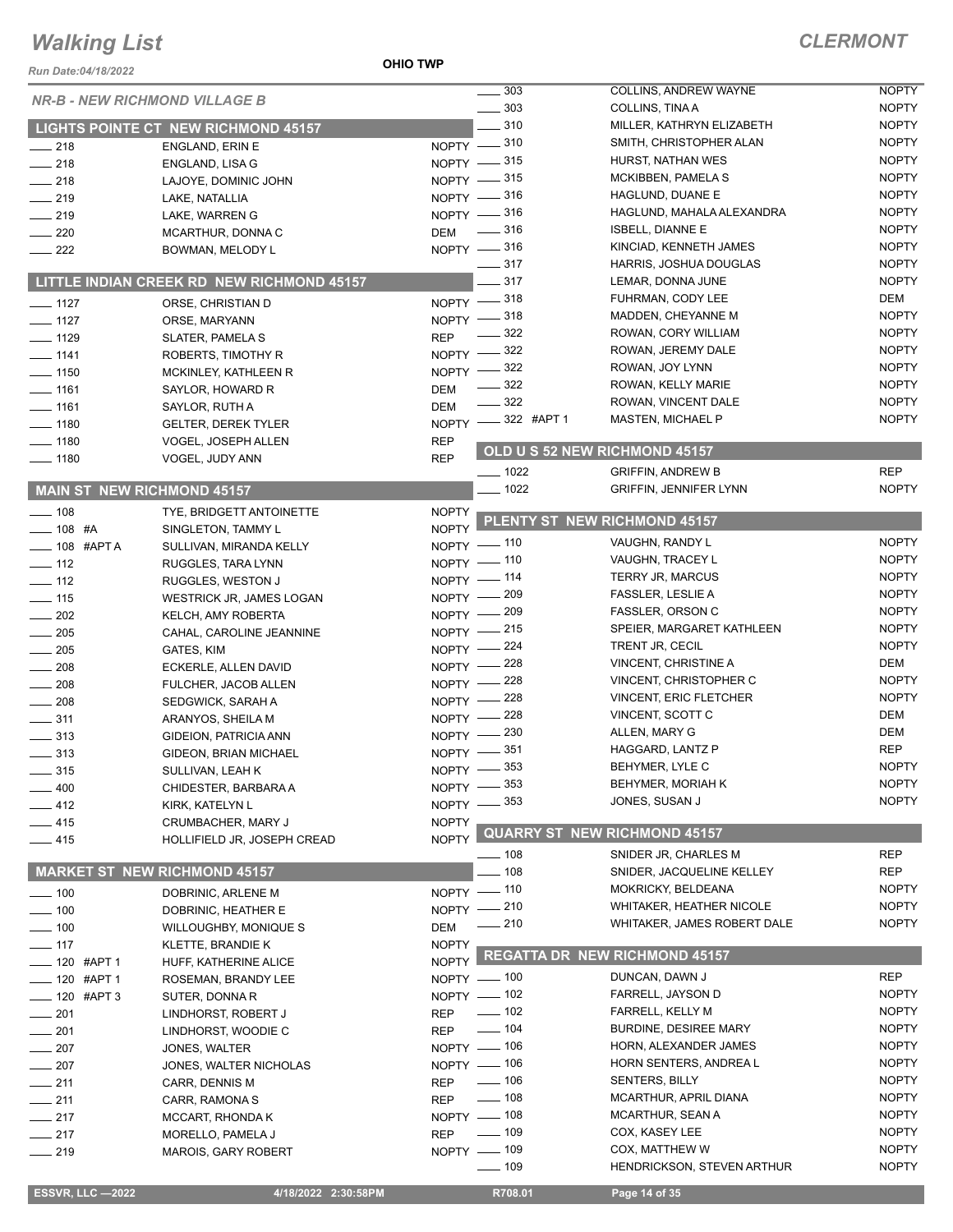*Run Date:04/18/2022*

**OHIO TWP**

### *CLERMONT*

| NUII DAIC.VY 10/4024 |                                      |              | $\sim$ 230               | PREBBLE, KELLEY SUZANNE              | <b>NOPTY</b> |
|----------------------|--------------------------------------|--------------|--------------------------|--------------------------------------|--------------|
|                      | <b>NR-B - NEW RICHMOND VILLAGE B</b> |              | $\sim$ 230               | PREBBLE, ROBERT A                    | <b>REP</b>   |
|                      | <b>REGATTA DR NEW RICHMOND 45157</b> |              | $-319$                   | STAMPER, CHRIS L                     | <b>NOPTY</b> |
| $\frac{109}{109}$    | LITTERAL, SHARON J                   | DEM          | $\frac{1}{2}$ 319        | STAMPER, KATHLEEN K                  | <b>NOPTY</b> |
| $- 110$              | DEES, GINA M                         |              | NOPTY -821               | KINNARD, MARY J                      | <b>NOPTY</b> |
| $- 110$              | DEES, JEREMY S                       |              | NOPTY -821               | KINNARD, STANLEY                     | <b>NOPTY</b> |
| $- 110$              | DEES, LANE CASEY                     | <b>NOPTY</b> |                          |                                      |              |
| $\frac{1}{2}$ 112    | <b>HUGHES, CARRIE Y</b>              | <b>REP</b>   |                          | STATE ROUTE 132 NEW RICHMOND 45157   |              |
| $\frac{1}{2}$ 112    | HUGHES, JACOB D                      | <b>DEM</b>   | $-2391$                  | DONLEY, MICHAEL R                    | <b>DEM</b>   |
| $\frac{1}{2}$ 112    | <b>WILSON, PATRICIA A</b>            | <b>REP</b>   | $\frac{1}{2}$ 2395       | <b>CLIFTON, GERALD B</b>             | <b>NOPTY</b> |
| $\frac{1}{2}$ 112    | <b>WILSON, THOMAS M</b>              | <b>REP</b>   | $-2395$                  | CLIFTON, REBECCAL                    | <b>NOPTY</b> |
| $\frac{1}{2}$ 113    | <b>GIBSON, APRIL D</b>               |              | NOPTY -2395              | DUGGAN, APRIL DENISE                 | <b>NOPTY</b> |
| $\frac{1}{2}$ 113    | <b>GIBSON, BLAKE PATRICK</b>         |              | NOPTY -2401              | REYNOLDS, VERNON                     | <b>NOPTY</b> |
| $\equiv$ 113         | <b>GIBSON, BRADLEY TYLER</b>         |              | NOPTY -2409              | STERRETT, TRAVIS W                   | <b>NOPTY</b> |
| $\frac{1}{2}$ 113    | <b>GIBSON, PATRICK D</b>             | <b>NOPTY</b> |                          |                                      |              |
| $- 114$              | WARNER, CHAD R                       | <b>NOPTY</b> |                          | <b>SUNRISE LN NEW RICHMOND 45157</b> |              |
| $- 114$              | <b>WARNER, NICOLE ERIN</b>           |              | NOPTY - 101              | HAMMONS, AMBER ANN                   | <b>NOPTY</b> |
| $\frac{1}{15}$       | LEGGETT, CHRISTOPHER J               |              | NOPTY - 101              | HAMMONS, RANDOLPH S                  | <b>NOPTY</b> |
|                      |                                      | <b>REP</b>   | $\sim$ 101               | HAMMONS, SIERRA MAE                  | <b>NOPTY</b> |
| $\frac{1}{16}$       | BOYER, JOSHUA S                      |              | NOPTY - 103              | <b>MANTON, TEENA M</b>               | <b>REP</b>   |
| $\frac{1}{16}$       | BOYER, KALEB SCOTT                   | <b>REP</b>   | $\sim$ 110               | CARTER, CHRISTOPHER                  | <b>NOPTY</b> |
| $- 116$              | BOYER, MARYBETH M                    |              | NOPTY - 110              | DABNEY, BRANDON D                    | <b>NOPTY</b> |
| $-117$               | <b>ENGLISH, NANCY ELLEN</b>          |              | NOPTY - 119              | <b>MASTERSON, ANDREW C</b>           | <b>NOPTY</b> |
| $\frac{1}{2}$ 117    | <b>ENGLISH JR, ROGER GEORGE</b>      |              | NOPTY - 119              | RIFFLE, RACHAEL                      | <b>REP</b>   |
| $\frac{1}{2}$ 118    | <b>HUWEL, THOMAS A</b>               |              | NOPTY - 120              | ADKINS, JENNIFER L                   | <b>DEM</b>   |
| $- 119$              | ROBINSON, MELISSA A                  |              | $\sim$ 123               | PERRY, KAREN J                       | <b>NOPTY</b> |
| $- 120$              | CROUTHERS, CHRISTINA L               | <b>REP</b>   | NOPTY - 123              | PERRY, RICHARD A                     | <b>NOPTY</b> |
| $\frac{1}{2}$ 120    | CROUTHERS III, WILLIAM SCOTT         |              | $\frac{1}{2}$ 125        | HUGHES, JEFFREY DALE                 | <b>REP</b>   |
| $- 120$              | WOOLF, KRISTOPHER LEE                | <b>REP</b>   |                          |                                      |              |
| $\frac{1}{2}$ 121    | RIDDELL, KENNETH A                   | <b>NOPTY</b> |                          | NOPTY SUSANNA WAY NEW RICHMOND 45157 |              |
| $- 121$              | RIDDELL, SABRINA M                   |              |                          |                                      |              |
| $\frac{1}{2}$ 122    | <b>WARDLOW, HEATHER LEE</b>          |              | NOPTY - 102              | THOMPSON, MARIE FAYE                 | <b>NOPTY</b> |
| $\frac{1}{2}$ 124    | ECHERIVEL, CHACHI J                  |              | NOPTY - 102 #APT 1       | REEVES, KOREN CHACE                  | <b>NOPTY</b> |
| $\frac{1}{2}$ 124    | HEGGE, CHARLENE ELIZABETH            |              | NOPTY - 104 #APT 1       | SWATS, NANCY E                       | <b>REP</b>   |
| $\frac{1}{2}$ 124    | PATER, JAMES B                       | <b>REP</b>   | $\frac{1}{2}$ 104 #APT 2 | <b>GOLLON, JOSEPH B</b>              | REP          |
| $\frac{1}{2}$ 125    | LESTER, ADAM C                       |              | NOPTY - 104 #APT UNIT B  | <b>CLYBURN, TINA M</b>               | <b>REP</b>   |
| $- 125$              | MALONE, CALI JADE                    |              | $N$ OPTY $-$ 106         | DEAN, CHARLES WAYNE                  | <b>NOPTY</b> |
| $\frac{1}{2}$ 126    | HENNING, MICHAEL EDWARD              |              | NOPTY - 108              | HILT, BARBARA JEAN                   | <b>NOPTY</b> |
| $\frac{1}{2}$ 126    | HENNING, PAMELA FAYE                 |              | NOPTY - 108              | HILT, JEANNE A                       | <b>NOPTY</b> |
| $-127$               | MOONEY, JOSEPH TIMOTHY               | <b>REP</b>   | $\frac{1}{2}$ 110        | DAVIS, CHRISTOPHER PAUL              | <b>NOPTY</b> |
| $-127$               | YELEY, CHRISTINE E                   |              | REP - 110                | DAVIS, JUDITH BEHYMER                | <b>NOPTY</b> |
| —— 128               | RASH, EMILY MARIE PIERSON            |              | $NOPTY$ - 112            | STRICKLAND, WILLIAM L                | <b>NOPTY</b> |
| $- 130$              | ADAMS, DYLAN WESLEY                  |              | NOPTY $-212$             | SCHREINER, KATHRYN LOIS              | <b>NOPTY</b> |
| $\frac{1}{2}$ 130    | <b>BURROUGHS, EMILY M</b>            |              | NOPTY -212               | SCHREINER, PAMELA J                  | <b>NOPTY</b> |
| $-200$               | FROMM, MERRILEE                      |              | NOPTY - 212              | VORNHOLT, DANIEL E                   | <b>NOPTY</b> |
| $-200$               | JACKSON, TRAVIS E                    |              | NOPTY -800               | WUERDEMAN, BRIDGET LOUISE            | <b>REP</b>   |
| $-202$               | KRAMER, MITCHELL R                   |              | NOPTY - 300              | WUERDEMAN, MARYANN EOWYN             | <b>REP</b>   |
| $-202$               | LARKEN, CHERYL LYNN                  |              | NOPTY -800               | <b>WUERDEMAN, TODD E</b>             | <b>REP</b>   |
| $\sim$ 202           | LARKEN, GLENN SCOTT                  |              | NOPTY - 300              | WUERDEMAN, WILLIAM MITHRANDIR        | <b>NOPTY</b> |
|                      |                                      |              | 310                      | VORNHOLT, DAVID L                    | REP          |
|                      | <b>SOPHIA ST NEW RICHMOND 45157</b>  |              | 314                      | LEATHERMAN, JAMIE L                  | <b>NOPTY</b> |
| $- 149$              | HOLT, KIMBERLY ANN                   |              | NOPTY -814               | MAINES, CHRISTINA MARY               | <b>NOPTY</b> |
| $- 149$              | KIDD, LARRY F                        |              | NOPTY - 404              | DANIEL, TERESA MARIE                 | DEM          |
| $-159$               | MULLINS, ERNESTINE                   | <b>NOPTY</b> |                          |                                      |              |
| $- 159$              | NEWMAN, TERRY W                      | <b>REP</b>   |                          | U S 52 SPUR NEW RICHMOND 45157       |              |
| $\frac{1}{218}$      | UNDERWOOD, TYLER WAYNE               |              | NOPTY - 1016             | ALLEN, HENNESEY D                    | <b>NOPTY</b> |
| $-218$               | WALKER, WENDY MAY                    |              | NOPTY - 1016             | ALLEN, SUSAN A                       | <b>NOPTY</b> |
| $\sim$ 220           | POLSTER, KAREN SUE                   | <b>REP</b>   | $\frac{1}{2}$ 1020       | TRANSIER, AMY E                      | <b>NOPTY</b> |
| $-220$               | POLSTER, RICHARD A                   | <b>REP</b>   | $- 1020$                 | TRANSIER, THEA CORTNEY LEE           | <b>NOPTY</b> |
| $-224$               | HORNBUCKLE, PENNY JO                 | <b>REP</b>   | $- 1022$                 | <b>GRIFFIN, MEGAN ELIZABETH</b>      | <b>NOPTY</b> |
| $-224$               | HORNBUCKLE, ROBERT C                 | <b>REP</b>   | $- 1022$                 | <b>GRIFFIN, RYAN JOSEPH</b>          | <b>NOPTY</b> |
| $=228$               | ADKINS, STEVEN WAYNE                 | <b>NOPTY</b> |                          |                                      |              |
| $\frac{1}{228}$      | ADKINS II, STEVEN WAYNE              | <b>NOPTY</b> |                          | <b>UNION ST NEW RICHMOND 45157</b>   |              |
|                      |                                      |              |                          |                                      |              |

**ESSVR, LLC -2022 4/18/2022 2:30:58PM** R708.01 **Page 15 of 35**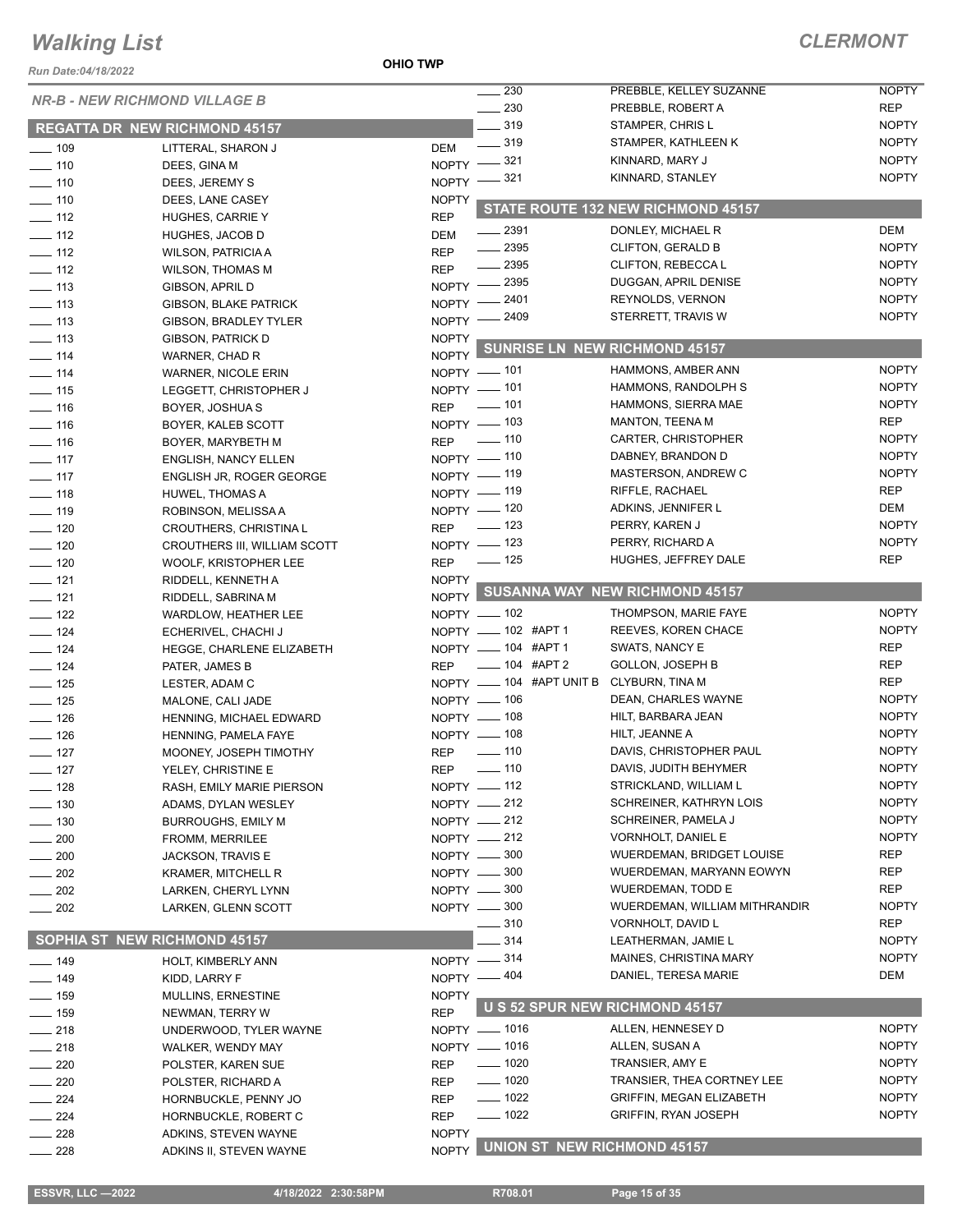*Run Date:04/18/2022*

**OHIO TWP**

### *CLERMONT*

| KUII DAIC.04/10/ZUZZ                   |                                      |                                 |                                         |                                              |                              |
|----------------------------------------|--------------------------------------|---------------------------------|-----------------------------------------|----------------------------------------------|------------------------------|
|                                        | <b>NR-B - NEW RICHMOND VILLAGE B</b> |                                 | $\frac{1}{2}$ 133<br>$\equiv$ 133       | KRULL, ALYSSA RENEE<br>KRULL JR, DAVID ERWIN | <b>NOPTY</b><br><b>NOPTY</b> |
|                                        | <b>UNION ST NEW RICHMOND 45157</b>   |                                 | $-136$                                  | SCOTT, DONIELLE GIAVANNA                     | <b>NOPTY</b>                 |
| $-102$ #APT 1                          | WERLEY, CELESTE R                    | NOPTY __ 137                    |                                         | <b>BUMPUS, ANNE VIOLA MCCARTY</b>            | <b>NOPTY</b>                 |
| $- 102$ #APT 2                         | <b>FARRELL, TYLER KENNETH</b>        | NOPTY __ 137                    |                                         | <b>BUMPUS, JOSEPH MICHAEL</b>                | <b>NOPTY</b>                 |
| $- 102$ #APT 4                         | DIFAZIO, CARIANN MARIE               | NOPTY __ 138                    |                                         | CAMPBELL, LACEY MARIE                        | <b>NOPTY</b>                 |
| $- 102$ #APT 4                         | FARRELL, JENI LYNN                   | NOPTY __ 138                    |                                         | VIALL, NIAL S                                | <b>NOPTY</b>                 |
| $- 110$                                | MUSGROVE, JAMES                      | NOPTY __ 139                    |                                         | MICHAEL, ROBERT ANTHONY                      | <b>NOPTY</b>                 |
| $- 111$                                | CAMPBELL, DANNY L                    | NOPTY __ 139                    |                                         | MICHAEL, TERESA ANN GARNET                   | <b>NOPTY</b>                 |
| $\equiv$ 111                           | CAMPBELL, JAMES N                    | <b>REP</b><br>$\frac{1}{2}$ 143 |                                         | PICKERING, RYAN DAVID                        | <b>NOPTY</b>                 |
| $\frac{1}{111}$                        | CAMPBELL, JEAN M                     | <b>REP</b>                      |                                         |                                              |                              |
| $- 116$ #APT 3                         | CARNAHAN JR, OSCAR                   |                                 |                                         | NOPTY VINEYARD LN NEW RICHMOND 45157         |                              |
| $\frac{1}{2}$ 134 #APT 11              | MILLER, SHAUNTAE M                   | NOPTY $-2$                      |                                         | EDWARDS, ASHLEY DAWN                         | <b>NOPTY</b>                 |
| $\frac{1}{211}$                        | <b>SCHAFER, RICKEY LEE</b>           | NOPTY $-2$                      |                                         | EDWARDS, BRYAN G                             | <b>NOPTY</b>                 |
| 220                                    | BLAKELY, CODY ALLEN                  | NOPTY $-4$                      |                                         | LUCAS, CHARLES L                             | <b>NOPTY</b>                 |
| $-221$                                 | MENTZEL, CHAD W                      | NOPTY $-4$                      |                                         | LUCAS, TERESAA                               | <b>NOPTY</b>                 |
| $\frac{1}{221}$ #APT 1                 | BROWN, BRANDY ISIS                   | <b>NOPTY</b>                    |                                         |                                              |                              |
| $\frac{1}{221}$ #APT 3                 | EAGY, ROBERT A                       | <b>NOPTY</b>                    |                                         | <b>WALNUT ST NEW RICHMOND 45157</b>          |                              |
| $\frac{1}{221}$ #APT 5                 | POWERS, RONNY                        | <b>NOPTY</b>                    | $- 108$                                 | LOVING, NATHANAEL LEWIS                      | <b>NOPTY</b>                 |
| $\frac{222}{2}$                        | <b>BURKHART, SHAWN CHRISTOPHER</b>   | <b>NOPTY</b>                    | 201                                     | <b>FULLERTON, SIERRA MCKAY</b>               | <b>NOPTY</b>                 |
| 222                                    | MERRILL, HOLLY D                     | <b>NOPTY</b>                    | 201                                     | PENNY, SHIRLEY M                             | <b>REP</b>                   |
| $\frac{1}{222}$                        | SUEDHOF, MITCHEL DANE                | <b>NOPTY</b>                    | $\frac{1}{205}$                         | COFFEY, COURTNEY S                           | <b>NOPTY</b>                 |
| 226                                    | HARLESS, DUSTIN C                    | <b>NOPTY</b>                    | $\frac{1}{205}$ #APT 1                  | ALTMAN, COREY C                              | <b>NOPTY</b>                 |
| $\frac{1}{226}$                        | <b>HARLESS, JESSICA RAE</b>          | <b>DEM</b>                      | 205 #APT. B                             | RODRIGUEZ, ISRAE J                           | <b>NOPTY</b>                 |
| $-226$ #APT 1                          | LAWSON, EMMA JAYNE                   | <b>NOPTY</b>                    | 206                                     | OTT, MORGAN K S                              | <b>NOPTY</b>                 |
| $226$ #APT 1                           | <b>MEADORS, MICHAEL A</b>            | NOPTY __ 208                    |                                         | ALANIS, BEVERLY J                            | <b>NOPTY</b>                 |
| 230<br>$\frac{1}{1}$                   | LAWSON, PEGGY F                      | <b>REP</b>                      | 208                                     | <b>BRADEN, TARA NICOLE</b>                   | <b>NOPTY</b>                 |
| 307                                    | <b>HEDRICK, WILLIAM P</b>            | NOPTY __ 208                    |                                         | CATRON, JANET S                              | <b>NOPTY</b>                 |
| $\frac{1}{2}$ 307<br>$\frac{1}{2}$ 307 | RICHMOND, BRITTANY LUCILLE           | <b>NOPTY</b>                    | $\frac{1}{208}$                         | JONES, MICHELE E                             | <b>NOPTY</b>                 |
| $\frac{1}{2}$ 307                      | RICHMOND, JEREMY S                   | <b>NOPTY</b><br><b>NOPTY</b>    | 308                                     | ELKINS, DEBRA KAY                            | <b>NOPTY</b>                 |
| $\frac{1}{2}$ 309                      | ZEIS, JENNIFER J<br>COLVIN, MINTA S  | <b>REP</b>                      | 308                                     | PUCKETT, DANA TROY                           | <b>NOPTY</b>                 |
| $-407$                                 | CATRON, DONNA J                      | <b>NOPTY</b>                    | 310                                     | HARTNESS, JANNELLA F                         | <b>NOPTY</b>                 |
| $-407$                                 | CATRON, KENNETH R                    | <b>NOPTY</b>                    | $-519$                                  | FRADY, GREGORY M                             | <b>NOPTY</b>                 |
| 407                                    | CATRON, ROBERT R                     |                                 | $-519$ #APT 1<br>NOPTY _____ 519 #APT 2 | ADDISON, DUANE KELLY<br>EWING, ZACHARY G M   | <b>NOPTY</b><br><b>NOPTY</b> |
| 449                                    | TAULBEE, STEVEN WAYNE                | NOPTY __ 603                    |                                         | COLEMAN, GARY ANTHONY                        | <b>NOPTY</b>                 |
|                                        |                                      |                                 | 603                                     | PAYNE, HEATHER LYNN                          | <b>REP</b>                   |
|                                        | UNION STATION WAY NEW RICHMOND 45157 |                                 | 603                                     | <b>TURNER, GARY STEVE</b>                    | <b>NOPTY</b>                 |
| $-103$                                 | FRANK, JULIA ANN                     | <b>NOPTY</b>                    |                                         |                                              |                              |
| 103                                    | FRANK, MATTHEW JOSEPH                |                                 |                                         | NOPTY WASHINGTON ST NEW RICHMOND 45157       |                              |
| $\frac{1}{2}$ 103                      | MARTSOLF, SAMANTHA MARIE             |                                 | NOPTY __ 105 #APT 1                     | FERGUSON, DAVID                              | <b>NOPTY</b>                 |
| $- 103$                                | MARTSOLF, TYLER DAVID                | NOPTY __ 111                    |                                         | CALLIGERI, JOSHUA M                          | REP                          |
| $-103$                                 | MATTOON, NOAH WELLMAN                | NOPTY __ 111                    |                                         | KELLY, BARBARA A                             | REP                          |
| $-105$                                 | BEUKE, SOPHIE FRANCIS                | NOPTY __ 111                    |                                         | KELLY, DAVID M                               | REP                          |
| $-105$                                 | KAMINSKY, ERIC A                     | NOPTY __ 118                    |                                         | DUFAU II, TIMOTHY G                          | REP                          |
| $- 105$                                | KAMINSKY, KIMBERLY SUE               | NOPTY __ 119                    |                                         | BOWMAN, CHRISTOPHER M                        | <b>NOPTY</b>                 |
| $- 107$                                | OLLENDICK, GABRIELLE M               | REP                             | $- 119$                                 | BOWMAN, FELICIA ASHLEY                       | <b>NOPTY</b>                 |
| $\frac{1}{2}$ 107                      | <b>OLLENDICK, MATTHEW</b>            | REP                             | $-201$ #APT 3                           | WALRIVEN, DARREN DOUGLAS                     | REP                          |
| $- 111$                                | SUTTLE, CHRISTOPHER M                | <b>NOPTY</b>                    | $-201$ #APT 4                           | BRINSON, TAMMY M                             | <b>NOPTY</b>                 |
| $-111$                                 | SUTTLE, JEANNA L                     | <b>NOPTY</b>                    | 201 #APT 4                              | SIMPSON, JEFFREY W                           | <b>NOPTY</b>                 |
| $\frac{1}{2}$ 113                      | TYLER, JAMIE                         | <b>NOPTY</b>                    | 201 #APT 5                              | <b>GLASS, ROBERT ALLEN</b>                   | <b>NOPTY</b>                 |
| $\frac{1}{2}$ 113                      | TYLER, MARK ALLEN                    | <b>REP</b>                      | $-204$                                  | AMORE, PAIGE MARIE                           | <b>NOPTY</b>                 |
| $\equiv$ 113                           | <b>TYLER, MICHELLE LEE</b>           | DEM                             | $\frac{1}{204}$                         | LITCHFIELD, CHER A                           | <b>NOPTY</b>                 |
| $\frac{1}{2}$ 113                      | TYLER, TIMOTHY PATRICK               | DEM                             | $-206$                                  | DAVIS, ANTONIO JAMES                         | <b>NOPTY</b>                 |
| $\frac{1}{2}$ 115                      | HOLBROOK, BRANDON R                  | NOPTY __ 206                    |                                         | DAVIS, WADE DUANE                            | <b>NOPTY</b>                 |
| $\frac{1}{2}$ 115                      | HOLBROOK, GLADYS I                   | NOPTY __ 206                    |                                         | FRASZIER, JACQUELINE K                       | <b>NOPTY</b>                 |
| $- 115$                                | HOLBROOK, TIMOTHY R                  | NOPTY __ 207                    |                                         | <b>BOWLES JR, WILLIAM</b>                    | REP                          |
| $- 119$                                | WILFERT, DANIEL LOWELL               | NOPTY __ 217                    |                                         | ADAMS, JOHN P                                | <b>NOPTY</b>                 |
| $- 121$                                | BOGGS, MACY SAVANNAH                 | NOPTY __ 217                    |                                         | CARR, DUSTIN TYLER                           | DEM                          |
| $- 129$                                | MATTES, JOSHUA ALLEN                 | NOPTY __ 220                    |                                         | COCHRAN, PATSY M                             | <b>NOPTY</b>                 |
| $- 130$                                | CAMPBELL, KAELYNN BLAKE              | NOPTY 224                       |                                         | COCHRAN, ANDRIA N                            | <b>NOPTY</b>                 |
| $\frac{1}{2}$ 130<br>$\frac{1}{2}$ 132 | CAMPBELL, THOMAS C                   | <b>NOPTY</b><br><b>NOPTY</b>    | $\frac{224}{ }$                         | COCHRAN, RUFUS                               | REP                          |
|                                        | <b>KERSKER, THERESA ANN</b>          |                                 | 232                                     | SIMMONS, TONJA L                             | <b>NOPTY</b>                 |

 **ESSVR, LLC —2022 4/18/2022 2:30:58PM R708.01 Page 16 of 35**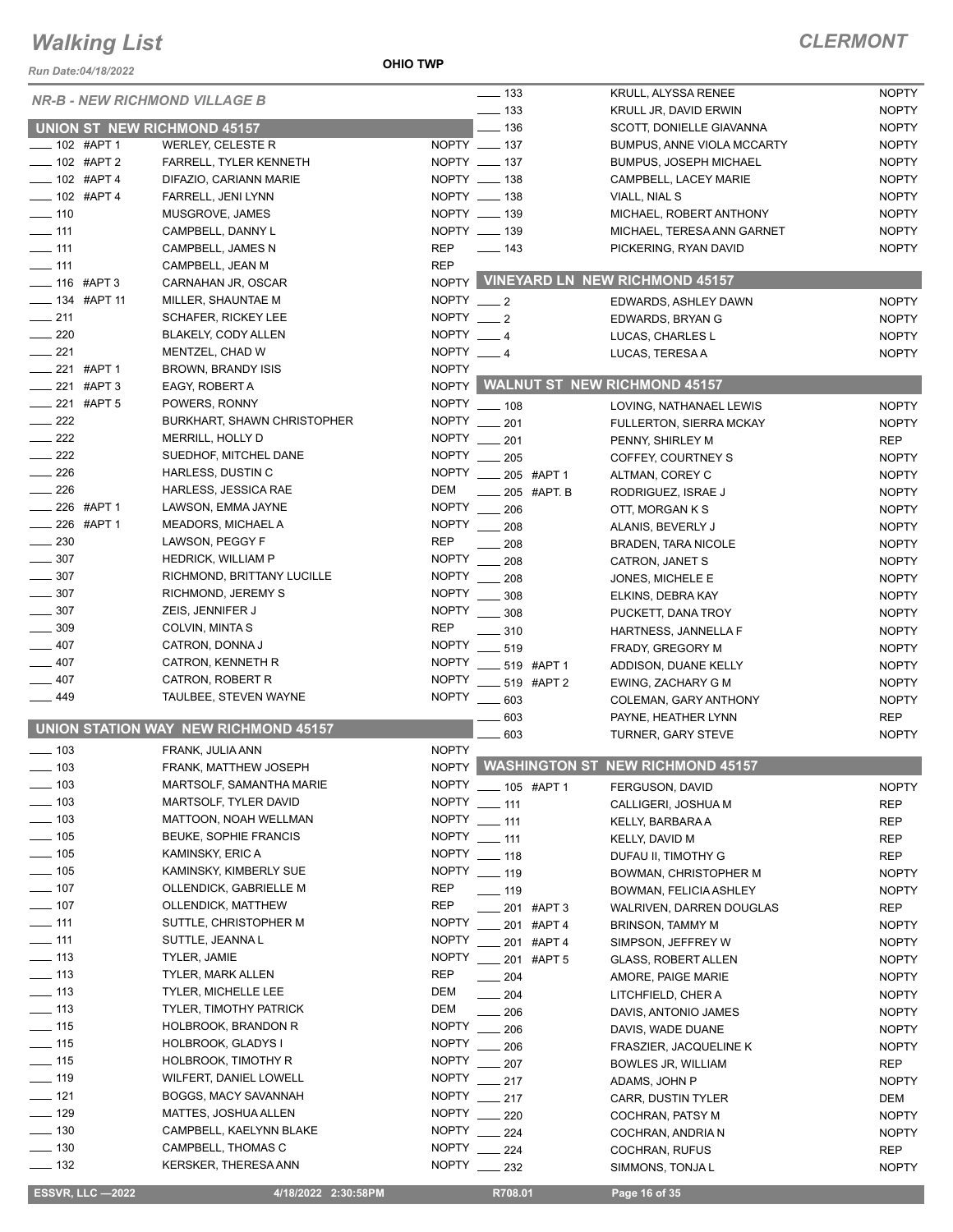*Run Date:04/18/2022*

**OHIO TWP**

| <b>NR-B - NEW RICHMOND VILLAGE B</b> |                                         |                    | $\frac{1}{2}$ 770 #UNIT B<br>$- 776$ | SUTHERLAND, PATRICIA NICOLE<br>WHITE, ANGELA | <b>NOPTY</b><br><b>NOPTY</b> |
|--------------------------------------|-----------------------------------------|--------------------|--------------------------------------|----------------------------------------------|------------------------------|
|                                      |                                         |                    | $-776$                               | WHITE, MARK W                                | <b>NOPTY</b>                 |
|                                      | <b>WASHINGTON ST NEW RICHMOND 45157</b> |                    | $- 782$                              | POWERS, LARRY L                              | <b>NOPTY</b>                 |
| $\frac{1}{2}$ 232                    | UNDERWOOD, GERALD L                     | <b>NOPTY</b>       | $-794$                               | BERNARD, JACKIE A                            | <b>NOPTY</b>                 |
| $\frac{234}{2}$                      | MITCHELL, BETTY LOU                     | <b>DEM</b>         | - 794                                | BERNARD, JERRY W                             | <b>NOPTY</b>                 |
| $\frac{1}{2}$ 315                    | DECATUR, DEAK A                         | <b>NOPTY</b>       | - 795                                | WOLFER, BEVERLY A                            | <b>REP</b>                   |
| $\frac{1}{2}$ 315                    | DECATUR, LACIE ARYN                     | NOPTY <sup>-</sup> | _ 795                                | <b>WOLFER, RICHARD G</b>                     | <b>REP</b>                   |
| $\frac{1}{2}$ 315                    | DECATUR, THOMAS S                       | $N$ OPTY -         | .805                                 | FELDMAN, ANNE MARIE                          | <b>NOPTY</b>                 |
| $-$ 324 #APT 1                       | NORTON, ERIC JAMES                      | $NOPTY$ -          | $-806$                               | JACOBS, ANGEL M                              | <b>NOPTY</b>                 |
| $\frac{1}{2}$ 324 #APT 2             | LAWSON, MICHELLE ANNE                   | <b>NOPTY</b>       | - 806                                | JACOBS, BRAD J                               | <b>NOPTY</b>                 |
| $\frac{1}{2}$ 324 #APT 2             | LEWIS, SAMUEL H                         | <b>NOPTY</b>       | $-806$                               | JACOBS, JSMINE ROSE                          | <b>NOPTY</b>                 |
| $-401$                               | WULKER, MARY BETH                       | <b>REP</b>         | $-812$                               | HOPEWELL, ALLEN LYNN                         | <b>NOPTY</b>                 |
| $-401$                               | <b>WULKER, THOMAS J</b>                 | <b>REP</b>         |                                      | WOLFER JR, RICHARD G                         | <b>NOPTY</b>                 |
| $-447$                               | <b>GREVER, SEAN PATRICK</b>             |                    | NOPTY -812<br>- 820                  | HOUSE, BAILEY ELIZABETH V                    | <b>NOPTY</b>                 |
| $-450$                               | ABELLANIDA, CHRIS P                     | <b>NOPTY</b>       | 820                                  | HOUSE, WILLIAM GLEN                          | <b>NOPTY</b>                 |
| $\frac{1}{2}$ 501                    | BUTCHER COLON, ANDREA Z                 | <b>NOPTY</b>       | 820                                  | WILSON, WOODROW                              | <b>NOPTY</b>                 |
| $\frac{1}{2}$ 600                    | KENNEDY, FRIEDA J                       | <b>DEM</b>         | . 826                                | BLANK, AMANDA ARLENE                         | <b>NOPTY</b>                 |
| $\frac{1}{2}$ 604                    | CMEHIL, PAMELA S                        | <b>NOPTY</b>       | . 826                                | <b>BLANK, TRAVIS ALLEN</b>                   | <b>NOPTY</b>                 |
| $\frac{1}{2}$ 604                    | MASSEY, JOHN MICHAEL                    | <b>NOPTY</b>       | 833                                  | <b>GILLMAN, KORINNE MICHELLE</b>             | <b>NOPTY</b>                 |
| $-610$                               | HIGGINS, TERESA L                       | <b>NOPTY</b>       | 833                                  | RICKETT JR, ROBERT LEE                       | <b>NOPTY</b>                 |
| $-614$                               | ROACH II, JAMES T                       | <b>REP</b>         | NOPTY -833                           | WATERS, ANDREW JACOB                         | <b>NOPTY</b>                 |
| $\frac{1}{2}$ 702                    | DARNELL, OLLIE MARIE                    |                    | 833                                  | YODER, TAYLOR EMILY                          | <b>NOPTY</b>                 |
| $- 718$                              | SMITH, WAYNE DENNIS                     | NOPTY -            | 842                                  | WEST, MARIANNE H                             | <b>NOPTY</b>                 |
| $- 718$ #APT 1                       | HALDEMAN, HEATHER R                     | <b>NOPTY</b>       | 851                                  | MCELFRESH, MARY F                            | <b>REP</b>                   |
| $\frac{1}{2}$ 718 #APT 3             | SMITH, THERESA S                        | <b>NOPTY</b>       |                                      |                                              |                              |
| $- 718$ #APT 6                       | <b>BROCK, RONALD</b>                    | <b>NOPTY</b>       | WATKINS HILL RD                      | <b>NEW RICHMOND 45157</b>                    |                              |
| $218$ #APT 6                         | RILEY, LINDSAY M                        | <b>NOPTY</b>       |                                      | FITHEN, JENNIFER SUE                         | <b>REP</b>                   |
| $218$ #APT 7                         | HELTON JR, LARRY DEWAYNE                |                    | NOPTY - 1108                         | SKEENE, GARY ROBERT                          | <b>REP</b>                   |
| $-718$ #APT 8                        | CHISENHALL, STEPHANIE ANN               |                    | NOPTY - 1109                         | SKEENE, LINDA R                              | <b>DEM</b>                   |
| $- 718$ #APT 9                       | NIX, KIMBERLY KAY                       |                    | NOPTY - 1109                         | PURDY, DAVID W                               | <b>NOPTY</b>                 |
| <b>____ 718 #APT 10</b>              | <b>BENNETT, CHRISTOPHER A</b>           |                    | NOPTY - 1124<br>NOPTY - 1124         | <b>WALTERS, MARY L</b>                       | <b>REP</b>                   |
| $\frac{1}{2}$ 718 #APT 10            | FIELDS, AURORA MAE                      |                    | NOPTY - 1124                         | WALTERS, RONALD W                            | <b>REP</b>                   |
| $\frac{1}{2}$ 718 #APT 10            | MORGAN, JACOB TYLER                     |                    | NOPTY - 1125                         | WALRIVEN, APRIL LYNN                         | <b>REP</b>                   |
| $- 718$ #UNIT 4                      | DAY JR, ROY GENE                        |                    | NOPTY - 1125                         | WALRIVEN III, RAYMOND                        | <b>REP</b>                   |
| $\frac{1}{2}$ 726                    | FELDKAMP, DAKOTA LEE                    |                    | NOPTY - 1132                         | PERKINS, DENVER D                            | <b>NOPTY</b>                 |
| $\frac{1}{2}$ 726                    | FELDKAMP, LORETTA L                     |                    |                                      | DEAN, TRISHA MARIE                           | <b>NOPTY</b>                 |
| $\frac{1}{2}$ 726                    | FELDKAMP, TIMOTHY D                     |                    | NOPTY - 1171                         |                                              |                              |
| $- 728$                              | FELDKAMP, PATRICIA M                    | <b>REP</b>         |                                      | <b>WESTERN AVE NEW RICHMOND 45157</b>        |                              |
| $\frac{1}{2}$ 728                    | FELDKAMP, RICHARD L                     | <b>REP</b>         | NOPTY - 150 #APT 3                   | HIGGS, ANNALISE NICOLE                       | <b>NOPTY</b>                 |
| $- 730$                              | COOK, ALEXIS KATHERINE                  |                    | NOPTY -8150 #APT 3                   | OMARA, IVEY GARLAND                          | <b>NOPTY</b>                 |
| $- 730$                              | COOK, HUNTER STEVEN                     |                    | NOPTY - 200                          | WOOTEN JR, JOSEPH K                          | <b>NOPTY</b>                 |
| $\frac{1}{2}$ 730                    | FELDKAMP, MARGIE C                      |                    | NOPTY - 200                          | <b>WOOTEN, ROBERTA ANN</b>                   | <b>NOPTY</b>                 |
| $\frac{1}{2}$ 730                    | FELDKAMP JR, RICHARD L                  |                    | NOPTY -228                           | WYLIE, JOSHUA DAVID                          | <b>NOPTY</b>                 |
| $\frac{1}{2}$ 736                    | <b>BALL, SERENITY DERAE</b>             |                    | NOPTY -230                           | BLEY, JEANNETTE RENE                         | <b>NOPTY</b>                 |
| $- 736$                              | FELDKAMP, KEVIN L                       |                    | NOPTY - 230                          | DOBBINS II, MICHAEL G                        | <b>NOPTY</b>                 |
| $- 736$                              | FELDKAMP, KODIE LEE                     |                    | NOPTY -230 #APT 2                    | CRESAP, TRICIA LYNN                          | <b>NOPTY</b>                 |
| $\frac{1}{2}$ 736                    | FELDKAMP, KOREY DYLAN                   |                    | NOPTY -230 #APT 2                    | ROBERTS, LAVONN VICTORIA                     | <b>NOPTY</b>                 |
| $- 736$                              | FELDKAMP, MECCA RENEE                   |                    | NOPTY -234 #APT A                    | SCHRAUT, LINDA M                             | <b>NOPTY</b>                 |
| $\frac{1}{2}$ 742                    | CAMPBELL, COLLEEN R                     |                    | NOPTY -234 #APT B                    | REILLEY, SHELLY RENEE                        | <b>NOPTY</b>                 |
| $- 742$                              | CAMPBELL, DAVID M                       |                    |                                      |                                              |                              |
| $\frac{1}{2}$ 742                    | CARTER, BRANDON LEE                     | <b>NOPTY</b>       | <b>WILLOW ST NEW RICHMOND 45157</b>  |                                              |                              |
| $- 743$                              | CLOSTERMAN, EDWARD C                    | NOPTY              |                                      | HENDERSON, MOLLY JANE                        | <b>NOPTY</b>                 |
| $- 743$                              | CLOSTERMAN, NANCY J                     |                    | NOPTY - 106                          | <b>VIEREGGE, CHARRO H</b>                    | <b>NOPTY</b>                 |
| $\frac{1}{2}$ 743                    | HUBBARD, JENNIFER LEE                   |                    | NOPTY - 106<br>$\frac{1}{2}$ 106     | <b>VIEREGGE, MICKI LEE</b>                   | <b>NOPTY</b>                 |
| $\frac{1}{2}$ 746                    | MCMILLIAN, BRENDA K                     | <b>REP</b>         | $\frac{1}{214}$                      |                                              | <b>NOPTY</b>                 |
| $\frac{1}{2}$ 757                    | CLOSTERMAN, SUSAN M                     | <b>REP</b>         | $-214$                               | PETRY, COURTNEY NICOLE<br>PETRY, LUKE AARON  | <b>NOPTY</b>                 |
| $\frac{1}{2}$ 758                    | CORWIN, STANLEY W                       | DEM                | $\frac{1}{214}$                      |                                              | <b>NOPTY</b>                 |
|                                      |                                         |                    |                                      | PETRY, MICHELLE L                            |                              |
| $- 758$                              | GILLESPIE, NEEVE M                      | DEM                |                                      |                                              |                              |
| $\frac{1}{2}$ 762                    | PETERS, DAVID A                         |                    | NOPTY - 214                          | PLANCK, BRANDON EDWARD                       | <b>NOPTY</b>                 |
| $- 770$                              | FRAZIER JR, GREGORY SCOTT               |                    | NOPTY - 218                          | CAUDILL, CAROLYN SUE                         | <b>NOPTY</b>                 |
| $- 770$                              | GOINS, JANET LYNN                       |                    | NOPTY -218                           | CAUDILL JR, SILAS RAY                        | <b>NOPTY</b>                 |
| $- 770$                              | POLLARD, ROBERT R                       |                    | NOPTY -822<br>322                    | CARR, JUSTIN TAYLOR<br>HIVELY, KAYLA LEE     | <b>NOPTY</b><br><b>NOPTY</b> |

 **ESSVR, LLC —2022 4/18/2022 2:30:58PM R708.01 Page 17 of 35**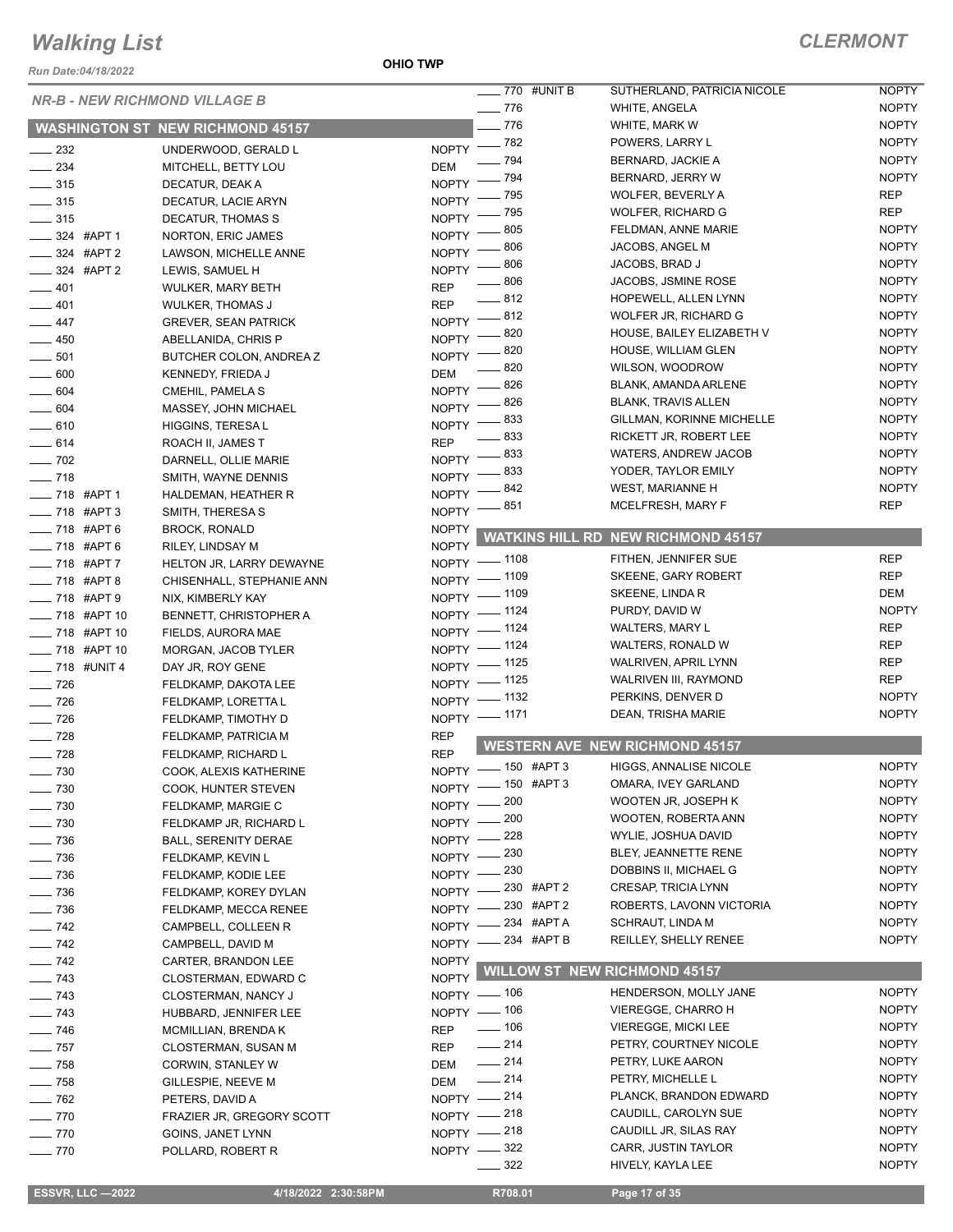*Run Date:04/18/2022*

*NR-B - NEW RICHMOND VILLAGE B*

|                   | <b>WILLOW ST NEW RICHMOND 45157</b>  |              |
|-------------------|--------------------------------------|--------------|
| $-322$            | <b>MARTIN, JOHNATHON R I</b>         | <b>NOPTY</b> |
| $\equiv$ 322      | RICHARDS, DAKOTA JAMES               | <b>NOPTY</b> |
| $-322$            | RICHARDS, ELIJAH RAY                 | <b>NOPTY</b> |
| $\equiv$ 322      | RICHARDS, KEVIN M                    | <b>NOPTY</b> |
| $\equiv$ 322      | RICHARDS, SAMANTHA D                 | <b>NOPTY</b> |
|                   |                                      |              |
|                   | <b>WINNERS LN NEW RICHMOND 45157</b> |              |
| $-102$            | REINHART, DOMINIQUE MARIE            | <b>NOPTY</b> |
| $-102$            | REINHART, JORDAN L                   | <b>NOPTY</b> |
| $\frac{103}{2}$   | KIRBY, MALISSA S                     | DEM          |
| $-104$            | <b>MARTIN, ANTHONY W</b>             | <b>REP</b>   |
| $- 104$           | <b>MARTIN, DEBORAH S</b>             | <b>NOPTY</b> |
| $\frac{1}{2}$ 105 | GIBSON, ANNA ELIZABETH               | <b>NOPTY</b> |
| $\frac{1}{2}$ 106 | WHITE, AMY JO                        | <b>NOPTY</b> |
| $- 106$           | WHITE, ROBERT T                      | <b>NOPTY</b> |
| $\frac{1}{2}$ 108 | STIGLER II, DAVID F                  | <b>NOPTY</b> |
| 108               | STIGLER, DAVID MICHAEL               | <b>NOPTY</b> |

**OHIO TWP**

*TOTAL :* **1,164**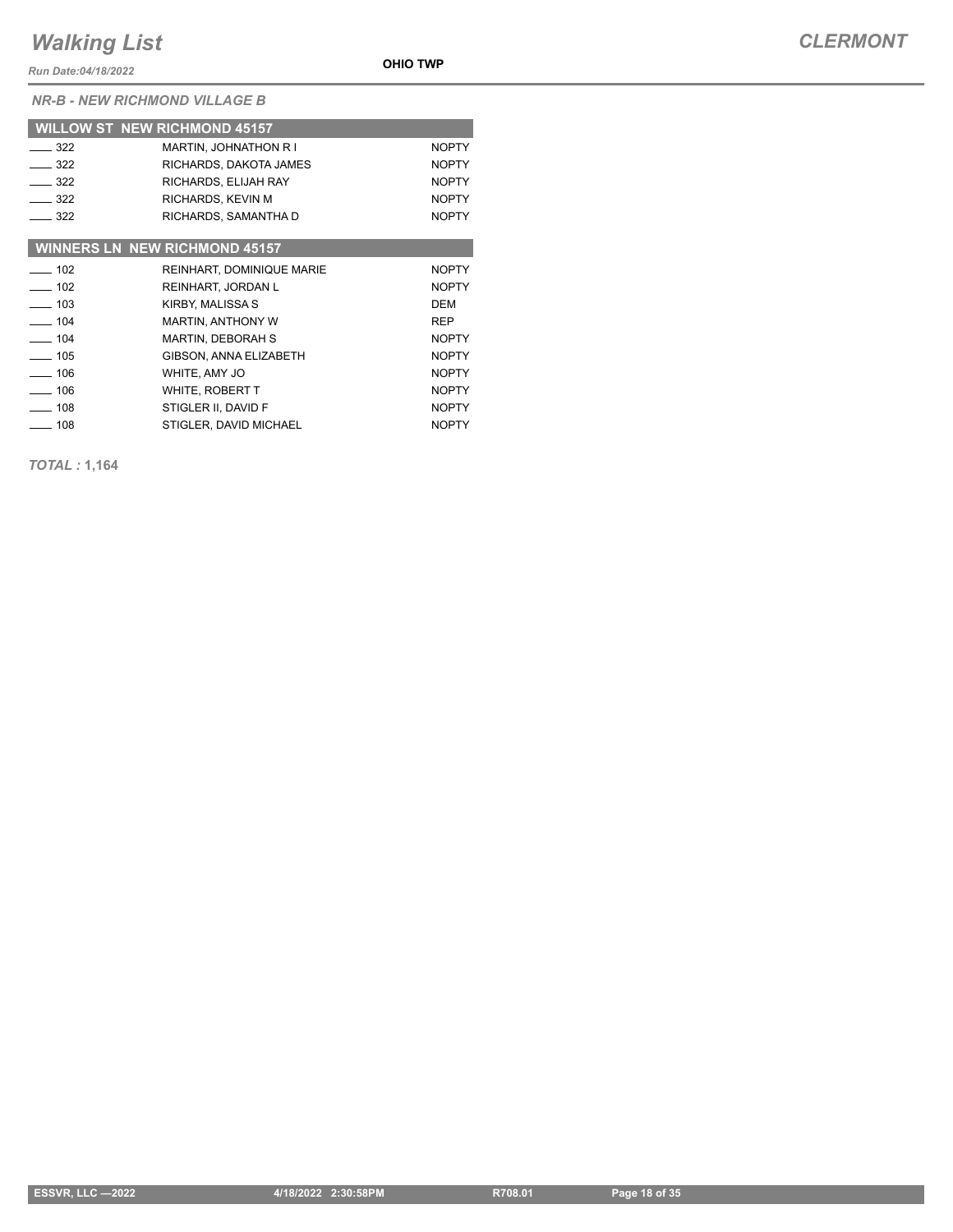#### **OHIO TWP**

### *CLERMONT*

| Run Date:04/18/2022 |                                                 | <b>OHIO TWP</b>              |                         |                                                   |                              |
|---------------------|-------------------------------------------------|------------------------------|-------------------------|---------------------------------------------------|------------------------------|
|                     | <b>OO-A - OHIO TOWNSHIP A</b>                   |                              | 2793                    | YEARDLEY, MARK C                                  | <b>NOPTY</b>                 |
|                     |                                                 |                              | 2793 #APT-B             | RYDZEWSKI, CONNIE S                               | <b>REP</b>                   |
|                     | <b>BRANDIE LN NEW RICHMOND 45157</b>            |                              | 2793 #UNIT B            | RYDZEWSKI, MATTHEW PAUL                           | <b>NOPTY</b>                 |
| $-1300$             | HENDERSON, CHRISTOPHER S                        | <b>REP</b>                   | 2793 #UNIT B<br>$-2801$ | RYDZEWSKI, PAUL G<br><b>IRETON, KATHERINE A</b>   | <b>REP</b><br><b>REP</b>     |
| $-1300$             | HENDERSON, SHANNON L                            | <b>REP</b>                   | 2803                    | HOSKINS, LUKAS TIMOTHY                            | <b>NOPTY</b>                 |
| 1400                | <b>BRAMLAGE, LAURENCE ROBERT</b>                | <b>REP</b>                   | $-2803$                 | MURPHY, HANNAH RENEE                              | <b>NOPTY</b>                 |
| 1400                | BRAMLAGE, SONYA JOHNSON                         | <b>REP</b>                   | 2803                    | <b>WHITTINGTON, SARA MARIE</b>                    | <b>NOPTY</b>                 |
| 1500                | KNECHT, HARRY L                                 | <b>REP</b>                   | 2805                    | MILLER, DEVON A                                   | <b>NOPTY</b>                 |
| 1500<br>1600        | KNECHT, VIRGIE L                                | <b>REP</b><br><b>NOPTY</b>   | 2805                    | ROBERTS, TAYLOR JO                                | <b>NOPTY</b>                 |
| 1600                | DUNCAN, AMANDA R<br>DUNCAN JR, RICKY A          | <b>NOPTY</b>                 | 2817 #LOT 1             | DAVIS, DOROTHY J                                  | <b>NOPTY</b>                 |
| 1900                | JACOBS, AARON T                                 | <b>NOPTY</b>                 | 2817 #LOT 3             | FISCHER, MICHAEL A                                | <b>NOPTY</b>                 |
| 1900                | <b>JACOBS, LAURA RUTH</b>                       | <b>NOPTY</b>                 | 2817 #LOT 6             | MOORE, ASHLEE NICOLE                              | <b>NOPTY</b>                 |
| 1900                | JACOBS, PAULA R                                 | <b>REP</b>                   | 2817 #LOT 6             | MOORE, CIERA ANN                                  | <b>NOPTY</b>                 |
| $-1900$             | JACOBS, WAYNE L                                 | <b>NOPTY</b>                 | 2817 #LOT 6             | MOORE, JULIE ANN                                  | <b>NOPTY</b>                 |
| 2000                | CHANEY, DAVID A                                 | <b>REP</b>                   | 2817 #LOT 8             | SANDLIN, THERESA L                                | <b>NOPTY</b>                 |
| 2000                | CHANEY, NOAH GABRIEL                            | <b>REP</b>                   | _ 2817 #LOT 8           | TOMLIN, KERRY ANN                                 | <b>NOPTY</b>                 |
| 2000                | CHANEY, VIRGINIA L                              | <b>REP</b>                   | 2817 #LOT 9             | STROOP, HEATHER LEE                               | <b>NOPTY</b>                 |
| 2050                | SWEET MAHAFFEY, FAITH ANN                       | <b>NOPTY</b>                 | 2817 #LOT 10            | UNDERWOOD, SEAN MICHAEL DAVID                     | <b>NOPTY</b>                 |
|                     |                                                 |                              | 2825<br>2825            | <b>BRITTAIN, HARRY RUSSEL</b>                     | <b>NOPTY</b>                 |
|                     | <b>BUCKEYE LN NEW RICHMOND 45157</b>            |                              | 2825                    | <b>BRITTAIN, NICOLE FAYE</b>                      | <b>NOPTY</b><br><b>NOPTY</b> |
| $\frac{1}{2}$ 11    | DEVINE, BRYAN MICHAEL                           | <b>NOPTY</b>                 | 2825                    | BRITTAIN PETRY, SARI ELLEN<br>OSBORNE, ALICE D    | <b>NOPTY</b>                 |
| $-11$               | DEVINE, SHARI ELIZABETH                         | <b>NOPTY</b>                 | 2825                    | OSBORNE, JEFF A                                   | <b>NOPTY</b>                 |
| $-22$               | JENKINS, JOSEPH LEE                             | <b>NOPTY</b>                 | 2825                    | PETRY, COLE RYAN                                  | <b>NOPTY</b>                 |
| 22                  | MICOMONACO, BRITTANY DANIELLE                   | <b>NOPTY</b>                 | 2841                    | ONEILL, DEANNA M                                  | <b>DEM</b>                   |
| $\frac{1}{2}$ 33    | PERLER TOMBOLY, EVELYN ROSE                     | <b>NOPTY</b>                 | 2841                    | ONEILL, ROBERT T                                  | DEM                          |
| $\frac{1}{2}$ 33    | PERLER TOMBOLY, SAMUEL ELMER                    | <b>REP</b>                   | 2841                    | ONEILL, RYAN EVAN                                 | <b>NOPTY</b>                 |
| $\equiv$ 33         | PERLER TOMBOLY, TOMAS BELA                      | <b>NOPTY</b>                 | 2849                    | BEHYMER, RANDALL L                                | <b>NOPTY</b>                 |
| 33<br>44            | POOLE, VERA LYNN<br>POMERANING, EDWARD J        | <b>REP</b><br><b>NOPTY</b>   | 2859                    | ALLEN, JACOB MONROE                               | <b>REP</b>                   |
|                     | POMERANING, LAURIE HORGAN                       | <b>NOPTY</b>                 | 2859                    | ALLEN, KAAYLA JO DEVIN                            | <b>REP</b>                   |
|                     |                                                 |                              |                         |                                                   |                              |
| $\equiv$ 44         |                                                 |                              |                         |                                                   |                              |
|                     | <b>CHESTNUT LN NEW RICHMOND 45157</b>           |                              |                         | <b>CLIFF DR NEW RICHMOND 45157</b>                |                              |
| 2659                | <b>HAUGHT, ERICA S</b>                          | <b>REP</b>                   | $\frac{1}{254}$         | SIMPSON, CARI NICOLE                              | <b>NOPTY</b>                 |
| 2659                | HAUGHT, RONALD J                                | <b>REP</b>                   | $-256$                  | HOLLEMAN, ANASTASIA PAIGE                         | <b>NOPTY</b>                 |
| 2667                | CIPOLLONE II, PAUL M                            | <b>NOPTY</b>                 |                         | DIAMOND HILL RD NEW RICHMOND 45157                |                              |
| $-2713$             | MEAKIN, CAVAN JAMES                             | <b>NOPTY</b>                 |                         |                                                   | <b>NOPTY</b>                 |
| $-2713$             | MEAKIN, KATELYN ANN                             | <b>NOPTY</b>                 | $-100$                  | KARNS, LYNDON LEE<br>KARNS, SHARON S              | <b>NOPTY</b>                 |
| 2713                | <b>MEAKIN, KEELY MARIE</b>                      |                              | NOPTY - 100             | SALLEE, JAMES WILLIE                              | <b>REP</b>                   |
| 2713                | MEAKIN, LINDA M                                 |                              | NOPTY - 100<br>100      | SALLEE, LOIS O                                    | <b>REP</b>                   |
| 2713                | <b>MEAKIN, MICHAELA</b>                         | <b>NOPTY</b>                 | . 100                   | SILVERMAN, DARLA JOY                              | <b>NOPTY</b>                 |
| 2723                | GILBERT, CHRISTOPHER SEAN                       | <b>NOPTY</b>                 | . 100                   | SILVERMAN, RONALD M                               | <b>NOPTY</b>                 |
| 2723                | GILBERT, ERIKA CATHERINE                        | <b>NOPTY</b><br><b>REP</b>   | . 100                   | SILVERMAN, RYAN J                                 | <b>NOPTY</b>                 |
| $= 2737$<br>$-2737$ | <b>BECKETT, SCOTT A</b><br>DICKERSON, KATHY R   | <b>NOPTY</b>                 | 200                     | KRALIK, AMIEE REBECCA                             | <b>NOPTY</b>                 |
| $-2737$             | SIMPSON JR, MICHAEL K                           | <b>NOPTY</b>                 | 200                     | KRALIK, BAYLEY ANNE                               | <b>NOPTY</b>                 |
| $-2737$             | STAMPER, HALI MICHELLE                          | <b>NOPTY</b>                 | 200                     | KRALIK, JOSEY OLIVIA                              | <b>NOPTY</b>                 |
| $-2737$ #D          | SIMPSON, BARBARA LYNN                           | <b>NOPTY</b>                 | 200                     | <b>KRALIK, MCKAYLEY RAYE</b>                      | <b>NOPTY</b>                 |
| _ 2737 #APT A       | DICKERSON, BILLY JOE                            | <b>NOPTY</b>                 | 200                     | <b>KRALIK, MICHAEL PAUL</b>                       | <b>NOPTY</b>                 |
| $-2737$ #APT B      | BECKETT, BLAKE A                                | <b>REP</b>                   | 200                     | KRALIK, SHELBEY LYNN                              | <b>NOPTY</b>                 |
| $-2737$ #APTD       | SIMPSON SR, MICHAEL KENT                        | <b>REP</b>                   | 200                     | <b>WILLIAMS, MARY E</b>                           | <b>REP</b>                   |
| _ 2737 #LOT D       | SIMPSON III, MICHAEL KENT                       | <b>NOPTY</b>                 | 300                     | WARD, LARAINE A                                   | <b>REP</b>                   |
| $-2737$ #C          | HOGAN, LOUIS F                                  | <b>REP</b>                   | 300                     | WARD, ROBERT T                                    | <b>REP</b>                   |
| _ 2737 #C           | HOGAN, SHANNON LEIGH                            | <b>REP</b>                   | $-400$                  | MCCORD, CURT A<br>MCCORD, SUSAN RENEE             | REP<br><b>REP</b>            |
| $-2739$             | BOYLAN, MARGOT F                                | <b>REP</b>                   | $- 400$<br>600          | JOHNS, DEAN ROBERT                                | <b>NOPTY</b>                 |
| $-2739$             | SCHUMACHER, LAURA A                             | <b>NOPTY</b>                 | . 600                   | JOHNS, MIKI P                                     | <b>NOPTY</b>                 |
| $-2757$             | ADKINS, DEBORAH SUE                             | <b>NOPTY</b>                 | - 700                   | KWAN, FLORENCE K                                  | <b>NOPTY</b>                 |
| $-2757$             | FISHER, JACQUELYN ANN                           | <b>DEM</b>                   | $-700$                  | KWAN, STANLEY SHUI HING                           | <b>NOPTY</b>                 |
| $-2757$             | FISHER, MARLA A                                 | <b>DEM</b>                   | 900                     | TRUSTER, ANGELA Y                                 | <b>REP</b>                   |
| $-2757$             | STAHL, WENDY SUE                                | <b>NOPTY</b>                 | 900                     | TRUSTER, GREGORY LYNN                             | <b>REP</b>                   |
| $-2793$<br>2793     | YEARDLEY, JORDAN OLIVIA<br>YEARDLEY, KATHLEEN M | <b>NOPTY</b><br><b>NOPTY</b> | $-1000$<br>$-1000$      | BAKER, JENNIFER ANN<br><b>BAKER, SAMUEL KEITH</b> | <b>NOPTY</b><br><b>NOPTY</b> |

**ESSVR, LLC -2022 4/18/2022 2:30:58PM** R708.01 **Page 19 of 35**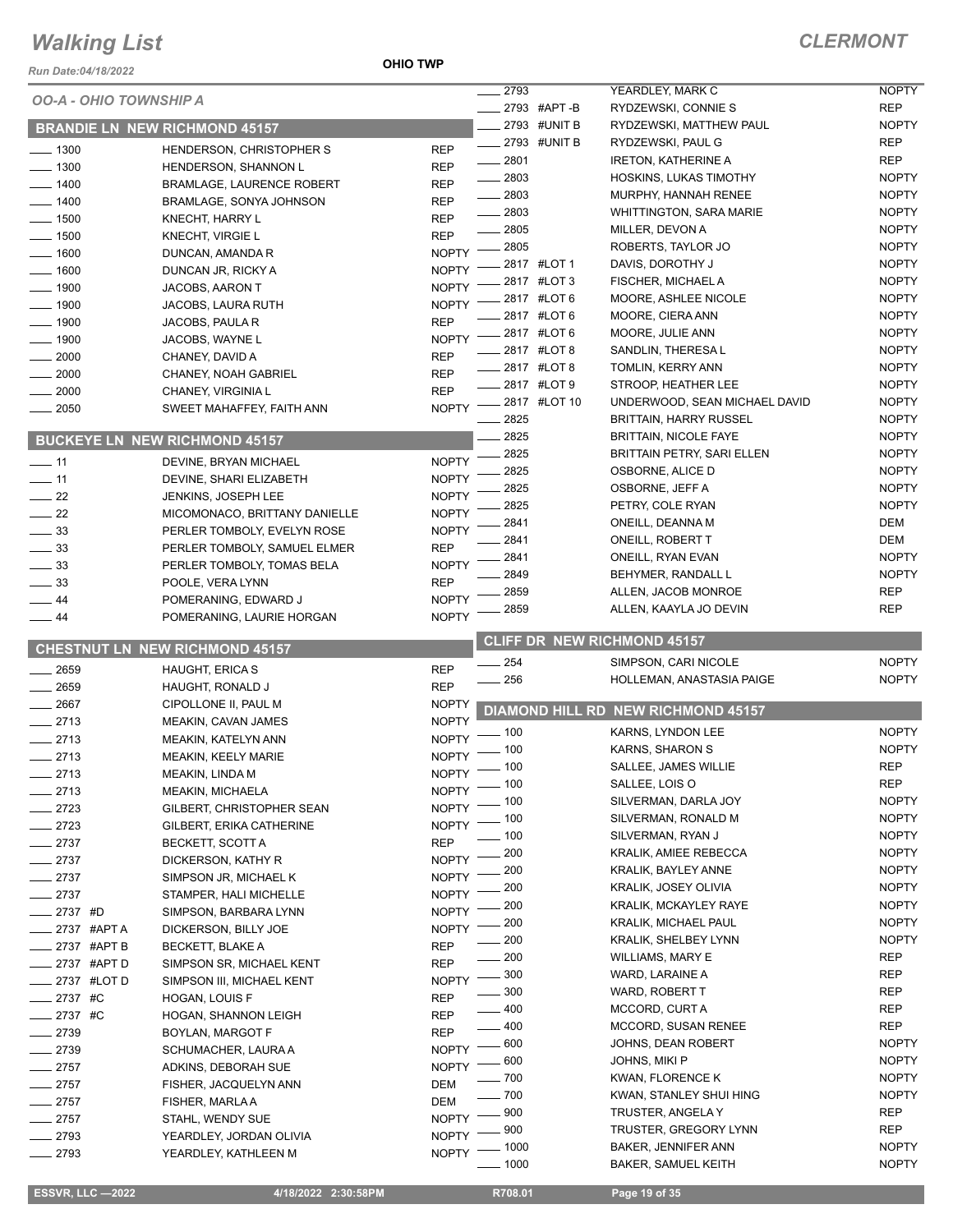#### **OHIO TWP**

| <b>OO-A - OHIO TOWNSHIP A</b>   |                                           | $\frac{1}{2}$ 1335                 | MORGAN, DANIEL L                              | <b>REP</b>                   |
|---------------------------------|-------------------------------------------|------------------------------------|-----------------------------------------------|------------------------------|
|                                 |                                           | $- 1335$                           | MORGAN, ELIZABETH H                           | <b>REP</b>                   |
|                                 | <b>DIAMOND HILL RD NEW RICHMOND 45157</b> | $- 1336$                           | MORGAN, CHARLES C                             | <b>NOPTY</b>                 |
| $\frac{1}{2}$ 1100              | HAMM, DEBORAH G                           | $\frac{1}{2}$ 1336<br><b>REP</b>   | MORGAN JR, CHARLES CHRISTOPHER                | <b>NOPTY</b>                 |
| $- 1100$                        | HAMM, GREGORY A                           | NOPTY - 1336<br>$\frac{1}{2}$ 1339 | MORGAN, MELISSA E<br>CHANNELS, CARLA JEAN     | <b>NOPTY</b><br><b>NOPTY</b> |
|                                 | FAGINS RUN RD NEW RICHMOND 45157          | _ 1339                             | CHANNELS, JOHN ALEXANDER                      | <b>NOPTY</b>                 |
|                                 |                                           | NOPTY - 1339                       | CHANNELS, TROY A                              | <b>NOPTY</b>                 |
| $- 1146$                        | WEHRLE, RANDALL WILLIAM                   | NOPTY - 1340                       | BEHYMER, SUSAN J                              | <b>REP</b>                   |
| $\frac{1}{2}$ 1153              | MCKEEHAN, DAKOTA DAVID                    | $\frac{1}{2}$ 1340                 | BEHYMER, THOMAS D                             | <b>REP</b>                   |
| $\frac{1}{2}$ 1153              | MCKEEHAN IV, LUTHER O                     | <b>REP</b><br>NOPTY - 1340         | BEHYMER, TYLER PAUL                           | <b>REP</b>                   |
| $- 1153$                        | MCKEEHAN, SARAH J                         | __ 1344                            | ALTMAN, ELIZABETH                             | DEM                          |
| $\frac{1}{2}$ 1183              | PIKE, DAVID ANTHONY                       | <b>REP</b><br>$- 1344$             | <b>BRADBURY, EVELYN E</b>                     | <b>NOPTY</b>                 |
| $- 1183$                        | PIKE, LINDA KAY                           | <b>REP</b><br>$- 1347$             | <b>KRAMIG, KENNETH CARL</b>                   | <b>NOPTY</b>                 |
| $- 1213$                        | COX, LINDA S                              | <b>REP</b><br>$- 1347$             | KRAMIG, RHONDA L                              | <b>NOPTY</b>                 |
| $- 1213$                        | COX, TERRY L                              | <b>REP</b>                         |                                               |                              |
|                                 | <b>GOEBEL HILL RD NEW RICHMOND 45157</b>  |                                    | <b>MT PISGAH RD NEW RICHMOND 45157</b>        |                              |
| 4640                            | HOPPER, CAITLIN LEIGH                     | NOPTY -2873                        | KIRSCHNER, DAVID J                            | <b>REP</b>                   |
| $-4685$                         | HAMMONDS, APRIL D                         | NOPTY -2873                        | KIRSCHNER, GAVIN MICHAEL                      | <b>NOPTY</b>                 |
| $-4685$                         | HAMMONDS, JEFFREY SCOTT                   | NOPTY -2873                        | KIRSCHNER, JESSICA R                          | <b>REP</b>                   |
| 4699                            | KADYKOWSKI, MARGARET G                    | $-2873$<br><b>REP</b>              | KIRSCHNER, KELSEY FAITH                       | <b>NOPTY</b>                 |
| 4699                            | KADYKOWSKI, ROBERT                        | $-2883$<br><b>REP</b>              | OCONNOR JR, DANIEL JOSEPH                     | <b>NOPTY</b>                 |
|                                 |                                           | $-2886$                            | HENSON, TIFFANY NICHOLE                       | <b>NOPTY</b>                 |
|                                 | <b>HILLTOP DR NEW RICHMOND 45157</b>      | 2886                               | MCCLANAHAN, CYNTHIA FAYE                      | <b>NOPTY</b>                 |
| $\sim$ 20                       | <b>HAMMOCK, LEVI CURTIS</b>               | 2890<br>$NOPTY$ –                  | TYNDAL, GARY R                                | <b>REP</b>                   |
| $\sim$ 20                       | HAMMOCK, SHELBI LYNNELLE                  | 2890<br>NOPTY -                    | WEAVER, DEVON G                               | <b>NOPTY</b>                 |
| $\sim$ 21                       | BAYLESS, CHANEL K                         | 2893<br><b>NOPTY</b>               | HORN, MARK J                                  | DEM                          |
| $\frac{1}{22}$                  | <b>BUCKLEY, CATHERINE MECHELLE</b>        | 2893<br><b>NOPTY</b>               | HORN, NANCY L                                 | DEM                          |
| $\frac{1}{2}$ 22                | <b>BUCKLEY, CHARLES ROY</b>               | 2897<br><b>NOPTY</b>               | GINN, KAREN S                                 | <b>REP</b>                   |
| $-213$                          | ATTINGER, TRISHA ANN                      | <b>NOPTY</b>                       |                                               |                              |
| $\frac{1}{213}$                 | SYMMES, STEVEN RAY                        | <b>NOPTY</b>                       | <b>RIDGE RD NEW RICHMOND 45157</b>            |                              |
|                                 |                                           | $\frac{1}{1}$ 60                   | <b>GRANT, SAMANTHA LYNN</b>                   | <b>NOPTY</b>                 |
|                                 | INCLINE DR NEW RICHMOND 45157             | $-70$                              | <b>GREEN, EARL C</b>                          | <b>NOPTY</b>                 |
|                                 |                                           | $=$ 157 $\,$                       | ELFERS, BRANDON MICHAEL                       | <b>NOPTY</b>                 |
| $\frac{1}{265}$                 | <b>IVEY, JONNEE LOUISE</b>                | $N$ OPTY $-$                       |                                               |                              |
| 267<br>$\overline{\phantom{0}}$ | LEIMAN, SUSANNE MARIE                     | NOPTY - 161                        | RICKER, CRYSTAL DALE ANNE                     | <b>NOPTY</b>                 |
| $\frac{274}{ }$                 | KNAPP, BEVERLY J                          | NOPTY - 163                        | PICKENS, KEITH ALAN                           | <b>NOPTY</b>                 |
| $\frac{1}{278}$                 | WHISNER, BRITTANY A                       | NOPTY - 165                        | KELLER JR, ROGER EUGENE                       | <b>NOPTY</b>                 |
| 280                             | RODRIGUEZ, ARTURO                         | NOPTY - 173                        | COX, TYLER LEE                                | <b>NOPTY</b>                 |
| $-281$                          | VINCE, KATRINA ANN                        | NOPTY - 183                        | STURGILL, SAVANNAH MARIE                      | <b>NOPTY</b>                 |
|                                 |                                           | $- 189$                            | LORENZO, AMANDA KAYE                          | <b>NOPTY</b>                 |
|                                 | <b>LIBBY LN NEW RICHMOND 45157</b>        | $-189$                             | PICKENS, DANIEL JASON                         | <b>NOPTY</b>                 |
| $\frac{1}{2}$ 1305              | KNAUSE, DEBORAH A                         | $-203$<br>NOPTY <sup>-</sup>       | HENSLEY, REBECCA DENISE                       | <b>NOPTY</b>                 |
| $- 1309$                        | LAWRENCE, CHRISTINA MARIE                 | $-247$<br>NOPTY <sup>-</sup>       | DUNLAP, ALEXANDRIA D                          | <b>NOPTY</b>                 |
| $\frac{1}{2}$ 1309              | LAWRENCE JR, DONALD H                     | 247<br>NOPTY <sup>-</sup>          | GRANT JR, MATTHEW C                           | <b>NOPTY</b>                 |
| $\frac{1}{2}$ 1312              | ADAMS, MACKENZIE ROSE                     | <b>NOPTY</b>                       |                                               |                              |
| $\frac{1}{2}$ 1313              | <b>BRILL, PAMELA S</b>                    | <b>NOPTY</b>                       | <b>RIEBEL RIDGE DR NEW RICHMOND 45157</b>     |                              |
| $- 1313$                        | POWERS, JACOB ROBERT                      | __ 1188<br>NOPTY $-$               | DONLEY, CHRISTOPHER L                         | <b>REP</b>                   |
| $- 1313$                        | POWERS, ROBERT D                          | _ 1188<br>NOPTY <sup>-</sup>       | DONLEY, LEAH NICOLE                           | DEM                          |
| $\frac{1}{2}$ 1316              | <b>SCHAFER III, LOUIS CHARLES</b>         | $-1188$<br>$NOPTY =$               | DONLEY, LYDIA RENEE                           | <b>NOPTY</b>                 |
| $- 1316$                        | <b>SCHAFER, MEGAN MARIE</b>               | NOPTY - 1191                       | TOWNES, LE ANN                                | <b>REP</b>                   |
| $- 1319$                        | LONG, KELSIE DIANE                        | $\frac{1}{2}$ 1195<br><b>REP</b>   | CAIN, SAMANTHA LOUISE                         | <b>NOPTY</b>                 |
| $- 1319$                        | LONG, LEE E                               | $\frac{1}{2}$ 1195<br><b>REP</b>   | CAIN, STEVEN MICHAEL                          | <b>NOPTY</b>                 |
| $- 1319$                        | LONG, SHERRY D                            | $- 1196$<br><b>REP</b>             | PAINTER, ARRON DAVID                          | <b>NOPTY</b>                 |
| $- 1323$                        | STUBBE, HENRY W                           | $\frac{1}{2}$ 1196<br><b>REP</b>   | PAINTER, DAVID L                              | <b>REP</b>                   |
| $- 1324$                        | ILHARDT, JOHN H                           | $- 1196$<br><b>REP</b>             | PAINTER, KARLA J                              | <b>REP</b>                   |
| $- 1324$                        | ILHARDT, MARY ANN                         | $\frac{1}{2}$ 1199<br><b>REP</b>   | BOSSE, DAVID A                                | <b>REP</b>                   |
| $\frac{1}{2}$ 1327              | NEAL, NAOMI E                             | NOPTY - 1199                       | <b>BOSSE, PATRICIA D</b>                      | <b>REP</b>                   |
| $\frac{1}{2}$ 1331              | SMITH, BRANDON MICHAEL                    | NOPTY - 1200                       | BEST, JASON A                                 | <b>NOPTY</b>                 |
| $- 1331$                        | SMITH, MARIA M                            | NOPTY - 1200                       | BEST, RODNEY W                                | <b>REP</b>                   |
| $- 1331$                        | SMITH, ROBERT W                           | — 1200<br>$N$ OPTY -               | <b>BEST, SUSAN MARIE</b>                      | <b>REP</b>                   |
| $\frac{1}{2}$ 1332              | HAMLIN, ANGEL                             | $=$ 1202<br>$NOPTY =$              | ALEXANDER, CHARLES E                          | <b>NOPTY</b>                 |
| $- 1332$                        | JEFFRIES, SAMANTHA N                      | NOPTY - 1202<br>$-1202$            | ALEXANDER, JEWEL JEAN<br>LINGROSSO, MICHAEL G | <b>NOPTY</b><br><b>NOPTY</b> |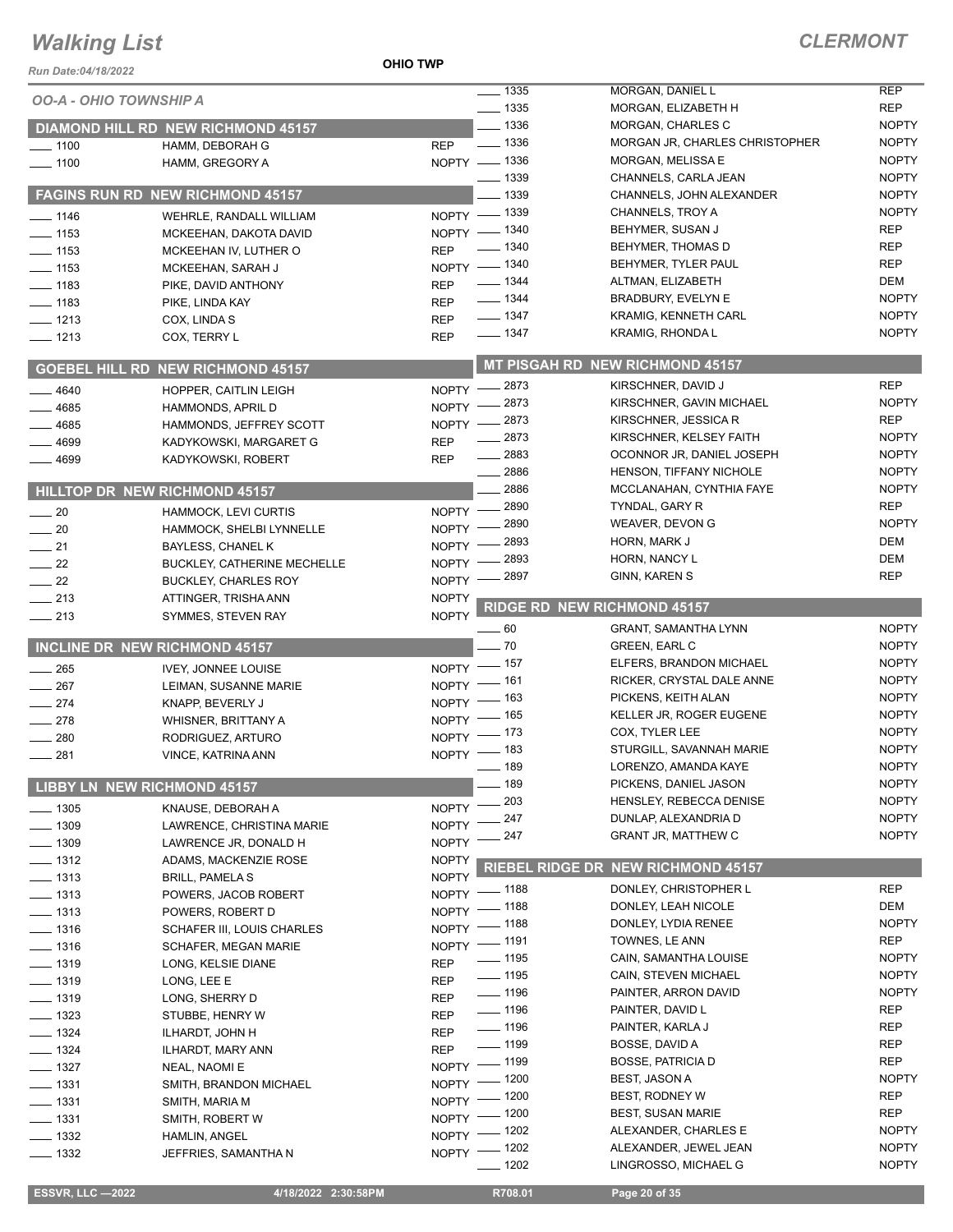#### **OHIO TWP**

### *CLERMONT*

| Run Date:04/18/2022               |                                           | <b>OHIO TWP</b> |                                         |                                               |                            |
|-----------------------------------|-------------------------------------------|-----------------|-----------------------------------------|-----------------------------------------------|----------------------------|
| <b>OO-A - OHIO TOWNSHIP A</b>     |                                           |                 | $\frac{1}{2}$ 123                       | OLSEN, ERIC C                                 | <b>DEM</b>                 |
|                                   |                                           |                 | $\frac{1}{2}$ 131                       | DEMPSEY, ALISHA LYNN                          | <b>NOPTY</b>               |
|                                   | <b>RIEBEL RIDGE DR NEW RICHMOND 45157</b> |                 | $-131$                                  | MANN, AUBREY LYNN                             | <b>NOPTY</b>               |
| $- 1202$                          | LINGROSSO, PEGGY LEE                      |                 | NOPTY - 133                             | BEITENHAUS, ANGELA SUE                        | <b>NOPTY</b>               |
| $\frac{1}{2}$ 1206                | JOHNSTON, JULIE ERIN                      | <b>REP</b>      | _ 133                                   | BEITENHAUS, GEORGE WILLIAM                    | <b>NOPTY</b>               |
| $- 1206$                          | JOHNSTON, VICTORIA L                      |                 | NOPTY - 136                             | AUGST, CIERRA MARIA                           | <b>NOPTY</b>               |
| $- 1209$                          | EMERSON, REBECCA J                        |                 | NOPTY - 143                             | LOUISO, TIA SAGE                              | <b>NOPTY</b>               |
| $- 1209$                          | <b>FRANKS, MEGAN E</b>                    |                 | NOPTY - 153                             | SEVIER, ANDREA LAWRENCE                       | <b>NOPTY</b>               |
| $- 1210$                          | HUMPHREY, ALICIA K                        | <b>REP</b>      |                                         | STATE ROUTE 132 NEW RICHMOND 45157            |                            |
| $- 1210$                          | HUMPHREY, DOUGLAS D                       | <b>REP</b>      |                                         |                                               |                            |
| $- 1213$                          | <b>HEIMBROCK, DEBRAJ</b>                  |                 | NOPTY - 2592                            | SCHAFER, LAURA CHRISTINE                      | <b>NOPTY</b>               |
| $- 1213$                          | <b>HEIMBROCK, JEFFREY M</b>               |                 | NOPTY - 2644                            | EMMICH, DIANE LEE                             | <b>REP</b>                 |
| $- 1214$                          | WALTERS, CHRISTOPHER A                    |                 | NOPTY - 2644                            | EMMICH, NATHAN R                              | <b>NOPTY</b>               |
| $- 1214$                          | <b>WALTERS, KAREN L</b>                   | <b>REP</b>      | $\frac{1}{2650}$                        | VOGELSANG, KEITH E                            | <b>REP</b>                 |
| $- 1218$                          | BEGLEY, DORIS JEWELL                      |                 | NOPTY - 2650                            | VOGELSANG, TINA J                             | <b>REP</b>                 |
| $- 1218$                          | <b>BEGLEY, MARCUS</b>                     | <b>REP</b>      | 2652<br>$\overline{\phantom{a}}$        | CASSELL, CYNTHIA A                            | <b>REP</b>                 |
| $- 1222$                          | MEYER III, CARL FERDINAND                 |                 | NOPTY - 2652                            | <b>UIBLE, DAVID HUNTER</b>                    | <b>REP</b>                 |
| $- 1222$                          | MEYER IV, CARL FERNINAND                  |                 | NOPTY - 2652                            | UIBLE, EMMA E                                 | <b>REP</b>                 |
| $\frac{1}{2}$ 1222                | <b>MEYER, SHANNON MARIE</b>               |                 | NOPTY - 2653                            | <b>GRAYBILL, NORMA J</b>                      | <b>REP</b>                 |
| $- 1226$                          | ELLIS, KATRINA SUE                        |                 | NOPTY - 2653                            | OETZEL, JENNIFER RENEE ELIZABETH              | <b>NOPTY</b>               |
| $\frac{1}{2}$ 1226                | KROEGER, JONATHAN CHARLES                 | $NOPTY$ -       | 2664                                    | CROSBY, BEVERLY R                             | <b>DEM</b>                 |
| $- 1229$                          | <b>BOYS, DONNAT</b>                       | DEM             | 2664<br>$\overline{\phantom{a}}$        | <b>CROSBY, GREGORY E</b>                      | <b>DEM</b>                 |
| $- 1229$                          | BOYS, JILLIAN MICHELLE                    |                 | NOPTY - 2665                            | DEJAGER, SARAH LYNN                           | <b>NOPTY</b>               |
| $- 1229$                          | BOYS, JOHN F                              | <b>REP</b>      | $\frac{1}{2665}$                        | DEJAGER-KENNEDY, ROBIN J                      | <b>NOPTY</b>               |
| $- 1230$                          | KURZYNSKI, LINDA M                        |                 | NOPTY - 2668                            | MILLER, JEFFERY D                             | <b>NOPTY</b>               |
| $- 1230$                          | KURZYNSKI, RICHARD STEVEN                 | <b>REP</b>      | $\frac{1}{2668}$                        | MILLER, LISA A                                | <b>NOPTY</b>               |
| $- 1234$                          | DAY, EHREN W                              | <b>REP</b>      | $-2672$                                 | BEISER, ANNA                                  | <b>REP</b>                 |
| $- 1234$                          | DAY, RHONDA RACHELLE                      | <b>REP</b>      | $-2673$                                 | POLLITT, JAMES ADREN                          | <b>REP</b>                 |
| $- 1238$                          | ROSENBERGER, ELIZABETH TAGGART            | <b>REP</b>      | $-2673$                                 | RICHTER, MARK E                               | REP                        |
| $- 1238$                          | ROSENBERGER, LARRY C                      | <b>REP</b>      | $-2673$                                 | RICHTER, SALLY S                              | <b>REP</b>                 |
| $- 1242$                          | VANDEBERG, AIDEN WILLIAM                  |                 | NOPTY -2673 1/2                         | POLLITT, BETHANY MARIE RICHTER                | <b>REP</b>                 |
| $- 1242$                          | VANDEBERG, BRANDY NICOLE                  |                 | NOPTY - 2676                            | FRUTH, BRENT R                                | <b>REP</b>                 |
| $-$ 1242                          | VANDEBERG, CRAIG A                        |                 | NOPTY - 2680                            | DAVIS, TERESA R                               | <b>NOPTY</b>               |
| $- 1245$                          | TAGGART, CYNTHIA B                        | <b>REP</b>      | 2680<br>$\frac{1}{2}$                   | WALKER SR, GREGORY J                          | <b>NOPTY</b>               |
| $- 1245$                          | TAGGART, JAMES J                          | <b>REP</b>      | $\frac{1}{2683}$                        | CORWIN, BARBARA J                             | <b>REP</b>                 |
| $\frac{1}{2}$ 1250                | HINKSTON, MICHAEL LOUIS                   | NOPTY -         | 2683                                    | CORWIN, ROBERT P                              | <b>NOPTY</b>               |
| $\frac{1}{2}$ 1250                | KAHRS, BRYAN E                            |                 | NOPTY - 2684                            | WILLIAMS, BARBARA ANN                         | <b>NOPTY</b><br><b>REP</b> |
| $- 1250$                          | KAHRS, JESSICA M                          |                 | NOPTY - 2684                            | WILLIAMS JR, WESLEY T                         | <b>NOPTY</b>               |
| $- 1258$                          | <b>GRAGG, AMANDA M</b>                    |                 | NOPTY - 2686                            | ROBINSON, JACOB LEE                           | <b>NOPTY</b>               |
| $-1258$                           | POWERS, THOMAS EDWARD                     |                 | NOPTY - 2686<br>2688                    | SHEETS, JESSICA LYNN<br>NAYLOR, JOSEPH DONALD | DEM                        |
| $-1260$                           | TINSLEY, GALE H                           | NOPTY -         |                                         | NAYLOR, LAURA M                               | DEM                        |
| $- 1260$                          | TINSLEY, NINA J                           |                 | NOPTY - 2688<br>2701                    |                                               | <b>NOPTY</b>               |
| <b>SARI LN NEW RICHMOND 45157</b> |                                           |                 | 2701                                    | FEIN, BEVERLY F<br>ROWELL, AMBER MARIE        | <b>NOPTY</b>               |
|                                   |                                           |                 | $-2703$                                 | MULLEE, TIMOTHY PATRICK                       | <b>NOPTY</b>               |
| $-1$                              | LIGHT, STEPHEN L                          | <b>REP</b>      | $-2706$                                 | GUILLERMIN, ALEXANDRA                         | <b>NOPTY</b>               |
| $\frac{1}{2}$                     | MAXEY, DAVID C                            | <b>REP</b>      | $-2706$                                 | <b>GUILLERMIN, SHAUN ROBERT</b>               | <b>NOPTY</b>               |
| $\frac{1}{2}$                     | MAXEY, JEANNE A                           | <b>REP</b>      |                                         | NAEGEL, BRADFORD B                            | <b>NOPTY</b>               |
| $\frac{1}{2}$                     | MAXEY, TERRY R                            |                 | NOPTY -2708<br>$-2708$                  | NAEGEL, CHERYL ANN                            | <b>NOPTY</b>               |
| $\frac{1}{2}$                     | OELKER JR, JAMES T                        | <b>REP</b>      | $- 2709$                                | PHILHOWER, DEVON C                            | <b>NOPTY</b>               |
| $\_\_$ 3                          | OELKER, MELISSA ANN                       | <b>REP</b>      | $-2719$                                 | NIETER, DAVID L                               | DEM                        |
| — 4                               | WEHRLE, KEVIN JOSEPH                      | $N$ OPTY $-$    | $=2728$                                 | KENNEDY, ALANA MARTIN                         | <b>NOPTY</b>               |
| $-4$                              | <b>WEHRLE, LEAH ROSE</b>                  | $NOPTY$ –       | 2728                                    | <b>KENNEDY, JANICE D</b>                      | <b>DEM</b>                 |
| $-5$                              | FISHER, DAVID                             | $NOPTY -$       | _ 2728                                  | KENNEDY, MATTHEW J                            | <b>DEM</b>                 |
| $-5$                              | FISHER, KIMBERLY K                        | $NOPTY$ -       |                                         | ONEILL, JAMIE LYNN                            | <b>NOPTY</b>               |
| $-6$                              | NORDYKE, HARRY R                          |                 | NOPTY -2731<br>2732                     | <b>BRADBURY, PAMELA S</b>                     | REP                        |
| $-6$                              | NORDYKE, MARY E                           | <b>DEM</b>      | 2732                                    | BRADBURY JR, WILLIAM                          | <b>REP</b>                 |
|                                   |                                           |                 | 2736                                    | LINK, STEPHANIE                               | <b>NOPTY</b>               |
|                                   | SCENIC DR NEW RICHMOND 45157              |                 |                                         | COULTER, ANDREA MICHELLE                      | <b>NOPTY</b>               |
| $\frac{1}{2}$ 78                  | ALFARO, JULIA ELIZABETH                   |                 | NOPTY -2740                             | COULTER, BENJAMIN L                           | <b>NOPTY</b>               |
| $\frac{1}{2}$ 78                  | ALFARO, MELINDA SUE                       |                 | NOPTY -2740<br><sub>–</sub> 2745 #APT B | <b>GASTRICH, SHANE PHILLIP</b>                | <b>NOPTY</b>               |
| - 78 #LOT 78                      | ALFARO, WALTER EDWARD                     | $N$ OPTY -      |                                         | PHILLIPS, JASON THOMAS                        | <b>NOPTY</b>               |
| $\frac{1}{2}$ 123                 | MULLIS, ROBERT CHARLES                    |                 | NOPTY -2745 #APT B<br>2745 #APT C       | <b>BOWLING, RALPH HOMER</b>                   | <b>REP</b>                 |
|                                   |                                           |                 |                                         |                                               |                            |

 **ESSVR, LLC —2022 4/18/2022 2:30:58PM R708.01 Page 21 of 35**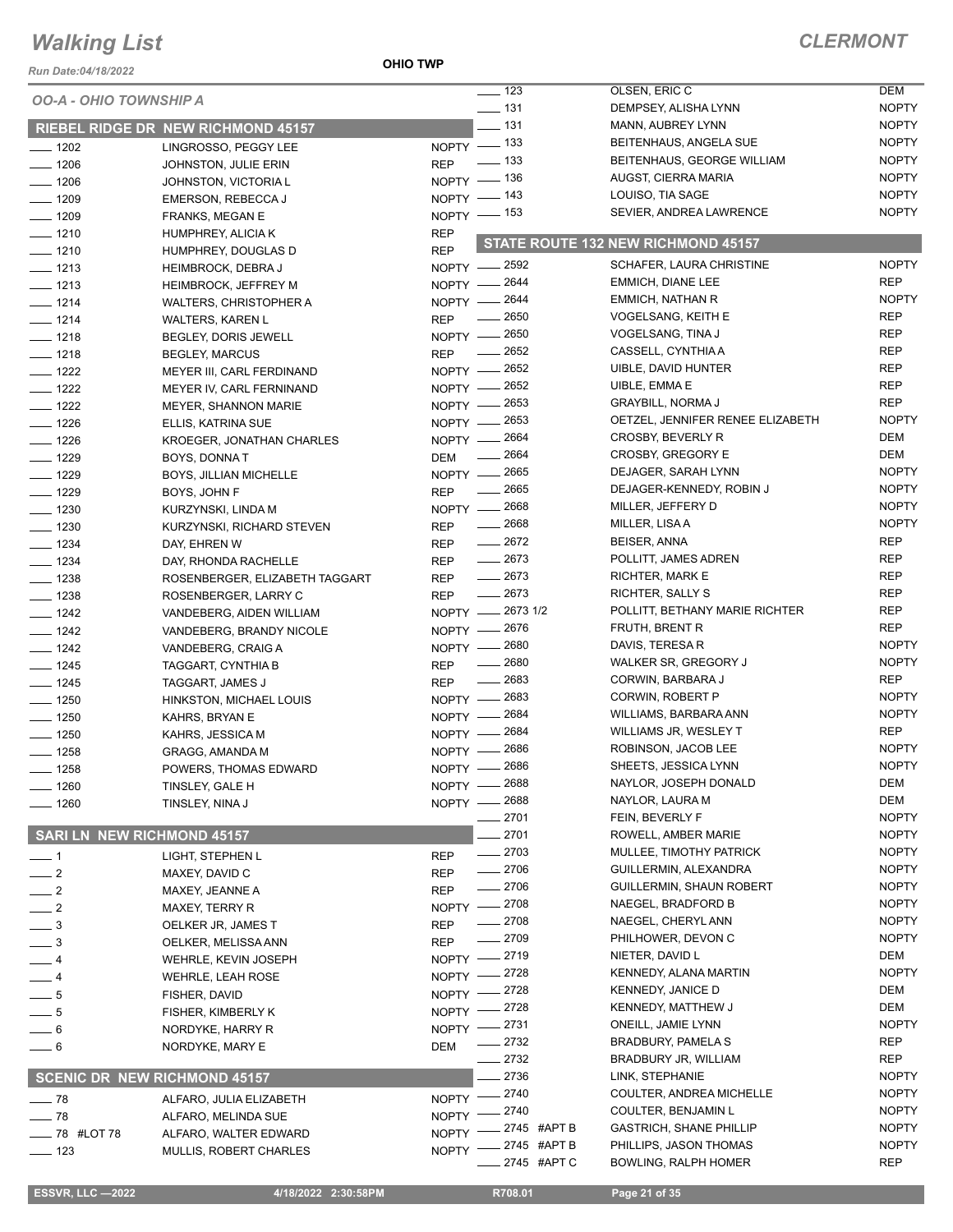*Run Date:04/18/2022*

**OHIO TWP**

| <i><b>OO-A - OHIO TOWNSHIP A</b></i> |                                    | _____ 2755 #APT 284    |                           | STILWELL, TOMAS D               | NOPTY        |
|--------------------------------------|------------------------------------|------------------------|---------------------------|---------------------------------|--------------|
|                                      |                                    | ____ 2755 #APT 301     |                           | JANKOSKI, EDWARD F              | <b>REP</b>   |
|                                      | STATE ROUTE 132 NEW RICHMOND 45157 |                        | <b>____ 2755 #LOT 122</b> | PHILPOT, ELIZABETH MAE          | <b>NOPTY</b> |
| $2745$ #APT G                        | DAVIDSON, CHRIS L                  | NOPTY __ 2755 #LOT 123 |                           | AULTMAN, EMILY ANN              | <b>NOPTY</b> |
| ____ 2745 #APT H                     | FARMER, DYLAN ROBERT               | REP __ 2755 #LOT 123   |                           | SUTHERLAND, THOMAS ANDREW       | <b>NOPTY</b> |
| $2745$ #APT H                        | PRESTON, ROSEMARY                  | REP __ 2755 #LOT 124   |                           | LAVOY, DANIEL R                 | <b>NOPTY</b> |
| __ 2745 #LOT B                       | <b>CURLESS, PATRICIA A</b>         | NOPTY __ 2755 #LOT 126 |                           | CHASE, BRIAN CURTIS             | <b>NOPTY</b> |
| __ 2745 #LOT B                       | LYNN, CINDY MARIE                  |                        | NOPTY __ 2755 #LOT 128    | WAGONER, BRANDON M              | <b>NOPTY</b> |
| __ 2745 #LOT G                       | DAVIDSON, CRYSTALANE N             |                        | NOPTY __ 2755 #LOT 132    | DHONAN, JONATHON RAY            | <b>NOPTY</b> |
| -2745 #LOT G                         | DAVIDSON, ROBERT J                 |                        | NOPTY __ 2755 #LOT 134    | MOLER, STEVEN W                 | DEM          |
| ____ 2745 #APT C                     | <b>BOWLING, IRENE P</b>            |                        | REP __ 2755 #LOT 140      | BALDWIN, GINGER R               | <b>NOPTY</b> |
| $-2755$                              | <b>BOLIN, ASHLEY DANIELLE</b>      |                        | NOPTY __ 2755 #LOT 144    | SIZEMORE, DAVID LEE             | <b>NOPTY</b> |
| $-2755$                              | BYRNE, CONSTANCE SHABATHA          |                        | NOPTY __ 2755 #LOT 147    | HONAKER, TYLOR EUGENE           | <b>NOPTY</b> |
| $-2755$                              | DHONAU, JESSE R                    |                        | NOPTY __ 2755 #LOT 150    | PHIPPS, JAMES E                 | <b>NOPTY</b> |
| $-2755$                              | FENDER, KIMBERLEE A                |                        | NOPTY __ 2755 #LOT 153    | PUCKETT, JO ELLEN               | <b>NOPTY</b> |
| $-2755$                              | LARISON, RUSTY LYNN                | NOPTY __ 2755 #LOT 155 |                           | SCOTT, DARLEEN G                | <b>NOPTY</b> |
| $-2755$                              | RANDOLPH, JAMIE WAYNE              |                        | NOPTY __ 2755 #LOT 160    | HALL, ELISABETH HOPE            | <b>NOPTY</b> |
| $-2755$                              | RUNYON, BRYAN TYLER                |                        | NOPTY __ 2755 #LOT 160    | HALL IV, ROBERT EUGENE          | <b>NOPTY</b> |
| $\frac{1}{2755}$                     | <b>SCHMIDT, BRADEN M</b>           | NOPTY __ 2755 #LOT 160 |                           | HALL, STEPHANIE ANN             | <b>NOPTY</b> |
| $-2755$                              | STUARD, JACK EDWARD                | NOPTY __ 2755 #LOT 173 |                           | <b>WHITE, FRANCIS</b>           | <b>NOPTY</b> |
| $-2755$ #271                         | <b>BIEHN, SHERRIC</b>              | NOPTY __ 2755 #LOT 178 |                           | KOCHLANY, KURT A                | <b>NOPTY</b> |
| ___ 2755 #APT 4                      | KISER, CHARLES T                   | NOPTY __ 2755 #LOT 179 |                           | <b>BURT, DONALD LEON</b>        | <b>NOPTY</b> |
| ____ 2755 #APT 8                     | WANDER, RITA D                     | NOPTY __ 2755 #LOT 186 |                           | EUBANKS JR, JOSEPH ALLEN        | <b>NOPTY</b> |
| ____ 2755 #LOT 5                     | DUNWOODY, MICHAEL H                |                        | NOPTY __ 2755 #LOT 192    | WISECUP, MATTHEW SHANE          | <b>NOPTY</b> |
| -2755 #LOT 5                         | RISDON, JUANITA K                  | NOPTY __ 2755 #LOT 201 |                           | REFFIT, LAURIE LYNN             | <b>NOPTY</b> |
| $-2755$ #LOT 6                       | HOLLAND, DEBORAH LYNN              |                        | NOPTY __ 2755 #LOT 207    | LARISON, RYAN A                 | <b>NOPTY</b> |
| -2755 #LOT 6                         | HONAKER, KELLY E                   | NOPTY __ 2755 #LOT 208 |                           | MCCLURE, SAVANNAH N             | <b>NOPTY</b> |
| __ 2755 #LOT 9                       | FUGATE, ALICIA ANN                 | NOPTY __ 2755 #LOT 208 |                           | PORTER, DEBRA D                 | <b>NOPTY</b> |
| ____ 2755 #APT 21                    | <b>BISHOP, CHRISTINA A</b>         | NOPTY __ 2755 #LOT 218 |                           | MORTON, VIOLET D                | <b>NOPTY</b> |
| ___ 2755 #APT 50                     | PLANCK, TRACY MARIE                | NOPTY __ 2755 #LOT 219 |                           | ZICKEFOOSE, JAMIE QUENTIN       | <b>NOPTY</b> |
| ___ 2755 #APT 71                     | FAUL, WILLIAM CLIFFORD             | NOPTY __ 2755 #LOT 221 |                           | <b>HENSON, DANIEL B</b>         | <b>NOPTY</b> |
| ____ 2755 #LOT 10                    | <b>BROOKS, AUSTON MICHAEL</b>      | NOPTY __ 2755 #LOT 221 |                           | WILLIAMS, MORGAN K              | <b>NOPTY</b> |
| <b>_____</b> 2755 #LOT 10            | WATSON, MICHAEL C                  |                        | NOPTY __ 2755 #LOT 222    | BOLIN, STACY A                  | <b>NOPTY</b> |
| ____ 2755 #LOT 11                    | STACY, PAIGE NICOLE                | NOPTY __ 2755 #LOT 222 |                           | HICKS, LEXI ANN                 | <b>NOPTY</b> |
| -2755 #LOT 12                        | TILLEY, LISA M                     | NOPTY __ 2755 #LOT 224 |                           | BARRACHMAN, MATTHEW D           | <b>NOPTY</b> |
| -2755 #LOT 13                        | THOMPSON, COTY GENE                | NOPTY __ 2755 #LOT 225 |                           | DALE, ASHLEE LYNNE FRANCES      | <b>NOPTY</b> |
| -2755 #LOT 14                        | <b>BATTLE, RYAN L</b>              | NOPTY __ 2755 #LOT 225 |                           | DALE, PAYTON BRETT THOMAS       | <b>NOPTY</b> |
| -2755 #LOT 18                        | <b>WATERS, RICHARD LEE</b>         |                        | NOPTY __ 2755 #LOT 225    | LONICKER, JOEY                  | <b>NOPTY</b> |
| __ 2755 #LOT 19                      | PHELPS, KEVIN J                    |                        | NOPTY __ 2755 #LOT 227    | BOEHM, ROGER E                  | <b>NOPTY</b> |
| __ 2755 #LOT 21                      | <b>BISHOP, CHRISTINA ANNE</b>      | NOPTY __ 2755 #LOT 227 |                           | <b>BOEHM, TERESA ANNETTE</b>    | <b>NOPTY</b> |
| 2755 #LOT 45                         | MEEKER, JOSEPH F                   |                        | NOPTY __ 2755 #LOT 228    | COUCH, PATRICK ALAN             | <b>NOPTY</b> |
| ____ 2755 #LOT 46                    | MCHALE, HOLLY KAY                  |                        | NOPTY _____ 2755 #LOT 228 | RICCHIUTO, CYNTHA MARIE         | <b>NOPTY</b> |
| _ 2755 #LOT 50                       | PLANCK, STEVEN JAMES               | NOPTY __ 2755 #LOT 231 |                           | TOLIN, CHANCE DOUGLAS           | <b>NOPTY</b> |
| _____ 2755 #LOT 54                   | CRYDER, AMANDA MICHELE             | NOPTY __ 2755 #LOT 231 |                           | TOLIN, KRYSTAL FAITH            | <b>NOPTY</b> |
| __ 2755 #LOT 54                      | WADE, DUSTIN HARLEY                | NOPTY __ 2755 #LOT 236 |                           | LYNCH, STEVE C                  | <b>NOPTY</b> |
| <b>______ 2755</b> #LOT 58           | LUBBERS, AMANDA G                  | NOPTY __ 2755 #LOT 237 |                           | ALLEN, JEREMY S                 | <b>NOPTY</b> |
| $-2755$ #LOT 58                      | LUBBERS, MICHAEL B                 | NOPTY __ 2755 #LOT 237 |                           | GUMBERT, JESSICA RYAN           | <b>NOPTY</b> |
| _ 2755 #LOT 61                       | ALVARADO, DANIEL MASON             | NOPTY __ 2755 #LOT 238 |                           | <b>WALLACE, HELEN</b>           | <b>NOPTY</b> |
| _ 2755 #LOT 61                       | <b>FRANCIS, PENNY R</b>            |                        | NOPTY __ 2755 #LOT 243    | ATKINS, ELIZABETH A             | <b>NOPTY</b> |
| _ 2755 #LOT 61                       | ZAMORA, KARENA MICHELLE            | NOPTY __ 2755 #LOT 244 |                           | LANE JR, SEAN RAY               | <b>NOPTY</b> |
| _ 2755 #LOT 67                       | <b>GRANT, VEVERLY LEE</b>          | NOPTY __ 2755 #LOT 244 |                           | LANE, TOSHIA MARIE              | <b>NOPTY</b> |
| ____ 2755 #LOT 73                    | PARKER, KALEB ALEXANDER            | NOPTY __ 2755 #LOT 250 |                           | BOEHKE, DAVID AARON             | NOPTY        |
| _ 2755 #LOT 80                       | <b>BLACKBURN JR, GARY FROST</b>    | NOPTY __ 2755 #LOT 250 |                           | HUDSON, TARAH JEAN              | <b>NOPTY</b> |
| ____ 2755 #LOT 80                    | SWEET, JERRY L                     |                        | NOPTY __ 2755 #LOT 252    | GILBERT, DANNY JOSEPH           | <b>NOPTY</b> |
| <sub>_</sub> __ 2755 #APT 122        | DEATON, BILLY RALPH                | NOPTY __ 2755 #LOT 253 |                           | BRADFORD, MATTHEW R             | <b>NOPTY</b> |
| _____ 2755 #APT 122                  | DEATON, TRACIE A                   |                        | NOPTY __ 2755 #LOT 253    | BRADFORD, REBECCA M             | <b>NOPTY</b> |
| _____ 2755 #APT 124                  | DEROSE, ROCKY M                    | NOPTY __ 2755 #LOT 253 |                           | <b>BRADFORD, STEPHEN THOMAS</b> | <b>NOPTY</b> |
| <sub>—</sub> 2755  #APT 141          | CARMACK, OPAL JEAN                 | NOPTY __ 2755 #LOT 253 |                           | BYUS, MARSHA RENNE              | <b>NOPTY</b> |
| _____ 2755 #APT 165                  | SEDGWICK JR, DOUGLAS E             | NOPTY __ 2755 #LOT 253 |                           | STANLEY, DANIELLE PAULINE       | NOPTY        |
| _ 2755 #APT 228                      | <b>GAGEN, CHASIDY MARIE</b>        | NOPTY __ 2755 #LOT 258 |                           | HUDSON, LETTA J                 | <b>NOPTY</b> |
| $-2755$ #APT 257                     | BOWMAN, ROBERT L                   | NOPTY __ 2755 #LOT 261 |                           | HRABE, ROBB WILLIAM             | <b>NOPTY</b> |
| __ 2755 #APT 265                     | WILSON, JUSTEN J                   | NOPTY __ 2755 #LOT 261 |                           | ROARK, BRUCE                    | <b>NOPTY</b> |
| _____ 2755 #APT 284                  | STILLWELL, MIRANDA NORMA           | NOPTY __ 2755 #LOT 264 |                           | CAUDILL, TASHA LYNN             | <b>NOPTY</b> |
|                                      |                                    |                        |                           |                                 |              |

 **ESSVR, LLC —2022 4/18/2022 2:30:58PM R708.01 Page 22 of 35**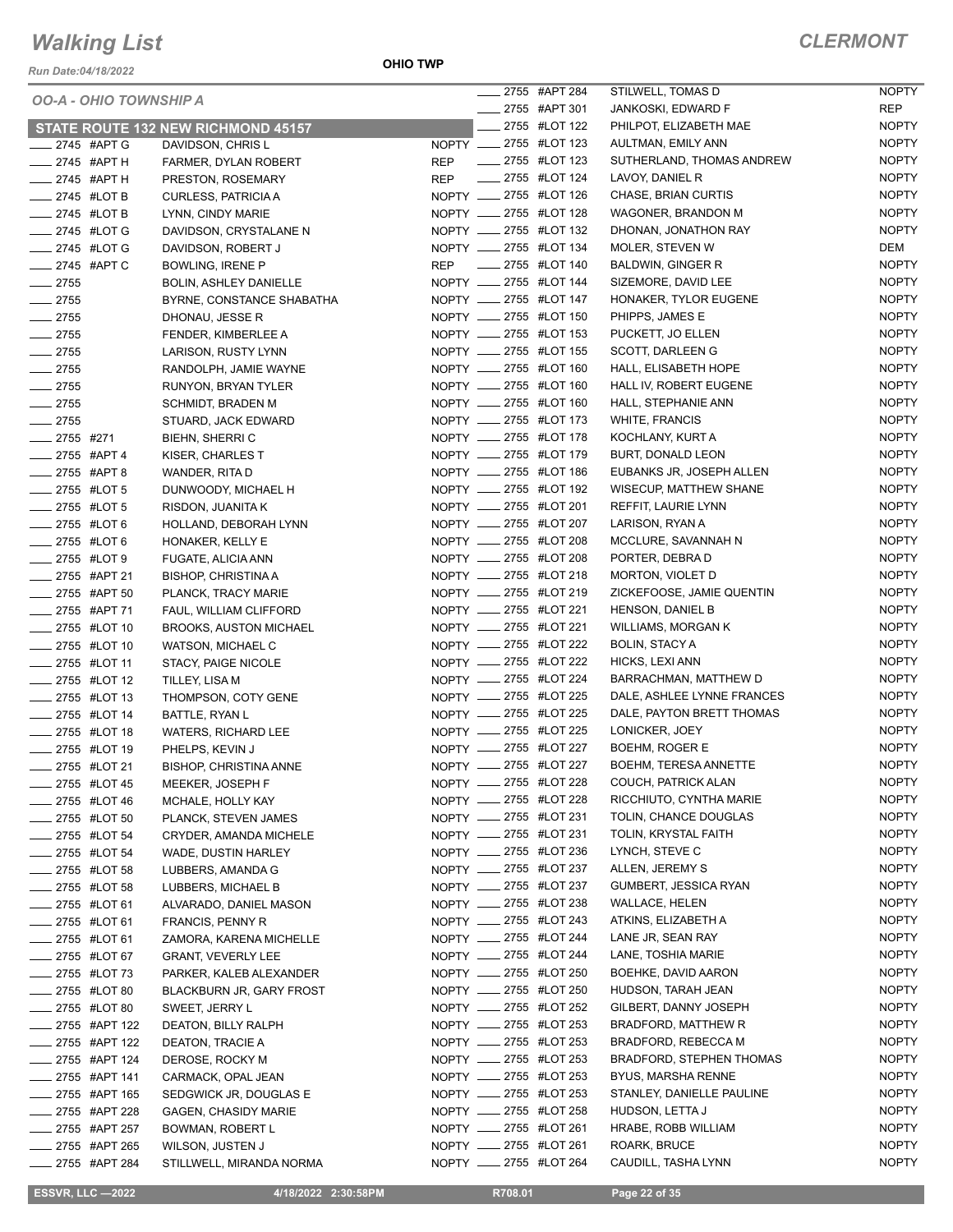*Run Date:04/18/2022*

**OHIO TWP**

|                        | <b>OO-A - OHIO TOWNSHIP A</b> |                                           |              | 2830                  | <b>GUMBERT, GREG M</b>                   | <b>NOPTY</b> |
|------------------------|-------------------------------|-------------------------------------------|--------------|-----------------------|------------------------------------------|--------------|
|                        |                               |                                           |              | 2831<br>$\frac{1}{2}$ | WATERS, DONNA JEAN                       | <b>NOPTY</b> |
|                        |                               | <b>STATE ROUTE 132 NEW RICHMOND 45157</b> |              | $-2831$               | <b>WATERS, MATTHEW CORRY</b>             | <b>NOPTY</b> |
|                        | ____ 2755 #LOT 269            | WATT, MEAGAN R                            |              | NOPTY __ 2831         | WATERS, MATTHEW WILLIAM                  | <b>NOPTY</b> |
|                        | ____ 2755 #LOT 272            | NORRIS, MARIAH NOELLE                     |              | NOPTY __ 2835         | ALOYAN, ELAINA D                         | REP          |
|                        | 2755 #LOT 276                 | STURGILL JR, GARY LEE                     |              | NOPTY __ 2835         | <b>BAKER, CATHERINE ANN</b>              | <b>NOPTY</b> |
|                        | _____ 2755 #LOT 277           | TWOMEY, DELORIS J                         |              | NOPTY - 2835          | <b>BAKER, DANIEL TIMOTHY</b>             | <b>NOPTY</b> |
|                        | _ 2755 #LOT 279               | CORNWELL, KYLE ANDREW                     |              | NOPTY __ 2838         | CORNELL, LORRAINE                        | <b>NOPTY</b> |
| _____ 2755 #LOT 284    |                               | STILWELL, KATHY A                         |              | NOPTY __ 2839         | GILLSTRAP, DARRIN S                      | <b>NOPTY</b> |
| ____ 2755 #LOT 284     |                               | WHITING, JEREMIAH NM                      |              | NOPTY __ 2839         | GILLSTRAP, SANDRA KAY                    | <b>NOPTY</b> |
|                        | 2755 #LOT 285                 | CRANDALL KNAPP, MORGAN BROOK              |              | NOPTY __ 2842         | <b>GRAMMAR JR, HERBERT L</b>             | <b>NOPTY</b> |
|                        | _ 2755 #APT 274A              | H BREWER, ELIZABETH J                     |              | NOPTY - 2842          | <b>GRAMMAR, LUCILLE R</b>                | <b>NOPTY</b> |
|                        | -2755 #APT 274A               | PARKER, SHARON H                          |              | NOPTY __ 2843         | CLIFTON, TAMARA R                        | <b>NOPTY</b> |
|                        | _____ 2755 #LOT 258A          | SMITH, JENNIFER A                         |              | NOPTY __ 2843         | KIMBERLY, WILSON                         | <b>NOPTY</b> |
|                        | _____ 2755 #LOT 274A          | PARKER, CHARLES E                         |              | NOPTY - 2843          | POLLARD, KADIN REECE                     | <b>NOPTY</b> |
|                        |                               | 2755 #APT LOT248 MOORE, BRITTANY RENE     |              | NOPTY __ 2845         | TUCKER, SHAWN D J                        | <b>NOPTY</b> |
| $-2755$ #7             |                               | WILLIAMSON, BRIAN ALLEN                   |              | NOPTY - 2846          | BARE, BRADLEY THOMAS                     | <b>NOPTY</b> |
|                        |                               |                                           |              | NOPTY __ 2846         | <b>BARE, THOMAS F</b>                    | <b>NOPTY</b> |
| $-2755$ #68            |                               | LAVOY, ELIZABETH ANN                      |              | NOPTY __ 2847         | FERGUSON, JEREMY M                       | <b>NOPTY</b> |
|                        | _ 2755 #APT 258               | POOLE, BETTY GENE                         |              |                       |                                          |              |
|                        | _ 2755 #APT 279               | RATLIFF, KIMBERLY A                       |              | NOPTY - 2852          | PARTIN, BILLY JOE                        | <b>NOPTY</b> |
| $2755$ #212            |                               | ROARK, CAROLYN R                          |              | NOPTY __ 2856 #FL 2   | BOWMAN, MARY A                           | <b>NOPTY</b> |
| $\frac{1}{2755}$ #243A |                               | EBERLE, JANE E                            |              | NOPTY __ 2856 #FL 2   | HOULIHAN, VIRGINIA A                     | <b>NOPTY</b> |
| $-2758$                |                               | DAVENPORT, DOROTHY ANN                    |              | NOPTY __ 2856 #APT 2  | BOWMAN, DAVID RAY                        | <b>NOPTY</b> |
| $-2758$                |                               | NORDHEIM, MELODIE L                       |              | NOPTY __ 2859         | BOWLES, DEEANA LYNNE                     | <b>NOPTY</b> |
| $-2770$                |                               | <b>MARTINECK, CARL A</b>                  |              | NOPTY __ 2859         | BRADY, HEATHER M                         | <b>NOPTY</b> |
| $-2770$                |                               | MARTINECK, MARILYN JEAN                   |              | NOPTY __ 2859         | CASEY, ANTHONY A                         | <b>NOPTY</b> |
| $-2772$                |                               | HIGGINS, CHARLES L                        |              | NOPTY - 2859          | CASEY, LAURA LORRAINE                    | <b>NOPTY</b> |
| $-2772$                |                               | <b>HIGGINS, MARIAN F</b>                  | <b>NOPTY</b> |                       |                                          |              |
| $-2776$                |                               | ELLIOTT, KEVIN MICHAEL                    | <b>REP</b>   |                       | <b>SUGARTREE LN NEW RICHMOND 45157</b>   |              |
| $-2780$                |                               | DAVIS, DENISE SUE                         |              | NOPTY __ 2814         | THURMAN, BENTON B                        | <b>NOPTY</b> |
| $-2780$                |                               | DAVIS, KAITLYN R                          |              | NOPTY __ 2814         | THURMAN, BRENDA J                        | <b>NOPTY</b> |
| $-2780$                |                               | DAVIS, THOMAS CLAYTON                     |              | NOPTY __ 2819         | TONS, JAMES                              | <b>NOPTY</b> |
| $-2782$                |                               | LESTER, CHRISTINA L                       |              | NOPTY __ 2819         | TONS, MARY C                             | <b>NOPTY</b> |
| $\frac{2782}{2}$       |                               | LESTER, JOHN C                            |              | NOPTY __ 2819         | TONS, SETH D                             | <b>NOPTY</b> |
| $-2784$                |                               | BRAY, DAVID L                             |              | NOPTY __ 2822         | MILLER, NICHOLETTE P                     | DEM          |
| $-2785$                |                               | DENNISON, GENEVIEVE R                     |              | DEM _____ 2822        | MILLER, STEVEN ELLIS                     | DEM          |
| $-2786$                |                               | CRESAP, BONNIE J                          |              | NOPTY __ 2834         | <b>HOLMBERG, KALA M</b>                  | <b>NOPTY</b> |
| $-2790$                |                               | <b>REESE, NATHAN</b>                      |              | NOPTY __ 2857         | PATEL, PARESHBHA NATUBHAI                | <b>NOPTY</b> |
| $-2794$                |                               |                                           |              | NOPTY __ 2857         | PATEL, PRIYA PARESHBHAI                  | <b>NOPTY</b> |
|                        |                               | SHIFFLET, CHARLOTTE CHRISTIAN             |              |                       |                                          |              |
| $-2794$                |                               | SHIFFLET, JENNY L                         |              | NOPTY __ 2870         | OLSON, BRANDON EDWARD                    | DEM          |
| _ 2796                 |                               | GEBHART, NOAH A                           |              | NOPTY __ 2870         | OLSON, JODY MARIE                        | DEM          |
| $-2796$                |                               | SHAFER, CATHERINE R                       |              | NOPTY __ 2900         | CALHOUN, TYLER WAYNE                     | <b>NOPTY</b> |
| $-2796$                |                               | SHAFER, REGGIE RYAN                       | <b>NOPTY</b> |                       |                                          |              |
| $\frac{2797}{2}$       |                               | FUESTON, DOMINIQUE NICOLE                 | <b>NOPTY</b> |                       | <b>TWELVE MILE RD NEW RICHMOND 45157</b> |              |
| $-2797$                |                               | <b>SCARFF, CHARLES M</b>                  | <b>REP</b>   | ___ 1188              | HOPPER, AUTUMN CAMILE                    | <b>NOPTY</b> |
| $-2797$                |                               | SCARFF, KENDRA L                          | <b>REP</b>   | $- 1188$              | WEINGARTNER, DANIEL PAUL                 | <b>NOPTY</b> |
| $\frac{1}{2800}$       |                               | BAILEY, DIANE MARIE                       | REP          | $- 1188$              | WEINGARTNER, JERI L                      | <b>NOPTY</b> |
| $- 2800$               |                               | BAILEY, JEFFREY SCOTT                     | <b>REP</b>   | $\frac{1}{2}$ 1188    | WEINGARTNER, TEDDY J                     | <b>NOPTY</b> |
| $- 2800$               |                               | <b>BAILEY, WESLEY SCOTT</b>               | REP          | $- 1192$              | KELCH, APRIL L                           | <b>NOPTY</b> |
| $-2801$                |                               | MOELLER, JAMES M                          | REP          | $- 1192$              | KELCH, GORDON A                          | <b>NOPTY</b> |
| $-2801$                |                               | MOELLER, JESSICA M                        | <b>REP</b>   | $- 1258$              | BENE, JADE MACKENZIE                     | <b>NOPTY</b> |
| $-2801$                |                               | MOELLER, LILIAN ALESIA                    |              | NOPTY __ 1258         | KOOLS, JACOB HUMPHREY                    | <b>NOPTY</b> |
| $-2803$                |                               | <b>BISHOP, ANN</b>                        |              | NOPTY __ 1258         | <b>NELSON, ERIC ANDREW</b>               | <b>NOPTY</b> |
| $\frac{2803}{2000}$    |                               | <b>BISHOP, JANET M</b>                    | DEM          | $- 1258$              | PORTER, DARREN R                         | <b>NOPTY</b> |
| $-2803$                |                               | <b>BISHOP, PAUL S</b>                     | REP          | $- 1258$              | SPENCER, AMANDA SHAY ANN                 | <b>NOPTY</b> |
| $-2810$                |                               | SETTY, JAMES L                            | DEM          | $\frac{1}{2}$ 1340    | NELSON, CARLA J                          | REP          |
| $-2810$                |                               | SETTY, PATRICIA A                         | DEM          | $- 1340$              | NELSON, ERIC N                           | REP          |
| $-2811$                |                               | BERBERICH, KENNETH D                      |              | NOPTY __ 1340         | NELSON, GREGORY THOMAS                   | <b>NOPTY</b> |
|                        | <sub>—</sub> 2813 #APT A      | MURPHY, SHAWN D                           |              | NOPTY __ 1390         |                                          | <b>NOPTY</b> |
| ____ 2813 #APT B       |                               | CAMPBELL, CHASTITY L                      |              | NOPTY __ 1390         | WILSON, MICKAELAH AUTUMN                 |              |
| $-2821$                |                               |                                           | REP          |                       | WILSON, VELVET LEIGH                     | <b>NOPTY</b> |
|                        |                               | BIRD, JUDY R                              |              | $- 1414$              | <b>BURNS, EDWARD F</b>                   | REP          |
| $-2821$                |                               | BIRD, RONALD D                            | <b>REP</b>   | $- 1414$              | BURNS JR, FRANK J                        | REP          |
| $- 2824$               |                               | <b>GUMBERT, KAREN SUE</b>                 |              | NOPTY __ 1414         | BURNS, PAMELA J                          | <b>REP</b>   |

 **ESSVR, LLC —2022 4/18/2022 2:30:58PM R708.01 Page 23 of 35**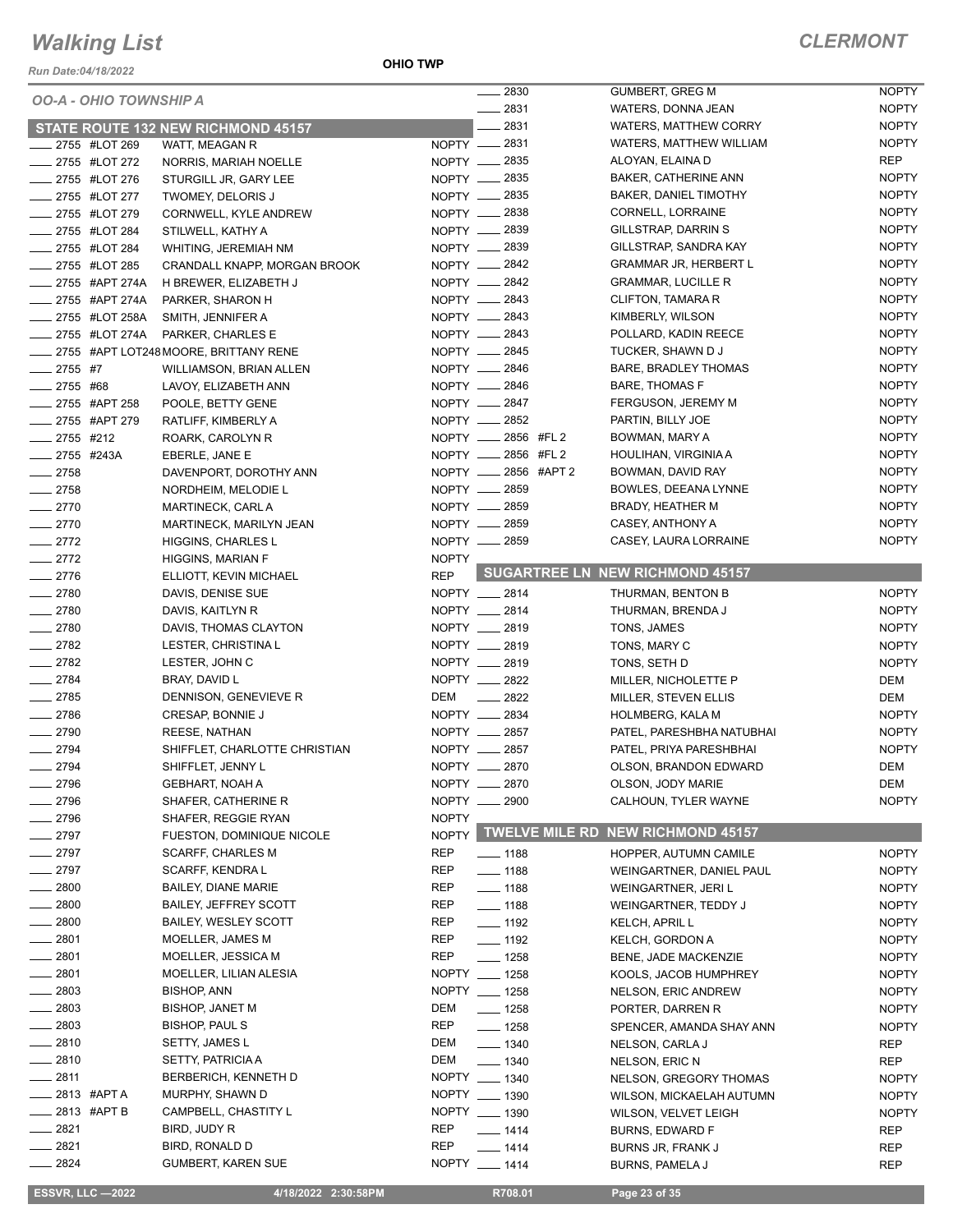*Run Date:04/18/2022*

**OHIO TWP**

| <i><b>OO-A - OHIO TOWNSHIP A</b></i> |                                                 | $- 1297$                        | SADO, JOHN M                                  | <b>NOPTY</b>               |
|--------------------------------------|-------------------------------------------------|---------------------------------|-----------------------------------------------|----------------------------|
|                                      | <b>TWELVE MILE RD NEW RICHMOND 45157</b>        | $- 1312$<br>$-1317$             | SCHMIDT, RYAN R                               | <b>NOPTY</b><br><b>REP</b> |
|                                      |                                                 |                                 | DUTY, AMANDA K                                | <b>REP</b>                 |
| $- 1426$<br>$- 1426$                 | SADEK, BISHOY EMAD<br>SADEK, CHRISTINA EMAD     | NOPTY __ 1317<br>NOPTY __ 1317  | DUTY JR, GEORGE A<br>DUTY, HANNAH NICOLE ROSE | <b>REP</b>                 |
| $- 1426$                             | SADEK, EMAD A                                   | NOPTY __ 1317                   | DUTY, JACOB ALAN                              | <b>REP</b>                 |
| $- 1426$                             |                                                 | NOPTY __ 1317                   |                                               | <b>REP</b>                 |
| $- 1428$                             | SADEK, HAIAM S                                  | NOPTY __ 1317                   | PANCAKE III, ROY RICHARD                      | <b>REP</b>                 |
|                                      | AMMERMAN, CAROLYN JEAN                          |                                 | YOUNG, BRENDA K                               |                            |
| $\frac{1}{2}$ 1428                   | AMMERMAN, SAMUEL ALEXANDER                      | NOPTY __ 1317                   | YOUNG JR, ROBERT R                            | <b>REP</b>                 |
| $- 1428$                             | AMMERMAN, SAMUEL C                              | REP<br>$\frac{1}{2}$ 1323       | JONES, CONNIE R                               | <b>NOPTY</b>               |
| $- 1436$                             | ROGENSKI, KEVIN B                               | NOPTY __ 1323                   | JONES, DONALD R                               | <b>REP</b>                 |
| $- 1436$                             | UPDIKE, TRACY A                                 | NOPTY __ 1327                   | ZNAMENACEK, CASEY RYAN                        | <b>NOPTY</b>               |
| $- 1440$                             | MCKINLEY, EMERSON E                             | NOPTY __ 1328                   | PERRY, JEREMY R                               | <b>NOPTY</b>               |
| $- 1444$                             | <b>WATKINS, RICKEY LEE</b>                      | NOPTY __ 1328                   | <b>SCHELL, BRANDY DENISE</b>                  | <b>NOPTY</b>               |
| $- 1458$                             | COX, JEFFREY D                                  | NOPTY __ 1329                   | BROCK, BOYD                                   | <b>NOPTY</b>               |
| $- 1458$                             | COX, MATHEW DEE                                 | NOPTY __ 1329                   | <b>BROCK, SHIRLEY FAYE</b>                    | <b>NOPTY</b>               |
| $\frac{1}{2}$ 1458                   | COX, RENEE DAWN                                 | NOPTY __ 1329                   | DIGIOVENALE, KIMBERLY SUE                     | <b>NOPTY</b>               |
| $- 1464$                             | WATKINS, JACQUELYN C                            | $\frac{1}{2}$ 1331<br>REP       | SHEETS, LINDAC                                | <b>REP</b>                 |
| $- 1464$                             | WATKINS, MICHAEL RAY                            | $- 1331$<br><b>REP</b>          | SHEETS, STEVEN E                              | <b>REP</b>                 |
| $- 1470$                             | MOORE, SHERI G                                  | NOPTY __ 1337                   | CHUMLEY, CINDY L                              | <b>REP</b>                 |
| $- 1476$                             | ABNER, MARY J                                   | NOPTY __ 1337                   | CHUMLEY, DANIEL T                             | <b>REP</b>                 |
| $- 1476$                             | ABNER, TAMARA L                                 | NOPTY __ 1337                   | CHUMLEY, KIANA RENEE                          | <b>NOPTY</b>               |
| $- 1476$                             | SHEARER, MARY ELLEN                             | NOPTY __ 1339                   | WOOD, MICHAEL C                               | <b>NOPTY</b>               |
| $- 1484$                             | <b>CLEMENSON, ANDREW FRANCIS</b>                | NOPTY __ 1342                   | MASSMANN, SHARON A                            | <b>NOPTY</b>               |
|                                      |                                                 | $-1344$                         | ABBOTT, GREG S                                | <b>NOPTY</b>               |
|                                      | <b>WILSON DUNHAM HILL RD NEW RICHMOND 45157</b> | $-1344$                         | ABBOTT, PATRICIA J                            | <b>NOPTY</b>               |
| $- 1045$                             | FRALEY, BROOK ANN                               | $\frac{1}{2}$ 1349<br>REP       | MCCABE, BREE ANN                              | <b>NOPTY</b>               |
| $- 1045$                             | WILDEY, CHARLOTTE N                             | NOPTY __ 1349                   | MCCABE, ROBERT JEREMY                         | <b>NOPTY</b>               |
| $- 1045$                             | WILDEY, DONALD H                                | NOPTY __ 1355                   | BOWMAN, MARY M                                | <b>NOPTY</b>               |
| $\frac{1}{2}$ 1075                   | <b>GRIFFITHS, JEFFREY W</b>                     | NOPTY __ 1355                   | STEPHENS, MARK A                              | <b>NOPTY</b>               |
| $- 1075$                             | <b>GRIFFITHS, NANCY K</b>                       | NOPTY __ 1375                   | ENDERLE, MICHAEL L                            | <b>NOPTY</b>               |
| $\frac{1}{2}$ 1139                   | HEIDEN, RYAN M                                  | DEM - 1375                      | <b>ENDERLE, SHARON L</b>                      | <b>NOPTY</b>               |
| $- 1187$                             | FISCHVOGT, ELI T                                | NOPTY __ 1379                   | STEVENS, BRIAN D                              | <b>REP</b>                 |
| $- 1187$                             | FISCHVOGT, MICHAEL J                            | NOPTY - 1379                    | STEVENS, CONNIE D                             | <b>REP</b>                 |
| $\frac{1}{2}$ 1187                   | FISCHVOGT, TAMMY L                              | NOPTY __ 1381                   | MEREDITH, TOBY ALAN                           | <b>NOPTY</b>               |
| $- 1191$                             | HIGHFIELD, MATTHEW RAY                          | <b>NOPTY</b>                    |                                               |                            |
| $\frac{1}{2}$ 1195                   | ELLERT, DAVID A                                 | <b>REP</b><br><b>TOTAL: 671</b> |                                               |                            |
| $\frac{1}{2}$ 1199                   | DAY, ANTHONY MONROE                             | <b>NOPTY</b>                    |                                               |                            |
| $\frac{1}{2}$ 1199                   | DAY, JAMES A                                    | DEM                             |                                               |                            |
| $\frac{1}{2}$ 1199                   | MILLETTE, ALEXANDER REMI                        | <b>NOPTY</b>                    |                                               |                            |
| <u>—</u> 1199                        | MILLETTE, VERONICA LYNN                         | DEM                             |                                               |                            |
| $- 1203$                             | WHITE, GARY L                                   | <b>REP</b>                      |                                               |                            |
| $- 1203$                             | WHITE, VICKI W                                  | <b>REP</b>                      |                                               |                            |
| $- 1207$                             | SCHALK, ELIZABETH J                             | <b>NOPTY</b>                    |                                               |                            |
| $\frac{1}{2}$ 1207                   | <b>SCHALK, ERIC L</b>                           | DEM                             |                                               |                            |
| $- 1207$                             | <b>SCHALK, TERESA ANN</b>                       | DEM                             |                                               |                            |
| $- 1231$                             | ALTMAN, STEPHANIE MARIE                         | <b>REP</b>                      |                                               |                            |
| $- 1231$                             | CHANEY, TRACY A                                 | <b>REP</b>                      |                                               |                            |
| $- 1231$                             | CHANEY, WENDELL STEPHEN                         | REP                             |                                               |                            |
| $\frac{1}{2}$ 1237                   | BROWN, LACEY R                                  | <b>NOPTY</b>                    |                                               |                            |
| — 1237                               | <b>WHALEY, SHEILAH CATHERINE</b>                | <b>NOPTY</b>                    |                                               |                            |
| $- 1245$                             | KANGAS, RAYMOND ANTHONY                         | REP                             |                                               |                            |
| $- 1245$                             | KANGAS, WENDY LEIGH                             | <b>REP</b>                      |                                               |                            |
| —— 1245                              | <b>WILLIAMS, TIMOTHY WAYNE</b>                  | <b>NOPTY</b>                    |                                               |                            |
| $- 1251$                             | SCHUCHMANN, RICHARD A                           | REP                             |                                               |                            |
| $- 1251$                             | SCHUCHMANN, SHARILYN S                          | REP                             |                                               |                            |
| $- 1279$                             | KISKADEN, BRIAN RICHARD                         | <b>NOPTY</b>                    |                                               |                            |
| $- 1279$                             | KISKADEN, TERRI L                               | <b>NOPTY</b>                    |                                               |                            |
| $- 1279$                             | SEXSON, CAROL B                                 | <b>NOPTY</b>                    |                                               |                            |
| $- 1295$                             |                                                 | <b>NOPTY</b>                    |                                               |                            |
| $- 1295$                             | FELTS, CASSIDY RAE                              | <b>NOPTY</b>                    |                                               |                            |
| $- 1297$                             | FELTS, JUSTIN D<br>MCCUSKER, HENRY WILLIAM      | <b>NOPTY</b>                    |                                               |                            |
| ____ 1297                            | MCCUSKER, SUSAN MARY                            | <b>NOPTY</b>                    |                                               |                            |
|                                      |                                                 |                                 |                                               |                            |
| <b>ESSVR, LLC -2022</b>              | 4/18/2022 2:30:58PM                             | R708.01                         | Page 24 of 35                                 |                            |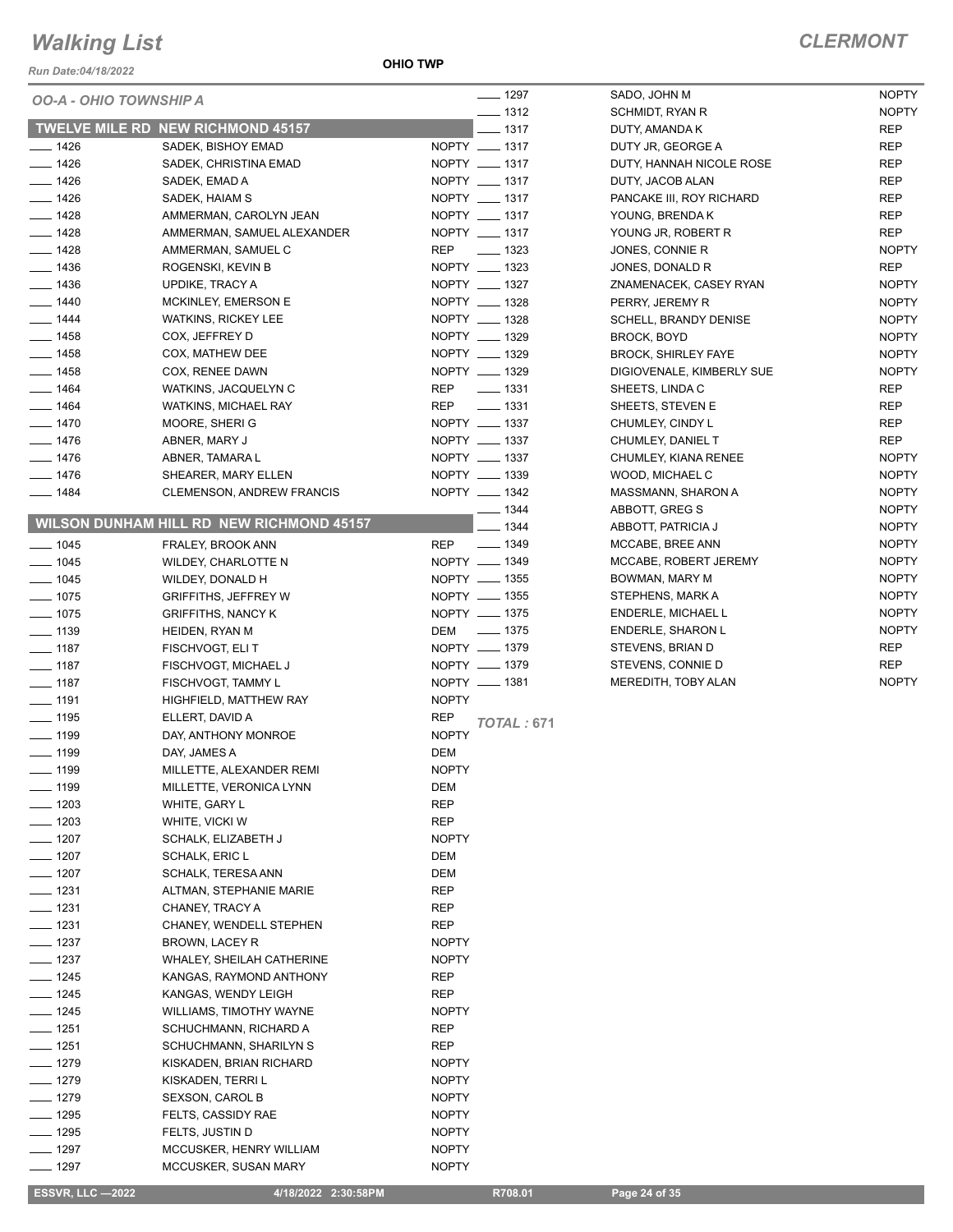*Run Date:04/18/2022*

**OHIO TWP**

*CLERMONT*

| <b>OO-B - OHIO TOWNSHIP B</b> |                                           |                          | $- 1128$<br>$\frac{1}{2}$ 1240 | KELLY, SHEILA M                                | REP<br><b>REP</b>          |
|-------------------------------|-------------------------------------------|--------------------------|--------------------------------|------------------------------------------------|----------------------------|
|                               |                                           |                          | $- 1240$                       | WAHL, GREGORY CHARLES<br>WAHL, JENNIFER RACHEL | DEM                        |
|                               | <b>BEECH COVE NEW RICHMOND 45157</b>      |                          | NOPTY - 1240                   | WAHL, LORI LYNN                                | <b>REP</b>                 |
| $- 1282$                      | DUNCAN, MELINDA                           |                          | $- 1270$                       | REAVES, AMANDA LYNN                            | <b>NOPTY</b>               |
| $- 1283$                      | DUNCAN, SHARON LYNN                       | <b>REP</b>               | $- 1290$                       | LOCKEY, CHRISTOPHER JAMES                      | <b>REP</b>                 |
| $- 1283$<br>$- 1292$          | DUNCAN, TIMOTHY M                         | <b>REP</b><br><b>REP</b> | $\frac{1}{2}$ 1290             | SANTORSOLA LOCKEY, MINA MI                     | DEM                        |
| $- 1292$                      | DUNCAN, JOHN W                            | <b>REP</b>               | $\frac{1}{2}$ 1292             | <b>BATH, CHRISTINE M</b>                       | REP                        |
| $- 1293$                      | DUNCAN, LINDA K<br>GOOCEY, LYNNE K        |                          | NOPTY - 1292                   | BATH, TIMOTHY A                                | REP                        |
| $- 1293$                      | GOOCEY, NICHOLAS EDWARD                   | <b>NOPTY</b>             | $-1302$                        | DALL, JACOB ANTHONY                            | <b>NOPTY</b>               |
| $- 1293$                      | GOOSEY, DONALD D                          | <b>NOPTY</b>             | $-1302$                        | DALL, LAUREN KAY                               | <b>NOPTY</b>               |
| $\frac{1}{2}$ 1293            | ZIMMERMAN, JONATHAN ANDREW                | <b>REP</b>               | $- 1306$                       | <b>BAKER, KRISTY L</b>                         | <b>NOPTY</b>               |
| $- 1293$                      | ZIMMERMAN, MEREDITH D                     | <b>REP</b>               | $\frac{1}{2}$ 1306             | BAKER, MICHAEL S                               | <b>NOPTY</b>               |
| $-2062$                       | WEAVER, CAROL A                           | <b>REP</b>               | $\frac{1}{2}$ 1313             | KIRKER, DANIEL R                               | REP                        |
| $-2062$                       | WEAVER, DONALD W                          | <b>REP</b>               | $\frac{1}{2}$ 1317             | <b>BICE, JULIA CHRISTINE</b>                   | <b>NOPTY</b>               |
| $- 2068$                      | SNOUFFER JR, ROBERT W                     | <b>REP</b>               | $\frac{1}{2}$ 1317             | ORICK, LAUREN C                                | <b>NOPTY</b>               |
| $-2072$                       | SHIPLEY, BRIAN PAUL                       | <b>REP</b>               | $\frac{1}{2}$ 1317             | ORICK, MICHAEL J                               | <b>NOPTY</b>               |
| $-2072$                       | VANCAMP, GAIL A                           | <b>REP</b>               | $\frac{1}{2}$ 1320             | BEHYMER, MILTON LEROY                          | <b>NOPTY</b>               |
| $-2072$                       | VANCAMP JR, ROBERT MILLARD                |                          | NOPTY - 1320                   | BEHYMER, RHONDA C                              | <b>NOPTY</b>               |
| $-2077$                       | BUCKMASTER, PAMELA ANN                    | <b>REP</b>               | $\frac{1}{2}$ 1323             | MARSH, DANIEL M                                | REP                        |
| $-2077$                       | <b>BUCKMASTER, RICHARD E</b>              | <b>REP</b>               | $\frac{1}{2}$ 1332             | MILLER, ELIZABETH A                            | REP                        |
| $- 2080$                      | LANE, PAMELA M                            | DEM                      | $\frac{1}{2}$ 1332             | MILLER, GUY R                                  | REP                        |
| $- 2080$                      | LANE, RICHARD A                           | <b>DEM</b>               | $\frac{1}{2}$ 1334             | VORHEIS, KEVIN L                               | <b>REP</b>                 |
| $-2098$                       | VONDER MEULEN, JACOB LEE                  | NOPTY -                  | _ 1334                         | VORHEIS, SHEILA A                              | REP                        |
| $-2098$                       | <b>WHEATON, BRUCE A</b>                   | NOPTY <sup>-</sup>       | _ 1356                         | BRENNEMAN, JEFFREY M                           | <b>REP</b>                 |
| $- 2098$                      | <b>WHEATON, KERRIE KATHLEEN</b>           | NOPTY <sup>-</sup>       | _ 1384                         | RIGGS, KEVIN W                                 | <b>NOPTY</b>               |
| $-2104$                       | PETERS, EMELYE M                          | $NOPTY =$                | _ 1412                         | SOLOMON, GINA K                                | <b>NOPTY</b>               |
| $-2107$                       | ARLINGHAUS, JAMES HUNTER                  |                          | NOPTY - 1416                   | HAMILTON, MARLENE D                            | DEM                        |
| $-2107$                       | KENKEL, SCOT ANTHONY                      | <b>REP</b>               | $- 1416$                       | HAWKINS, AMY LYNN                              | REP                        |
| $-2107$                       | WALDEN, MARTHA LEE                        | <b>REP</b>               | $- 1416$                       | HAWKINS, BRENDA J                              | <b>REP</b>                 |
| $-2109$                       | STROUD, LISA MARLENE                      |                          | NOPTY - 1420                   | ROSENOW, DEREK LAYNE                           | REP                        |
| $-2109$                       | STROUD, MARK DAYLON                       |                          | NOPTY - 1420                   | ROSENOW, ELIZABETH NICOLE                      | REP                        |
| $-2110$                       | HACK, GABRAE L                            | <b>REP</b>               | $\frac{1}{2}$ 1420             | ROSENOW, FRANK V                               | <b>REP</b>                 |
| $-2110$                       | HACK, STEPHEN E                           | <b>REP</b>               | $- 1420$                       | ROSENOW, TRINA M                               | <b>REP</b>                 |
| $-2113$                       | HARVEY, CARRIE MAY                        |                          | NOPTY - 1428                   | WOOTEN, HOPE LAUREN                            | <b>NOPTY</b>               |
| $-2116$                       | HARTMAN, CONSTANCE F                      | <b>REP</b>               | $- 1428$                       | WOOTEN, REBECCA A                              | REP                        |
| $-2116$                       | HARTMAN SR, WAYNE ALAN                    | <b>REP</b>               | $- 1428$                       | WOOTEN, ROBERT LEO                             | REP                        |
| $-2122$                       | REYNOLDS, LARA A                          |                          | NOPTY - 1432                   | STORY, ALDEN JAMES                             | <b>NOPTY</b><br><b>REP</b> |
| $-2122$                       | REYNOLDS, MICHAEL                         | $N$ OPTY $-$             | $-1432$                        | STORY, AMY LEANNE                              | <b>NOPTY</b>               |
| $-2125$                       | BALZ, CAROLINE GLYNN                      | <b>REP</b>               | $\frac{1}{2}$ 1432             | STORY, AUBREE MARIE<br>STORY, LELAND D         | <b>REP</b>                 |
| $-2125$                       | <b>BALZ, CHRISTOPHER J</b>                |                          | REP - 1432                     | <b>GREGER, GLORIA GAIL</b>                     | <b>NOPTY</b>               |
| ____ 2131                     | COMODECA, CYNTHIA RENEE                   |                          | NOPTY - 1452                   | PRESTON JR, JASON A                            | <b>NOPTY</b>               |
| $-2131$                       | COMODECA, JOHN J                          |                          | NOPTY - 1453<br>$-1453$        | PRESTON, MICKINZI MORGAN                       | <b>NOPTY</b>               |
| $-2137$                       | ANDERSON, JOSHUA LOUIS                    | $NOPTY$ -                |                                | SWEET, CORAY ELIZABETH                         | REP                        |
| $-2137$                       | DUNCAN, JACOB WILLIAM                     | NOPTY -                  | $-1455$<br>$- 1455$            | SWEET, DANNIE                                  | <b>REP</b>                 |
| $-2137$                       | DUNCAN JR, JOHN WILLIAM                   | <b>REP</b>               | $- 1470$                       | DOUGHERTY, PATRICK F                           | <b>NOPTY</b>               |
| $-2137$                       | DUNCAN, SHANNON LYNN                      | <b>REP</b>               | $- 1470$                       | HILL, ADAM KNIGHT                              | REP                        |
| $-2140$                       | FULTZ, DONA J                             | <b>REP</b>               | $- 1470$                       | HILL, KATHERINE EILEEN                         | REP                        |
| $-2140$                       | FULTZ, STEVEN R                           | <b>REP</b>               |                                | PIPER, RYAN JORDAN                             | <b>NOPTY</b>               |
| $-2143$                       | BOARDMAN, KIMBERLY D                      |                          | NOPTY - 1470                   |                                                |                            |
| $-2143$                       | MOZLIN, SCOTT H                           | <b>NOPTY</b>             |                                | <b>DEER RIDGE NEW RICHMOND 45157</b>           |                            |
| $\frac{1}{2148}$              | FRIZZELL, BETH A                          | <b>NOPTY</b>             | $- 1300$                       | BAKER-COLYER, ANGELA M                         | DEM                        |
| $-2148$                       | FRIZZELL, DONALD S                        | <b>DEM</b>               | NOPTY - 1311                   | ANTONI, AMBER L                                | <b>NOPTY</b>               |
| $-2148$                       | FRIZZELL, KYLE S                          |                          | NOPTY - 1311                   | ANTONI, ASHLEY MARIE                           | <b>NOPTY</b>               |
| $-2149$                       | CHAMBERS, WESLEY A                        |                          | NOPTY - 1311                   | ANTONI, GUSTAVE L                              | <b>NOPTY</b>               |
| $-2152$                       | STAFFORD, ARIZONA L                       |                          | NOPTY - 1311                   | ROGERS, JONATHAN BARRETT                       | <b>NOPTY</b>               |
| $-2152$                       | STAFFORD, DEBORAH A                       |                          | NOPTY - 1320                   | NAGY, DAVID LEE                                | REP                        |
| $-2155$                       | CAPATO, CHRISTOPHER ALAN                  |                          | NOPTY - 1320                   | NAGY, MARIANNE L                               | <b>REP</b>                 |
| $-2155$                       | CAPATO, JEREMY RICHARD                    |                          | $- 1321$                       | <b>REINERT, BRONTE MICHELLE</b>                | <b>NOPTY</b>               |
|                               | BETHEL NEW RICHMOND RD NEW RICHMOND 45157 |                          | $- 1321$                       | REINERT, HOLLY RENEE                           | REP                        |
|                               |                                           |                          | $- 1321$                       | REINERT, MICHAEL A                             | REP                        |
| $- 1128$                      | KELLY, JAMES E                            | <b>REP</b>               | $- 1321$                       | REINERT, SHANNON M                             | <b>NOPTY</b>               |
|                               |                                           |                          |                                |                                                |                            |
| <b>ESSVR, LLC -2022</b>       | 4/18/2022 2:30:58PM                       |                          | R708.01                        | Page 25 of 35                                  |                            |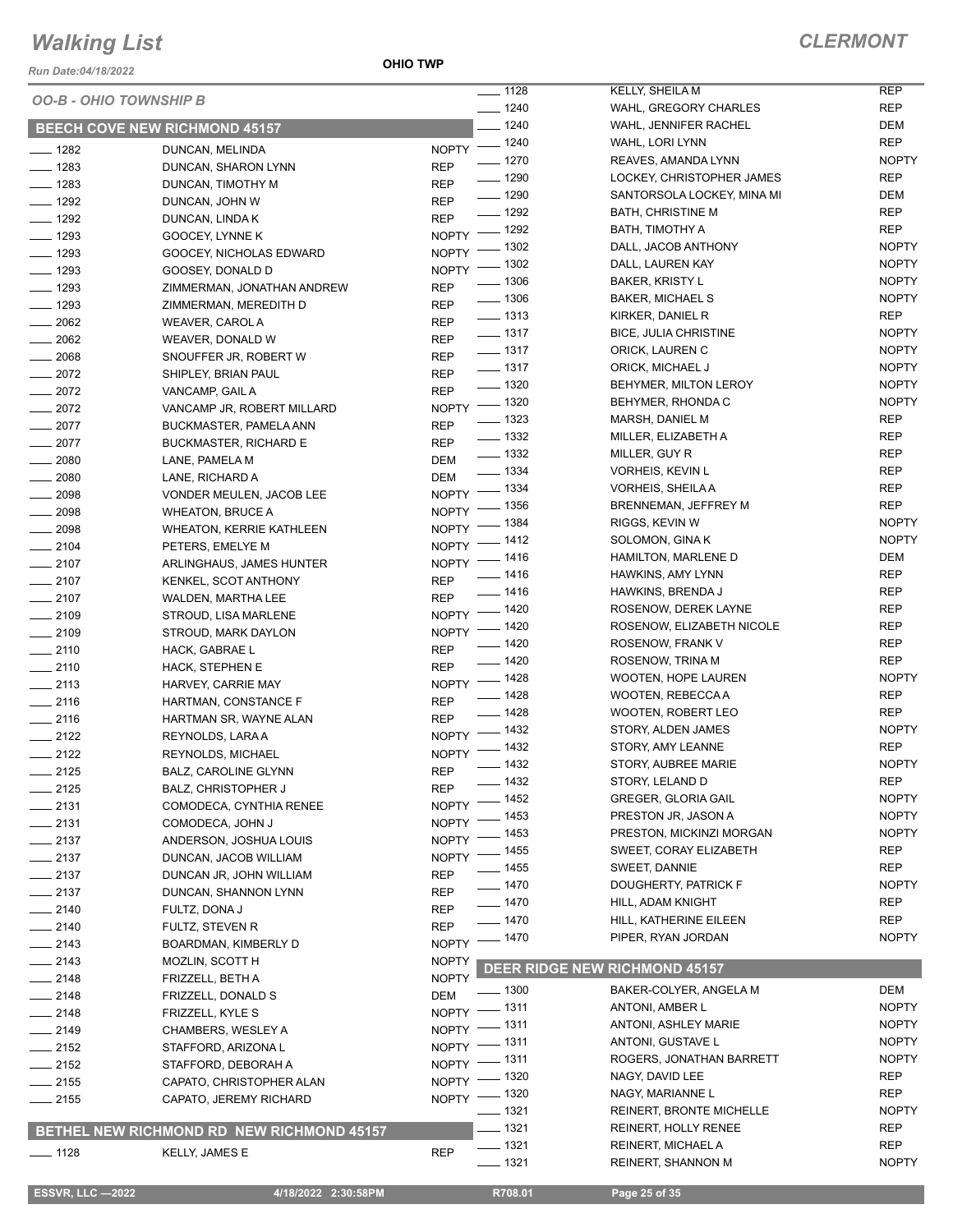#### **OHIO TWP**

| Run Date:04/18/2022                  |                                              | <b>OHIO TWP</b> |                      |                                             |              |
|--------------------------------------|----------------------------------------------|-----------------|----------------------|---------------------------------------------|--------------|
| <b>OO-B - OHIO TOWNSHIP B</b>        |                                              |                 | $- 1452$             | ROBERTSON, SHARON A                         | <b>NOPTY</b> |
|                                      |                                              |                 | $- 1452$ #B          | HUDSON, RUTH ANN                            | <b>DEM</b>   |
| <b>DEER RIDGE NEW RICHMOND 45157</b> |                                              |                 | ____ 1452 #APT B     | HUDSON, TIRIA L                             | <b>NOPTY</b> |
| $\frac{1}{2}$ 1330                   | MELL, LARISA                                 |                 | NOPTY __ 1452 #APT B | MOSLEY, JAE DANAE                           | <b>NOPTY</b> |
| $\frac{1}{2}$ 1330                   | MELL, ROGER L                                |                 | NOPTY __ 1452        | <b>HUDSON, TRICIA M</b>                     | <b>REP</b>   |
| $- 1331$                             | OMERNICK, ALLEN WAYNE                        | <b>REP</b>      | $- 1473$             | <b>WARDEN, WALTER L</b>                     | <b>REP</b>   |
| $- 1340$                             | DOWNING, DAVID MILLARD                       |                 | NOPTY __ 1477        | HIRSCHAUER, GREGORY A                       | <b>NOPTY</b> |
| $- 1340$                             | DOWNING, JENNIFER LYNN                       |                 | NOPTY __ 1480        | LOTT, ADAM JACOB                            | <b>NOPTY</b> |
| $- 1350$                             | SMITH JR, DONNIE L                           |                 | NOPTY __ 1480        | <b>LOTT. BRENDA FITE</b>                    | <b>NOPTY</b> |
| $- 1350$                             | SMITH, JULIE LOUISE                          |                 | NOPTY __ 1480        | LOTT, DAVID WAYNE                           | <b>NOPTY</b> |
| $- 1360$                             | HORSTMEYER, SCOTT L                          | <b>REP</b>      | $- 1485$             | MARKOFF, EDITH G                            | <b>NOPTY</b> |
| $- 1360$                             | HORSTMEYER, SHANNON ELYSE                    | <b>REP</b>      |                      |                                             |              |
| $- 1370$                             | GIBBS, JOYCE ELAINE                          | <b>REP</b>      |                      | FRANK WILLIS MEMORIAL RD NEW RICHMOND 45157 |              |
| $- 1370$                             | GIBBS, ROBERT VERNON                         | <b>REP</b>      | $- 1220$             | CARMACK, KATHI DARLEEN                      | <b>REP</b>   |
|                                      |                                              |                 | $- 1221$             | CAMERON, KELLY C                            | <b>NOPTY</b> |
|                                      | <b>FAGINS RUN LOOP RD NEW RICHMOND 45157</b> |                 | $- 1221$             | CAMERON II, MICHAEL L                       | <b>NOPTY</b> |
| $\frac{1}{2}$ 3618                   | NELSON, ANGEL L                              | REP             | $\frac{1}{2}$ 1222   | <b>SELSBY, ERROL S</b>                      | DEM          |
| $-3618$                              | NELSON, RICHARD K                            | REP             | $- 1222$             | SELSBY, LINDA D                             | <b>DEM</b>   |
| $\frac{1}{2}$ 3630                   | NELSON, BARBARA A                            |                 | NOPTY __ 1223        | RIEHLE, MARGARET ANN                        | <b>NOPTY</b> |
| $=$ 3630                             | NELSON, GEORGE RYAN                          |                 | NOPTY __ 1223        | RIEHLE JR, RICHARD JOSEPH                   | <b>NOPTY</b> |
| $- 3780$                             | <b>HOLUBECK, DAVID M</b>                     |                 | NOPTY __ 1224        | ROMER, JOHN F                               | DEM          |
| $- 3780$                             | PAYNE, SUSAN MICHELLE                        |                 | NOPTY __ 1224        | SANDER SHANNON, MARY BETH                   | <b>NOPTY</b> |
| $- 3790$                             | <b>GRIPPA, MARK A</b>                        | <b>REP</b>      | $- 1226$             | DAVIDSON, MARSHA                            | <b>NOPTY</b> |
| $\frac{1}{2}$ 3790                   | HERMANN, ANDREW J                            |                 | NOPTY __ 1226        | JENKINS, MICHAEL F                          | <b>NOPTY</b> |
| $\frac{1}{2}$ 3790                   | HERMANN, LEE ANN M                           |                 | NOPTY __ 1226        | JENKINS, PAMELA JEAN                        | <b>NOPTY</b> |
| $- 3790$                             | HERMANN, RYAN LOUIS                          |                 | NOPTY __ 1240        | <b>BIRCK, MARY LYNNE</b>                    | <b>REP</b>   |
| $\frac{1}{2}$ 3790                   | JACOBS, JEFFERY A                            |                 | NOPTY __ 1240        | NORDMEYER JR, JOHN RICHARD                  | <b>REP</b>   |
| _____ 3790 #APT 6                    | RYAN, TIMOTHY DOWNING                        |                 | NOPTY __ 1257        | ELLERT, KEVIN STEVEN                        | <b>NOPTY</b> |
| $\frac{1}{2}$ 3790 #APT B            | HONAKER, REBECCA                             |                 | NOPTY __ 1257        | ELLERT, MARY JOAN                           | <b>NOPTY</b> |
| 3790 #APT B                          | HONAKER, WILLIAM E                           | <b>REP</b>      | $\frac{1}{2}$ 1257   | ELLERT, MATTHEW JOHN                        | <b>NOPTY</b> |
| ____ 3790 #APT C                     | SMITH, LISA ANN                              |                 | NOPTY __ 1257        | ELLERT, STEVE RICHARD                       | <b>NOPTY</b> |
| _ 3790 #APT E                        | SIMMONS, LINDA J                             |                 | NOPTY __ 1265        | PARKER, AMY SUE                             | <b>DEM</b>   |
| _3790 #APTE                          | SIMMONS, RONALD J                            |                 | NOPTY __ 1265        | PARKER, DAMON L                             | <b>DEM</b>   |
| 3790 #APT G                          | RYAN, LORI ANN                               |                 | NOPTY __ 1269        | <b>GREER, CATHERINE A</b>                   | <b>REP</b>   |
| _3790 #APT G                         | RYAN, TIMOTHY SEAN                           |                 | NOPTY __ 1269        | GREER JR, JOHN G                            | <b>REP</b>   |
| -8790 #APT H                         | <b>GRIPPA, BEVERLY J</b>                     | <b>REP</b>      | $- 1275$             | THOMAS, ABIGAIL SUSAN                       | <b>REP</b>   |
| <b>_____ 3790 #LOT D</b>             | WATTS, ARNOLD WARREN                         |                 | NOPTY __ 1275        | THOMAS, BETHANY RENEE                       | <b>NOPTY</b> |
| <b>_____</b> 3790 #LOT D             | <b>WATTS, VICKIE L</b>                       |                 | NOPTY __ 1275        | THOMAS, BRADLEY M                           | <b>REP</b>   |
| $- 3798$                             | MCDOWELL, HANNAH MICHAEL                     | <b>REP</b>      | $- 1275$             | THOMAS, ETHAN BRADLEY                       | <b>NOPTY</b> |
| .3798                                | MCDOWELL, MARK D                             | REP             | $- 1275$             | THOMAS, JOELLEN                             | REP          |
| 3798                                 | MCDOWELL, SAMANTHA P                         | <b>REP</b>      | $\frac{1}{2}$ 1331   | APPLEGATE, LISA A                           | <b>NOPTY</b> |
| 3798                                 | MCDOWELL, STACEY L                           | <b>REP</b>      | $- 1331$             | JOHNSON, SHARON ANN                         | <b>NOPTY</b> |
|                                      |                                              |                 | $\frac{1}{2}$ 1333   | HITT, DIANA R                               | <b>NOPTY</b> |
|                                      | <b>FAGINS RUN RD NEW RICHMOND 45157</b>      |                 | 1333                 | RUTHERFORD, AMANDA CORA                     | <b>NOPTY</b> |
| $\frac{1}{2}$ 1156                   | COREY, RENEE C                               |                 | NOPTY __ 1335        | OCONNOR, COURTNEY J                         | <b>NOPTY</b> |
| $- 1156$                             | COREY, STEVE J                               |                 | NOPTY __ 1335        | WOLFE, AMBERLEY JEAN                        | <b>NOPTY</b> |
| $- 1161$                             | <b>GLENN, JACOB DANIEL</b>                   |                 | NOPTY __ 1336        | KOSCO, MEGAN ELIZABETH                      | <b>NOPTY</b> |
| $- 1166$                             | <b>GASTRICH, DENNIS</b>                      |                 | NOPTY __ 1336        | <b>REID, EMILY NICOLE</b>                   | <b>NOPTY</b> |
| $- 1166$                             | <b>GASTRICH, VIRGINIA M</b>                  | REP             | $\frac{1}{2}$ 1336   | REID, LORI A                                | <b>NOPTY</b> |
| $- 1180$                             | MALINZAK, JUDITH                             | REP             | $\frac{1}{2}$ 1336   | REID, MARK A                                | <b>REP</b>   |
| $\frac{1}{2}$ 1180                   | MALINZAK, ROBERT J                           | REP             | $\frac{1}{2}$ 1337   | KINNEY, MELISSA A                           | <b>NOPTY</b> |
| $- 1277$                             | MASTERSON, GEOFFREY S                        |                 | NOPTY __ 1337        | MAINES, ELLIOTT TEMPLE                      | <b>NOPTY</b> |
| $- 1277$                             | MASTERSON JR, WILLIAM VANCE                  |                 | NOPTY __ 1337        | <b>WELTE, ERIN MARIE</b>                    | <b>NOPTY</b> |
| $-1277$                              | VOGEL, DAVID CONRAD                          |                 | NOPTY __ 1338        | MILLER, ROBERT ANTHONY                      | <b>NOPTY</b> |
| $-1277$                              | VOGEL, SHERI NANKIN                          |                 | NOPTY __ 1338        | MILLER, TIFFANY ANNE                        | <b>NOPTY</b> |
| $-1297$                              | SCHAFER, ANNETTE ELIZABETH                   |                 | NOPTY __ 1341        | EUBANKS, SARAH A                            | <b>NOPTY</b> |
| $- 1297$                             | SCHAFER, DAREN P                             |                 | NOPTY __ 1341        | JALLAQ, ISHAQ IBRAHIM                       | <b>NOPTY</b> |
| $- 1323$                             | HOWARD, EDWIN E                              |                 | NOPTY __ 1342        | REESE, ADELAIDE ROSE                        | <b>NOPTY</b> |
| $- 1323$                             | HOWARD, JEANNETTE N                          |                 | NOPTY __ 1342        | ROUSH, APRIL M                              | <b>NOPTY</b> |
| $- 1328$                             | HAWKINS, ROGER STEPHEN                       | REP             | $\frac{1}{2}$ 1343   | PENN, DEANNA                                | DEM          |
| $-1408$                              | MITCHELL, JESSE W                            |                 | NOPTY __ 1344        | <b>GRIFFIN, MICHAEL R</b>                   | <b>NOPTY</b> |
| $- 1408$                             | MITCHELL, TRACY ANN                          |                 | NOPTY __ 1345        | ODOM, JOSHUA PAUL                           | <b>NOPTY</b> |
| —— 1452                              | RICHARDSON, ZADE KOLE                        |                 | NOPTY __ 1349        | MURPHY, CRYSTAL D                           | <b>NOPTY</b> |
| <b>ESSVR, LLC -2022</b>              | 4/18/2022 2:30:58PM                          |                 | R708.01              | Page 26 of 35                               |              |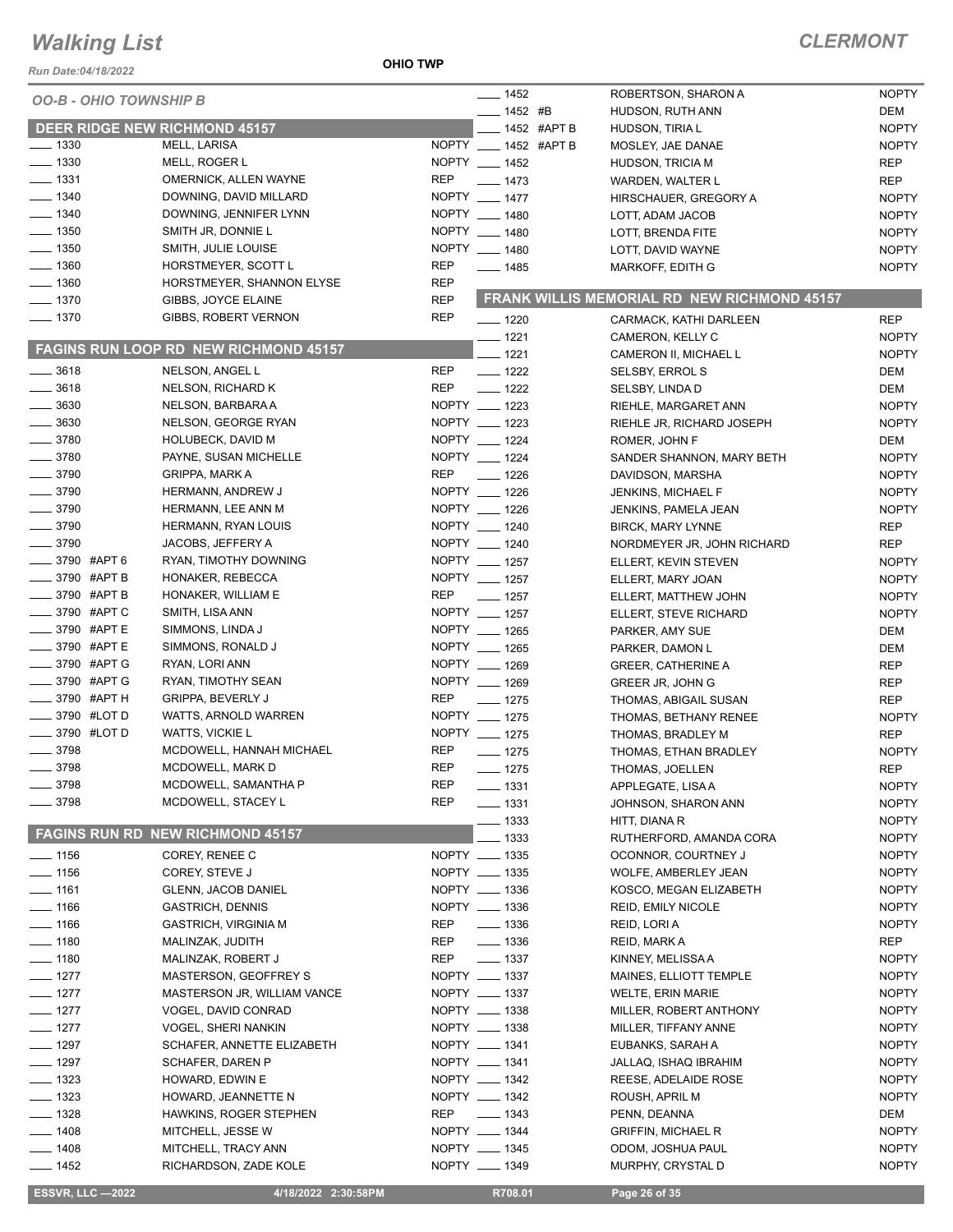#### **OHIO TWP**

| Run Date:04/18/2022           |                                                    | <b>OHIO TWP</b>                   |                  |              |                                                       |                              |
|-------------------------------|----------------------------------------------------|-----------------------------------|------------------|--------------|-------------------------------------------------------|------------------------------|
| <b>OO-B - OHIO TOWNSHIP B</b> |                                                    |                                   | $- 1026$         |              | MAXWELL, JOSEPH EDGAR                                 | <b>NOPTY</b>                 |
|                               |                                                    |                                   | $- 1026$         |              | MAXWELL, MELINDA M                                    | <b>REP</b>                   |
|                               | <b>FRANK WILLIS MEMORIAL RD NEW RICHMOND 45157</b> |                                   | $- 1042$         |              | HUGENBERG, EMILY A                                    | DEM                          |
| $- 1349$                      | MURPHY, SHAWN R                                    | NOPTY - 1042                      |                  |              | <b>HUGENBERG, THOMAS L</b>                            | <b>REP</b>                   |
| $- 1353$                      | DIETZ, BRIAN E                                     | NOPTY $-$                         | $-1044$          |              | MANESS, ERIN ELIZABETH                                | <b>NOPTY</b>                 |
| $- 1360$                      | MCMONIGLE, GAIL                                    | $NOPTY$ -                         | _ 1044           |              | MANESS, JONATHAN C                                    | <b>REP</b>                   |
| $-1360$                       | MCMONIGLE, THOMAS                                  | NOPTY - 1050                      |                  |              | HENRY, BARBARA A                                      | <b>NOPTY</b>                 |
| $-1360$                       | <b>WILLIS, KRESTA L</b>                            | NOPTY - 1090                      |                  |              | NEFTZER, THERESA KAY                                  | <b>NOPTY</b>                 |
| $-1365$                       | FARMER, ANTHONY J                                  | NOPTY - 1090                      |                  |              | SANCHEZ, EMMA ALLISON LUNA                            | <b>NOPTY</b>                 |
| $- 1365$                      | FARMER, CLAYTON L                                  | NOPTY $-$                         | _ 1090           |              | SANCHEZ, MICHAEL A                                    | <b>NOPTY</b>                 |
| $- 1365$                      | <b>FARMER, HEATHER E</b>                           | $NOPTY -$                         | $-1098$          |              | DECK, LEROY                                           | <b>NOPTY</b>                 |
| $\frac{1}{2}$ 1365            | FARMER, MADELINE ANN                               | NOPTY - 1098                      |                  |              | DECK, MISTY LYNN                                      | <b>NOPTY</b>                 |
| $- 1375$                      | HURLEY, MARY JANE                                  | NOPTY - 1098                      |                  |              | SPIRES, DAVID E                                       | <b>NOPTY</b>                 |
| $- 1375$                      | HURLEY, WAYNE MARTIN                               | <b>NOPTY</b>                      |                  |              | JETT HILL RD NEW RICHMOND 45157                       |                              |
| $- 1377$                      | PRUSS, ELIZABETH GALE                              | <b>REP</b>                        |                  |              |                                                       |                              |
| $- 1377$                      | PRUSS, JORY STOCK                                  | <b>REP</b>                        | $\frac{1}{2525}$ |              | HENDERSON, JUDY KAY                                   | <b>REP</b>                   |
| $- 1377$                      | TREMPER, FRANK K                                   | <b>REP</b>                        | $-2601$          |              | CATRON, JENNIFER L                                    | <b>NOPTY</b>                 |
| $- 1378$                      | PENNINGTON, DARLENE J                              | NOPTY - 2601                      |                  |              | CATRON, WILLIAM ROY                                   | <b>NOPTY</b>                 |
| $- 1378$                      | PENNINGTON, RANDOLPH                               | NOPTY -2627                       |                  |              | FORD, DRU ELLEN                                       | <b>NOPTY</b>                 |
| $- 1380$                      | HARTNADY, JEFFREY ALAN                             | <b>REP</b>                        | 2627             |              | <b>GLEASON, SKY LEIGH</b>                             | <b>NOPTY</b>                 |
| $-1380$                       | HARTNADY, KARA MICHELLE                            | NOPTY -2627                       |                  |              | PATTERSON, ASHLEY JOY                                 | <b>NOPTY</b><br><b>NOPTY</b> |
| $-1383$                       | FALEN, MARTIN JAMES                                | NOPTY -2627 #APTA                 |                  |              | PELCHA, JASON O                                       |                              |
| $-1387$                       | HAYDEN, DOUGLAS W                                  | NOPTY -2627 #APTA                 |                  | 2627 #UNIT G | WOOD, DEBRA L                                         | <b>NOPTY</b><br><b>NOPTY</b> |
| $- 1387$                      | HAYDEN, KIMBERLY A                                 | <b>REP</b><br>NOPTY -2627 #UNIT G |                  |              | PATTERSON, JERAME GENE                                | <b>NOPTY</b>                 |
| $- 1387$                      | HAYDEN, WILLIAM C                                  | NOPTY -2627 #UNIT G               |                  |              | <b>WILKINSON, GEORGE</b><br>WILKINSON, JOYCE FLORENCE | <b>NOPTY</b>                 |
| $- 1388$                      | DONAHUE, HERBERT EDWIN                             |                                   |                  |              | KIDD, SCOTT D                                         | <b>NOPTY</b>                 |
| $- 1388$                      | DONAHUE, LYNDA S                                   | NOPTY - 2637                      | 2637             |              | LOCY, JANE E                                          | <b>REP</b>                   |
|                               | <b>GRAYS LN NEW RICHMOND 45157</b>                 |                                   | 2637             |              | LOCY KIDD, HEIDI MARIE                                | <b>REP</b>                   |
|                               |                                                    |                                   |                  |              |                                                       |                              |
| $\equiv$ 938                  | MOHR, JOHN                                         | <b>NOPTY</b>                      |                  |              | LITTLE INDIAN CREEK RD NEW RICHMOND 45157             |                              |
| $\frac{1}{2}$ 950             | <b>GREIFENKAMP, KARL PAUL</b>                      | <b>NOPTY</b>                      | _ 1131           |              | NIEHAUS, EMILY C                                      | <b>REP</b>                   |
| $\frac{1}{2}$ 950             | <b>GREIFENKAMP, KATHERINE A</b>                    | <b>DEM</b><br>NOPTY - 1131        |                  |              | NIEHAUS, THOMAS E                                     | <b>REP</b>                   |
| 950                           | <b>GREIFENKAMP, KURT THOMAS</b>                    |                                   |                  |              |                                                       |                              |
| 950<br>- 990                  | <b>GREIFENKAMP, MARC F</b>                         | <b>NOPTY</b><br><b>DEM</b>        |                  |              | STATE ROUTE 132 NEW RICHMOND 45157                    |                              |
| $\frac{1}{2}$ 992             | OTTE, ALLEN C<br>RIGGS, ANDREA JOANNA              | NOPTY -2438                       |                  |              | LAMB, KENNETH C                                       | <b>NOPTY</b>                 |
| $\equiv$ 992                  | RIGGS, AUSTIN WHARTON                              | NOPTY - 2451                      |                  |              | RASNICK, CHRISTA L                                    | <b>NOPTY</b>                 |
| 996                           | LESTER, JANE CLAIR                                 | <b>DEM</b>                        | $-2478$          |              | CRABTREE, HALEY SHAY                                  | <b>NOPTY</b>                 |
| 996                           | OOSTERBROEK, ANDREW J                              | DEM                               | 2478             |              | <b>CRABTREE, PHILLIP W</b>                            | <b>NOPTY</b>                 |
| $-998$                        | CROMWELL, DAWSON LAMB                              | NOPTY -2478                       |                  |              | CRABTREE, TRACY LYNN                                  | <b>NOPTY</b>                 |
| 998                           | CROMWELL, DOUGLAS J                                | NOPTY - 2478                      |                  |              | CRABTREE, ZOE CLEO                                    | <b>NOPTY</b>                 |
| _ 1000                        | <b>BURSON JR, LESLIE E</b>                         | NOPTY - 2482                      |                  |              | BAUMAN, JACOB EDWARD                                  | <b>NOPTY</b>                 |
| $-1000$                       | BURSON, MARY D                                     | NOPTY - 2484                      |                  |              | PAINTER, KELLY RENEE                                  | <b>REP</b>                   |
| $-1002$                       | DEWEESE, LEVI MATTHEW                              | NOPTY - 2484                      |                  |              | PAINTER, LAURA ANN MARIE                              | <b>NOPTY</b>                 |
| $\frac{1}{2}$ 1002            | DEWEESE, MATTHEW D                                 | <b>REP</b>                        | $-2484$          |              | PAINTER III, ROBERT ANTHONY                           | REP                          |
| $\frac{1}{2}$ 1002            | DEWEESE, RILEY C                                   | NOPTY -2484                       |                  |              | PAINTER IV, ROBERT ANTHONY                            | <b>REP</b>                   |
| $\frac{1}{2}$ 1002            | DEWEESE, TAMMY                                     | <b>REP</b>                        | $- 2494$         |              | PAINTER, ESTHER M                                     | <b>NOPTY</b>                 |
| $- 1006$                      | HIRSCH, ALISON MARY                                | <b>REP</b>                        | $\frac{1}{2500}$ |              | BROWN, DOUGLAS ALLEN                                  | <b>NOPTY</b>                 |
| $\frac{1006}{1000}$           | HIRSCH, PAUL D                                     | <b>REP</b>                        | $-2510$          |              | FARMER JONES, BRENDA S                                | REP                          |
| $- 1008$                      | COSLETT, JAYE GAIL                                 | NOPTY - 2518                      |                  |              | <b>BLAIR, ANITA SUE</b>                               | <b>NOPTY</b>                 |
| $- 1010$                      | MUSE, JASON GLEN                                   | NOPTY -2518                       |                  |              | <b>BLAIR, TWYLA JUNE</b>                              | <b>NOPTY</b>                 |
| $\frac{1}{2}$ 1010            | MUSE, SARAH JEAN                                   | NOPTY - 2528                      |                  |              | LEY, ASHLEY SUNDERHUS                                 | <b>NOPTY</b>                 |
| $- 1014$                      | HUTCHISON, CHAD E                                  | <b>REP</b>                        | $-2528$          |              | LEY, KEVIN M                                          | <b>NOPTY</b>                 |
| $- 1014$                      | JENNINGS, ERIN C                                   | <b>DEM</b>                        | 2546             |              | ROSS, ADAM DEAN                                       | <b>NOPTY</b>                 |
| $- 1022$                      | CARTER, ERIKA NICOLE                               | NOPTY -2546                       |                  |              | ROSS, ELANA R                                         | <b>NOPTY</b>                 |
| $- 1022$                      | CARTER, ETHAN EDWARD                               | NOPTY - 2550                      |                  |              | SMITH, CHRISTY                                        | <b>NOPTY</b>                 |
| $-1022$                       | WATT, SHARON K                                     | NOPTY - 2550                      |                  |              | SMITH, THOMAS WALKER                                  | <b>NOPTY</b>                 |
| $\frac{1}{2}$ 1022            | WATT, STEVEN E                                     | DEM                               | $\frac{1}{2554}$ |              | <b>HARRIS, JERRY LEE</b>                              | <b>REP</b>                   |
| $- 1026$                      | ALLISON, TIERRA LYNN                               | NOPTY - 2554                      |                  |              | HARRIS, SONJA DENISE                                  | REP                          |
| $- 1026$                      | MAXWELL, ALAN M                                    | NOPTY - 2560                      |                  |              | SCOTT, ANGELICA J                                     | <b>NOPTY</b>                 |
| $- 1026$                      | MAXWELL, ANDREW MICHAEL                            | NOPTY - 2560                      |                  |              | SCOTT, GREGORY T                                      | <b>NOPTY</b>                 |
| $-1026$                       | MAXWELL, JACOB EMERY                               | NOPTY -2577 #LOT 261              |                  |              | HILL, CHARLES A                                       | <b>NOPTY</b>                 |
|                               |                                                    |                                   | $-2580$          |              | SOLOMON, NATHAN C                                     | <b>NOPTY</b>                 |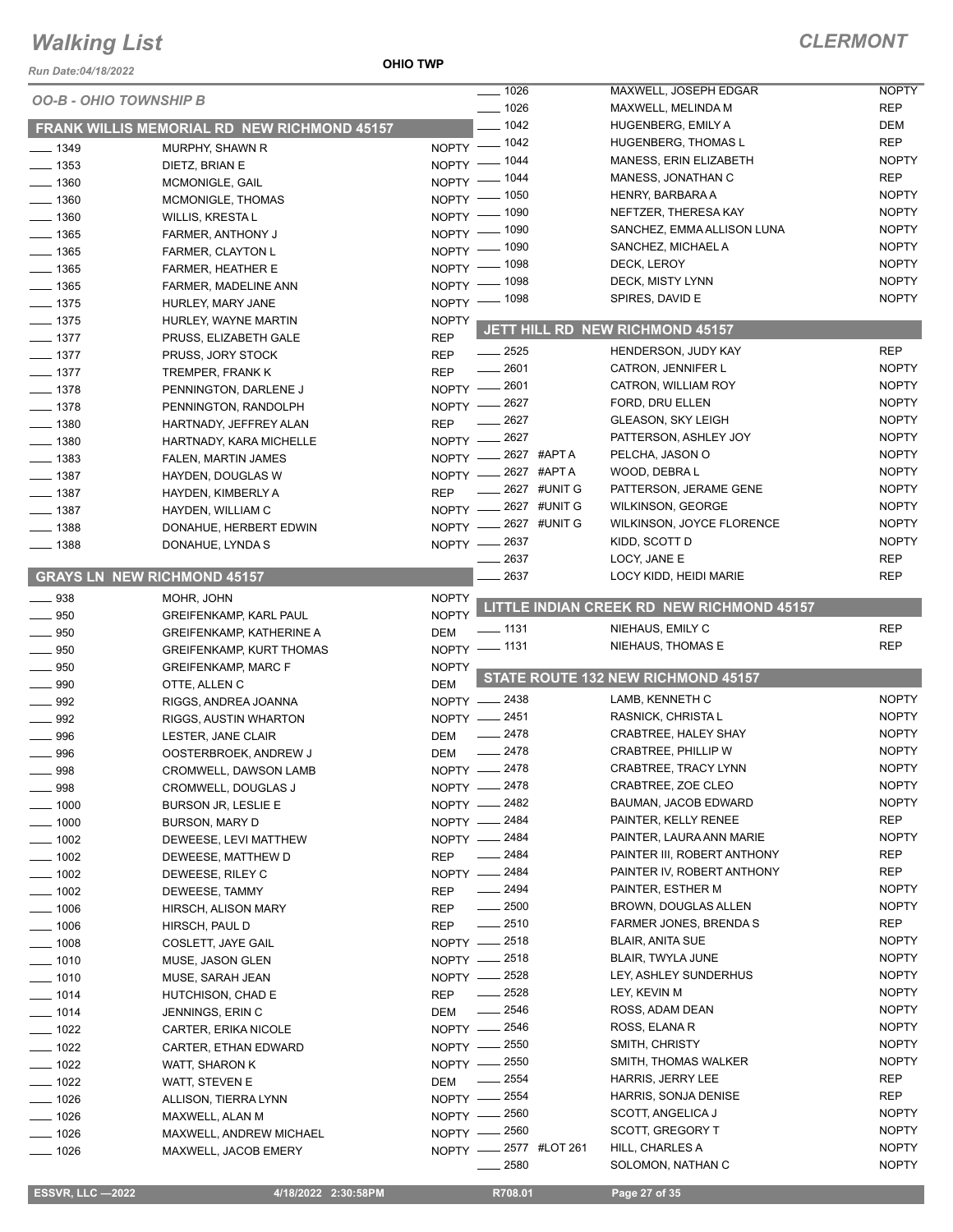### **OHIO TWP**

| Run Date:04/18/2022           |                                                | <b>OHIO TWP</b>              |                              |                |                                                 |              |
|-------------------------------|------------------------------------------------|------------------------------|------------------------------|----------------|-------------------------------------------------|--------------|
| <b>OO-B - OHIO TOWNSHIP B</b> |                                                |                              | $- 1237$                     |                | MCCABE, MARY B                                  | <b>REP</b>   |
|                               |                                                |                              | $- 1240$                     |                | <b>MORRISON, MELANIE PETERS</b>                 | <b>NOPTY</b> |
|                               | STATE ROUTE 132 NEW RICHMOND 45157             |                              | $- 1245$                     |                | BEARD, MARCELLA J                               | <b>NOPTY</b> |
| 2583                          | SCHAFER, DIANE L                               | DEM                          | $- 1245$                     |                | SOUDERS, MICHAEL EUGENE                         | <b>NOPTY</b> |
| 2583                          | SCHAFER JR, LOUIS C                            | DEM                          | ____ 1245 #APT A             |                | SUTER, AMANDA RENEE                             | <b>NOPTY</b> |
| 2590                          | <b>WILLIS, CARRIE MARIE</b>                    |                              | NOPTY - 1245 #LOT 8          |                | LONGHAUSER, JAMES A                             | <b>NOPTY</b> |
| 2590                          | WILLIS, CHRISTOPHER J                          |                              | NOPTY - 1245 #LOTA           |                | NIEMAN, ARIEL KRYSTINE                          | DEM          |
|                               |                                                |                              | ___ 1245 #LOT 20             |                | WILSON, CRYSTAL DAWN                            | <b>NOPTY</b> |
|                               | <b>TWELVE MILE RD NEW RICHMOND 45157</b>       |                              |                              | _ 1245 #LOT 20 | WILSON, WALLACE RICHARD<br>HOLTKE, BETTY LOUISE | <b>NOPTY</b> |
| $- 1129$                      | SCHAFER, GARY J                                |                              | NOPTY - 1245 #LOT 35         |                |                                                 | <b>NOPTY</b> |
| $- 1185$                      | NEAL, CHASTITY A                               | <b>NOPTY</b>                 |                              |                | U S 52 SPUR NEW RICHMOND 45157                  |              |
| $- 1185$                      | NEAL, ZACHERY TYLER                            | <b>NOPTY</b>                 |                              |                | SIZEMORE, JENNIFER FAYE                         | <b>NOPTY</b> |
| $- 1189$                      | SAVINSKY, CHELSIE MARIE                        |                              | NOPTY - 1014<br>NOPTY - 1076 |                | <b>HEATER, LISA ANN</b>                         | <b>NOPTY</b> |
| $- 1189$                      | WEAR JR, ROBERT LAWSON                         |                              | NOPTY - 1080                 |                | BLACKBURN, SARAH ELIZABETH                      | <b>NOPTY</b> |
| $- 1193$                      | <b>GUMBERT, ROBERT W</b>                       |                              |                              |                |                                                 |              |
| $- 1205$                      | OLSON, HAILY MARIE                             | <b>NOPTY</b>                 |                              |                |                                                 |              |
| $- 1209$<br>$- 1217$          | JEANS, JANIE L<br>COYNE, JOHN E                | REP<br><b>REP</b>            | <b>TOTAL: 417</b>            |                |                                                 |              |
| $-1233$                       | OLSON, SHAWN N                                 | <b>NOPTY</b>                 |                              |                |                                                 |              |
| $-1241$                       | OLSON, DONALD E                                | DEM                          |                              |                |                                                 |              |
| $- 1241$                      | OLSON, SANDRA L                                | DEM                          |                              |                |                                                 |              |
| $- 1243$                      | <b>BRUMLEY, KEVIN MICHAEL</b>                  | <b>NOPTY</b>                 |                              |                |                                                 |              |
| $- 1273$                      | <b>BAKER, PHILLIP MATTHEW</b>                  | <b>NOPTY</b>                 |                              |                |                                                 |              |
| $-1305$                       | NEWBERRY, AMY JO                               | <b>NOPTY</b>                 |                              |                |                                                 |              |
| $-1305$                       | NEWBERRY, KYLE R                               | NOPTY                        |                              |                |                                                 |              |
| $- 1305$                      | STURDIVAN, ERIN NICHOLE                        | <b>NOPTY</b>                 |                              |                |                                                 |              |
| $- 1365$                      | STEELY, JEFFERY E                              | <b>NOPTY</b>                 |                              |                |                                                 |              |
| $- 1365$                      | STEELY, KIMBERLY ANN                           | <b>NOPTY</b>                 |                              |                |                                                 |              |
| $- 1377$                      | <b>FOUSS, JAMES ERIC</b>                       | REP                          |                              |                |                                                 |              |
| $- 1377$                      | <b>FOUSS, KRISTEN LEE</b>                      | <b>NOPTY</b>                 |                              |                |                                                 |              |
| __ 1419                       | ADAMS, CURTISS JOHN                            | <b>REP</b>                   |                              |                |                                                 |              |
| $-1419$                       | ADAMS, MEGAN E                                 | DEM                          |                              |                |                                                 |              |
| $-1419$                       | THEIS, KATHLEEN SUE                            | <b>NOPTY</b>                 |                              |                |                                                 |              |
| $-1453$<br>$-1453$            | LITTLETON, BRANDY NICOLE                       | <b>NOPTY</b>                 |                              |                |                                                 |              |
| $- 1453$                      | LITTLETON, CHARLES N<br>LITTLETON, GENEVIEVE L | <b>NOPTY</b><br><b>NOPTY</b> |                              |                |                                                 |              |
| $- 1485$                      | ENGELKAMP, KEVIN JAMES                         | <b>NOPTY</b>                 |                              |                |                                                 |              |
| $- 1485$                      | ENGELKAMP, MELINDA C                           | <b>NOPTY</b>                 |                              |                |                                                 |              |
|                               |                                                |                              |                              |                |                                                 |              |
| U S 52 NEW RICHMOND 45157     |                                                |                              |                              |                |                                                 |              |
| $-1059$                       | HOPPER, HOLLY C                                | <b>NOPTY</b>                 |                              |                |                                                 |              |
| 1059                          | MARCK, CODY KYLE                               | <b>NOPTY</b>                 |                              |                |                                                 |              |
| $-1061$                       | HEINZMAN, MATTHEW BRADLEY                      | NOPTY                        |                              |                |                                                 |              |
| 1064                          | HACKWORTH, ANNA VIRGINIA                       | <b>NOPTY</b>                 |                              |                |                                                 |              |
| 1064                          | MISHEFF, MARTHA M                              | DEM                          |                              |                |                                                 |              |
| $-1064$                       | WARD, BRIAN EDMOND                             | NOPTY                        |                              |                |                                                 |              |
| $-1076$                       | <b>HEATER, IRVINE CRAIG</b>                    | <b>NOPTY</b>                 |                              |                |                                                 |              |
| $- 1080$                      | BLACKBURN, VAUGHN DANIEL                       | NOPTY                        |                              |                |                                                 |              |
| $-1081$<br>$-1099$            | STEVENS, MICHAEL A<br>JUDD, DARLENE H          | <b>NOPTY</b><br>REP          |                              |                |                                                 |              |
| $\frac{1}{2}$ 1099            | JUDD, WILLIAM F                                | REP                          |                              |                |                                                 |              |
| $-1103$                       | GILLMAN, BRYAN JAMES                           | <b>NOPTY</b>                 |                              |                |                                                 |              |
| $-1103$                       | GILLMAN, ROBIN SHERRY                          | NOPTY                        |                              |                |                                                 |              |
| $-1103$                       | THOMPSON, DAVID                                | <b>NOPTY</b>                 |                              |                |                                                 |              |
| $-1104$                       | STEELE, GABRIELLE L                            | NOPTY                        |                              |                |                                                 |              |
| $- 1104$                      | STEELE, JEANINE MULLEN                         | NOPTY                        |                              |                |                                                 |              |
| $\frac{1}{2}$ 1104            | STEELE JR, JOHN F                              | <b>NOPTY</b>                 |                              |                |                                                 |              |
| $\frac{1}{115}$               | LIPSCOMB, MICHAEL E                            | REP                          |                              |                |                                                 |              |
| $\frac{1}{115}$               | LIPSCOMB, WANDA P                              | REP                          |                              |                |                                                 |              |
| $\frac{1}{115}$               | SPICKER, ROBBY L                               | REP                          |                              |                |                                                 |              |
| $-$ 1115 #APT A               | SPICKER, JANI F                                | REP                          |                              |                |                                                 |              |
| _ 1133 #UNIT 1                | PAVELY, JOHN H                                 | <b>NOPTY</b>                 |                              |                |                                                 |              |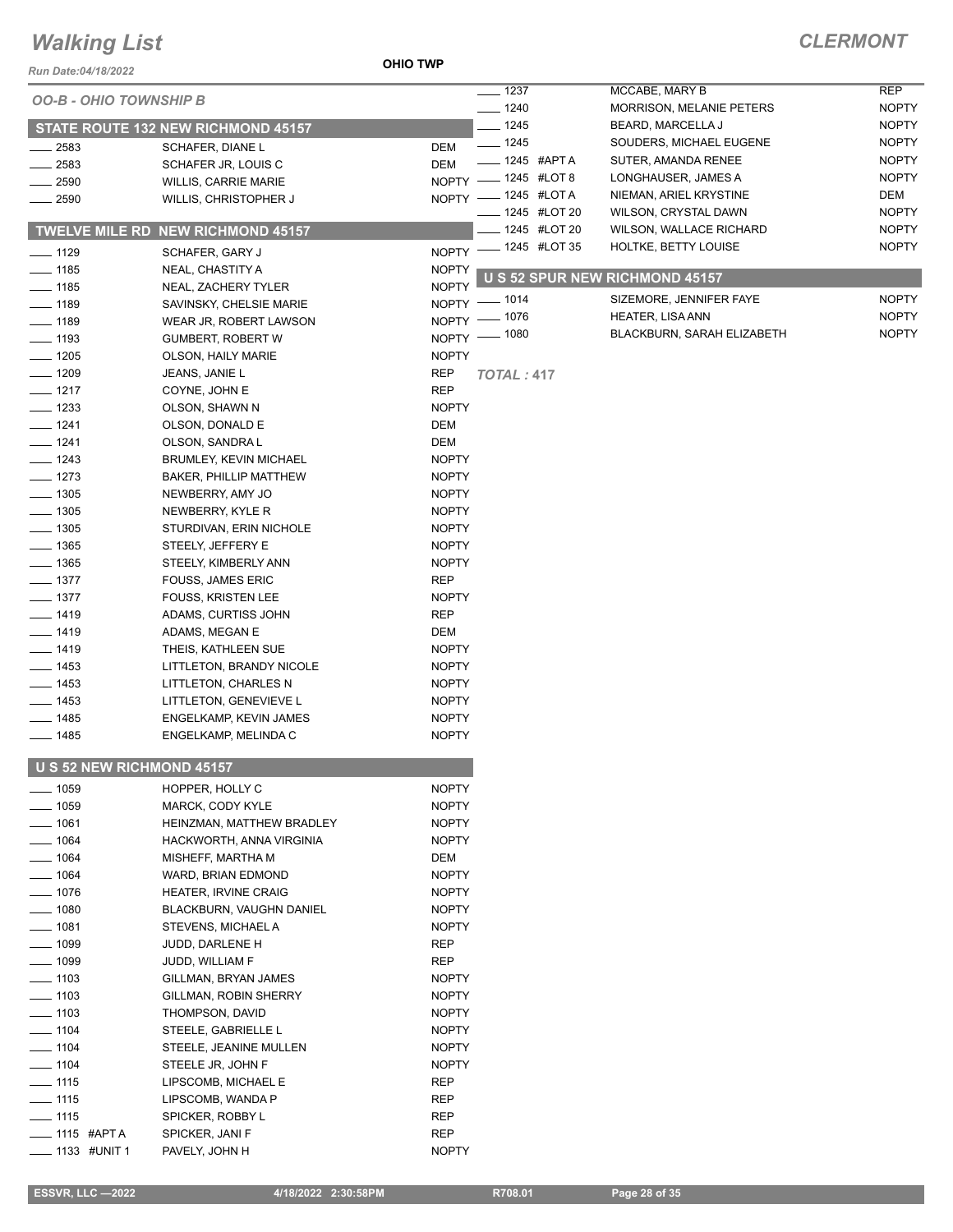#### **OHIO TWP**

| <b>NOPTY</b><br>$-1771$<br>MOORE, ANN CRARY<br><b>OO-C - OHIO TOWNSHIP C</b><br>$- 1771$<br><b>NOPTY</b><br>MOORE, LARRY ARRON<br>$-1773$<br><b>NOPTY</b><br>MOTZ, BRANDY ELIZABETH<br><b>BRANDYWINE DR AMELIA 45102</b><br>$- 1773$<br><b>NOPTY</b><br>NAEGELE, JAMEY LEE<br><b>NOPTY</b><br>$\sim$ 60<br>BEUSTERIEN, HAYLEY M<br><b>NOPTY</b><br>_ 1775<br>MARLOW II, MICHAEL JAMES<br><b>NOPTY</b><br>$-69$<br>STRASINGER, RUTH MARION<br><b>NOPTY</b><br>. 1781<br>BEHYMER, STEVEN ALLEN<br><b>NOPTY</b><br>$-96$<br>ADAMS, AMY L<br><b>NOPTY</b><br>_ 1785<br>FLYNN, BOBBI JO<br>NOPTY -<br>$\_\_$ 96<br>JOHNSON, VELMA D<br>$- 1785$<br><b>NOPTY</b><br>FLYNN, JACOB D<br><sup>2</sup> 1795<br>BRAUN, GERALD F<br>DEM<br><b>BRIDLE RIDGE LN NEW RICHMOND 45157</b><br>$-1799$<br><b>NOPTY</b><br>FORD, KAREN NICOLE<br>$\equiv$ 999<br><b>NOPTY</b><br>SHANNON, CHRISTOPHER P<br>1799<br><b>NOPTY</b><br>RILEY, MISTY DAWN<br><b>NOPTY</b><br>$\frac{1}{2}$ 999<br>SHANNON, ERIKA L<br><b>NOPTY</b><br>_ 1819<br>BRADEN, REGINA I<br><b>REP</b><br>$\frac{1}{2}$ 1001<br>DESALVO, DAVID GEORGE<br>_ 1831<br><b>REP</b><br>HOGAN, REGINA M<br><b>NOPTY</b><br>$- 1010$<br>HANNAH, DENYSE M<br><b>NOPTY</b><br>_ 1833<br>SONS, BARI LYNN<br><b>NOPTY</b><br>$\frac{1}{2}$ 1010<br>HANNAH, HALEY M<br>$- 1833$<br><b>NOPTY</b><br>SONS, DAVID MATTHEW<br><b>REP</b><br>$- 1010$<br>HANNAH, STEPHEN KELLER<br>$- 1837$<br><b>NOPTY</b><br>HALE SR, JERRY R<br>$\frac{1}{2}$ 1030<br><b>REP</b><br>HANNAH, CLINTON KELLER<br><b>REP</b><br>$- 1837$<br>HALE, MARK H<br>$\frac{1}{2}$ 1030<br><b>DEM</b><br>HANNAH, LAURA M<br>$- 1837$<br><b>REP</b><br>HALE, MELBA D<br>$- 1040$<br><b>REP</b><br>GROVE, EDWARD DELNO<br>$- 1837$<br><b>NOPTY</b><br>HALE, WESLEY DIANE<br>$- 1040$<br><b>REP</b><br><b>GROVE, JEAN A</b><br>$- 1843$<br><b>NOPTY</b><br>SNIDER, JOY R<br>$\frac{1}{2}$ 1050<br>DEM<br>INGLISH, PAMELA F<br>$- 1847$<br><b>NOPTY</b><br>KUSMAN, DANIELLE RENEE<br>$- 1050$<br>INGLISH, STEVEN W<br>DEM<br>$- 1847$<br><b>NOPTY</b><br>NEWELL, EVELYN E<br>$-1060$<br><b>REP</b><br>MITTENDORF, ARTHUR C<br>$- 1849$<br><b>NOPTY</b><br><b>BRUN, JUDITH MARIE</b><br>$-1060$<br><b>REP</b><br>MITTENDORF, MARLENE<br><b>NOPTY</b><br>- 1849<br><b>BURTON, JOSEPH MICHAEL</b><br>$-1080$<br><b>NOPTY</b><br>KOSSEN, ADAM LEE<br><b>NOPTY</b><br>1849<br>DURBIN, KELLIE N<br><b>NOPTY</b><br>$-1080$<br>KOSSEN, ANDREW F<br><b>NOPTY</b><br>. 1849 #APT B<br>BRUN, ANDREW R<br><b>NOPTY</b><br>$- 1080$<br>KOSSEN, SUSAN MARIE<br>- 1849 #APT B<br><b>NOPTY</b><br><b>BRUN, MICHAEL J</b><br><b>NOPTY</b><br>$- 1080$<br>MCDANIEL, CORY A<br><b>NOPTY</b><br>_ 1851<br>FEHN, SHEILA A<br><b>NOPTY</b><br>$- 1100$<br>DETMER, CHARLES R<br><b>NOPTY</b><br>FEHN, STEPHEN A<br>_ 1851<br><b>NOPTY</b><br>$- 1100$<br>DETMER, CHERYL LEE<br>$- 1857$<br><b>REP</b><br><b>ESTEP, TARA DAWN</b><br>$-1857$<br><b>REP</b><br><b>ESTEP, THOMAS E</b><br><b>CHESTNUT LN NEW RICHMOND 45157</b><br>$-1861$<br><b>REP</b><br>BEGLEY, MARK E<br><b>NOPTY</b><br>$-2712$<br>BICE, GARY J<br>1865<br><b>REP</b><br>BAKER, CONNIE S<br>$-2712$<br><b>NOPTY</b><br>BICE, LAUREN ADELE<br>1865<br><b>REP</b><br>BAKER, ROY E<br>$-2712$<br><b>NOPTY</b><br><b>BICE, REBECCAS</b><br>1869<br><b>NOPTY</b><br>WILLIAMS, ANN M<br>$-2712$<br><b>NOPTY</b><br><b>GREENE, MELISSA MICHELLE</b><br>1869 #UNIT C<br><b>NOPTY</b><br>COOPER, MIKAYLA ELIZABETH<br>$-2772$<br><b>NOPTY</b><br>LIST, ASHLEY JEAN<br>1869 #UNIT C<br><b>NOPTY</b><br>DAVIS, DEVIN JAMES<br>$-2772$<br><b>NOPTY</b><br><b>WATSON, PETER M</b><br>1871<br><b>NOPTY</b><br>MEZA II, ERROL G<br>2792<br><b>REP</b><br>PERRY, MERNA CHRISTINE<br>_ 1871<br><b>REP</b><br>TAM, CATHY A<br><b>NOPTY</b><br>2804<br>WARREN, ANNASTACIA LYNN<br>1871<br>TAM, STEPHAN HUGH<br><b>REP</b><br>2804<br><b>NOPTY</b><br>WARREN, BRYAN EDWARD<br>1899<br><b>NOPTY</b><br><b>HERRICK, MICHELLE ANN</b><br><b>NOPTY</b><br>2804<br>WARREN, CIERRA LYNN<br>2812<br>BAECHLE, TIMOTHY JAY<br><b>NOPTY</b><br><b>CUTTY SARK DR AMELIA 45102</b><br>2820<br><b>NOPTY</b><br>FRAZIER ROWLAND, REBECCA L<br>PRIDEMORE, RICKIE R<br><b>NOPTY</b><br>74<br>2820<br><b>NOPTY</b><br>ROWLAND, ROCKY W<br>76<br>LEWIS, ANNA L<br><b>NOPTY</b><br><b>REP</b><br>2824<br>BINDER, MARY H<br>77<br>WILLIAMS, BRUCE ALLEN<br><b>NOPTY</b><br><b>NOPTY</b><br>2828<br>MCCARTNEY, RITA SYLVIA<br>78<br><b>NOPTY</b><br>COMBS, WILLIAM JACK<br><b>REP</b><br>2828<br>MCCARTNEY, TIMOTHY A<br><b>REP</b><br>79<br>OOTEN, SUSAN FRANCES<br>2832<br><b>NOPTY</b><br>PHILLIPS, DYLAN J<br><b>NOPTY</b><br>79<br>OSBORN II, SCOTT WILLIAM<br><b>NOPTY</b><br>2832<br>PHILLIPS, JACOB TYLER<br>82<br><b>NOPTY</b><br>ST CLAIR, NICOLE RENEE<br>2832<br>PHILLIPS, KYLIE L<br>DEM<br>82 #LOT 82<br>SWEENEY, MARY<br><b>NOPTY</b><br>2832<br>DEM<br>PHILLIPS, SHIRLEY A<br>89<br><b>NOPTY</b><br>JONES, AMY LYNN<br>2840<br><b>NOPTY</b><br><b>WILLIAMS, MARY GRACE</b><br>89<br><b>NOPTY</b><br>ZUGELTER, BETHANY MARIE<br>2840<br><b>REP</b><br>WILLIAMS, MARY J<br>94<br><b>NOPTY</b><br>JIMENEZ, KEVIN GABRIEL<br>2840<br><b>REP</b><br><b>WILLIAMS, TRAVIS B</b><br>2840<br><b>WILLIAMS, TRISTAN CARL</b><br><b>NOPTY</b><br>JETT HILL RD NEW RICHMOND 45157<br>2862<br><b>NOPTY</b><br>ROYSE, JIM K<br><b>REP</b><br>2588<br>LEFFLER, KRISTEN M<br>2862<br><b>NOPTY</b><br>ROYSE, TAMMY<br><b>REP</b><br>2588<br>LEFFLER, ROBERT M<br>2862 #APT A<br><b>NOPTY</b><br>HAYSLIP, RAYMOND E<br>2590<br>THIEL, DEBORAH L<br>REP<br>2590<br><b>REP</b><br>THIEL JR, DONALD H<br>E CONCORD RD AMELIA 45102<br>2592<br><b>NOPTY</b><br><b>BARGER, STEVEN CHARLES</b><br>$-1739$<br>DAVIDSON JR, WILLARD DALE<br><b>DEM</b><br>2592<br><b>NOPTY</b><br><b>BARGER, SUZANNE K</b><br>$- 1739$<br><b>NOPTY</b><br>PERKINS, GERRY S<br><b>NOPTY</b><br>2606<br>SMITH, CHRISTINE LYRIKAJOY<br><b>ESSVR, LLC -2022</b><br>4/18/2022 2:30:58PM<br>R708.01<br>Page 29 of 35 | Run Date:04/18/2022 | <b>OHIO TWP</b> |  |  |
|----------------------------------------------------------------------------------------------------------------------------------------------------------------------------------------------------------------------------------------------------------------------------------------------------------------------------------------------------------------------------------------------------------------------------------------------------------------------------------------------------------------------------------------------------------------------------------------------------------------------------------------------------------------------------------------------------------------------------------------------------------------------------------------------------------------------------------------------------------------------------------------------------------------------------------------------------------------------------------------------------------------------------------------------------------------------------------------------------------------------------------------------------------------------------------------------------------------------------------------------------------------------------------------------------------------------------------------------------------------------------------------------------------------------------------------------------------------------------------------------------------------------------------------------------------------------------------------------------------------------------------------------------------------------------------------------------------------------------------------------------------------------------------------------------------------------------------------------------------------------------------------------------------------------------------------------------------------------------------------------------------------------------------------------------------------------------------------------------------------------------------------------------------------------------------------------------------------------------------------------------------------------------------------------------------------------------------------------------------------------------------------------------------------------------------------------------------------------------------------------------------------------------------------------------------------------------------------------------------------------------------------------------------------------------------------------------------------------------------------------------------------------------------------------------------------------------------------------------------------------------------------------------------------------------------------------------------------------------------------------------------------------------------------------------------------------------------------------------------------------------------------------------------------------------------------------------------------------------------------------------------------------------------------------------------------------------------------------------------------------------------------------------------------------------------------------------------------------------------------------------------------------------------------------------------------------------------------------------------------------------------------------------------------------------------------------------------------------------------------------------------------------------------------------------------------------------------------------------------------------------------------------------------------------------------------------------------------------------------------------------------------------------------------------------------------------------------------------------------------------------------------------------------------------------------------------------------------------------------------------------------------------------------------------------------------------------------------------------------------------------------------------------------------------------------------------------------------------------------------------------------------------------------------------------------------------------------------------------------------------------------------------------------------------------------------------------------------------------------------------------------------------------------------------------------------------------------------------------------------------------------------------------------------------------------------------------------------------------------------------------------------------------------------------------------------------------------------------------------------------------------------------------------------------------------------------------------------------------------------------------------------------------------------------------------------------------------------------------------------------------------------------------------------------------------------------------------------------------------------------------------------------------------------------------------------------------------------------------------------------------------------------------------------------------------------------------------------------------------------------------------------------------------------------------------------------------------------------------------------------------------------------------------------------------------------------------------------------------------------|---------------------|-----------------|--|--|
|                                                                                                                                                                                                                                                                                                                                                                                                                                                                                                                                                                                                                                                                                                                                                                                                                                                                                                                                                                                                                                                                                                                                                                                                                                                                                                                                                                                                                                                                                                                                                                                                                                                                                                                                                                                                                                                                                                                                                                                                                                                                                                                                                                                                                                                                                                                                                                                                                                                                                                                                                                                                                                                                                                                                                                                                                                                                                                                                                                                                                                                                                                                                                                                                                                                                                                                                                                                                                                                                                                                                                                                                                                                                                                                                                                                                                                                                                                                                                                                                                                                                                                                                                                                                                                                                                                                                                                                                                                                                                                                                                                                                                                                                                                                                                                                                                                                                                                                                                                                                                                                                                                                                                                                                                                                                                                                                                                                                                                                                                                                                                                                                                                                                                                                                                                                                                                                                                                                                                                                        |                     |                 |  |  |
|                                                                                                                                                                                                                                                                                                                                                                                                                                                                                                                                                                                                                                                                                                                                                                                                                                                                                                                                                                                                                                                                                                                                                                                                                                                                                                                                                                                                                                                                                                                                                                                                                                                                                                                                                                                                                                                                                                                                                                                                                                                                                                                                                                                                                                                                                                                                                                                                                                                                                                                                                                                                                                                                                                                                                                                                                                                                                                                                                                                                                                                                                                                                                                                                                                                                                                                                                                                                                                                                                                                                                                                                                                                                                                                                                                                                                                                                                                                                                                                                                                                                                                                                                                                                                                                                                                                                                                                                                                                                                                                                                                                                                                                                                                                                                                                                                                                                                                                                                                                                                                                                                                                                                                                                                                                                                                                                                                                                                                                                                                                                                                                                                                                                                                                                                                                                                                                                                                                                                                                        |                     |                 |  |  |
|                                                                                                                                                                                                                                                                                                                                                                                                                                                                                                                                                                                                                                                                                                                                                                                                                                                                                                                                                                                                                                                                                                                                                                                                                                                                                                                                                                                                                                                                                                                                                                                                                                                                                                                                                                                                                                                                                                                                                                                                                                                                                                                                                                                                                                                                                                                                                                                                                                                                                                                                                                                                                                                                                                                                                                                                                                                                                                                                                                                                                                                                                                                                                                                                                                                                                                                                                                                                                                                                                                                                                                                                                                                                                                                                                                                                                                                                                                                                                                                                                                                                                                                                                                                                                                                                                                                                                                                                                                                                                                                                                                                                                                                                                                                                                                                                                                                                                                                                                                                                                                                                                                                                                                                                                                                                                                                                                                                                                                                                                                                                                                                                                                                                                                                                                                                                                                                                                                                                                                                        |                     |                 |  |  |
|                                                                                                                                                                                                                                                                                                                                                                                                                                                                                                                                                                                                                                                                                                                                                                                                                                                                                                                                                                                                                                                                                                                                                                                                                                                                                                                                                                                                                                                                                                                                                                                                                                                                                                                                                                                                                                                                                                                                                                                                                                                                                                                                                                                                                                                                                                                                                                                                                                                                                                                                                                                                                                                                                                                                                                                                                                                                                                                                                                                                                                                                                                                                                                                                                                                                                                                                                                                                                                                                                                                                                                                                                                                                                                                                                                                                                                                                                                                                                                                                                                                                                                                                                                                                                                                                                                                                                                                                                                                                                                                                                                                                                                                                                                                                                                                                                                                                                                                                                                                                                                                                                                                                                                                                                                                                                                                                                                                                                                                                                                                                                                                                                                                                                                                                                                                                                                                                                                                                                                                        |                     |                 |  |  |
|                                                                                                                                                                                                                                                                                                                                                                                                                                                                                                                                                                                                                                                                                                                                                                                                                                                                                                                                                                                                                                                                                                                                                                                                                                                                                                                                                                                                                                                                                                                                                                                                                                                                                                                                                                                                                                                                                                                                                                                                                                                                                                                                                                                                                                                                                                                                                                                                                                                                                                                                                                                                                                                                                                                                                                                                                                                                                                                                                                                                                                                                                                                                                                                                                                                                                                                                                                                                                                                                                                                                                                                                                                                                                                                                                                                                                                                                                                                                                                                                                                                                                                                                                                                                                                                                                                                                                                                                                                                                                                                                                                                                                                                                                                                                                                                                                                                                                                                                                                                                                                                                                                                                                                                                                                                                                                                                                                                                                                                                                                                                                                                                                                                                                                                                                                                                                                                                                                                                                                                        |                     |                 |  |  |
|                                                                                                                                                                                                                                                                                                                                                                                                                                                                                                                                                                                                                                                                                                                                                                                                                                                                                                                                                                                                                                                                                                                                                                                                                                                                                                                                                                                                                                                                                                                                                                                                                                                                                                                                                                                                                                                                                                                                                                                                                                                                                                                                                                                                                                                                                                                                                                                                                                                                                                                                                                                                                                                                                                                                                                                                                                                                                                                                                                                                                                                                                                                                                                                                                                                                                                                                                                                                                                                                                                                                                                                                                                                                                                                                                                                                                                                                                                                                                                                                                                                                                                                                                                                                                                                                                                                                                                                                                                                                                                                                                                                                                                                                                                                                                                                                                                                                                                                                                                                                                                                                                                                                                                                                                                                                                                                                                                                                                                                                                                                                                                                                                                                                                                                                                                                                                                                                                                                                                                                        |                     |                 |  |  |
|                                                                                                                                                                                                                                                                                                                                                                                                                                                                                                                                                                                                                                                                                                                                                                                                                                                                                                                                                                                                                                                                                                                                                                                                                                                                                                                                                                                                                                                                                                                                                                                                                                                                                                                                                                                                                                                                                                                                                                                                                                                                                                                                                                                                                                                                                                                                                                                                                                                                                                                                                                                                                                                                                                                                                                                                                                                                                                                                                                                                                                                                                                                                                                                                                                                                                                                                                                                                                                                                                                                                                                                                                                                                                                                                                                                                                                                                                                                                                                                                                                                                                                                                                                                                                                                                                                                                                                                                                                                                                                                                                                                                                                                                                                                                                                                                                                                                                                                                                                                                                                                                                                                                                                                                                                                                                                                                                                                                                                                                                                                                                                                                                                                                                                                                                                                                                                                                                                                                                                                        |                     |                 |  |  |
|                                                                                                                                                                                                                                                                                                                                                                                                                                                                                                                                                                                                                                                                                                                                                                                                                                                                                                                                                                                                                                                                                                                                                                                                                                                                                                                                                                                                                                                                                                                                                                                                                                                                                                                                                                                                                                                                                                                                                                                                                                                                                                                                                                                                                                                                                                                                                                                                                                                                                                                                                                                                                                                                                                                                                                                                                                                                                                                                                                                                                                                                                                                                                                                                                                                                                                                                                                                                                                                                                                                                                                                                                                                                                                                                                                                                                                                                                                                                                                                                                                                                                                                                                                                                                                                                                                                                                                                                                                                                                                                                                                                                                                                                                                                                                                                                                                                                                                                                                                                                                                                                                                                                                                                                                                                                                                                                                                                                                                                                                                                                                                                                                                                                                                                                                                                                                                                                                                                                                                                        |                     |                 |  |  |
|                                                                                                                                                                                                                                                                                                                                                                                                                                                                                                                                                                                                                                                                                                                                                                                                                                                                                                                                                                                                                                                                                                                                                                                                                                                                                                                                                                                                                                                                                                                                                                                                                                                                                                                                                                                                                                                                                                                                                                                                                                                                                                                                                                                                                                                                                                                                                                                                                                                                                                                                                                                                                                                                                                                                                                                                                                                                                                                                                                                                                                                                                                                                                                                                                                                                                                                                                                                                                                                                                                                                                                                                                                                                                                                                                                                                                                                                                                                                                                                                                                                                                                                                                                                                                                                                                                                                                                                                                                                                                                                                                                                                                                                                                                                                                                                                                                                                                                                                                                                                                                                                                                                                                                                                                                                                                                                                                                                                                                                                                                                                                                                                                                                                                                                                                                                                                                                                                                                                                                                        |                     |                 |  |  |
|                                                                                                                                                                                                                                                                                                                                                                                                                                                                                                                                                                                                                                                                                                                                                                                                                                                                                                                                                                                                                                                                                                                                                                                                                                                                                                                                                                                                                                                                                                                                                                                                                                                                                                                                                                                                                                                                                                                                                                                                                                                                                                                                                                                                                                                                                                                                                                                                                                                                                                                                                                                                                                                                                                                                                                                                                                                                                                                                                                                                                                                                                                                                                                                                                                                                                                                                                                                                                                                                                                                                                                                                                                                                                                                                                                                                                                                                                                                                                                                                                                                                                                                                                                                                                                                                                                                                                                                                                                                                                                                                                                                                                                                                                                                                                                                                                                                                                                                                                                                                                                                                                                                                                                                                                                                                                                                                                                                                                                                                                                                                                                                                                                                                                                                                                                                                                                                                                                                                                                                        |                     |                 |  |  |
|                                                                                                                                                                                                                                                                                                                                                                                                                                                                                                                                                                                                                                                                                                                                                                                                                                                                                                                                                                                                                                                                                                                                                                                                                                                                                                                                                                                                                                                                                                                                                                                                                                                                                                                                                                                                                                                                                                                                                                                                                                                                                                                                                                                                                                                                                                                                                                                                                                                                                                                                                                                                                                                                                                                                                                                                                                                                                                                                                                                                                                                                                                                                                                                                                                                                                                                                                                                                                                                                                                                                                                                                                                                                                                                                                                                                                                                                                                                                                                                                                                                                                                                                                                                                                                                                                                                                                                                                                                                                                                                                                                                                                                                                                                                                                                                                                                                                                                                                                                                                                                                                                                                                                                                                                                                                                                                                                                                                                                                                                                                                                                                                                                                                                                                                                                                                                                                                                                                                                                                        |                     |                 |  |  |
|                                                                                                                                                                                                                                                                                                                                                                                                                                                                                                                                                                                                                                                                                                                                                                                                                                                                                                                                                                                                                                                                                                                                                                                                                                                                                                                                                                                                                                                                                                                                                                                                                                                                                                                                                                                                                                                                                                                                                                                                                                                                                                                                                                                                                                                                                                                                                                                                                                                                                                                                                                                                                                                                                                                                                                                                                                                                                                                                                                                                                                                                                                                                                                                                                                                                                                                                                                                                                                                                                                                                                                                                                                                                                                                                                                                                                                                                                                                                                                                                                                                                                                                                                                                                                                                                                                                                                                                                                                                                                                                                                                                                                                                                                                                                                                                                                                                                                                                                                                                                                                                                                                                                                                                                                                                                                                                                                                                                                                                                                                                                                                                                                                                                                                                                                                                                                                                                                                                                                                                        |                     |                 |  |  |
|                                                                                                                                                                                                                                                                                                                                                                                                                                                                                                                                                                                                                                                                                                                                                                                                                                                                                                                                                                                                                                                                                                                                                                                                                                                                                                                                                                                                                                                                                                                                                                                                                                                                                                                                                                                                                                                                                                                                                                                                                                                                                                                                                                                                                                                                                                                                                                                                                                                                                                                                                                                                                                                                                                                                                                                                                                                                                                                                                                                                                                                                                                                                                                                                                                                                                                                                                                                                                                                                                                                                                                                                                                                                                                                                                                                                                                                                                                                                                                                                                                                                                                                                                                                                                                                                                                                                                                                                                                                                                                                                                                                                                                                                                                                                                                                                                                                                                                                                                                                                                                                                                                                                                                                                                                                                                                                                                                                                                                                                                                                                                                                                                                                                                                                                                                                                                                                                                                                                                                                        |                     |                 |  |  |
|                                                                                                                                                                                                                                                                                                                                                                                                                                                                                                                                                                                                                                                                                                                                                                                                                                                                                                                                                                                                                                                                                                                                                                                                                                                                                                                                                                                                                                                                                                                                                                                                                                                                                                                                                                                                                                                                                                                                                                                                                                                                                                                                                                                                                                                                                                                                                                                                                                                                                                                                                                                                                                                                                                                                                                                                                                                                                                                                                                                                                                                                                                                                                                                                                                                                                                                                                                                                                                                                                                                                                                                                                                                                                                                                                                                                                                                                                                                                                                                                                                                                                                                                                                                                                                                                                                                                                                                                                                                                                                                                                                                                                                                                                                                                                                                                                                                                                                                                                                                                                                                                                                                                                                                                                                                                                                                                                                                                                                                                                                                                                                                                                                                                                                                                                                                                                                                                                                                                                                                        |                     |                 |  |  |
|                                                                                                                                                                                                                                                                                                                                                                                                                                                                                                                                                                                                                                                                                                                                                                                                                                                                                                                                                                                                                                                                                                                                                                                                                                                                                                                                                                                                                                                                                                                                                                                                                                                                                                                                                                                                                                                                                                                                                                                                                                                                                                                                                                                                                                                                                                                                                                                                                                                                                                                                                                                                                                                                                                                                                                                                                                                                                                                                                                                                                                                                                                                                                                                                                                                                                                                                                                                                                                                                                                                                                                                                                                                                                                                                                                                                                                                                                                                                                                                                                                                                                                                                                                                                                                                                                                                                                                                                                                                                                                                                                                                                                                                                                                                                                                                                                                                                                                                                                                                                                                                                                                                                                                                                                                                                                                                                                                                                                                                                                                                                                                                                                                                                                                                                                                                                                                                                                                                                                                                        |                     |                 |  |  |
|                                                                                                                                                                                                                                                                                                                                                                                                                                                                                                                                                                                                                                                                                                                                                                                                                                                                                                                                                                                                                                                                                                                                                                                                                                                                                                                                                                                                                                                                                                                                                                                                                                                                                                                                                                                                                                                                                                                                                                                                                                                                                                                                                                                                                                                                                                                                                                                                                                                                                                                                                                                                                                                                                                                                                                                                                                                                                                                                                                                                                                                                                                                                                                                                                                                                                                                                                                                                                                                                                                                                                                                                                                                                                                                                                                                                                                                                                                                                                                                                                                                                                                                                                                                                                                                                                                                                                                                                                                                                                                                                                                                                                                                                                                                                                                                                                                                                                                                                                                                                                                                                                                                                                                                                                                                                                                                                                                                                                                                                                                                                                                                                                                                                                                                                                                                                                                                                                                                                                                                        |                     |                 |  |  |
|                                                                                                                                                                                                                                                                                                                                                                                                                                                                                                                                                                                                                                                                                                                                                                                                                                                                                                                                                                                                                                                                                                                                                                                                                                                                                                                                                                                                                                                                                                                                                                                                                                                                                                                                                                                                                                                                                                                                                                                                                                                                                                                                                                                                                                                                                                                                                                                                                                                                                                                                                                                                                                                                                                                                                                                                                                                                                                                                                                                                                                                                                                                                                                                                                                                                                                                                                                                                                                                                                                                                                                                                                                                                                                                                                                                                                                                                                                                                                                                                                                                                                                                                                                                                                                                                                                                                                                                                                                                                                                                                                                                                                                                                                                                                                                                                                                                                                                                                                                                                                                                                                                                                                                                                                                                                                                                                                                                                                                                                                                                                                                                                                                                                                                                                                                                                                                                                                                                                                                                        |                     |                 |  |  |
|                                                                                                                                                                                                                                                                                                                                                                                                                                                                                                                                                                                                                                                                                                                                                                                                                                                                                                                                                                                                                                                                                                                                                                                                                                                                                                                                                                                                                                                                                                                                                                                                                                                                                                                                                                                                                                                                                                                                                                                                                                                                                                                                                                                                                                                                                                                                                                                                                                                                                                                                                                                                                                                                                                                                                                                                                                                                                                                                                                                                                                                                                                                                                                                                                                                                                                                                                                                                                                                                                                                                                                                                                                                                                                                                                                                                                                                                                                                                                                                                                                                                                                                                                                                                                                                                                                                                                                                                                                                                                                                                                                                                                                                                                                                                                                                                                                                                                                                                                                                                                                                                                                                                                                                                                                                                                                                                                                                                                                                                                                                                                                                                                                                                                                                                                                                                                                                                                                                                                                                        |                     |                 |  |  |
|                                                                                                                                                                                                                                                                                                                                                                                                                                                                                                                                                                                                                                                                                                                                                                                                                                                                                                                                                                                                                                                                                                                                                                                                                                                                                                                                                                                                                                                                                                                                                                                                                                                                                                                                                                                                                                                                                                                                                                                                                                                                                                                                                                                                                                                                                                                                                                                                                                                                                                                                                                                                                                                                                                                                                                                                                                                                                                                                                                                                                                                                                                                                                                                                                                                                                                                                                                                                                                                                                                                                                                                                                                                                                                                                                                                                                                                                                                                                                                                                                                                                                                                                                                                                                                                                                                                                                                                                                                                                                                                                                                                                                                                                                                                                                                                                                                                                                                                                                                                                                                                                                                                                                                                                                                                                                                                                                                                                                                                                                                                                                                                                                                                                                                                                                                                                                                                                                                                                                                                        |                     |                 |  |  |
|                                                                                                                                                                                                                                                                                                                                                                                                                                                                                                                                                                                                                                                                                                                                                                                                                                                                                                                                                                                                                                                                                                                                                                                                                                                                                                                                                                                                                                                                                                                                                                                                                                                                                                                                                                                                                                                                                                                                                                                                                                                                                                                                                                                                                                                                                                                                                                                                                                                                                                                                                                                                                                                                                                                                                                                                                                                                                                                                                                                                                                                                                                                                                                                                                                                                                                                                                                                                                                                                                                                                                                                                                                                                                                                                                                                                                                                                                                                                                                                                                                                                                                                                                                                                                                                                                                                                                                                                                                                                                                                                                                                                                                                                                                                                                                                                                                                                                                                                                                                                                                                                                                                                                                                                                                                                                                                                                                                                                                                                                                                                                                                                                                                                                                                                                                                                                                                                                                                                                                                        |                     |                 |  |  |
|                                                                                                                                                                                                                                                                                                                                                                                                                                                                                                                                                                                                                                                                                                                                                                                                                                                                                                                                                                                                                                                                                                                                                                                                                                                                                                                                                                                                                                                                                                                                                                                                                                                                                                                                                                                                                                                                                                                                                                                                                                                                                                                                                                                                                                                                                                                                                                                                                                                                                                                                                                                                                                                                                                                                                                                                                                                                                                                                                                                                                                                                                                                                                                                                                                                                                                                                                                                                                                                                                                                                                                                                                                                                                                                                                                                                                                                                                                                                                                                                                                                                                                                                                                                                                                                                                                                                                                                                                                                                                                                                                                                                                                                                                                                                                                                                                                                                                                                                                                                                                                                                                                                                                                                                                                                                                                                                                                                                                                                                                                                                                                                                                                                                                                                                                                                                                                                                                                                                                                                        |                     |                 |  |  |
|                                                                                                                                                                                                                                                                                                                                                                                                                                                                                                                                                                                                                                                                                                                                                                                                                                                                                                                                                                                                                                                                                                                                                                                                                                                                                                                                                                                                                                                                                                                                                                                                                                                                                                                                                                                                                                                                                                                                                                                                                                                                                                                                                                                                                                                                                                                                                                                                                                                                                                                                                                                                                                                                                                                                                                                                                                                                                                                                                                                                                                                                                                                                                                                                                                                                                                                                                                                                                                                                                                                                                                                                                                                                                                                                                                                                                                                                                                                                                                                                                                                                                                                                                                                                                                                                                                                                                                                                                                                                                                                                                                                                                                                                                                                                                                                                                                                                                                                                                                                                                                                                                                                                                                                                                                                                                                                                                                                                                                                                                                                                                                                                                                                                                                                                                                                                                                                                                                                                                                                        |                     |                 |  |  |
|                                                                                                                                                                                                                                                                                                                                                                                                                                                                                                                                                                                                                                                                                                                                                                                                                                                                                                                                                                                                                                                                                                                                                                                                                                                                                                                                                                                                                                                                                                                                                                                                                                                                                                                                                                                                                                                                                                                                                                                                                                                                                                                                                                                                                                                                                                                                                                                                                                                                                                                                                                                                                                                                                                                                                                                                                                                                                                                                                                                                                                                                                                                                                                                                                                                                                                                                                                                                                                                                                                                                                                                                                                                                                                                                                                                                                                                                                                                                                                                                                                                                                                                                                                                                                                                                                                                                                                                                                                                                                                                                                                                                                                                                                                                                                                                                                                                                                                                                                                                                                                                                                                                                                                                                                                                                                                                                                                                                                                                                                                                                                                                                                                                                                                                                                                                                                                                                                                                                                                                        |                     |                 |  |  |
|                                                                                                                                                                                                                                                                                                                                                                                                                                                                                                                                                                                                                                                                                                                                                                                                                                                                                                                                                                                                                                                                                                                                                                                                                                                                                                                                                                                                                                                                                                                                                                                                                                                                                                                                                                                                                                                                                                                                                                                                                                                                                                                                                                                                                                                                                                                                                                                                                                                                                                                                                                                                                                                                                                                                                                                                                                                                                                                                                                                                                                                                                                                                                                                                                                                                                                                                                                                                                                                                                                                                                                                                                                                                                                                                                                                                                                                                                                                                                                                                                                                                                                                                                                                                                                                                                                                                                                                                                                                                                                                                                                                                                                                                                                                                                                                                                                                                                                                                                                                                                                                                                                                                                                                                                                                                                                                                                                                                                                                                                                                                                                                                                                                                                                                                                                                                                                                                                                                                                                                        |                     |                 |  |  |
|                                                                                                                                                                                                                                                                                                                                                                                                                                                                                                                                                                                                                                                                                                                                                                                                                                                                                                                                                                                                                                                                                                                                                                                                                                                                                                                                                                                                                                                                                                                                                                                                                                                                                                                                                                                                                                                                                                                                                                                                                                                                                                                                                                                                                                                                                                                                                                                                                                                                                                                                                                                                                                                                                                                                                                                                                                                                                                                                                                                                                                                                                                                                                                                                                                                                                                                                                                                                                                                                                                                                                                                                                                                                                                                                                                                                                                                                                                                                                                                                                                                                                                                                                                                                                                                                                                                                                                                                                                                                                                                                                                                                                                                                                                                                                                                                                                                                                                                                                                                                                                                                                                                                                                                                                                                                                                                                                                                                                                                                                                                                                                                                                                                                                                                                                                                                                                                                                                                                                                                        |                     |                 |  |  |
|                                                                                                                                                                                                                                                                                                                                                                                                                                                                                                                                                                                                                                                                                                                                                                                                                                                                                                                                                                                                                                                                                                                                                                                                                                                                                                                                                                                                                                                                                                                                                                                                                                                                                                                                                                                                                                                                                                                                                                                                                                                                                                                                                                                                                                                                                                                                                                                                                                                                                                                                                                                                                                                                                                                                                                                                                                                                                                                                                                                                                                                                                                                                                                                                                                                                                                                                                                                                                                                                                                                                                                                                                                                                                                                                                                                                                                                                                                                                                                                                                                                                                                                                                                                                                                                                                                                                                                                                                                                                                                                                                                                                                                                                                                                                                                                                                                                                                                                                                                                                                                                                                                                                                                                                                                                                                                                                                                                                                                                                                                                                                                                                                                                                                                                                                                                                                                                                                                                                                                                        |                     |                 |  |  |
|                                                                                                                                                                                                                                                                                                                                                                                                                                                                                                                                                                                                                                                                                                                                                                                                                                                                                                                                                                                                                                                                                                                                                                                                                                                                                                                                                                                                                                                                                                                                                                                                                                                                                                                                                                                                                                                                                                                                                                                                                                                                                                                                                                                                                                                                                                                                                                                                                                                                                                                                                                                                                                                                                                                                                                                                                                                                                                                                                                                                                                                                                                                                                                                                                                                                                                                                                                                                                                                                                                                                                                                                                                                                                                                                                                                                                                                                                                                                                                                                                                                                                                                                                                                                                                                                                                                                                                                                                                                                                                                                                                                                                                                                                                                                                                                                                                                                                                                                                                                                                                                                                                                                                                                                                                                                                                                                                                                                                                                                                                                                                                                                                                                                                                                                                                                                                                                                                                                                                                                        |                     |                 |  |  |
|                                                                                                                                                                                                                                                                                                                                                                                                                                                                                                                                                                                                                                                                                                                                                                                                                                                                                                                                                                                                                                                                                                                                                                                                                                                                                                                                                                                                                                                                                                                                                                                                                                                                                                                                                                                                                                                                                                                                                                                                                                                                                                                                                                                                                                                                                                                                                                                                                                                                                                                                                                                                                                                                                                                                                                                                                                                                                                                                                                                                                                                                                                                                                                                                                                                                                                                                                                                                                                                                                                                                                                                                                                                                                                                                                                                                                                                                                                                                                                                                                                                                                                                                                                                                                                                                                                                                                                                                                                                                                                                                                                                                                                                                                                                                                                                                                                                                                                                                                                                                                                                                                                                                                                                                                                                                                                                                                                                                                                                                                                                                                                                                                                                                                                                                                                                                                                                                                                                                                                                        |                     |                 |  |  |
|                                                                                                                                                                                                                                                                                                                                                                                                                                                                                                                                                                                                                                                                                                                                                                                                                                                                                                                                                                                                                                                                                                                                                                                                                                                                                                                                                                                                                                                                                                                                                                                                                                                                                                                                                                                                                                                                                                                                                                                                                                                                                                                                                                                                                                                                                                                                                                                                                                                                                                                                                                                                                                                                                                                                                                                                                                                                                                                                                                                                                                                                                                                                                                                                                                                                                                                                                                                                                                                                                                                                                                                                                                                                                                                                                                                                                                                                                                                                                                                                                                                                                                                                                                                                                                                                                                                                                                                                                                                                                                                                                                                                                                                                                                                                                                                                                                                                                                                                                                                                                                                                                                                                                                                                                                                                                                                                                                                                                                                                                                                                                                                                                                                                                                                                                                                                                                                                                                                                                                                        |                     |                 |  |  |
|                                                                                                                                                                                                                                                                                                                                                                                                                                                                                                                                                                                                                                                                                                                                                                                                                                                                                                                                                                                                                                                                                                                                                                                                                                                                                                                                                                                                                                                                                                                                                                                                                                                                                                                                                                                                                                                                                                                                                                                                                                                                                                                                                                                                                                                                                                                                                                                                                                                                                                                                                                                                                                                                                                                                                                                                                                                                                                                                                                                                                                                                                                                                                                                                                                                                                                                                                                                                                                                                                                                                                                                                                                                                                                                                                                                                                                                                                                                                                                                                                                                                                                                                                                                                                                                                                                                                                                                                                                                                                                                                                                                                                                                                                                                                                                                                                                                                                                                                                                                                                                                                                                                                                                                                                                                                                                                                                                                                                                                                                                                                                                                                                                                                                                                                                                                                                                                                                                                                                                                        |                     |                 |  |  |
|                                                                                                                                                                                                                                                                                                                                                                                                                                                                                                                                                                                                                                                                                                                                                                                                                                                                                                                                                                                                                                                                                                                                                                                                                                                                                                                                                                                                                                                                                                                                                                                                                                                                                                                                                                                                                                                                                                                                                                                                                                                                                                                                                                                                                                                                                                                                                                                                                                                                                                                                                                                                                                                                                                                                                                                                                                                                                                                                                                                                                                                                                                                                                                                                                                                                                                                                                                                                                                                                                                                                                                                                                                                                                                                                                                                                                                                                                                                                                                                                                                                                                                                                                                                                                                                                                                                                                                                                                                                                                                                                                                                                                                                                                                                                                                                                                                                                                                                                                                                                                                                                                                                                                                                                                                                                                                                                                                                                                                                                                                                                                                                                                                                                                                                                                                                                                                                                                                                                                                                        |                     |                 |  |  |
|                                                                                                                                                                                                                                                                                                                                                                                                                                                                                                                                                                                                                                                                                                                                                                                                                                                                                                                                                                                                                                                                                                                                                                                                                                                                                                                                                                                                                                                                                                                                                                                                                                                                                                                                                                                                                                                                                                                                                                                                                                                                                                                                                                                                                                                                                                                                                                                                                                                                                                                                                                                                                                                                                                                                                                                                                                                                                                                                                                                                                                                                                                                                                                                                                                                                                                                                                                                                                                                                                                                                                                                                                                                                                                                                                                                                                                                                                                                                                                                                                                                                                                                                                                                                                                                                                                                                                                                                                                                                                                                                                                                                                                                                                                                                                                                                                                                                                                                                                                                                                                                                                                                                                                                                                                                                                                                                                                                                                                                                                                                                                                                                                                                                                                                                                                                                                                                                                                                                                                                        |                     |                 |  |  |
|                                                                                                                                                                                                                                                                                                                                                                                                                                                                                                                                                                                                                                                                                                                                                                                                                                                                                                                                                                                                                                                                                                                                                                                                                                                                                                                                                                                                                                                                                                                                                                                                                                                                                                                                                                                                                                                                                                                                                                                                                                                                                                                                                                                                                                                                                                                                                                                                                                                                                                                                                                                                                                                                                                                                                                                                                                                                                                                                                                                                                                                                                                                                                                                                                                                                                                                                                                                                                                                                                                                                                                                                                                                                                                                                                                                                                                                                                                                                                                                                                                                                                                                                                                                                                                                                                                                                                                                                                                                                                                                                                                                                                                                                                                                                                                                                                                                                                                                                                                                                                                                                                                                                                                                                                                                                                                                                                                                                                                                                                                                                                                                                                                                                                                                                                                                                                                                                                                                                                                                        |                     |                 |  |  |
|                                                                                                                                                                                                                                                                                                                                                                                                                                                                                                                                                                                                                                                                                                                                                                                                                                                                                                                                                                                                                                                                                                                                                                                                                                                                                                                                                                                                                                                                                                                                                                                                                                                                                                                                                                                                                                                                                                                                                                                                                                                                                                                                                                                                                                                                                                                                                                                                                                                                                                                                                                                                                                                                                                                                                                                                                                                                                                                                                                                                                                                                                                                                                                                                                                                                                                                                                                                                                                                                                                                                                                                                                                                                                                                                                                                                                                                                                                                                                                                                                                                                                                                                                                                                                                                                                                                                                                                                                                                                                                                                                                                                                                                                                                                                                                                                                                                                                                                                                                                                                                                                                                                                                                                                                                                                                                                                                                                                                                                                                                                                                                                                                                                                                                                                                                                                                                                                                                                                                                                        |                     |                 |  |  |
|                                                                                                                                                                                                                                                                                                                                                                                                                                                                                                                                                                                                                                                                                                                                                                                                                                                                                                                                                                                                                                                                                                                                                                                                                                                                                                                                                                                                                                                                                                                                                                                                                                                                                                                                                                                                                                                                                                                                                                                                                                                                                                                                                                                                                                                                                                                                                                                                                                                                                                                                                                                                                                                                                                                                                                                                                                                                                                                                                                                                                                                                                                                                                                                                                                                                                                                                                                                                                                                                                                                                                                                                                                                                                                                                                                                                                                                                                                                                                                                                                                                                                                                                                                                                                                                                                                                                                                                                                                                                                                                                                                                                                                                                                                                                                                                                                                                                                                                                                                                                                                                                                                                                                                                                                                                                                                                                                                                                                                                                                                                                                                                                                                                                                                                                                                                                                                                                                                                                                                                        |                     |                 |  |  |
|                                                                                                                                                                                                                                                                                                                                                                                                                                                                                                                                                                                                                                                                                                                                                                                                                                                                                                                                                                                                                                                                                                                                                                                                                                                                                                                                                                                                                                                                                                                                                                                                                                                                                                                                                                                                                                                                                                                                                                                                                                                                                                                                                                                                                                                                                                                                                                                                                                                                                                                                                                                                                                                                                                                                                                                                                                                                                                                                                                                                                                                                                                                                                                                                                                                                                                                                                                                                                                                                                                                                                                                                                                                                                                                                                                                                                                                                                                                                                                                                                                                                                                                                                                                                                                                                                                                                                                                                                                                                                                                                                                                                                                                                                                                                                                                                                                                                                                                                                                                                                                                                                                                                                                                                                                                                                                                                                                                                                                                                                                                                                                                                                                                                                                                                                                                                                                                                                                                                                                                        |                     |                 |  |  |
|                                                                                                                                                                                                                                                                                                                                                                                                                                                                                                                                                                                                                                                                                                                                                                                                                                                                                                                                                                                                                                                                                                                                                                                                                                                                                                                                                                                                                                                                                                                                                                                                                                                                                                                                                                                                                                                                                                                                                                                                                                                                                                                                                                                                                                                                                                                                                                                                                                                                                                                                                                                                                                                                                                                                                                                                                                                                                                                                                                                                                                                                                                                                                                                                                                                                                                                                                                                                                                                                                                                                                                                                                                                                                                                                                                                                                                                                                                                                                                                                                                                                                                                                                                                                                                                                                                                                                                                                                                                                                                                                                                                                                                                                                                                                                                                                                                                                                                                                                                                                                                                                                                                                                                                                                                                                                                                                                                                                                                                                                                                                                                                                                                                                                                                                                                                                                                                                                                                                                                                        |                     |                 |  |  |
|                                                                                                                                                                                                                                                                                                                                                                                                                                                                                                                                                                                                                                                                                                                                                                                                                                                                                                                                                                                                                                                                                                                                                                                                                                                                                                                                                                                                                                                                                                                                                                                                                                                                                                                                                                                                                                                                                                                                                                                                                                                                                                                                                                                                                                                                                                                                                                                                                                                                                                                                                                                                                                                                                                                                                                                                                                                                                                                                                                                                                                                                                                                                                                                                                                                                                                                                                                                                                                                                                                                                                                                                                                                                                                                                                                                                                                                                                                                                                                                                                                                                                                                                                                                                                                                                                                                                                                                                                                                                                                                                                                                                                                                                                                                                                                                                                                                                                                                                                                                                                                                                                                                                                                                                                                                                                                                                                                                                                                                                                                                                                                                                                                                                                                                                                                                                                                                                                                                                                                                        |                     |                 |  |  |
|                                                                                                                                                                                                                                                                                                                                                                                                                                                                                                                                                                                                                                                                                                                                                                                                                                                                                                                                                                                                                                                                                                                                                                                                                                                                                                                                                                                                                                                                                                                                                                                                                                                                                                                                                                                                                                                                                                                                                                                                                                                                                                                                                                                                                                                                                                                                                                                                                                                                                                                                                                                                                                                                                                                                                                                                                                                                                                                                                                                                                                                                                                                                                                                                                                                                                                                                                                                                                                                                                                                                                                                                                                                                                                                                                                                                                                                                                                                                                                                                                                                                                                                                                                                                                                                                                                                                                                                                                                                                                                                                                                                                                                                                                                                                                                                                                                                                                                                                                                                                                                                                                                                                                                                                                                                                                                                                                                                                                                                                                                                                                                                                                                                                                                                                                                                                                                                                                                                                                                                        |                     |                 |  |  |
|                                                                                                                                                                                                                                                                                                                                                                                                                                                                                                                                                                                                                                                                                                                                                                                                                                                                                                                                                                                                                                                                                                                                                                                                                                                                                                                                                                                                                                                                                                                                                                                                                                                                                                                                                                                                                                                                                                                                                                                                                                                                                                                                                                                                                                                                                                                                                                                                                                                                                                                                                                                                                                                                                                                                                                                                                                                                                                                                                                                                                                                                                                                                                                                                                                                                                                                                                                                                                                                                                                                                                                                                                                                                                                                                                                                                                                                                                                                                                                                                                                                                                                                                                                                                                                                                                                                                                                                                                                                                                                                                                                                                                                                                                                                                                                                                                                                                                                                                                                                                                                                                                                                                                                                                                                                                                                                                                                                                                                                                                                                                                                                                                                                                                                                                                                                                                                                                                                                                                                                        |                     |                 |  |  |
|                                                                                                                                                                                                                                                                                                                                                                                                                                                                                                                                                                                                                                                                                                                                                                                                                                                                                                                                                                                                                                                                                                                                                                                                                                                                                                                                                                                                                                                                                                                                                                                                                                                                                                                                                                                                                                                                                                                                                                                                                                                                                                                                                                                                                                                                                                                                                                                                                                                                                                                                                                                                                                                                                                                                                                                                                                                                                                                                                                                                                                                                                                                                                                                                                                                                                                                                                                                                                                                                                                                                                                                                                                                                                                                                                                                                                                                                                                                                                                                                                                                                                                                                                                                                                                                                                                                                                                                                                                                                                                                                                                                                                                                                                                                                                                                                                                                                                                                                                                                                                                                                                                                                                                                                                                                                                                                                                                                                                                                                                                                                                                                                                                                                                                                                                                                                                                                                                                                                                                                        |                     |                 |  |  |
|                                                                                                                                                                                                                                                                                                                                                                                                                                                                                                                                                                                                                                                                                                                                                                                                                                                                                                                                                                                                                                                                                                                                                                                                                                                                                                                                                                                                                                                                                                                                                                                                                                                                                                                                                                                                                                                                                                                                                                                                                                                                                                                                                                                                                                                                                                                                                                                                                                                                                                                                                                                                                                                                                                                                                                                                                                                                                                                                                                                                                                                                                                                                                                                                                                                                                                                                                                                                                                                                                                                                                                                                                                                                                                                                                                                                                                                                                                                                                                                                                                                                                                                                                                                                                                                                                                                                                                                                                                                                                                                                                                                                                                                                                                                                                                                                                                                                                                                                                                                                                                                                                                                                                                                                                                                                                                                                                                                                                                                                                                                                                                                                                                                                                                                                                                                                                                                                                                                                                                                        |                     |                 |  |  |
|                                                                                                                                                                                                                                                                                                                                                                                                                                                                                                                                                                                                                                                                                                                                                                                                                                                                                                                                                                                                                                                                                                                                                                                                                                                                                                                                                                                                                                                                                                                                                                                                                                                                                                                                                                                                                                                                                                                                                                                                                                                                                                                                                                                                                                                                                                                                                                                                                                                                                                                                                                                                                                                                                                                                                                                                                                                                                                                                                                                                                                                                                                                                                                                                                                                                                                                                                                                                                                                                                                                                                                                                                                                                                                                                                                                                                                                                                                                                                                                                                                                                                                                                                                                                                                                                                                                                                                                                                                                                                                                                                                                                                                                                                                                                                                                                                                                                                                                                                                                                                                                                                                                                                                                                                                                                                                                                                                                                                                                                                                                                                                                                                                                                                                                                                                                                                                                                                                                                                                                        |                     |                 |  |  |
|                                                                                                                                                                                                                                                                                                                                                                                                                                                                                                                                                                                                                                                                                                                                                                                                                                                                                                                                                                                                                                                                                                                                                                                                                                                                                                                                                                                                                                                                                                                                                                                                                                                                                                                                                                                                                                                                                                                                                                                                                                                                                                                                                                                                                                                                                                                                                                                                                                                                                                                                                                                                                                                                                                                                                                                                                                                                                                                                                                                                                                                                                                                                                                                                                                                                                                                                                                                                                                                                                                                                                                                                                                                                                                                                                                                                                                                                                                                                                                                                                                                                                                                                                                                                                                                                                                                                                                                                                                                                                                                                                                                                                                                                                                                                                                                                                                                                                                                                                                                                                                                                                                                                                                                                                                                                                                                                                                                                                                                                                                                                                                                                                                                                                                                                                                                                                                                                                                                                                                                        |                     |                 |  |  |
|                                                                                                                                                                                                                                                                                                                                                                                                                                                                                                                                                                                                                                                                                                                                                                                                                                                                                                                                                                                                                                                                                                                                                                                                                                                                                                                                                                                                                                                                                                                                                                                                                                                                                                                                                                                                                                                                                                                                                                                                                                                                                                                                                                                                                                                                                                                                                                                                                                                                                                                                                                                                                                                                                                                                                                                                                                                                                                                                                                                                                                                                                                                                                                                                                                                                                                                                                                                                                                                                                                                                                                                                                                                                                                                                                                                                                                                                                                                                                                                                                                                                                                                                                                                                                                                                                                                                                                                                                                                                                                                                                                                                                                                                                                                                                                                                                                                                                                                                                                                                                                                                                                                                                                                                                                                                                                                                                                                                                                                                                                                                                                                                                                                                                                                                                                                                                                                                                                                                                                                        |                     |                 |  |  |
|                                                                                                                                                                                                                                                                                                                                                                                                                                                                                                                                                                                                                                                                                                                                                                                                                                                                                                                                                                                                                                                                                                                                                                                                                                                                                                                                                                                                                                                                                                                                                                                                                                                                                                                                                                                                                                                                                                                                                                                                                                                                                                                                                                                                                                                                                                                                                                                                                                                                                                                                                                                                                                                                                                                                                                                                                                                                                                                                                                                                                                                                                                                                                                                                                                                                                                                                                                                                                                                                                                                                                                                                                                                                                                                                                                                                                                                                                                                                                                                                                                                                                                                                                                                                                                                                                                                                                                                                                                                                                                                                                                                                                                                                                                                                                                                                                                                                                                                                                                                                                                                                                                                                                                                                                                                                                                                                                                                                                                                                                                                                                                                                                                                                                                                                                                                                                                                                                                                                                                                        |                     |                 |  |  |
|                                                                                                                                                                                                                                                                                                                                                                                                                                                                                                                                                                                                                                                                                                                                                                                                                                                                                                                                                                                                                                                                                                                                                                                                                                                                                                                                                                                                                                                                                                                                                                                                                                                                                                                                                                                                                                                                                                                                                                                                                                                                                                                                                                                                                                                                                                                                                                                                                                                                                                                                                                                                                                                                                                                                                                                                                                                                                                                                                                                                                                                                                                                                                                                                                                                                                                                                                                                                                                                                                                                                                                                                                                                                                                                                                                                                                                                                                                                                                                                                                                                                                                                                                                                                                                                                                                                                                                                                                                                                                                                                                                                                                                                                                                                                                                                                                                                                                                                                                                                                                                                                                                                                                                                                                                                                                                                                                                                                                                                                                                                                                                                                                                                                                                                                                                                                                                                                                                                                                                                        |                     |                 |  |  |
|                                                                                                                                                                                                                                                                                                                                                                                                                                                                                                                                                                                                                                                                                                                                                                                                                                                                                                                                                                                                                                                                                                                                                                                                                                                                                                                                                                                                                                                                                                                                                                                                                                                                                                                                                                                                                                                                                                                                                                                                                                                                                                                                                                                                                                                                                                                                                                                                                                                                                                                                                                                                                                                                                                                                                                                                                                                                                                                                                                                                                                                                                                                                                                                                                                                                                                                                                                                                                                                                                                                                                                                                                                                                                                                                                                                                                                                                                                                                                                                                                                                                                                                                                                                                                                                                                                                                                                                                                                                                                                                                                                                                                                                                                                                                                                                                                                                                                                                                                                                                                                                                                                                                                                                                                                                                                                                                                                                                                                                                                                                                                                                                                                                                                                                                                                                                                                                                                                                                                                                        |                     |                 |  |  |
|                                                                                                                                                                                                                                                                                                                                                                                                                                                                                                                                                                                                                                                                                                                                                                                                                                                                                                                                                                                                                                                                                                                                                                                                                                                                                                                                                                                                                                                                                                                                                                                                                                                                                                                                                                                                                                                                                                                                                                                                                                                                                                                                                                                                                                                                                                                                                                                                                                                                                                                                                                                                                                                                                                                                                                                                                                                                                                                                                                                                                                                                                                                                                                                                                                                                                                                                                                                                                                                                                                                                                                                                                                                                                                                                                                                                                                                                                                                                                                                                                                                                                                                                                                                                                                                                                                                                                                                                                                                                                                                                                                                                                                                                                                                                                                                                                                                                                                                                                                                                                                                                                                                                                                                                                                                                                                                                                                                                                                                                                                                                                                                                                                                                                                                                                                                                                                                                                                                                                                                        |                     |                 |  |  |
|                                                                                                                                                                                                                                                                                                                                                                                                                                                                                                                                                                                                                                                                                                                                                                                                                                                                                                                                                                                                                                                                                                                                                                                                                                                                                                                                                                                                                                                                                                                                                                                                                                                                                                                                                                                                                                                                                                                                                                                                                                                                                                                                                                                                                                                                                                                                                                                                                                                                                                                                                                                                                                                                                                                                                                                                                                                                                                                                                                                                                                                                                                                                                                                                                                                                                                                                                                                                                                                                                                                                                                                                                                                                                                                                                                                                                                                                                                                                                                                                                                                                                                                                                                                                                                                                                                                                                                                                                                                                                                                                                                                                                                                                                                                                                                                                                                                                                                                                                                                                                                                                                                                                                                                                                                                                                                                                                                                                                                                                                                                                                                                                                                                                                                                                                                                                                                                                                                                                                                                        |                     |                 |  |  |
|                                                                                                                                                                                                                                                                                                                                                                                                                                                                                                                                                                                                                                                                                                                                                                                                                                                                                                                                                                                                                                                                                                                                                                                                                                                                                                                                                                                                                                                                                                                                                                                                                                                                                                                                                                                                                                                                                                                                                                                                                                                                                                                                                                                                                                                                                                                                                                                                                                                                                                                                                                                                                                                                                                                                                                                                                                                                                                                                                                                                                                                                                                                                                                                                                                                                                                                                                                                                                                                                                                                                                                                                                                                                                                                                                                                                                                                                                                                                                                                                                                                                                                                                                                                                                                                                                                                                                                                                                                                                                                                                                                                                                                                                                                                                                                                                                                                                                                                                                                                                                                                                                                                                                                                                                                                                                                                                                                                                                                                                                                                                                                                                                                                                                                                                                                                                                                                                                                                                                                                        |                     |                 |  |  |
|                                                                                                                                                                                                                                                                                                                                                                                                                                                                                                                                                                                                                                                                                                                                                                                                                                                                                                                                                                                                                                                                                                                                                                                                                                                                                                                                                                                                                                                                                                                                                                                                                                                                                                                                                                                                                                                                                                                                                                                                                                                                                                                                                                                                                                                                                                                                                                                                                                                                                                                                                                                                                                                                                                                                                                                                                                                                                                                                                                                                                                                                                                                                                                                                                                                                                                                                                                                                                                                                                                                                                                                                                                                                                                                                                                                                                                                                                                                                                                                                                                                                                                                                                                                                                                                                                                                                                                                                                                                                                                                                                                                                                                                                                                                                                                                                                                                                                                                                                                                                                                                                                                                                                                                                                                                                                                                                                                                                                                                                                                                                                                                                                                                                                                                                                                                                                                                                                                                                                                                        |                     |                 |  |  |
|                                                                                                                                                                                                                                                                                                                                                                                                                                                                                                                                                                                                                                                                                                                                                                                                                                                                                                                                                                                                                                                                                                                                                                                                                                                                                                                                                                                                                                                                                                                                                                                                                                                                                                                                                                                                                                                                                                                                                                                                                                                                                                                                                                                                                                                                                                                                                                                                                                                                                                                                                                                                                                                                                                                                                                                                                                                                                                                                                                                                                                                                                                                                                                                                                                                                                                                                                                                                                                                                                                                                                                                                                                                                                                                                                                                                                                                                                                                                                                                                                                                                                                                                                                                                                                                                                                                                                                                                                                                                                                                                                                                                                                                                                                                                                                                                                                                                                                                                                                                                                                                                                                                                                                                                                                                                                                                                                                                                                                                                                                                                                                                                                                                                                                                                                                                                                                                                                                                                                                                        |                     |                 |  |  |
|                                                                                                                                                                                                                                                                                                                                                                                                                                                                                                                                                                                                                                                                                                                                                                                                                                                                                                                                                                                                                                                                                                                                                                                                                                                                                                                                                                                                                                                                                                                                                                                                                                                                                                                                                                                                                                                                                                                                                                                                                                                                                                                                                                                                                                                                                                                                                                                                                                                                                                                                                                                                                                                                                                                                                                                                                                                                                                                                                                                                                                                                                                                                                                                                                                                                                                                                                                                                                                                                                                                                                                                                                                                                                                                                                                                                                                                                                                                                                                                                                                                                                                                                                                                                                                                                                                                                                                                                                                                                                                                                                                                                                                                                                                                                                                                                                                                                                                                                                                                                                                                                                                                                                                                                                                                                                                                                                                                                                                                                                                                                                                                                                                                                                                                                                                                                                                                                                                                                                                                        |                     |                 |  |  |
|                                                                                                                                                                                                                                                                                                                                                                                                                                                                                                                                                                                                                                                                                                                                                                                                                                                                                                                                                                                                                                                                                                                                                                                                                                                                                                                                                                                                                                                                                                                                                                                                                                                                                                                                                                                                                                                                                                                                                                                                                                                                                                                                                                                                                                                                                                                                                                                                                                                                                                                                                                                                                                                                                                                                                                                                                                                                                                                                                                                                                                                                                                                                                                                                                                                                                                                                                                                                                                                                                                                                                                                                                                                                                                                                                                                                                                                                                                                                                                                                                                                                                                                                                                                                                                                                                                                                                                                                                                                                                                                                                                                                                                                                                                                                                                                                                                                                                                                                                                                                                                                                                                                                                                                                                                                                                                                                                                                                                                                                                                                                                                                                                                                                                                                                                                                                                                                                                                                                                                                        |                     |                 |  |  |
|                                                                                                                                                                                                                                                                                                                                                                                                                                                                                                                                                                                                                                                                                                                                                                                                                                                                                                                                                                                                                                                                                                                                                                                                                                                                                                                                                                                                                                                                                                                                                                                                                                                                                                                                                                                                                                                                                                                                                                                                                                                                                                                                                                                                                                                                                                                                                                                                                                                                                                                                                                                                                                                                                                                                                                                                                                                                                                                                                                                                                                                                                                                                                                                                                                                                                                                                                                                                                                                                                                                                                                                                                                                                                                                                                                                                                                                                                                                                                                                                                                                                                                                                                                                                                                                                                                                                                                                                                                                                                                                                                                                                                                                                                                                                                                                                                                                                                                                                                                                                                                                                                                                                                                                                                                                                                                                                                                                                                                                                                                                                                                                                                                                                                                                                                                                                                                                                                                                                                                                        |                     |                 |  |  |
|                                                                                                                                                                                                                                                                                                                                                                                                                                                                                                                                                                                                                                                                                                                                                                                                                                                                                                                                                                                                                                                                                                                                                                                                                                                                                                                                                                                                                                                                                                                                                                                                                                                                                                                                                                                                                                                                                                                                                                                                                                                                                                                                                                                                                                                                                                                                                                                                                                                                                                                                                                                                                                                                                                                                                                                                                                                                                                                                                                                                                                                                                                                                                                                                                                                                                                                                                                                                                                                                                                                                                                                                                                                                                                                                                                                                                                                                                                                                                                                                                                                                                                                                                                                                                                                                                                                                                                                                                                                                                                                                                                                                                                                                                                                                                                                                                                                                                                                                                                                                                                                                                                                                                                                                                                                                                                                                                                                                                                                                                                                                                                                                                                                                                                                                                                                                                                                                                                                                                                                        |                     |                 |  |  |
|                                                                                                                                                                                                                                                                                                                                                                                                                                                                                                                                                                                                                                                                                                                                                                                                                                                                                                                                                                                                                                                                                                                                                                                                                                                                                                                                                                                                                                                                                                                                                                                                                                                                                                                                                                                                                                                                                                                                                                                                                                                                                                                                                                                                                                                                                                                                                                                                                                                                                                                                                                                                                                                                                                                                                                                                                                                                                                                                                                                                                                                                                                                                                                                                                                                                                                                                                                                                                                                                                                                                                                                                                                                                                                                                                                                                                                                                                                                                                                                                                                                                                                                                                                                                                                                                                                                                                                                                                                                                                                                                                                                                                                                                                                                                                                                                                                                                                                                                                                                                                                                                                                                                                                                                                                                                                                                                                                                                                                                                                                                                                                                                                                                                                                                                                                                                                                                                                                                                                                                        |                     |                 |  |  |
|                                                                                                                                                                                                                                                                                                                                                                                                                                                                                                                                                                                                                                                                                                                                                                                                                                                                                                                                                                                                                                                                                                                                                                                                                                                                                                                                                                                                                                                                                                                                                                                                                                                                                                                                                                                                                                                                                                                                                                                                                                                                                                                                                                                                                                                                                                                                                                                                                                                                                                                                                                                                                                                                                                                                                                                                                                                                                                                                                                                                                                                                                                                                                                                                                                                                                                                                                                                                                                                                                                                                                                                                                                                                                                                                                                                                                                                                                                                                                                                                                                                                                                                                                                                                                                                                                                                                                                                                                                                                                                                                                                                                                                                                                                                                                                                                                                                                                                                                                                                                                                                                                                                                                                                                                                                                                                                                                                                                                                                                                                                                                                                                                                                                                                                                                                                                                                                                                                                                                                                        |                     |                 |  |  |
|                                                                                                                                                                                                                                                                                                                                                                                                                                                                                                                                                                                                                                                                                                                                                                                                                                                                                                                                                                                                                                                                                                                                                                                                                                                                                                                                                                                                                                                                                                                                                                                                                                                                                                                                                                                                                                                                                                                                                                                                                                                                                                                                                                                                                                                                                                                                                                                                                                                                                                                                                                                                                                                                                                                                                                                                                                                                                                                                                                                                                                                                                                                                                                                                                                                                                                                                                                                                                                                                                                                                                                                                                                                                                                                                                                                                                                                                                                                                                                                                                                                                                                                                                                                                                                                                                                                                                                                                                                                                                                                                                                                                                                                                                                                                                                                                                                                                                                                                                                                                                                                                                                                                                                                                                                                                                                                                                                                                                                                                                                                                                                                                                                                                                                                                                                                                                                                                                                                                                                                        |                     |                 |  |  |
|                                                                                                                                                                                                                                                                                                                                                                                                                                                                                                                                                                                                                                                                                                                                                                                                                                                                                                                                                                                                                                                                                                                                                                                                                                                                                                                                                                                                                                                                                                                                                                                                                                                                                                                                                                                                                                                                                                                                                                                                                                                                                                                                                                                                                                                                                                                                                                                                                                                                                                                                                                                                                                                                                                                                                                                                                                                                                                                                                                                                                                                                                                                                                                                                                                                                                                                                                                                                                                                                                                                                                                                                                                                                                                                                                                                                                                                                                                                                                                                                                                                                                                                                                                                                                                                                                                                                                                                                                                                                                                                                                                                                                                                                                                                                                                                                                                                                                                                                                                                                                                                                                                                                                                                                                                                                                                                                                                                                                                                                                                                                                                                                                                                                                                                                                                                                                                                                                                                                                                                        |                     |                 |  |  |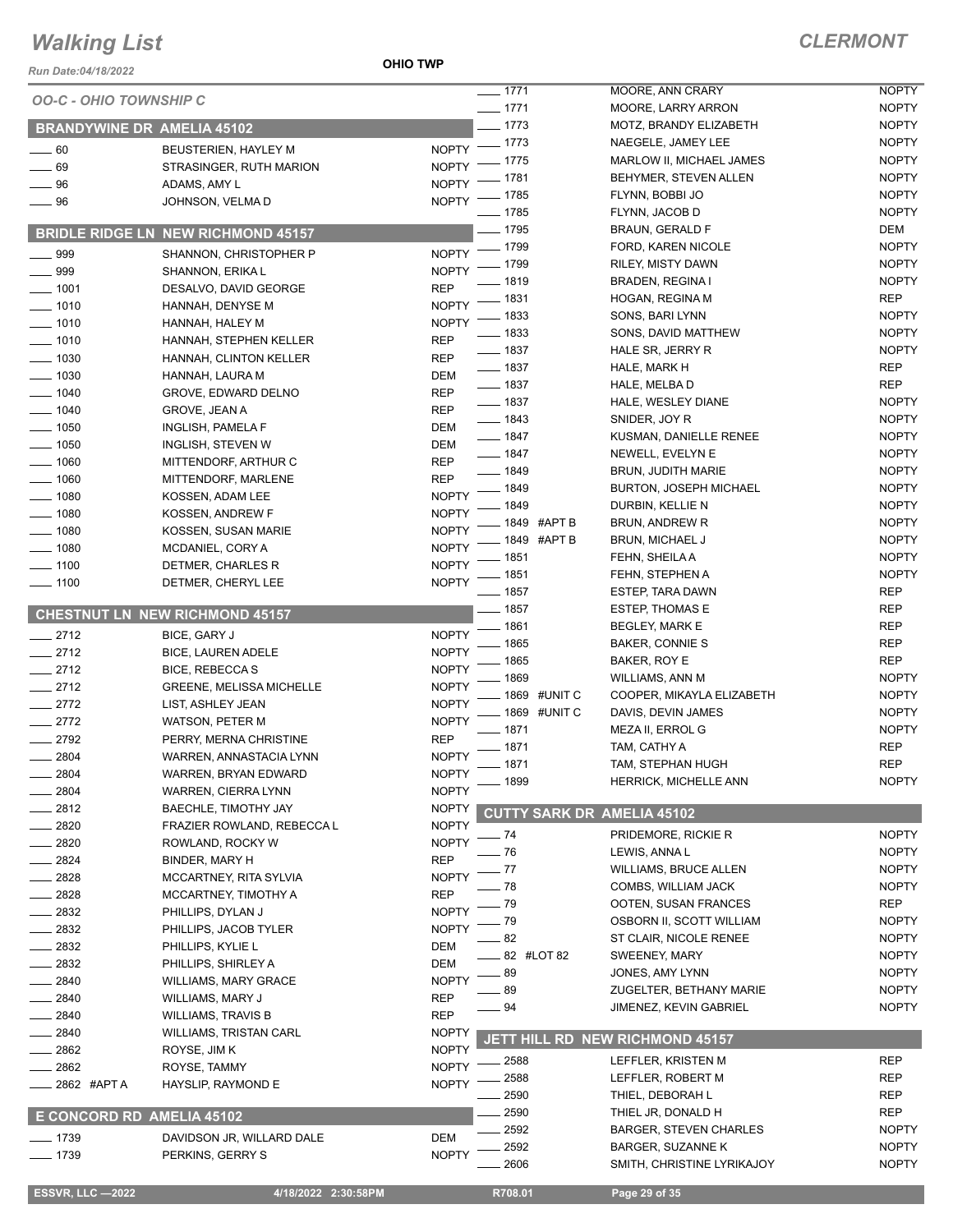#### **OHIO TWP**

| Run Date:04/18/2022               |                                                | <b>UHIU IWP</b> |                             |                                             |                              |
|-----------------------------------|------------------------------------------------|-----------------|-----------------------------|---------------------------------------------|------------------------------|
| <b>OO-C - OHIO TOWNSHIP C</b>     |                                                |                 | $\frac{1}{2}$ 39            | <b>BURNS, CAROL B</b>                       | <b>REP</b>                   |
|                                   |                                                |                 | $-41$                       | ZULEGER, DOMINICA M                         | <b>NOPTY</b>                 |
|                                   | JETT HILL RD NEW RICHMOND 45157                |                 | $-44$                       | SHANK, BARBARA J                            | <b>REP</b>                   |
| 2606                              | SMITH, GREGORY STEVEN                          | NOPTY -44       |                             | SHANK, BRUCE N                              | <b>REP</b>                   |
| 2606                              | SMITH, LEASIA FAITH                            | NOPTY -46       |                             | PARSLEY, CHRISTOPHER R<br>BUNCH, CANDY LYNN | <b>NOPTY</b><br><b>NOPTY</b> |
| $-2606$                           | SMITH, ROBIN K                                 |                 | NOPTY $-49$<br>NOPTY $-$ 53 | POWERS, STEPHANIE LEE                       | <b>NOPTY</b>                 |
| 2606                              | WASH, OWEN MICHAEL                             |                 | NOPTY $-57$                 | MARRS, DALLAS WESLEY THOMAS                 | <b>NOPTY</b>                 |
| 2630                              | <b>BENTON, STEVEN H</b>                        | <b>REP</b>      | $\frac{1}{2}$ 59            | RICHARDS, KEVIN A                           | <b>NOPTY</b>                 |
| 2630<br>_ 2630 #B                 | STAMPER, CAROL I<br>NAVE, ROBERT P             | <b>REP</b>      |                             |                                             |                              |
| _2630 #APT B                      | PARKER, ALEC DEVIN                             | <b>NOPTY</b>    | MAYFLOWER DR AMELIA 45102   |                                             |                              |
| 2630 #APT E                       | SMITH, JACOB T                                 | NOPTY $-2$      |                             | HAUCK, JASON THOMAS                         | <b>NOPTY</b>                 |
| _2630 #APTE                       | SMITH, MARY CLARE BERNADETTE                   | NOPTY $-3$      |                             | DAVIS, JAMES P                              | <b>REP</b>                   |
| 2630 #LOT B                       | NAVE, AMANDA J                                 | <b>REP</b>      | $-4$                        | BURKETT, DAVID J                            | <b>NOPTY</b>                 |
| 2630 #UNIT 1                      | WALLACE, BARBARA A                             | <b>REP</b>      | $-4$                        | CRUMBACHER, JONATHON GALEN                  | <b>NOPTY</b>                 |
| _ 2630 #UNIT 1                    | <b>WALLACE, CRAIG T</b>                        | <b>REP</b>      | $\frac{1}{2}$ 10            | HAYES, CHRIS L                              | <b>NOPTY</b>                 |
| 2634                              | EICHHORN, EDWIN L                              | <b>REP</b>      | $\sim$ 11                   | ABNER, CHARLOTTE                            | <b>NOPTY</b>                 |
| 2634                              | EICHHORN, KAY RUTH                             | REP             | $\frac{1}{2}$               | <b>COLSTON, SHIRLEY F</b>                   | <b>NOPTY</b>                 |
|                                   |                                                |                 | $\frac{1}{2}$ 12            | <b>TESSOFF, JAMES ALEXANDER</b>             | <b>NOPTY</b>                 |
|                                   | JOHNSTON DR NEW RICHMOND 45157                 |                 | $-14$                       | ANTER, MICHAEL JOSEPH                       | <b>NOPTY</b>                 |
| $-3001$                           | COATES, MARGARET ANN                           |                 | NOPTY $-$ 14                | MILLER, JESSICA NICOLE                      | <b>NOPTY</b>                 |
| $-3031$                           | LEGG, NICKOLAS RYAN                            |                 | NOPTY - 16                  | CLARK, JEFFREY ALLEN                        | <b>NOPTY</b>                 |
| $\frac{1}{2}$ 3050                | <b>EMERSON, ANGEL E</b>                        |                 | NOPTY -17                   | <b>BLACK, TAMMY R</b>                       | <b>NOPTY</b>                 |
|                                   |                                                |                 | $\frac{1}{2}$ 17            | JOHNSON SR, TONEY JAMES                     | <b>NOPTY</b>                 |
|                                   | LINDALE MT HOLLY RD AMELIA 45102               |                 | $-20$                       | PENNY, CHRISTINA ELAINE                     | <b>NOPTY</b>                 |
| $- 1713$                          | SIBERT, PHILIP E                               | <b>DEM</b>      | $\frac{1}{2}$ 23            | MOORE, LEROY R                              | <b>NOPTY</b>                 |
| $- 1719$                          | <b>VERKAMP, AUSTIN BAILEY</b>                  |                 | NOPTY $-33$                 | STRICKLAND, THELMA M                        | <b>REP</b>                   |
| $- 1727$                          | WINGATE, ETHAN J                               |                 | NOPTY $-$ 133               | BURNES, JENNIFER RENEE                      | <b>NOPTY</b>                 |
| $- 1735$                          | BRYSON, KATELYN ELIZABETH                      | <b>NOPTY</b>    |                             | <b>MT PISGAH RD NEW RICHMOND 45157</b>      |                              |
| $- 1735$                          | HOWE, ERIC JOHN                                | <b>NOPTY</b>    | $-2867$                     | FREEMAN, TAMMY JEAN                         | <b>NOPTY</b>                 |
| $- 1737$                          | SHANNON, ROBERT JOSEPH                         | <b>REP</b>      | NOPTY - 2896                | HARRISON, DONNIE RAY                        | <b>NOPTY</b>                 |
| $-1741$                           | <b>HOWE, MARCIA S</b>                          |                 | NOPTY - 2912                | BACCA, WHITNEY LEE                          | <b>NOPTY</b>                 |
| $- 1744$<br>$- 1748$              | HENDERSON, JENNIE L                            |                 | NOPTY - 2916                | CRISWELL, KARLA S                           | <b>NOPTY</b>                 |
| $- 1780$                          | PRATER, KENNETH BRANDON<br>JONES JR, JEFFREY L |                 | NOPTY - 2917                | ARMACOST, CHARLIE R                         | <b>NOPTY</b>                 |
| $- 1780$                          | SMITH, JESSICA L                               |                 | NOPTY - 2917                | LUKEMIRE, TRACEY D                          | <b>NOPTY</b>                 |
|                                   |                                                |                 | $-2924$                     | <b>BAKER, BRITTANY LEE</b>                  | <b>NOPTY</b>                 |
|                                   | LINDALE NICHOLSVILLE RD NEW RICHMOND 45157     |                 | 2924                        | JETTER, JORDAN LEIGH                        | <b>NOPTY</b>                 |
| $- 1704$                          | <b>BRADFORD, VENUS NICOLE</b>                  |                 | NOPTY -2928                 | RENN SR, FRANK J                            | <b>REP</b>                   |
| $- 1704$                          | <b>BROCK, STEVEN BEN</b>                       |                 | NOPTY - 2928                | RENN, VALERIE J                             | <b>REP</b>                   |
| $- 1704$                          | DARNELL, HELEN M                               | NOPTY -         | 2928 #APT B                 | TROUTT, MISTY LEA                           | DEM                          |
| $- 1704$                          | SMALL, TRAVIS I                                | NOPTY -         | 2928 #APT B                 | TROUTT, WILLIAM BRIAN                       | <b>NOPTY</b>                 |
| $- 1705$                          | ROBERTSON, JESSIE DAKOTA                       | NOPTY -         | - 2943                      | <b>CLAPPER, RICHARD E</b>                   | <b>NOPTY</b>                 |
| $- 1708$                          | MOSER, NANCY C                                 | $NOPTY -$       | _ 2943                      | PRESTON CLAPPER, AMANDA GAYLE               | <b>NOPTY</b>                 |
| $- 1712$                          | HENSGEN, DONNA M                               | NOPTY -         | - 2943                      | RYAN, BARBARA A                             | REP                          |
| $- 1722$                          | GARDNER, ALEX TAYLOR                           | $NOPTY -$       | _ 2943 #APT B               | <b>WILLIAMS, TODD LEE</b>                   | <b>NOPTY</b>                 |
| $- 1722$                          | <b>GREINER, JACOB E</b>                        | <b>NOPTY</b>    |                             |                                             |                              |
| $- 1722$                          | MEDER III, ADOLPH                              | <b>REP</b>      | PETRI DR AMELIA 45102       |                                             |                              |
| $- 1722$                          | MEDER, NICOLE LYNN                             |                 | NOPTY - 1707                | DANKOVIC, DAVID A                           | DEM                          |
| $- 1727$                          | DONLEY, JANET R                                | DEM             | $- 1707$                    | PAWLOWSKI, SHARON A                         | DEM                          |
| $- 1739$                          | ARVIEW, BERNARD ALLEN                          |                 | NOPTY - 1708                | PETRI, DONNA I                              | DEM                          |
| ____ 1739 #APT U                  | DAVIS, CHARLES ROCKEY                          |                 | NOPTY - 1708                | PETRI, EDWARD                               | DEM                          |
| __ 1739 #APT 1739                 | GRIFFIS, ANNA C                                |                 | NOPTY - 1711                | STILES, JANET R                             | REP                          |
| $- 1742$                          | DICK, ROBERT JOSEF                             |                 | NOPTY -1712                 | CONLEY JR, GEORGE H<br>CONLEY, JANET L      | <b>NOPTY</b><br><b>NOPTY</b> |
| $- 1756$                          | MILLER, JEFFREY BRETT                          |                 | NOPTY - 1712<br>$- 1712$    | DOWNING, SHERRY L                           | <b>NOPTY</b>                 |
| <b>MADAGASCAR DR AMELIA 45102</b> |                                                |                 | $-1715$                     | PROCTOR, DANNY                              | <b>REP</b>                   |
|                                   |                                                |                 | NOPTY - 1715                | PROCTOR, WENDOLYN L                         | <b>REP</b>                   |
| $\_\_\_\$ 28                      | <b>BUNCH, RANDY A</b>                          |                 | NOPTY - 1719                | DESSAUER, TIMOTHY L                         | <b>NOPTY</b>                 |
| $\frac{1}{2}$ 32<br>$-34$         | <b>GORDON, NICHELLE MARIE</b>                  |                 | NOPTY - 1719                | MARSHALL, ISABELLA LOUISE                   | <b>NOPTY</b>                 |
| $-38$                             | TROXELL, EDDIE L<br>BERTER, TIMOTHY J          | <b>REP</b>      | $- 1723$                    | PRESTON, WILLIAM F                          | <b>REP</b>                   |
| <sub>_</sub> __ 38 #APT 38        | HUBBARD, JUDITH S                              | <b>REP</b>      | $- 1724$                    | PRESTON JR, WILLIAM F                       | <b>REP</b>                   |
|                                   |                                                |                 | $- 1728$                    | <b>BLACK, EMILY MAE</b>                     | <b>NOPTY</b>                 |
|                                   |                                                |                 |                             |                                             |                              |
| <b>ESSVR, LLC -2022</b>           | 4/18/2022 2:30:58PM                            |                 | R708.01                     | Page 30 of 35                               |                              |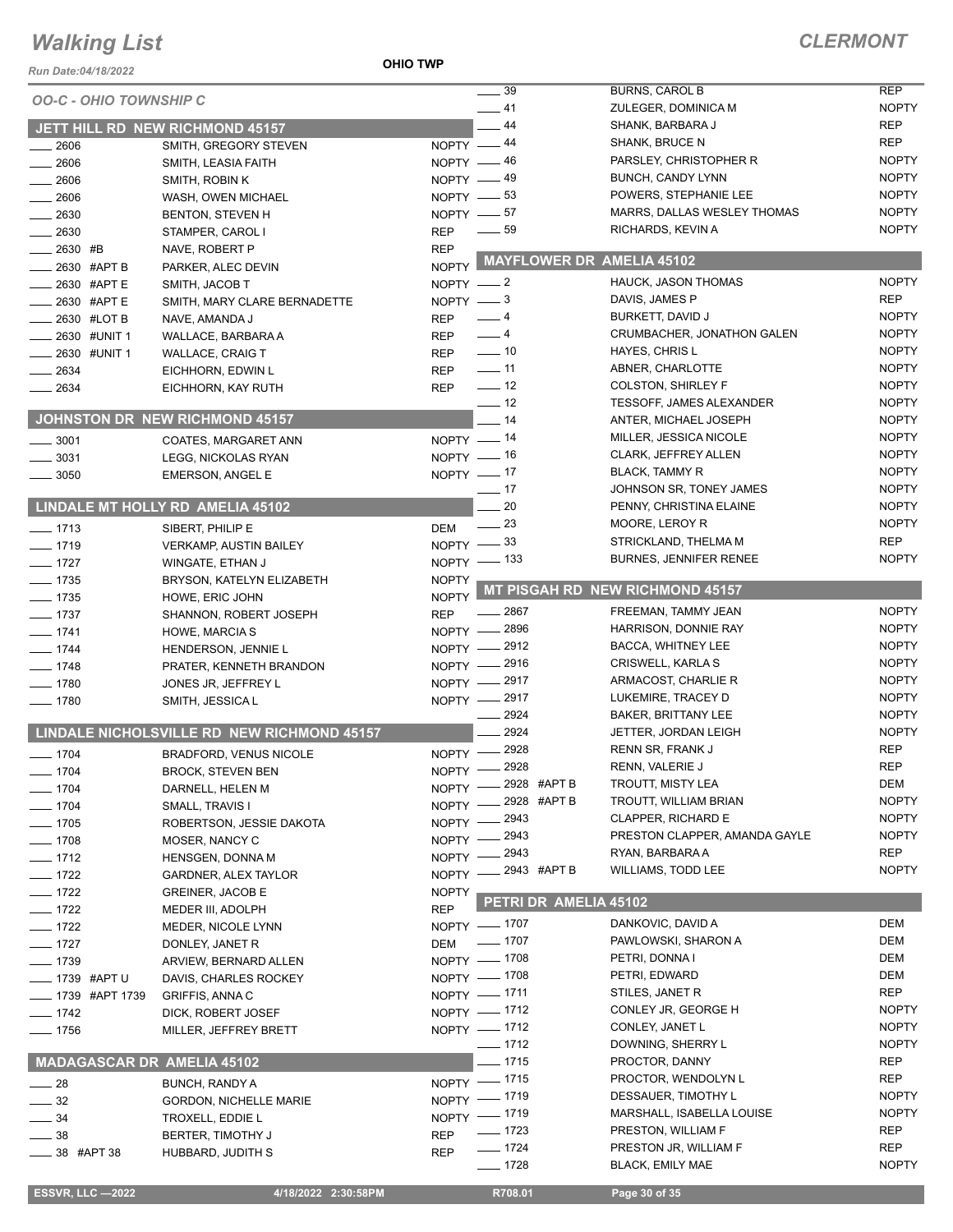*Run Date:04/18/2022*

**OHIO TWP**

|                               |                                    |              | $\overline{\phantom{0}}$ 138                | <b>RIDER, TERRY LEE</b>                   | <b>NOPTY</b>                 |
|-------------------------------|------------------------------------|--------------|---------------------------------------------|-------------------------------------------|------------------------------|
| <b>OO-C - OHIO TOWNSHIP C</b> |                                    |              | $- 140$                                     | RHODEN, JOSEPH TANNER                     | <b>NOPTY</b>                 |
| PETRI DR AMELIA 45102         |                                    |              |                                             |                                           |                              |
| $- 1728$                      | BLACK JR, FOREST DEAN              | <b>NOPTY</b> |                                             | STATE ROUTE 132 AMELIA 45102              |                              |
| $- 1728$                      | <b>BLACK, JEREMY THOMAS</b>        |              | NOPTY -8010                                 | COVERT, MICHAEL KEITH                     | <b>NOPTY</b>                 |
| $-1729$                       | HAWKINS, DANNA LEE                 |              | NOPTY -8012                                 | TRAURIG, CHRISTINA CLARA                  | <b>NOPTY</b>                 |
| $-1729$                       | PRESTON, CHRISTOPHER E             |              | NOPTY -8012                                 | TRAURIG, TERRY R                          | <b>NOPTY</b>                 |
| $-1736$                       | DAUER, CHRISTINA RENEE             |              | NOPTY -8024                                 | ROGERS, DESTINY JENA PAIGE                | <b>NOPTY</b>                 |
| $- 1736$                      | DAUER, LEONARD P                   |              | NOPTY -8027                                 | PEDIGO, BRIAN                             | <b>NOPTY</b>                 |
| $- 1739$                      | HORNSCHEMEIER, ADAM WAYNE          |              | NOPTY -8027                                 | ST CLAIR JR, DENNY LEE                    | <b>NOPTY</b>                 |
| $- 1739$                      | KINGERY, DAMON M                   |              | NOPTY -8027 #APT                            | CIOFFI, KAYLABREE VICTORIA                | <b>NOPTY</b>                 |
| $- 1739$                      | NAEGELE, ERIN MARGARET             |              | NOPTY -8027 #LOT 5                          | PELFREY, DENNIS W                         | <b>NOPTY</b>                 |
| $- 1740$                      | JONES, GARY L                      | <b>REP</b>   | -8027 #LOT 9                                | DODSON, JESSICA ANN                       | <b>NOPTY</b>                 |
| $- 1740$                      | JONES, SUSAN L                     | <b>REP</b>   | <b>_____</b> 3027 #LOT 13                   | SEARS, JESSIE J                           | <b>NOPTY</b>                 |
| $- 1742$                      | LURTEY, BEVERLY S                  |              | NOPTY -8027 #LOT 27                         | MILLER, SCOTT K                           | <b>NOPTY</b>                 |
| $- 1745$                      | MACKE, BERNARD RAYMOND             | <b>REP</b>   | 3027 #LOT 32                                | TUCKER, STACY ANN                         | <b>NOPTY</b>                 |
| $- 1745$                      | ROSS, PHYLLIS ANN                  | <b>REP</b>   | $\frac{1}{2}$ 3027 #LOT 43                  | TRENTMAN, CHRISTINA                       | <b>NOPTY</b>                 |
| $- 1749$                      | SPEED, DAVID J                     |              | NOPTY -8027 #LOT 50                         | HACKNEY, DESTINY RAE                      | <b>NOPTY</b>                 |
|                               |                                    |              | 3027 #LOT 57                                | EWING, CHRISTOPHER MICHAEL                | <b>NOPTY</b>                 |
|                               | <b>RAYS RUN NEW RICHMOND 45157</b> |              | 3027 #LOT 68                                | HOPPER JR, JAMES CLIFFORD                 | <b>NOPTY</b>                 |
| $- 100$                       | KIDDER, BETHANY A                  | $NOPTY$ —    | 3027 #LOT 68                                | HOPPER, TABITHA LEIGH                     | <b>NOPTY</b>                 |
| $-100$                        | KIDDER, ERIC CLIFFORD              | $N$ OPTY $-$ | 3027 #LOT 69                                | FERRIS, TAYLOR GENEVA                     | <b>NOPTY</b>                 |
| $\sim$ 200                    | <b>WENTZEL II, RICHARD THOMAS</b>  | $NOPTY =$    | 3027 #LOT 83                                | STEWART, CYNTHIA LYNN                     | <b>NOPTY</b>                 |
| $-200$                        | WENTZEL, TARA JO                   | $N$ OPTY $-$ | _3027 #LOT 91                               | COLLINS, ANGELA ROSE                      | <b>NOPTY</b>                 |
| 300                           | LAJOYE, ABIGAIL M                  |              | NOPTY -8027 #LOT 91                         | MURRAY, DEBORAH CLAIRE                    | <b>NOPTY</b>                 |
| 300                           | LAJOYE, CLAIRE MARIE               | $N$ OPTY $-$ | 3027 #LOT 99                                | DILLON, THOMAS CHRISTOPHER                | <b>NOPTY</b>                 |
| $\frac{1}{2}$ 300             | LAJOYE, DAVID ANDREW               | <b>REP</b>   | 3027 #LOT 100                               | PRATHER, CASSANDRA ELIZABETH              | <b>NOPTY</b>                 |
| $\frac{1}{2}$ 300             | LAJOYE, HANNAH M                   | $NOPTY$ —    | 3027 #LOT 105                               | OAKLEY, ALYSSA MARIE                      | <b>NOPTY</b>                 |
| $-300$                        | LAJOYE, REGINA M                   | <b>REP</b>   | 3027 #LOT 109                               | <b>BROCK, MICHAEL G</b>                   | <b>NOPTY</b>                 |
| $\frac{1}{2}$ 300             | LAJOYE, STEPHEN T                  | <b>REP</b>   | 3027 #LOT 114                               | GOEBEL, CATHLEEN CECILIA                  | <b>NOPTY</b>                 |
| $= 400$                       | THOMPSON, CARL R                   | $N$ OPTY $-$ | 3027 #LOT 116                               | ESTLE, BOBBIE J                           | <b>REP</b>                   |
| 400                           | THOMPSON, COLE RICHARD             | $N$ OPTY $-$ | 3027 #LOT 116                               | ESTLE, JACK DEAN                          | <b>REP</b>                   |
| 400                           | THOMPSON, SUZANNE LYNN             | $NOPTY -$    | 3027 #LOT 119                               | <b>WEIGEL, MARION KAY</b>                 | <b>NOPTY</b>                 |
| 500                           | DEATLEY, DOUGLAS M                 | <b>REP</b>   | 3027 #LOT 123                               | ATCHISON, TODD VAE                        | <b>NOPTY</b><br><b>NOPTY</b> |
| 500                           | DEATLEY, SARAH L                   | <b>REP</b>   | <b>_____</b> 3027 #LOT 123<br>3027 #LOT 123 | WAITMAN, ADAM DEAN<br>WAITMAN, BECKY LYNN | <b>NOPTY</b>                 |
|                               |                                    |              | 3027 #LOT 125                               | SMITH, TINA VERONICA VITORIN              | <b>NOPTY</b>                 |
|                               | SANTA MARIA DR AMELIA 45102        |              | 3027 #LOT 125                               | VITORINO, DERICK MATTHE                   | <b>NOPTY</b>                 |
| $\equiv$ 98                   | WHITE, PAMELA A                    | <b>REP</b>   | 3027 #LOT 135                               | <b>MARTIN, CLARK JERALD</b>               | <b>NOPTY</b>                 |
| $\frac{1}{2}$ 98              | WHITE, TYLER L                     | <b>NOPTY</b> | $- 3027$ #82                                | SWEENEY, MICHAEL EDWARD                   | <b>NOPTY</b>                 |
| _ 102                         | DUTY-SCHETTER, TINA M              | <b>REP</b>   | 3027 #APT 83                                | NORTHCUTT, RUSSELL THOMAS                 | <b>NOPTY</b>                 |
| $=$ 102                       | LILLIE, GUYANNE SUE                | <b>REP</b>   | 3027 #APT 112                               | CARSON JR, JAMES V                        | <b>NOPTY</b>                 |
| $-104$                        | EDWARDS, HUBERT E                  | <b>NOPTY</b> | 3027 #APT 40                                | HAITZ, LUCINDA L                          | <b>NOPTY</b>                 |
| $\frac{1}{2}$ 114             | GAUTHIER, CHELSEA NICOLE           | <b>NOPTY</b> | 3032                                        | HAMM, TERRY                               | <b>NOPTY</b>                 |
| $- 114$                       | <b>GAUTHIER, JOYCE L</b>           | <b>NOPTY</b> | 3044                                        | COUSINS, ASHLEY ELAINE                    | <b>NOPTY</b>                 |
| $\frac{1}{2}$ 115             | CLAIR, RICHARD JOHN                | <b>NOPTY</b> | 3044                                        | COUSINS, JORDAN MICHAEL                   | <b>NOPTY</b>                 |
| $\frac{1}{15}$                | HANSON, BRANDON CRAIG              | <b>NOPTY</b> | 3044                                        | DISHER, HEATHER ELIZABETH                 | <b>NOPTY</b>                 |
| $\frac{1}{15}$                | HANSON, CALEB ALLEN                | <b>NOPTY</b> | 3047                                        | MULLINS, LEO                              | <b>REP</b>                   |
| $\frac{1}{2}$ 117             | BENNETT, JUSTIN EDWARD             | NOPTY -      | 3047                                        | MULLINS, MARGARET A                       | REP                          |
| $- 120$                       | BARB, RYAN THOMAS LEE              | NOPTY -      | 3051                                        | VANCE, RUBY L                             | <b>NOPTY</b>                 |
| $\frac{1}{2}$ 120             | <b>BROTHERTON, JESSICA RYAN</b>    | <b>NOPTY</b> | 3051                                        | VANCE, TIMOTHY M                          | <b>REP</b>                   |
| $- 120$                       | HUBER, TONI MARIE                  | <b>NOPTY</b> | 3055                                        | HOWARD, DAVID J                           | <b>NOPTY</b>                 |
| $\frac{1}{2}$ 120             | <b>IRWIN, RICKY R</b>              | <b>NOPTY</b> | 3055                                        | HOWARD, KAYLYN JEWELL                     | <b>NOPTY</b>                 |
| $- 121$                       | EDMONSON, PATRICIA L               | <b>NOPTY</b> | 3055                                        | RILEY, GARY DAVID                         | <b>NOPTY</b>                 |
| $- 121$                       | HALE, AMANDA NICOLE                | <b>NOPTY</b> | 3059                                        | CARR, DAVID K                             | <b>NOPTY</b>                 |
| $-126$                        | <b>BROCK, GLEN EDWARD</b>          | <b>NOPTY</b> | 3059                                        | OBRIEN, JENNIFER A                        | REP                          |
| $- 127$                       | KELLEY, ROSE M                     | <b>NOPTY</b> | 3059                                        | STOTLER, GENE T                           | <b>NOPTY</b>                 |
| $- 130$                       | CRONE, CHAD D                      | <b>NOPTY</b> | 3063                                        | <b>GRAYBILL, JO ANN</b>                   | <b>NOPTY</b>                 |
| $\frac{1}{2}$ 130             | NEWBERRY, DAVID ALAN               | <b>NOPTY</b> | 3079                                        | CARPENTER, JORDAN D                       | <b>NOPTY</b>                 |
| $\frac{1}{2}$ 136             | SCHETTER, DONALD L                 | <b>DEM</b>   | 3079                                        | ELLIOT, ANDREW SHANE                      | <b>NOPTY</b>                 |
| $\frac{1}{2}$ 136             | SCHETTER, ELIJAH GUY               | <b>NOPTY</b> | 3080                                        | PATTON, THOMAS A                          | <b>NOPTY</b>                 |
| $\frac{1}{2}$ 137             | HAMMEL SR, ROBERT F                | <b>REP</b>   | 3080                                        | THOMLINSON, MICHAEL T                     | <b>NOPTY</b>                 |
| $- 138$                       | MANNING, JAMES C                   | NOPTY -      | 3084                                        | COOMBS, DAWN K                            | <b>NOPTY</b>                 |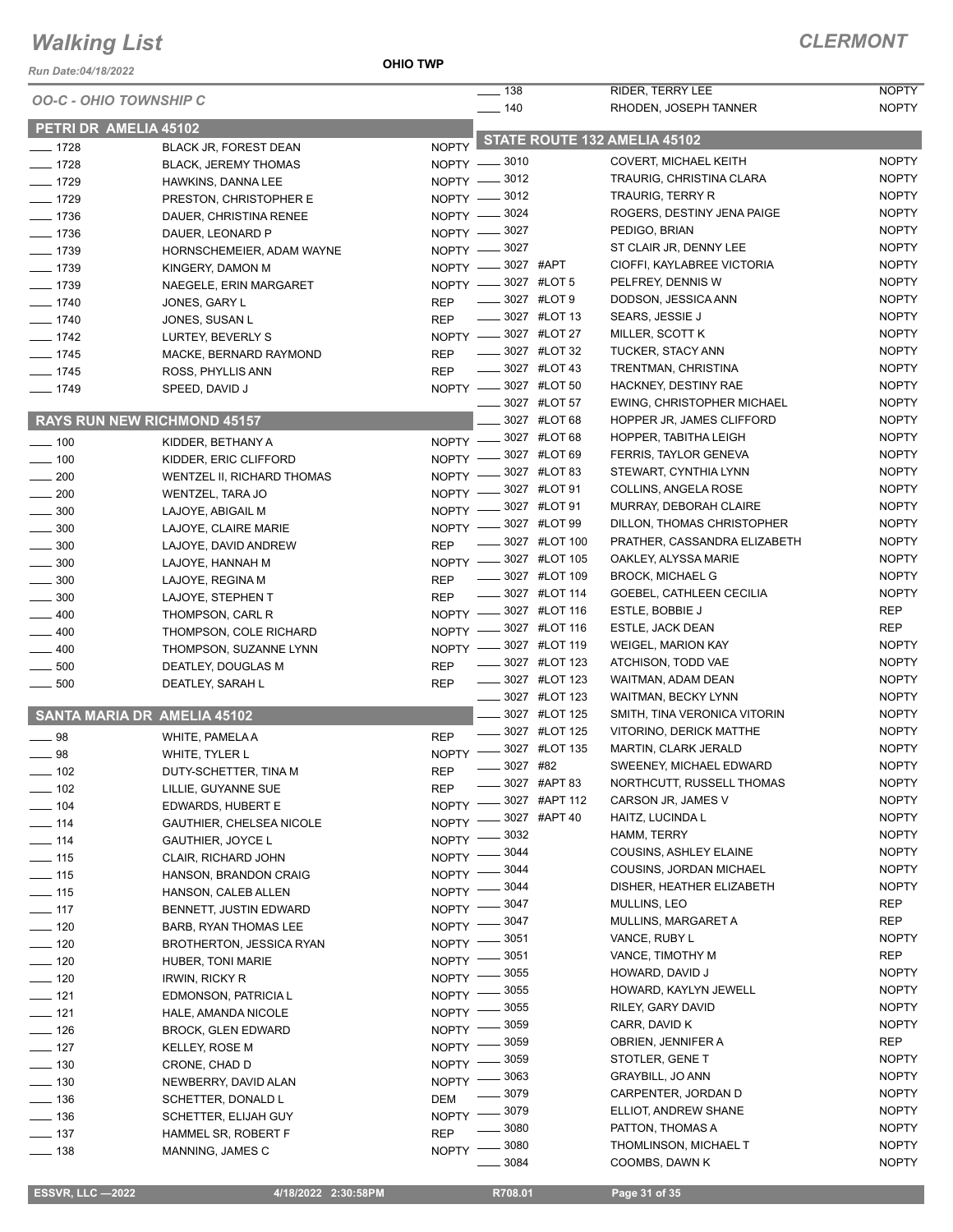*Run Date:04/18/2022*

|                                          |                                    |                             | ____ 2871 #APT D        | <b>BOWLING, NANCY E</b>        | <b>NOPTY</b> |
|------------------------------------------|------------------------------------|-----------------------------|-------------------------|--------------------------------|--------------|
|                                          | <b>OO-C - OHIO TOWNSHIP C</b>      |                             | $\frac{2872}{2}$        | <b>FARRIS III, EMERY CLARK</b> | <b>REP</b>   |
|                                          | STATE ROUTE 132 AMELIA 45102       |                             | $-2872$                 | FARRIS, REBECCA L              | <b>REP</b>   |
| $\frac{1}{2}$ 3084                       | COOMBS, MORGAN CHANDLER            | NOPTY __ 2872               |                         | POPELAUMANN, DONNAL            | <b>NOPTY</b> |
| $\frac{1}{2}$ 3087                       | JUSTICE, JOAN M                    | <b>REP</b>                  | $-2876$                 |                                | <b>NOPTY</b> |
| $\frac{1}{2}$ 3087                       |                                    | <b>REP</b>                  | $-2876$                 | <b>GUNDERSON, DAWN M</b>       |              |
|                                          | <b>JUSTICE, THOMAS H</b>           |                             |                         | <b>GUNDERSON, JEFFREY P</b>    | <b>NOPTY</b> |
| $- 3101$                                 | <b>HENCY, BECKY A</b>              | NOPTY __ 2877               |                         | <b>GLEASON, AMY HEEKIN</b>     | DEM          |
| $\frac{1}{2}$ 3101                       | HENCY, DAVID ANDREW                | NOPTY __ 2877               |                         | <b>GLEASON, GARY P</b>         | DEM          |
| $\frac{1}{2}$ 3101                       | TAYLOR, THOMAS L                   | <b>REP</b><br>$\frac{1}{2}$ | 2880                    | <b>BAILEY, HEATHER ELAINE</b>  | <b>NOPTY</b> |
| $\frac{1}{2}$ 3109                       | TAYLOR, CHRISTOPHER ANTHONY        | NOPTY __ 2880               |                         | SNOWDEN, BARBARA F             | <b>NOPTY</b> |
| $\frac{1}{2}$ 3109                       | TAYLOR, JOAN E                     | <b>REP</b>                  | $- 2880$                | SNOWDEN JR, JOHN W             | <b>NOPTY</b> |
| $- 3115$                                 | EICHENLAUB, GARTH L                | NOPTY __ 2881               |                         | MCELFRESH, GERALD L            | <b>NOPTY</b> |
| $\frac{1}{2}$ 3119                       | EICHENLAUB, KURT P                 | NOPTY __ 2881               |                         | MCELFRESH, MARLENE G           | <b>NOPTY</b> |
| $\frac{1}{2}$ 3119                       | EICHENLAUB, MELISSA A              | NOPTY __ 2883               |                         | FRENCH, BRITTANEY LEE          | <b>NOPTY</b> |
| $\frac{1}{2}$ 3120                       | <b>VOLPP, BONNIE L</b>             | <b>REP</b>                  | $\frac{1}{2883}$        | FRENCH, TIFFANEY SUE           | <b>NOPTY</b> |
| $\frac{1}{2}$ 3120                       | <b>VOLPP, RICHARD L</b>            | <b>REP</b>                  | $- 2884$                | LINDSEY, GREG S                | <b>NOPTY</b> |
| $\frac{1}{2}$ 3120                       | <b>VOLPP, RICHARD MARKUS</b>       | <b>REP</b>                  | $\frac{1}{2884}$        | LINDSEY, RAYMOND               | <b>REP</b>   |
| $- 3121$                                 | TOOLEY, KELLY J                    | NOPTY __ 2884               |                         | LINDSEY, RUTH E                | <b>REP</b>   |
| $- 3121$                                 | TOOLEY, VINCENT P                  | <b>REP</b>                  | $\frac{1}{2884}$        | MCFARLAND, ZACHERY JOSHUA      | <b>NOPTY</b> |
| $- 3124$                                 | HOWARD, STEPHEN DODD               | NOPTY __ 2886               |                         | FRANZ, ALICIA J                | <b>NOPTY</b> |
| $- 3125$                                 | PALMER, DARLENE L                  | <b>REP</b>                  | $- 2886$                | FRANZ, JOSEPH R                | <b>NOPTY</b> |
| $\frac{1}{2}$ 3125                       | PALMER, RALPH T                    | <b>REP</b>                  | $-2886$                 | FRANZ, RICHARD H               | <b>REP</b>   |
| $\frac{1}{2}$ 3129                       | KUHN, LINDA R                      | <b>REP</b>                  | $\frac{1}{2888}$        | LEWIS, ELLEN E                 | <b>REP</b>   |
| $\frac{1}{2}$ 3129                       | KUHN, RICHARD E                    | <b>REP</b>                  | $-2888$                 | LEWIS, WILLIAM EARL            | <b>REP</b>   |
| $\frac{1}{2}$ 3143                       | HENSON MEADE, HEATHER U            | NOPTY __ 2888               |                         | LEWIS JR, WILLIAM EARL         | <b>NOPTY</b> |
| $\frac{1}{2}$ 3143                       | <b>MEADE, BRIAN THOMAS</b>         | NOPTY __ 2890               |                         | KOVEIN, CASSANDRA EMILY        | <b>NOPTY</b> |
| $\frac{1}{2}$ 3153                       | HENSON, DEBORAH K                  | NOPTY __ 2890               |                         | KOVEIN, RYAN J                 | <b>NOPTY</b> |
|                                          |                                    | NOPTY __ 2891               |                         |                                | <b>REP</b>   |
| $\frac{1}{2}$ 3153<br>$\frac{1}{2}$ 3157 | HENSON, RUSSELL                    | $\frac{1}{2}$               | 2891                    | STARK, SUSAN L                 | <b>NOPTY</b> |
|                                          | HAGGARD, LANCE D                   | REP                         |                         | STARK, WALTER E                |              |
| $\frac{1}{2}$ 3157                       | HAGGARD, LEANNA HARLEY             | <b>REP</b>                  | $\frac{1}{2892}$        | LINNEMANN, MELINDA D           | <b>REP</b>   |
| $- 3164$                                 | ANDERSON, CADE GERALD              | NOPTY __ 2892               |                         | LINNEMANN, PATRICK H           | <b>REP</b>   |
| $- 3164$                                 | ANDERSON, JEFFREY SCOTT            | <b>REP</b>                  | $\frac{1}{2892}$        | LINNEMANN, RACHEL ANNE         | <b>NOPTY</b> |
| $- 3164$                                 | ANDERSON, JENNIFER KAYE            | <b>REP</b>                  | $\frac{1}{2893}$        | <b>BOLLIN, APRYL EVALENE</b>   | <b>NOPTY</b> |
| $- 3164$                                 | ANDERSON, LAKE JEFFREY             | NOPTY __ 2893               |                         | VOSSMEYER, PHILIP BRANDON      | <b>NOPTY</b> |
| $\frac{1}{2}$ 3173                       | <b>GUDGEON, KENNETH W</b>          | NOPTY __ 2894               |                         | <b>BROECKER, JUDY L</b>        | <b>REP</b>   |
| $- 3173$                                 | GUDGEON, LAURA L                   | NOPTY __ 2896               |                         | SPRINGER JR, LARRY J           | <b>NOPTY</b> |
| $\frac{1}{2}$ 3188                       | MOTLEY, DORIS R                    | <b>REP</b>                  | 2898                    | <b>BELL, JANICE A</b>          | <b>NOPTY</b> |
| $\frac{1}{2}$ 3191                       | LUPTOWSKI, JENNIFER E              | NOPTY __ 2898               |                         | <b>BELL, NORMAN C</b>          | <b>NOPTY</b> |
| $- 3192$                                 | AUSMAN, LINDA M                    | NOPTY __                    | 2899                    | MCGLONE, RONALD F              | <b>REP</b>   |
|                                          |                                    |                             | 2900                    | ALTMAN, MARLINE GAYLE          | <b>REP</b>   |
|                                          | STATE ROUTE 132 NEW RICHMOND 45157 |                             | 2900                    | ALTMAN, RONALD P               | REP          |
| 2849                                     | <b>BENS, CATHERINE MARY</b>        | NOPTY -                     | 2901                    | LEE, CHERYLA                   | <b>NOPTY</b> |
| $-2849$                                  | CECIL, ALEXANDRA JEANNE BENS       | NOPTY —                     | 2902                    | JONES, SHERRIE LANE            | <b>NOPTY</b> |
| _ 2857 #2                                | CASEY, ALEXIS DAWN                 | NOPTY __                    | 2903 #B                 | MUENCH, MARK ROGER             | <b>NOPTY</b> |
| $-2857$ #2                               | FARMER, JACOB B                    |                             | NOPTY __ 2903 #APTA     | FRAUTSCHI, DAVID JAMES         | <b>REP</b>   |
| _ 2857 #UNIT 1                           | CARTER, ERIC RAY                   |                             | NOPTY __ 2903 #APTA     | FRAUTSCHI, LINDA DIANE         | DEM          |
| ____ 2857 #UNIT 1                        | OSBORNE, MARIE ANN                 |                             | NOPTY __ 2903 #APTA     | FRAUTSCHI, MARTHA C            | DEM          |
| ____ 2863                                | <b>BARKER, SADIE LYN</b>           |                             | NOPTY __ 2903 #APT B    | MUENCH, MICHELLE RENEE         | <b>NOPTY</b> |
| $-2863$                                  | MCCARTY, JOHN R                    | REP                         | 2903 #APT D             | DANIELS, JOSHUA ROBERT         | <b>NOPTY</b> |
| $\frac{1}{2863}$                         | <b>WALDECK, KATHRYN M</b>          | DEM                         | 2903 #APT E             | JOWERS, DAVID C                | REP          |
| $-2863$                                  | WALDECK, MARTIN J                  | DEM                         | $\frac{1}{2903}$ #APT E | <b>JOWERS, MARGARET V</b>      | <b>REP</b>   |
| _2863 #APTA                              | WALDECK, SARAH JOAN                | DEM                         | $\frac{1}{2903}$ #LOT D | DANIELS, ANNE ELIZABETH        | <b>NOPTY</b> |
|                                          |                                    |                             | $-2905$                 | LITTLE, DANIEL C               | <b>NOPTY</b> |
| $-2866$                                  | CUNNINGHAM JR, SAMUEL LEO          | REP                         | 2905                    |                                | <b>REP</b>   |
| $-2866$                                  | MCCABE, ROBIN LEE                  | REP                         |                         | LITTLE, JAMIE LYNN             |              |
| $= 2867$                                 | OAKES JR, JOHN BOYD                | NOPTY - 2907                |                         | ALTMAN, RANDALL L              | REP          |
| $-2867$                                  | SMITH, BOBBIE J                    | NOPTY __ 2907               |                         | ALTMAN, TAMARA K               | DEM          |
| $-2868$                                  | ABBOTT, MARGARET A                 | NOPTY -                     | 2908                    | GAUGER, ALEXIS MICHELLE        | DEM          |
| _ 2868                                   | ABBOTT, RANDY L                    | NOPTY - 2908                |                         | GAUGER, ANNALYN D              | DEM          |
| $=$ 2869                                 | LUBKEMAN, RHONDA GAIL              | NOPTY __ 2908               |                         | GAUGER, DUANE JAMES            | REP          |
| $-2869$                                  | LUBKEMAN, RODNEY WAYNE             | REP                         | $\frac{1}{2908}$        | <b>GAUGER, MICHELLE L</b>      | REP          |
| $- 2870$                                 | BEUERLEIN, DENISE K                | REP                         | $- 2909$                | MARTIN, JOSHUA E               | <b>REP</b>   |
| $-2871$                                  | SUSANOWIZ, DOROTHY JUANITA         | NOPTY __ 2909               |                         | MARTIN, RAKIBA                 | REP          |
| <sub>—</sub> 2871 #A                     | SUSANOWIZ, BRANDI NICOLE           | NOPTY - 2909                |                         | OCONNOR II, DAVID ALLEN        | <b>NOPTY</b> |

**ESSVR, LLC -2022 4/18/2022 2:30:58PM** R708.01 **Page 32 of 35**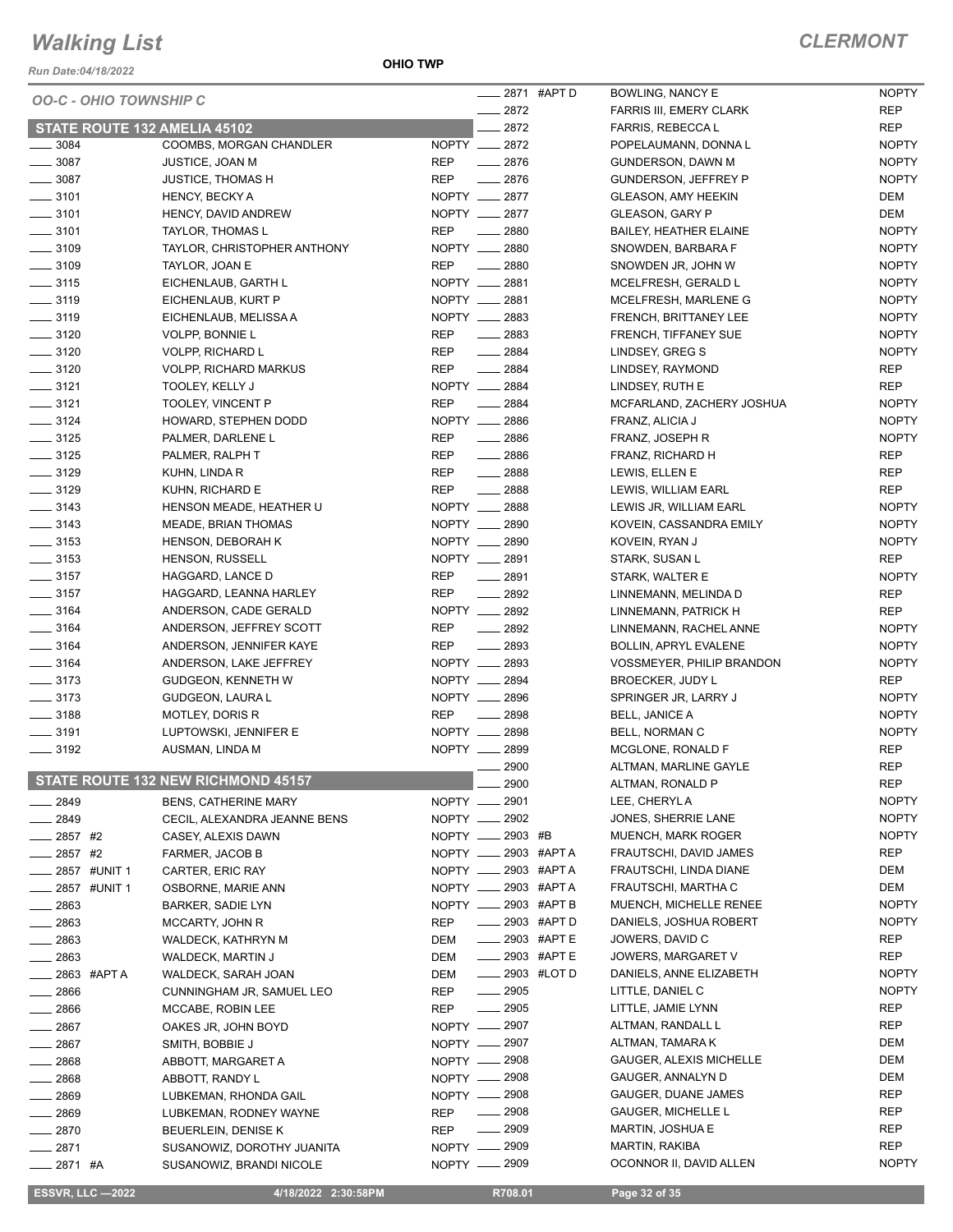#### *Run Date:04/18/2022*

#### **OHIO TWP**

|                               |                                                           |            | $- 1671$                       | KELLERMAN, VALERIE SUE            | <b>REP</b>   |
|-------------------------------|-----------------------------------------------------------|------------|--------------------------------|-----------------------------------|--------------|
| <b>OO-C - OHIO TOWNSHIP C</b> |                                                           |            | $- 1672$                       | BEVINS, JANE ELLEN                | <b>REP</b>   |
|                               | <b>STATE ROUTE 132 NEW RICHMOND 45157</b>                 |            | $-1672$                        | BEVINS, LEE E                     | <b>REP</b>   |
| 2909                          |                                                           |            |                                |                                   | <b>DEM</b>   |
| $-2910$                       | OCONNOR, MARGARET PEDERSEN<br><b>BRAFFORD, MICHELLE C</b> |            | NOPTY __ 1675<br>NOPTY __ 1677 | LAWRENCE, JOHN HENRY              | <b>NOPTY</b> |
| $-2912$                       |                                                           |            |                                | MOORE, MICHAEL E                  |              |
|                               | BRAFFORD, CLIFFORD E                                      |            | NOPTY __ 1679 #A               | WEST, MARTHA A                    | <b>NOPTY</b> |
| $\frac{2912}{ }$              | STRATMAN, KRISTIN CURTIS                                  |            | NOPTY __ 1679 #APTA            | WEST, MARY K                      | <b>NOPTY</b> |
| $\frac{1}{2912}$              | STRATMAN, MARIA I                                         |            | NOPTY __ 1679 #APT B           | SALISBURY, CAREY N                | <b>NOPTY</b> |
| $-2914$                       | <b>ACRES, HAROLD</b>                                      | <b>REP</b> | $\frac{1}{2}$ 1680             | BATTISTA, HEATHER RENE            | <b>NOPTY</b> |
| $-2914$                       | <b>BUSSE, BARBARA M</b>                                   |            | NOPTY __ 1680                  | BATTISTA, TRISTAN AVERY           | <b>NOPTY</b> |
| $-2914$ #A                    | <b>BUSSE, CHRISTOPHER E</b>                               | REP        | <u>_</u> ____ 1681             | RICHMOND, RHONDA LYNN             | <b>NOPTY</b> |
| $-2915$                       | WALTERS, DANIEL R                                         |            | NOPTY __ 1681                  | WHITE, GREGORY M                  | <b>NOPTY</b> |
| $-2915$                       | WALTERS, MARNA M                                          |            | NOPTY __ 1681                  | WHITE, JUDITH ANN                 | <b>NOPTY</b> |
| $-2916$                       | DAVID, NOAH R                                             |            | NOPTY __ 1683                  | <b>CURLESS, BRYAN DEAN</b>        | <b>NOPTY</b> |
| $-2916$                       | DAVID, ROBERT P                                           |            | NOPTY __ 1683                  | ESKRIDGE, NORA DALLAS             | <b>NOPTY</b> |
| $\frac{1}{2916}$              | DAVID, THERESA M                                          |            | NOPTY __ 1683                  | LUTHY, PAMELA S                   | <b>REP</b>   |
| $-2916$                       | DAVID, TYLER JOSEPH                                       |            | NOPTY __ 1683                  | LUTHY, ROLAND D                   | <b>REP</b>   |
| $-2916$                       | LOUDERBACK, BRADLEY WAYNE                                 |            | NOPTY __ 1685                  | SANDLIN, JAMES M                  | <b>REP</b>   |
| $-2916$                       | LOUDERBACK, KRISTI L                                      |            | NOPTY __ 1689                  | EVANSHINE, JAMES B                | <b>REP</b>   |
| $-2918$                       | WOMACKS, ADAM C                                           | <b>REP</b> | $- 1697$                       | CAMPBELL, DALE L                  | <b>NOPTY</b> |
| $-2918$                       | WOMACKS, KELLY EVELYN                                     | <b>REP</b> |                                |                                   |              |
| 2920                          | PFAFF, LYNETTE KRONER                                     |            |                                | NOPTY SUNNY ACRES DR AMELIA 45102 |              |
| $-2920$                       |                                                           |            | NOPTY __ 1748                  |                                   | <b>NOPTY</b> |
|                               | PFAFF, SHAWN ALLEN                                        |            |                                | COLLINS, JANICE M                 |              |
| $\frac{1}{2922}$              | HILL, CATHY ARLENE                                        | <b>REP</b> | $- 1748$                       | <b>COLLINS, KEVIN M</b>           | <b>NOPTY</b> |
| $\frac{1}{2922}$              | HILL, DONALD E                                            | REP        | $- 1748$                       | COLLINS, KRISTOPHER KEVIN         | <b>NOPTY</b> |
| $-2925$                       | MINNIX, BRENDA L                                          | REP        | $- 1750$                       | <b>BARTER, JASON A</b>            | <b>NOPTY</b> |
| 2925                          | MINNIX, MACK L                                            |            | NOPTY __ 1750                  | BARTER, STEPHANIE ANN             | <b>NOPTY</b> |
| $\frac{1}{2930}$              | <b>GRAINGER, MINDY MARIE</b>                              |            | NOPTY __ 1765                  | KOBER, MICHAEL E                  | <b>NOPTY</b> |
| 2930                          | KELCH, GLORIA MARIE                                       |            | NOPTY __ 1770                  | <b>BRAUN, BEVERLY S</b>           | DEM          |
| 2930 #APT 2                   | DOTY, HERBERT ANDREW                                      |            | NOPTY __ 1770                  | BRAUN, DAVID M                    | DEM          |
| $-2931$                       | HIMMELHAVER, DEBORAH KAY                                  | DEM        | $\frac{1}{2}$ 1780             | LEUKERING, KRYSTAL NICHOLE        | <b>NOPTY</b> |
| 2931                          | HIMMELHAVER, RICHARD                                      |            | NOPTY __ 1785                  | EVANS, MELISSA SUE GRAVES         | DEM          |
| $-2875A$                      | WARD, ANA RAE                                             |            | NOPTY __ 1785                  | EVANS, PAUL A                     | DEM          |
| 2875A                         | WARD, JASON ERROLL                                        |            | NOPTY __ 1805                  | HAYS, ADAM LEONARD                | <b>NOPTY</b> |
| 2875B                         | COMSTOCK, THEODORE R                                      | DEM        | $\frac{1}{2}$ 1805             | HAYS JR, DAVID                    | <b>REP</b>   |
|                               |                                                           |            | $- 1805$                       | HAYS, KERI R                      | <b>REP</b>   |
| STATE ROUTE 749 AMELIA 45102  |                                                           |            | $-1805$                        | HAYS, MICHAEL D                   | <b>NOPTY</b> |
| $\frac{1}{2}$ 1523            | EIFERT, CARTER AUSTIN                                     |            | NOPTY __ 1812                  | <b>MOTLEY, AARON L</b>            | <b>REP</b>   |
| $- 1523$                      | EIFERT, TYLER GREGORY                                     |            | NOPTY __ 1812                  | MOTLEY, BAILEY JANE               | <b>NOPTY</b> |
|                               | KIMACK, RACHAEL ANNE                                      |            | NOPTY __ 1812                  |                                   | <b>REP</b>   |
| $\frac{1}{2}$ 1523            |                                                           |            |                                | MOTLEY, DENA J                    |              |
| $=$ 1523                      | SPERANZA JR, ANTHONY R                                    |            | NOPTY __ 1812                  | MOTLEY, JODI                      | <b>NOPTY</b> |
| $-1523$                       | SPERANZA, ELIZABETH K                                     |            | NOPTY __ 1812                  | MOTLEY, KRIS M                    | <b>REP</b>   |
| $- 1575$                      | HEAPS, DARLENE LATHAM                                     | <b>REP</b> | $- 1821$                       | HAYS, DAVID                       | REP          |
| $- 1575$                      | HEAPS, GREGORY ALLEN                                      | <b>REP</b> | $- 1821$                       | HAYS, MODENA                      | <b>REP</b>   |
| $\frac{1}{2}$ 1588            | ROBB, ALEXANDRA RENEE                                     |            | NOPTY __ 1830                  | HURST, BETTY LOU                  | <b>NOPTY</b> |
| $- 1588$                      | ROBB, CHRISTOPHER ERIC                                    |            | NOPTY __ 1830                  | MANCILLA, DIANA ELIZABETH MORALE  | <b>NOPTY</b> |
| $- 1588$                      | ROBB, DAVID A                                             |            | NOPTY __ 1844                  | SPANGLER, MARCIE L                | REP          |
| $- 1588$                      | ROBB, WENDY F                                             |            | NOPTY __ 1844                  | SPANGLER, MICHAEL DAIN            | <b>REP</b>   |
| $- 1593$                      | CASTELLUCCIO, FRANK ANTHONY                               |            | NOPTY __ 1851                  | DEWALD, CAROL B                   | <b>NOPTY</b> |
| $\frac{1}{2}$ 1593            | CASTELLUCCIO, STEPHANIE MARIE                             |            | NOPTY __ 1851                  | DEWALD, HENRY S                   | <b>NOPTY</b> |
| $- 1601$                      | MILLER, NIKKI LYNN                                        |            | NOPTY __ 1851                  | DEWALD, KENNETH STEWART           | <b>NOPTY</b> |
| $- 1608$                      | <b>ESTEP, HANNAH MARIE</b>                                |            | NOPTY __ 1851                  | DEWALD, LUCAS GERARD              | <b>NOPTY</b> |
| $-1608$                       | RAWSON, ANNA M                                            | REP        | $- 1851$                       | DEWALD, MEGAN SARAH               | <b>NOPTY</b> |
| _ 1608                        | RAWSON, GILBERT C                                         | <b>REP</b> | $- 1860$                       | LAMONS, KENNETH W                 | <b>REP</b>   |
| $-1641$                       | MORRIS, GARY                                              |            | NOPTY __ 1860                  | LAMONS, SUSAN J                   | REP          |
| $-1641$                       | WASHINGTON, COTY W                                        |            | NOPTY __ 1862                  | FRAZIER, MARK E                   | DEM          |
| ____ 1641 #APT B              | <b>WILLIS, MICHAEL S</b>                                  |            | NOPTY __ 1862                  | FRAZIER, SUSAN M                  | DEM          |
| — 1641 #LOT B                 | WILLIS, SHANNAN R                                         |            | NOPTY __ 1869                  | LAMONS, DANIEL AARON              | REP          |
| $- 1643$                      | ABAR, MARIE C                                             | DEM        | $- 1869$                       | LAMONS, JUSTINE NICOLE            | <b>NOPTY</b> |
| $-1656$                       |                                                           | <b>REP</b> |                                |                                   |              |
|                               | ADAMS, DONALD G                                           |            |                                | TWELVE MILE RD NEW RICHMOND 45157 |              |
| $-1656$                       | ADAMS, DONALD QUINCY                                      | <b>REP</b> |                                |                                   |              |
| $- 1656$                      | ADAMS, JONATHAN SAMUEL                                    |            | NOPTY __ 1582                  | COOPER, JEFFREY A                 | <b>NOPTY</b> |
| $- 1671$                      | KELLERMAN, THOMAS A                                       | <b>REP</b> | $- 1603$                       | MITCHELL, EMILY NICOLE            | <b>NOPTY</b> |
| <b>ESSVR, LLC -2022</b>       | 4/18/2022 2:30:58PM                                       |            | R708.01                        | Page 33 of 35                     |              |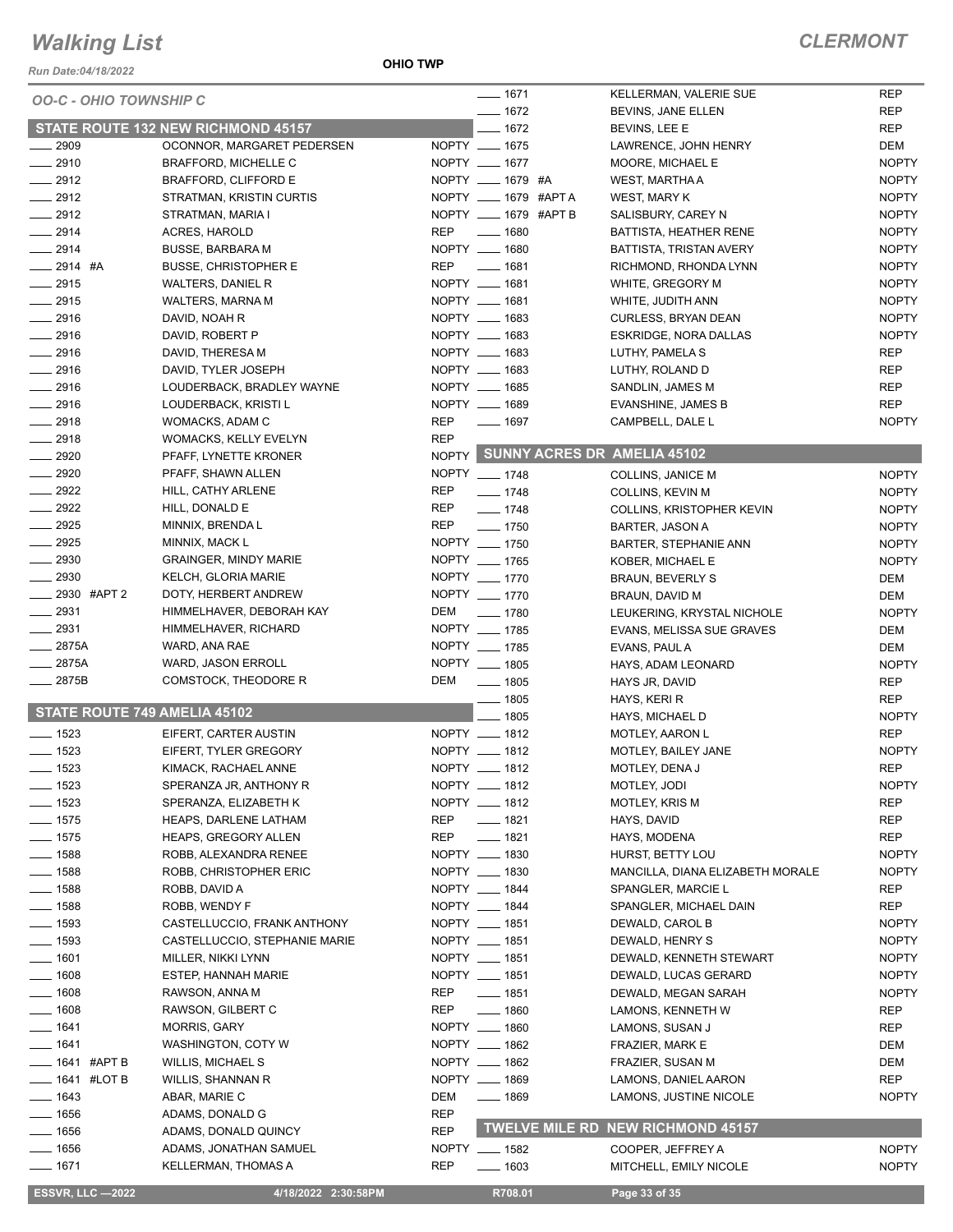*Run Date:04/18/2022*

#### *OO-C - OHIO TOWNSHIP C*

|                         | <b>TWELVE MILE RD NEW RICHMOND 45157</b>        |              |
|-------------------------|-------------------------------------------------|--------------|
| $-1603$                 | MITCHELL III, RALPH FRANCIS                     | <b>NOPTY</b> |
| $- 1614$                | NICHTING, ARLENE D                              | <b>REP</b>   |
| $- 1614$                | NICHTING, CLINTON A                             | REP          |
| $- 1636$                | PIKE, AARON CHRISTOPHER                         | <b>NOPTY</b> |
| $- 1636$                | PIKE. CHRISTOPHER PAUL                          | REP          |
| $- 1636$                | PIKE, CONNOR J                                  | <b>REP</b>   |
| $- 1636$                | PIKE, MELISSA K                                 | <b>REP</b>   |
| $-$ 1638 #A             | <b>BOERSCHIG, MICHAEL E</b>                     | <b>DEM</b>   |
| $\equiv$ 1638 #APT B    | MULLINS, RICHARD G                              | <b>DEM</b>   |
| $\equiv$ 1638 #APT B    | PENCE, ROSE M                                   | <b>NOPTY</b> |
| ____ 1638 #APT C        | <b>BAUKNECHT, CARL A</b>                        | <b>NOPTY</b> |
| <b>____ 1638 #APT C</b> | BAUKNECHT, DIANA LYNN                           | <b>NOPTY</b> |
|                         | <b>WILSON DUNHAM HILL RD NEW RICHMOND 45157</b> |              |
| $\frac{1}{2}$ 1352      | <b>BURNES, TERRY C</b>                          | <b>NOPTY</b> |
| $- 1354$                | DUNCAN, SHARON LYNN                             | <b>NOPTY</b> |
| $- 1354$                | MYATT, JACOB ANTHONY                            | <b>NOPTY</b> |
| $- 1356$                | LIZAKOWSKI, NEIL ALLEN                          | <b>NOPTY</b> |
| $- 1360$                | WELLS, CHAD W                                   | <b>NOPTY</b> |
| $- 1360$                | <b>WELLS, MARY ELIZABETH</b>                    | <b>NOPTY</b> |
| $- 1360$                | <b>WELLS, SEAN NATHANIEL</b>                    | <b>NOPTY</b> |
| $- 1364$                | <b>MARTIN, HOLLY A</b>                          | <b>DEM</b>   |
| $- 1364$                | RIDGLEY, RYAN JOSEPH                            | <b>NOPTY</b> |
| $- 1372$                | WISEMAN, DEBORAH L                              | <b>REP</b>   |
| $- 1372$                | WISEMAN, WILLIAM H                              | <b>REP</b>   |
| $\frac{1}{2}$ 1390      | SNIDER, JAMES MICHAEL                           | <b>NOPTY</b> |
| $\frac{1}{2}$ 1390      | SNIDER, JASON M                                 | <b>NOPTY</b> |
| $\frac{1}{2}$ 1394      | <b>CLAPPER, JANET T</b>                         | <b>REP</b>   |
| $- 1408$                | <b>BECKMAN, JAMES E</b>                         | <b>NOPTY</b> |
| $- 1408$                | SPEARS, DAVID W                                 | <b>NOPTY</b> |
| $- 1408$                | SPEARS, TERESA LYNN                             | <b>NOPTY</b> |
| $- 1415$                | SANDERS, FELICIA MAUREEN                        | <b>NOPTY</b> |
| $- 1415$                | SANDERS, LARRY JAMES                            | <b>NOPTY</b> |
| $- 1420$                | NEAL, MARGARET F                                | <b>NOPTY</b> |
| $- 1420$                | <b>NEAL, MICHAEL KEVIN</b>                      | <b>NOPTY</b> |
| $- 1420$                | NEAL, MICHAEL W                                 | <b>NOPTY</b> |

*TOTAL :* **608**